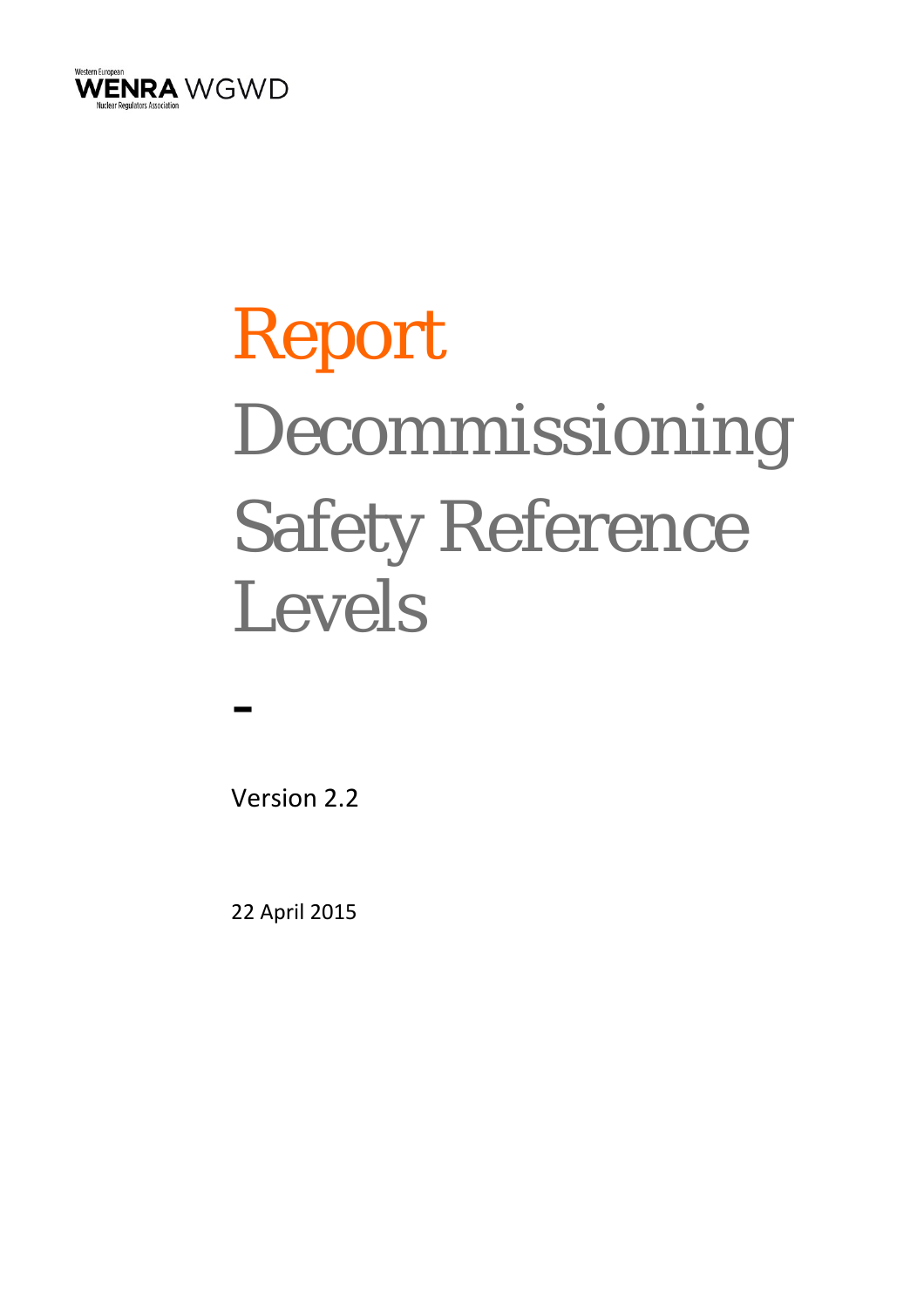

### Table of Content

|     |       | <b>Executive Summary</b>                                                                          | 4  |
|-----|-------|---------------------------------------------------------------------------------------------------|----|
|     |       | Terms of Reference of The Western European Nuclear<br>Regulators' Association (WENRA)             | 6  |
|     |       | Glossary                                                                                          | 8  |
|     |       | List of Abbreviations                                                                             | 13 |
|     |       | Introduction and methodology                                                                      | 14 |
| 1.1 |       | Introduction                                                                                      | 15 |
|     | 1.1.1 | Background                                                                                        | 15 |
|     | 1.1.2 | Objective                                                                                         | 16 |
|     | 1.1.3 | Scope                                                                                             | 16 |
|     | 1.1.4 | Structure                                                                                         | 18 |
| 1.2 |       | Methodology                                                                                       | 19 |
| 2   |       | Decommissioning Safety Reference Levels                                                           | 20 |
| 2.1 |       | Safety area: Safety management                                                                    | 21 |
|     | 2.1.1 | Safety issue: Responsibility                                                                      | 21 |
|     | 2.1.2 | Safety issue: Organizational structure                                                            | 22 |
|     | 2.1.3 | Safety issue: Records and knowledge keeping                                                       | 23 |
|     | 2.1.4 | Safety issue: Implementation of a Management system                                               | 24 |
| 2.2 |       | Safety area: Decommissioning Strategy and Planning                                                | 26 |
|     | 2.2.1 | Safety issue: Facilitating decommissioning during design,<br>construction and operational phase   | 26 |
|     | 2.2.2 | Safety issue: Decommissioning strategy                                                            | 26 |
|     | 2.2.3 | Safety issue: Facility decommissioning plan during design,<br>construction and operational phases | 27 |
|     | 2.2.4 | Safety issue: Final decommissioning plan                                                          | 30 |
|     | 2.2.5 | Safety issue: Decommissioning plan update during<br>decommissioning operations                    | 32 |
| 2.3 |       | Safety area: Conduct of decommissioning                                                           | 33 |
|     | 2.3.1 | Safety issue: Safety classification                                                               | 33 |
|     | 2.3.2 | Safety issue: On-site emergency preparedness                                                      | 33 |
|     | 2.3.3 | Safety issue: Decommissioning experience feedback                                                 | 36 |
|     | 2.3.4 | Safety issue: Waste management                                                                    | 38 |
|     | 2.3.5 | Safety issue: On-site and off-site monitoring                                                     | 39 |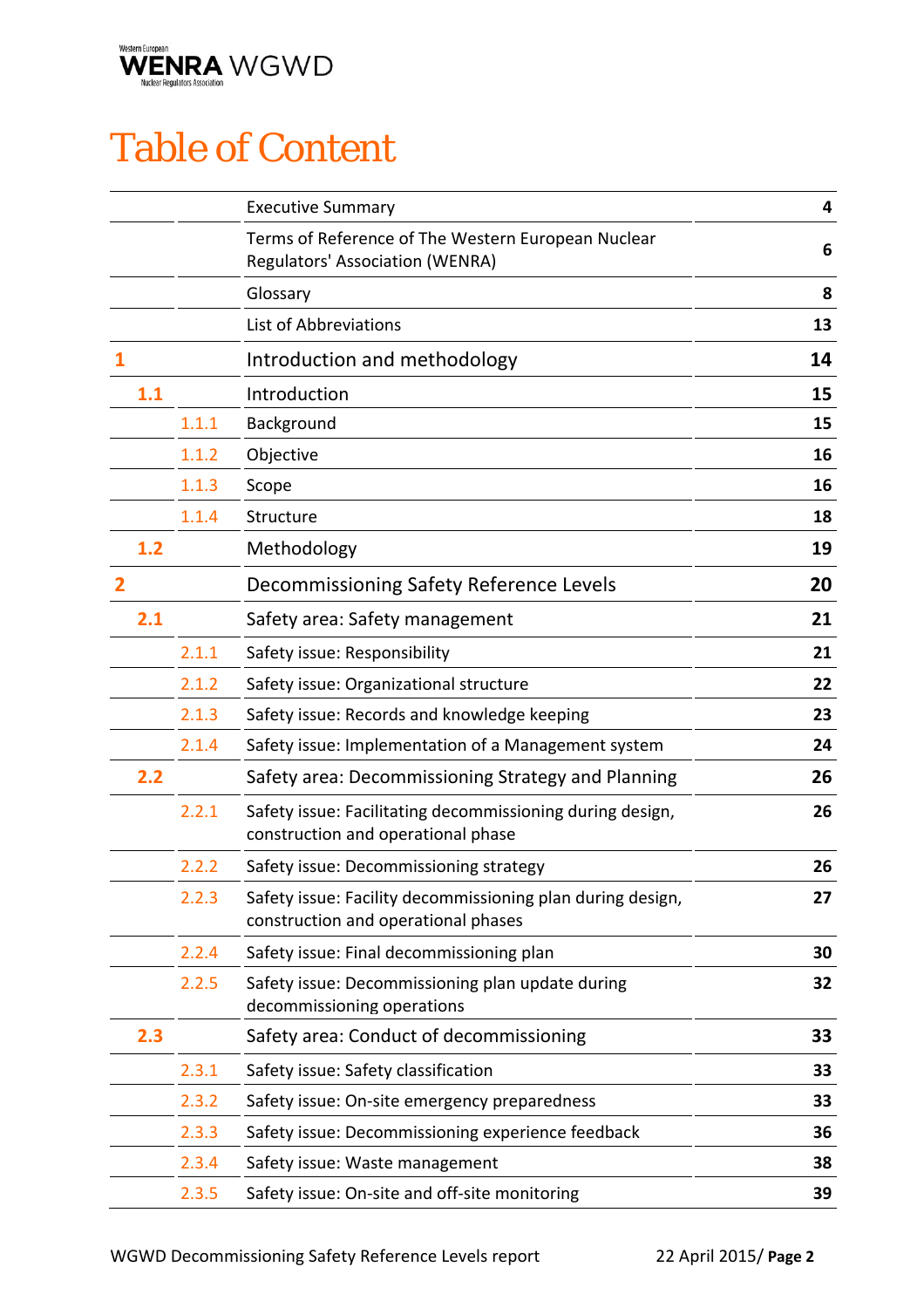| Western European<br>Nuclear Regulators Association | <b>WENRA</b> WGWD |
|----------------------------------------------------|-------------------|
|----------------------------------------------------|-------------------|

|                   | 2.3.6  | Safety issue: Maintenance, Testing and Inspection                                     | 40  |
|-------------------|--------|---------------------------------------------------------------------------------------|-----|
|                   | 2.3.7  | Safety issue: Control of decommissioning activities                                   | 42  |
|                   | 2.3.8  | Safety issue: Period of Deferment                                                     | 43  |
| 2.4               |        | Safety area: Safety verification                                                      | 45  |
|                   | 2.4.1  | Safety issue: Contents, review and update of the safety<br>case for decommissioning   | 45  |
|                   | 2.4.2  | Safety issue: Decommissioning reporting                                               | 49  |
|                   | 2.4.3  | Safety issue: License termination conditions                                          | 50  |
| <b>Appendix A</b> |        | Example for a safety case for decommissioning                                         | 52  |
| <b>Appendix B</b> |        | Postulated initiating events                                                          | 53  |
| <b>Appendix C</b> |        | Explanation of the relationship between Final<br>Decommissioning Plan and Safety Case | 58  |
| 3                 |        | <b>NAP Benchmarking Results</b>                                                       | 59  |
| 3.1               |        | Benchmarking of original decommissioning SRLs (V.1)                                   | 60  |
| 3.2               |        | Benchmarking Results of SRLs (V.1)                                                    | 61  |
| 3.3               |        | Preparation of National Action Plans, SRL-update                                      | 64  |
| 3.4               |        | Benchmarking of National Action Plans                                                 | 68  |
| 3.5               |        | <b>Country Implementation Reports</b>                                                 | 69  |
|                   | 3.5.1  | Belgium                                                                               | 69  |
|                   | 3.5.2  | <b>Bulgaria</b>                                                                       | 71  |
|                   | 3.5.3  | Czech Republic                                                                        | 74  |
|                   | 3.5.4  | Finland                                                                               | 78  |
|                   | 3.5.5  | France                                                                                | 80  |
|                   | 3.5.6  | Germany                                                                               | 82  |
|                   | 3.5.7  | Hungary                                                                               | 83  |
|                   | 3.5.8  | Italy                                                                                 | 86  |
|                   | 3.5.9  | Lithuania                                                                             | 87  |
|                   | 3.5.10 | Romania                                                                               | 90  |
|                   | 3.5.11 | Slovakia                                                                              | 94  |
|                   | 3.5.12 | Slovenia                                                                              | 95  |
|                   | 3.5.13 | Spain                                                                                 | 97  |
|                   | 3.5.14 | Sweden                                                                                | 99  |
|                   | 3.5.15 | Switzerland                                                                           | 100 |
|                   | 3.5.16 | The Netherlands                                                                       | 102 |
|                   | 3.5.17 | United Kingdom                                                                        | 105 |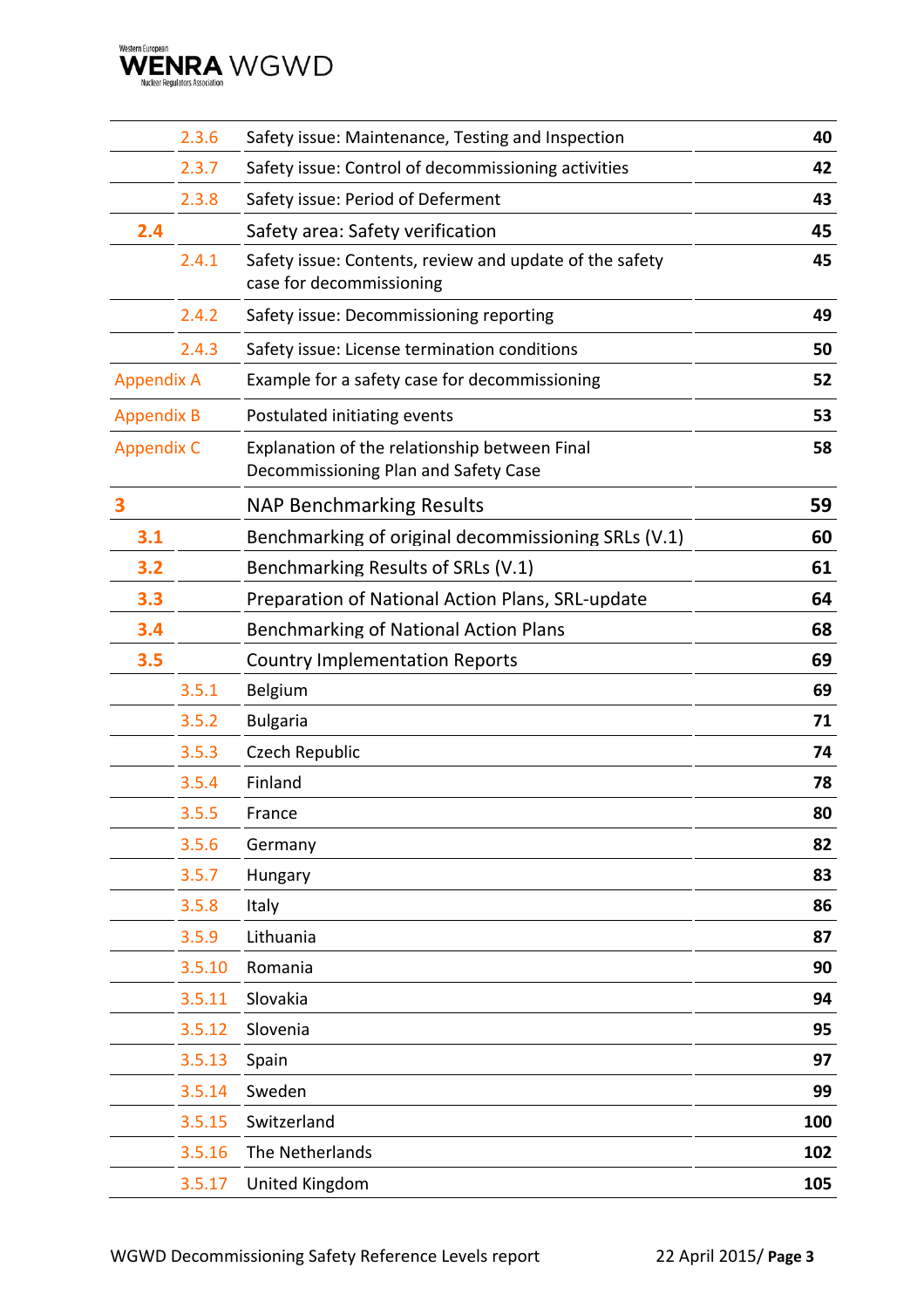

-

### Executive Summary

The Western European Nuclear Regulators' Association (WENRA) is an international body made up of the Heads and senior staff members of Nuclear Regulatory Authorities of Europe‐ an countries with nuclear power plants. The main objective of WENRA is to develop a common approach to nuclear safety, to provide an independent capability to examine nuclear safety in applicant countries and to be a network of chief nuclear safety regulators in Europe exchanging experience and discussing significant safety issues.

To accomplish these tasks two working groups within the WENRA have been established ‐ Reactor Harmonisation Working Group (RHWG) and Working Group on Waste and Decom‐ missioning (WGWD).

This document contains the results of the work of WGWD in the area of the decommissioning of nuclear installations. The objective of this report is to provide safety reference levels for decommissioning activities, which are based on corresponding documents (requirements, guidance, etc.) of the International Atomic Energy Agency (IAEA).

This document was prepared by the WENRA WGWD, based on the previous version 1.0 of March 2007, taking into account results from the national benchmarking processes for version 1.0, in particular the implementation of the safety reference levels in the national legal and regulatory framework. It is also taken into account results from the stakeholder involvement performed in early 2012

Point 3 of this report describes the process by which the SRLs have been updated since ver‐ sion 1.0. It also describes benchmarking process and the status of the country-specific national action plans which have been developed to incorporate the SRLs in each countries national regulatory framework.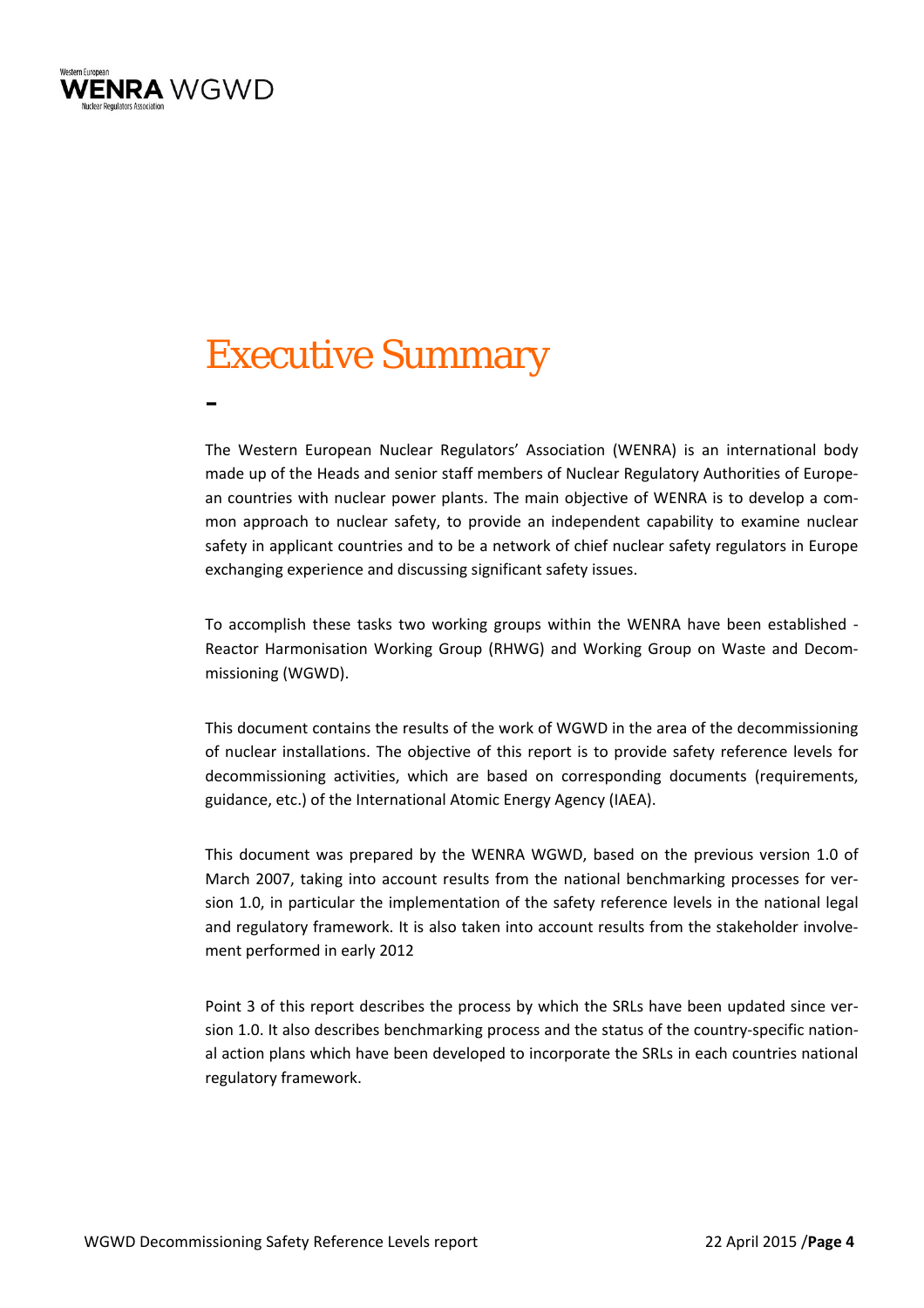

The following WENRA WGWD members have contributed to this report:

| Belgium         | <b>Joris CREEMERS</b>                                                         |
|-----------------|-------------------------------------------------------------------------------|
| <b>Bulgaria</b> | Magda PERIKLIEVA                                                              |
| Czech Republic  | Peter LIETAVA                                                                 |
| Finland         | Jarkko KYLLÖNEN                                                               |
| France          | <b>Nathalie REYNAL</b>                                                        |
| Germany         | <b>Boris BRENDEBACH</b><br><b>Bernhard MASSING</b><br><b>Manuela RICHARTZ</b> |
| Hungary         | Gábor NAGY                                                                    |
| Italy           | <b>Mario DIONISI</b>                                                          |
| Lithuania       | Marius DEKAMINAVIČIUS<br>Algirdas VINSKAS                                     |
| Romania         | Daniela DOGARU                                                                |
|                 | Cornelia VIRTOPEANU                                                           |
| Slovakia        | Alena ZAVAZANOVA                                                              |
| Slovenia        | Polona TAVČAR                                                                 |
| Spain           | José Luis REVILLA                                                             |
| Sweden          | <b>Mathias LEISVIK</b>                                                        |
| Switzerland     | Stefan THEIS (Chairman of WGWD)                                               |
| The Netherlands | Thierry LOUIS                                                                 |
| United Kingdom  | <b>Joyce RUTHERFORD</b>                                                       |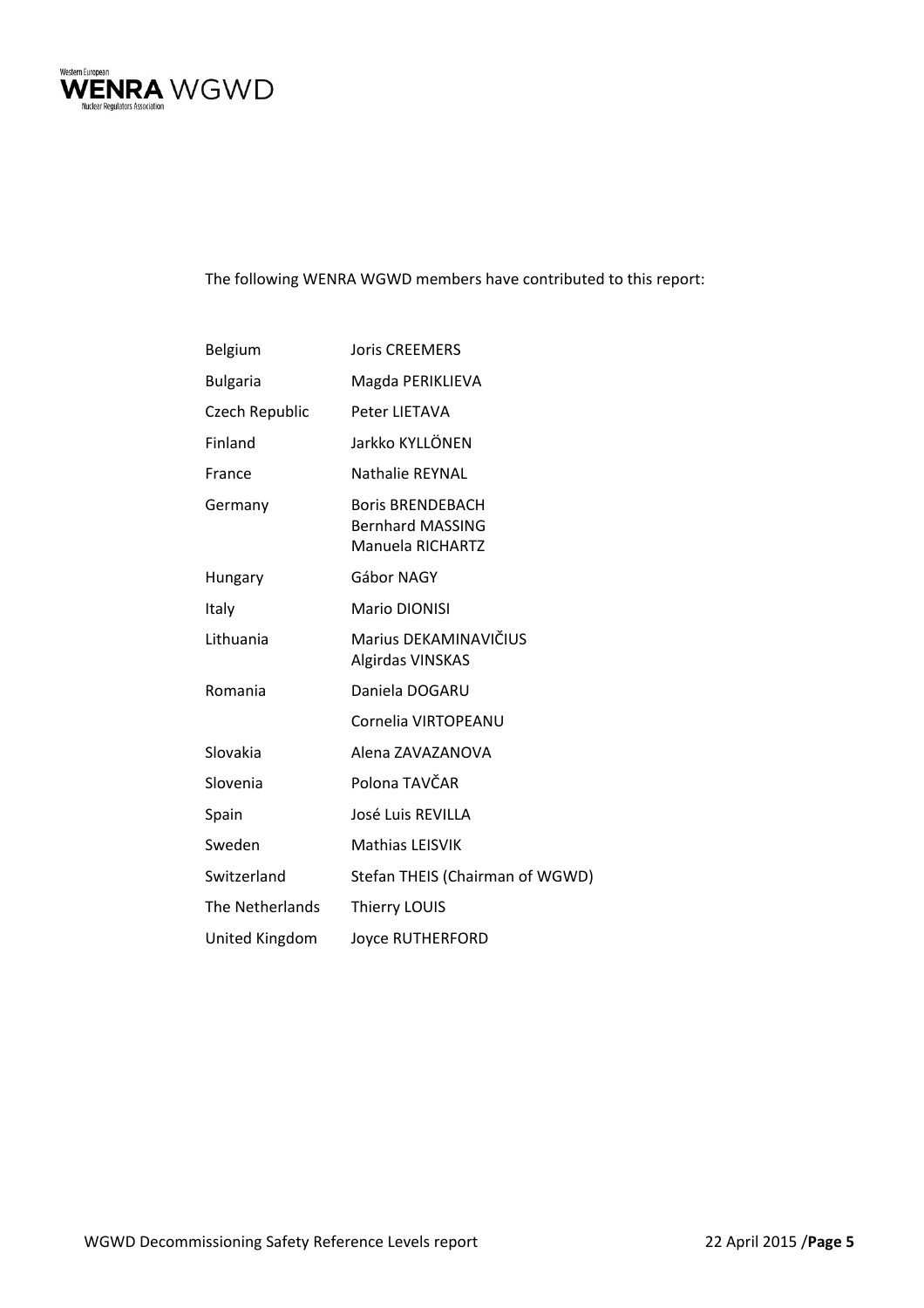

25.03.2015

### **Terms Of Reference**

#### ofthe

### **WESTERN EUROPEAN NUCLEAR REGULATORS' ASSOCIATION** (WENRA)

- 1. We, the Heads of Nuclear Regulatory Authorities (signatories) of European countries with nuclear power plants:
	- drawing from the experience already gained with WENRA and noting its achievements, ц.
	- recognizing that the current regulatory challenges in Europe lead to envisage the activities  $\sim$ of WENRA in a broader perspective,
	- re-affirming the need for increased co-operation between us, and
	- maintaining our independence,

have again revised the previous Terms of Reference of the Western European Nuclear Regulators' Association (WENRA), which were signed on 4 February 1999 and revised on 14 March 2003 and on 26 March 2010.

- 2. With the general aim of improving nuclear safety, has the following objectives:
	- to build and maintain a network of chief nuclear safety regulators in Europe.
	- to promote exchange of experience and learning from each others best practices.
	- to develop a harmonized approach to nuclear safety and regulation, in particular within the European Union,
	- to discuss and, where appropriate, express its opinion on significant safety and regulatory issues.
- 3. Decisions in the name of WENRA are taken by consensus.
- 4. WENRA will keep the European Union Institutions informed about its activities, and is prepared to consider requests from these institutions for advice on nuclear safety and regulatory matters.
- 5. Heads of the regulatory authorities (or corresponding) in other European countries, which have expressed an interest, are invited as observers to WENRA. Observers have the right to express their opinion at the WENRA meetings but can not participate in the decision making. Observers may send suitably qualified participants to the working groups.
- 6. WENRA will develop and maintain, when appropriate, suitable relations with regulatory authorities from other countries as well as with international organisations.
- 7. WENRA will ensure appropriate opportunities for stakeholders to comment on its work.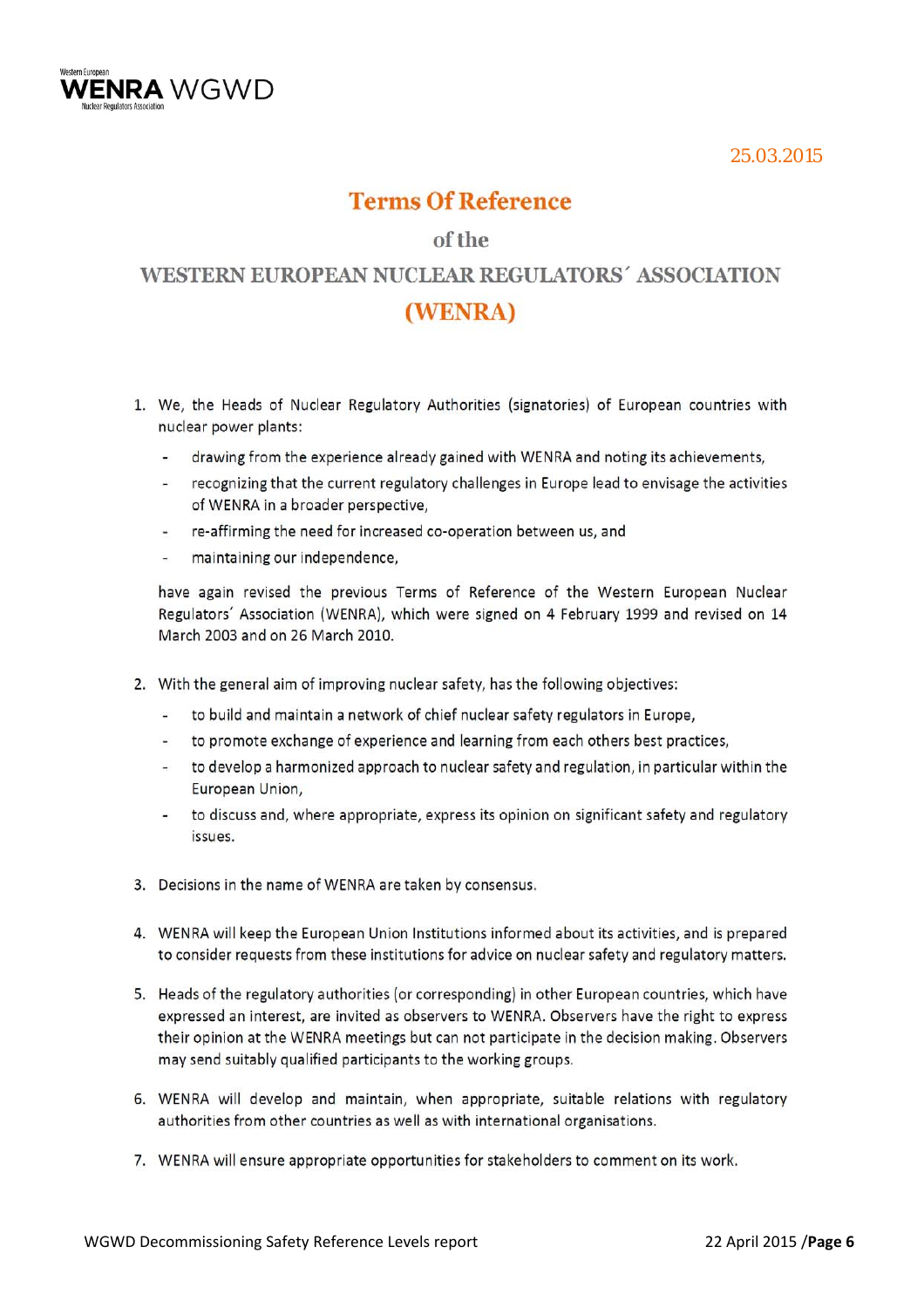

#### 25.03.2015

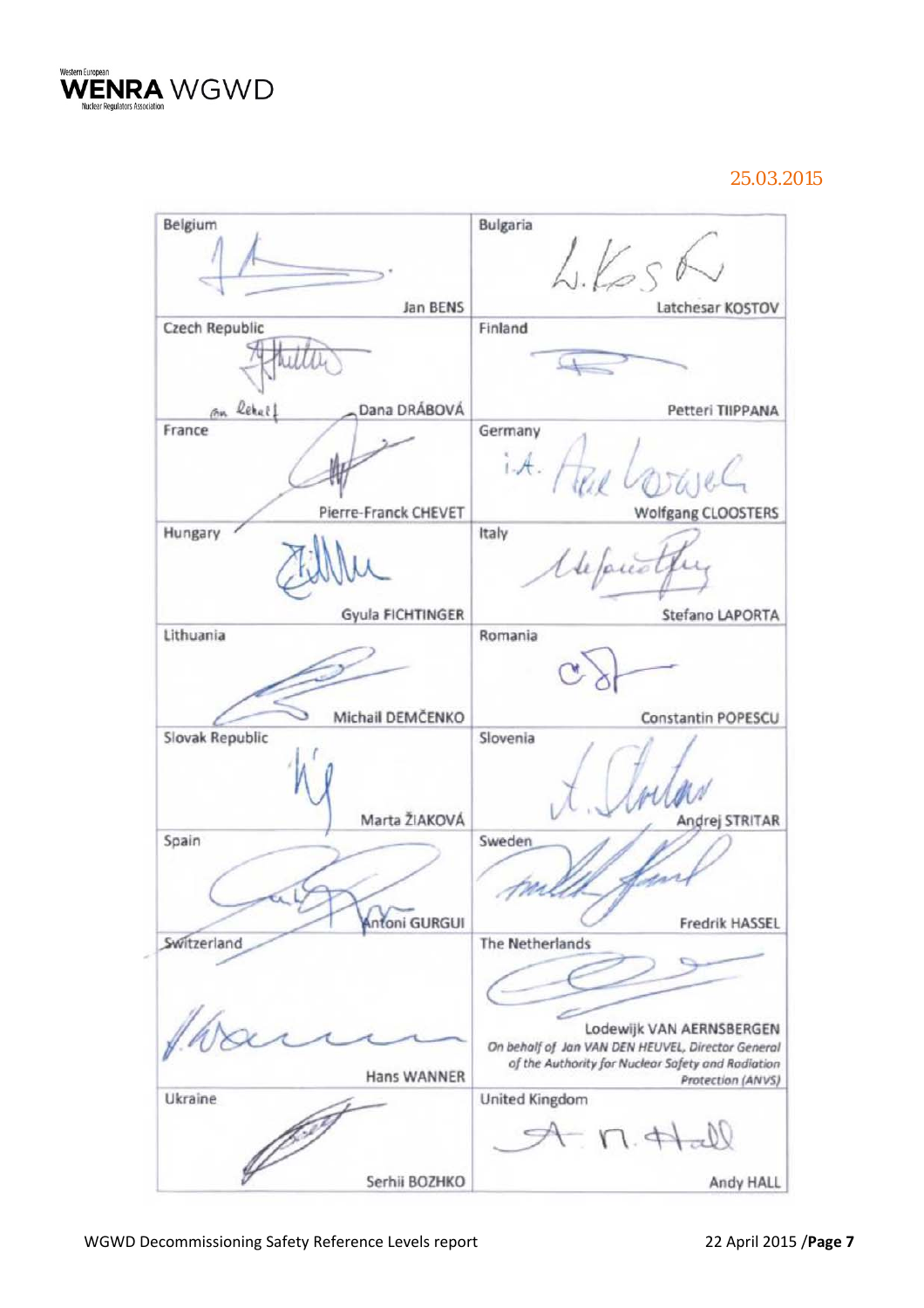

### **Glossary**

-

#### **Ageing**

General process in which characteristics of a structure, system or component gradually change with time or use.

**Ageing management:** Engineering, operations and maintenance actions to control within acceptable limits the ageing degradation of structures, systems or components.

#### **Decommissioning**

Administrative and technical actions taken to allow the removal of some or all of the regula‐ tory controls from a facility (except for a repository or for certain nuclear facilities used for the disposal of residues from the mining and processing of radioactive material, which are 'closed' and not 'decommissioned'). For a repository, the corresponding term is closure.

#### **Decommissioning plan**

An initial or final document – depending on the operational phase of the facility - with detailed information about the concept and schedule for the decommissioning and dismantling of the nuclear facility.

**Initial decommissioning plan** based on the decommissioning strategy includes the fea‐ sibility of decommissioning, main steps of the decommissioning/dismantling and the end state of the facility and is the basis for the estimation of decommissioning costs. This document is of general nature during the design and operational phase and will be updated during the operational phase to the level as appropriate.

**Final decommissioning plan** as the basis to start major decommissioning activities shall be prepared before the beginning of the decommissioning phase together with the safety case. This detailed document will be updated as required during the decommissioning stages.

#### **Decommissioning strategies**

**Immediate dismantling** is the strategy in which the equipment, structures and parts of a nuclear facility containing radioactive contaminants are removed or decontaminated to a level that permits the facility to be released for unrestricted use, or with re‐ strictions imposed by the regulatory body. In this case decommissioning implementa‐ tion activities begin shortly after permanent cessation of operations. It implies prompt and complete decommissioning and involves the removal and processing of all radioac‐ tive material from the facility to another new or existing licensed nuclear facility for ei‐ ther long‐term storage or disposal.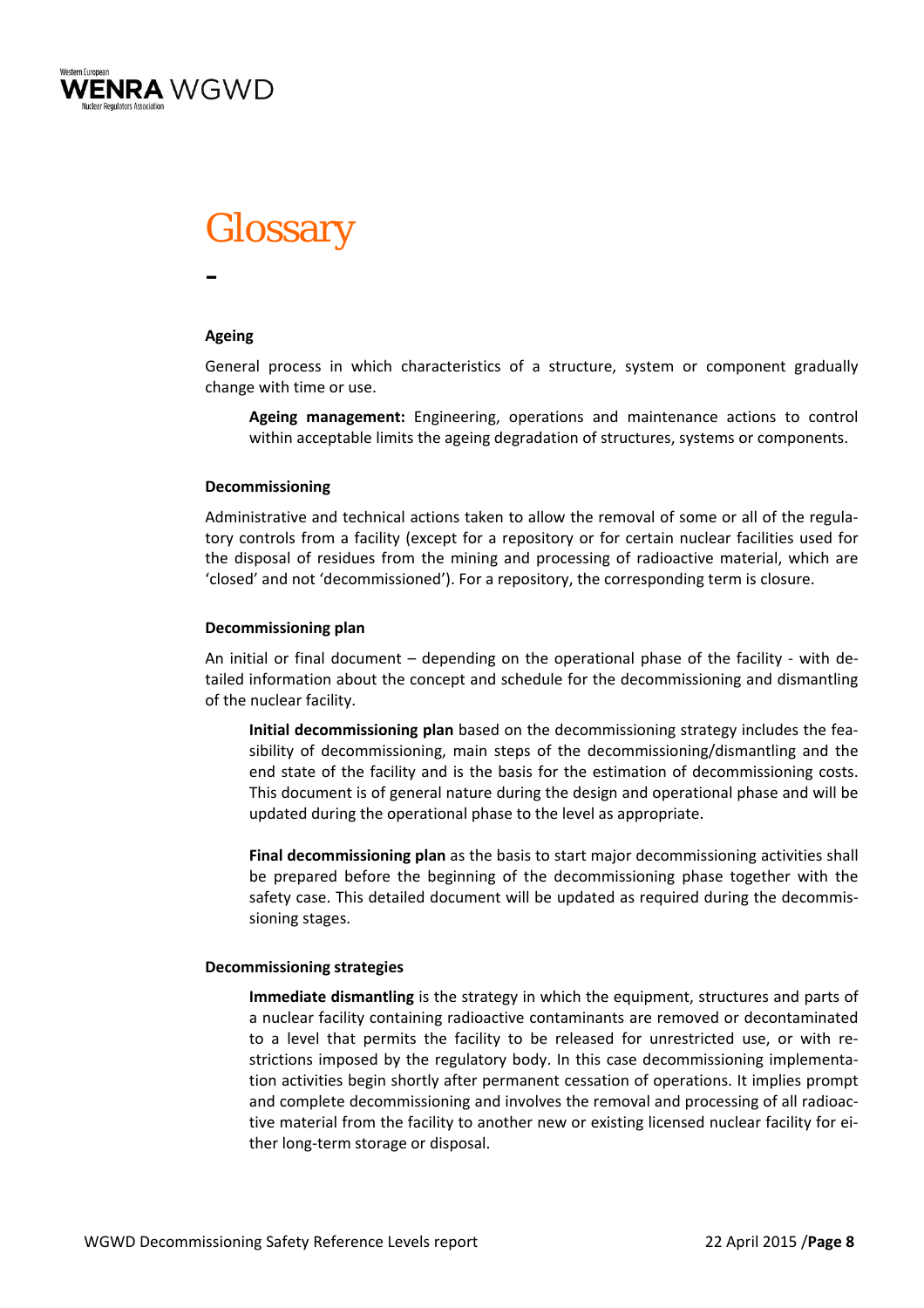

**Deferred dismantling (sometimes called safe storage, safe store or safe enclosure)** is the strategy in which parts of a nuclear facility containing radioactive contaminants are either processed or placed in such a condition that they can be safely stored and main‐ tained until they can subsequently be decontaminated and/or dismantled to levels that permit the facility to be released for other uses. The period in which those parts are safely stored and maintained is the "period of deferment".

**Entombment** is the strategy in which radioactive contaminants are encased in a struc‐ turally long‐lived material until radioactivity decays to a level permitting unrestricted release of the nuclear facility, or release with restrictions imposed by the regulatory body. Because radioactive material will remain on the site, this essentially means that the facility will eventually become designated as a near surface waste disposal facility as long as it can meet the requirements for a near surface disposal facility.

#### **Decontamination**

The complete or partial removal of contamination by a deliberate physical, chemical or bio‐ logical process.

#### **Discharge, authorized**

Planned and controlled release of (usually gaseous or liquid) radioactive material into the environment in accordance with an authorization.

#### **Emergency**

A non‐routine situation that necessitates prompt action, primarily to mitigate a hazard or adverse consequences for human health and safety, quality of life, property or the environment. This includes nuclear and radiological emergencies and conventional emergencies such as fires, release of hazardous chemicals, storms or earthquakes. It includes situations for which prompt action is warranted to mitigate the effects of a perceived hazard.

*Nuclear or radiological emergency.* An emergency in which there is, or is perceived to be, a hazard due to:

- (a) The energy resulting from a nuclear chain reaction or from the decay of the products of a chain reaction; or
- (b) Radiation exposure.

Points (a) and (b) approximately represent nuclear and radiological emergencies, respectively. However, this is not an exact distinction.

#### **Emergency Preparedness**

The capability to take actions that will effectively mitigate the consequences of an emergency for human health and safety, quality of life, property and the environment.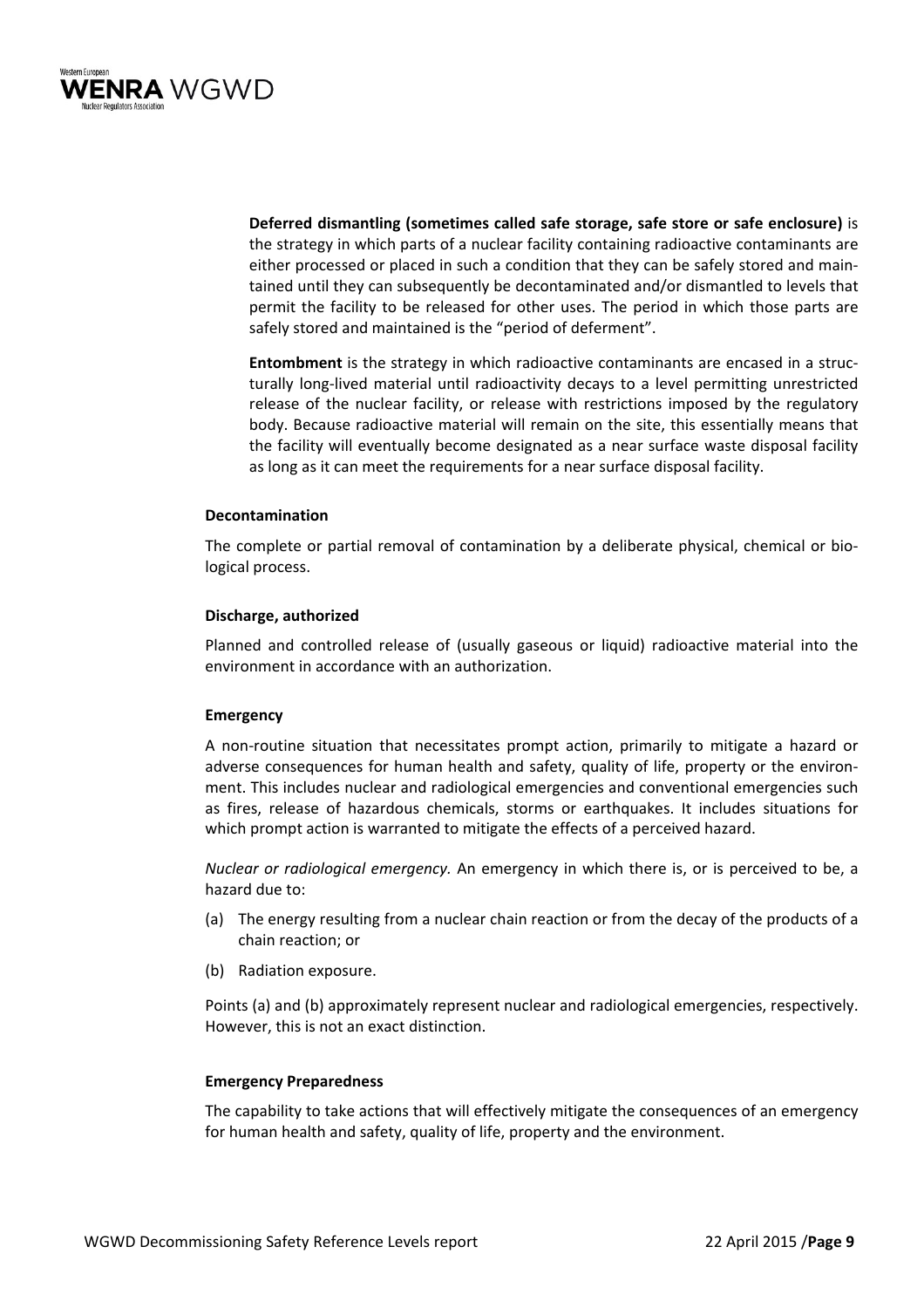

#### **End state**

A predetermined criterion defining the point at which the specific task or process is to be considered completed. The licensee can apply for termination of the license when the pro‐ posed end‐state of decommissioning activities has been reached.

#### **Licensee**

The licensee is the person or organization having overall responsibility for a facility or activity (the responsible organization)

**Remark:** WGWD recognizes that this organisation may change as the facility passes to the decommissioning phase according to national strategies

#### **Management system**

A set of interrelated or interacting elements (system) for establishing policies and objectives and enabling the objectives to be achieved in an efficient and effective manner.

The management system integrates all elements of an organization into one coherent system to enable all of the organization's objectives to be achieved. These elements include the or‐ ganizational structure, resources and processes. Personnel, equipment and organizational culture as well as the documented policies and processes are parts of the management system. The organization's processes have to address the totality of the requirements on the organization as established in, for example, IAEA safety standards and other international codes and standards.

#### **Monitoring**

- 1. The measurement of dose or contamination for reasons related to the assessment or con‐ trol of exposure
- 2. Continuous or periodic measurement of radiological or other parameters or determination of the status of a system, structure or component. Sampling may be involved as a prelimi‐ nary step to measurement.

#### **Nuclear facility**

A facility and its associated land, buildings and equipment in which nuclear materials are pro‐ duced, processed, used, handled, stored or disposed of on such a scale that consideration of safety is required.

#### **Nuclear safety**

See 'Protection and Safety'

#### **Operation**

All activities performed to achieve the purpose for which an authorized facility was constructed.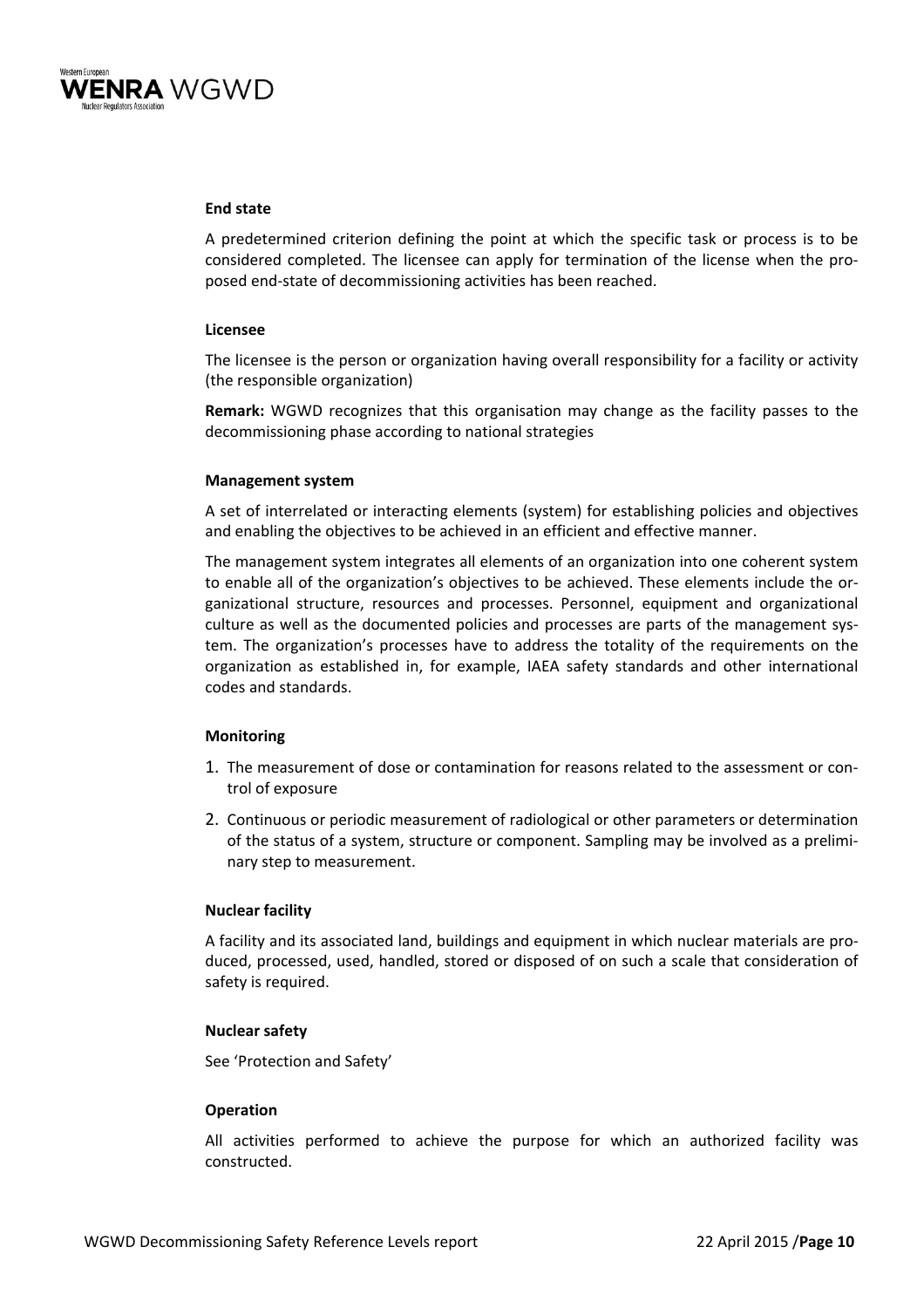

#### **Protection and safety**

The protection of people against exposure to ionizing radiation or radioactive materials and the safety of radiation sources, including the means for achieving this, and the means for preventing accidents and for mitigating the consequences of accidents should they occur.

Safety is primarily concerned with maintaining control over sources, whereas radiation pro‐ tection is primarily concerned with controlling exposure to radiation and its effects. Clearly the two are closely connected: radiation protection is very much simpler if the source in question is under control, so safety necessarily contributes towards protection. Sources come in many different types, and hence safety may be termed nuclear safety, radiation safety, radioactive waste safety or transport safety, but protection (in this sense) is primarily concerned with protecting humans against exposure, whatever the source, and so is always radiation protection.

**Radiation protection**: The protection of people from the effects of exposure to ionizing radiation, and the means for achieving this.

**Nuclear safety:** The achievement of proper operating conditions, prevention of accidents or mitigation of accident consequences, resulting in protection of workers, the public and the environment from undue radiation hazards.

#### **Radiation protection**

See 'protection and safety'

#### **Regulatory body**

An authority or a system of authorities designated by the government of a State as having legal authority for conducting the regulatory process, including issuing authorizations, and thereby regulating nuclear, radiation, radioactive waste and transport safety.

#### **Safety assessment**

Assessment of all aspects of the site, design, operation and decommissioning of an authorized facility that are relevant to protection and safety.

Note: assessment should be distinguished from analysis. Assessment is aimed at providing in‐ formation that forms the basis of a decision on whether or not something is satisfactory. Various kinds of analysis may be used as tools in doing this. Hence an assessment may include a number of analyses.

#### **Safety case**

A collection of arguments and evidence in support of the safety of a facility or activity. This will normally include the findings of a safety assessment and a statement of confidence in these findings.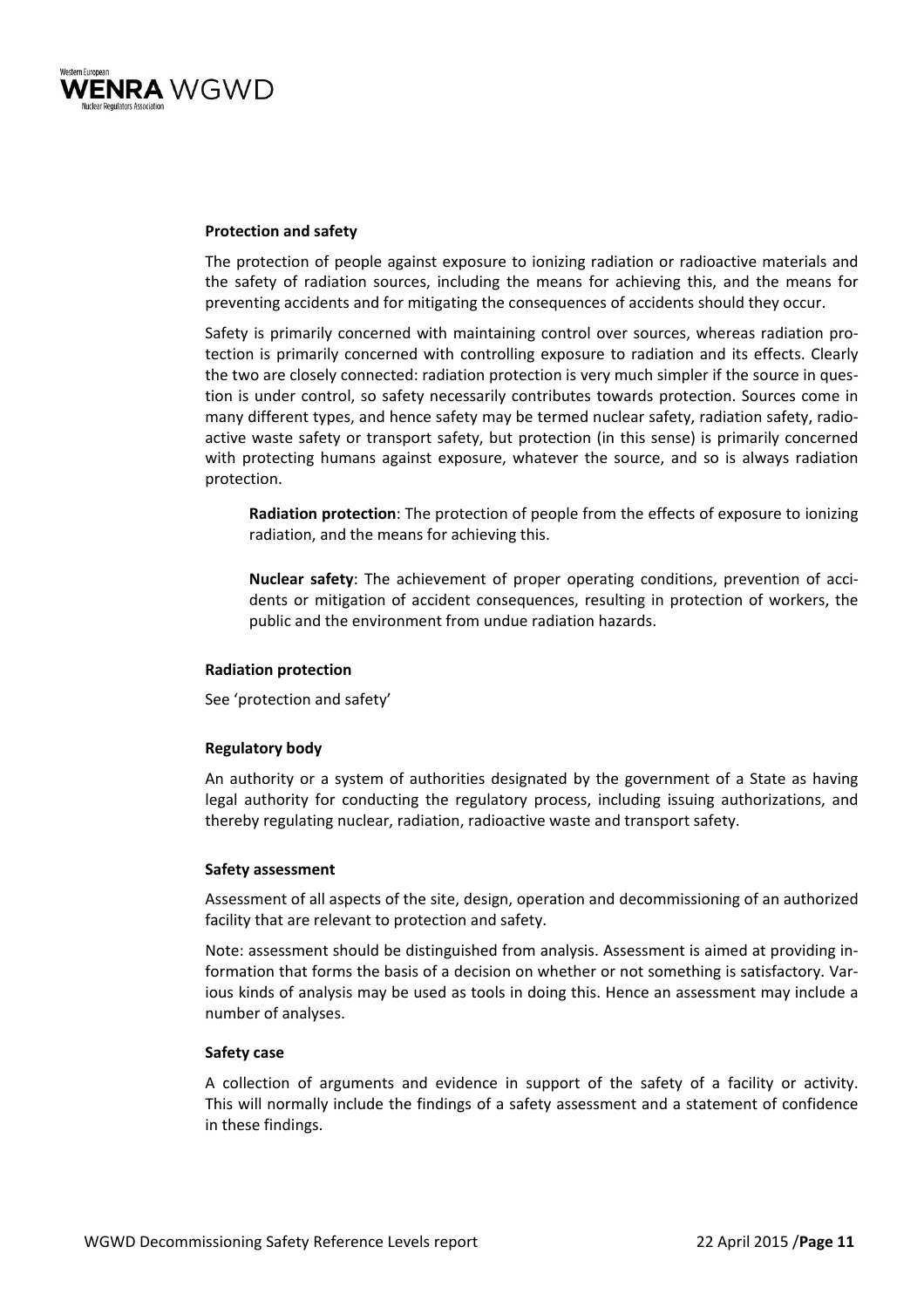

#### **Structures, systems and components (SSCs)**

A general term encompassing all of the elements (items) of a facility or activity which contrib‐ ute to protection and safety, except human factors.

- **Structures** are the passive elements: buildings, vessels, shielding, etc.
- A **system** comprises several **components**, assembled in such a way as to perform a specif‐ ic (active) function.
- A **component** is a discrete element of a system.

#### **Use**

**Authorized use**: Use of radioactive materials or radioactive objects from an authorized practice in accordance with an authorization.

**Restricted use:** The use of an area or of materials, subject to restrictions imposed for rea‐ sons of radiation protection and safety. Restrictions would typically be expressed in the form of prohibition of particular activities (e.g. materials may only be recycled or reused within a facility).

**Unrestricted use:** The use of an area or of materials without any radiologically based re‐ strictions.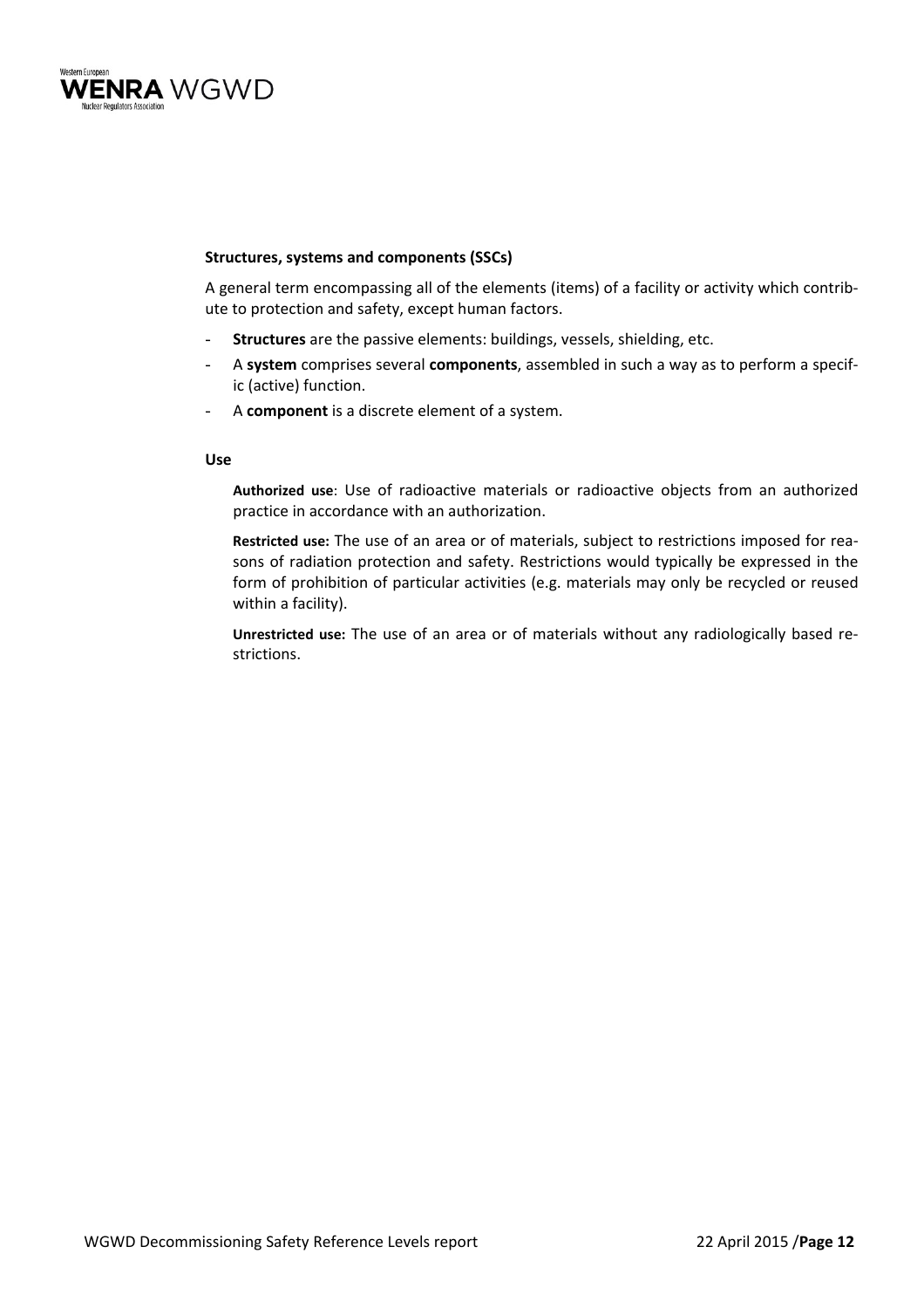

### List of abbreviations



| EU          | <b>European Union</b>                            |
|-------------|--------------------------------------------------|
| <b>IAFA</b> | <b>International Atomic Energy Agency</b>        |
| <b>NPP</b>  | nuclear power plant                              |
| <b>OLC</b>  | operational limits and conditions                |
| <b>PIE</b>  | postulated initiating events                     |
| RHWG        | <b>Reactor Harmonisation Working Group</b>       |
| <b>SSCs</b> | structures, systems and components               |
| <b>SRL</b>  | safety reference level                           |
| V.1         | Version 1 of the SRLs                            |
| V.2         | Version 2 of the SRLs                            |
| WFNRA       | Western European Nuclear Regulators' Association |
| WGWD        | Working Group on Waste and Decommissioning       |
|             |                                                  |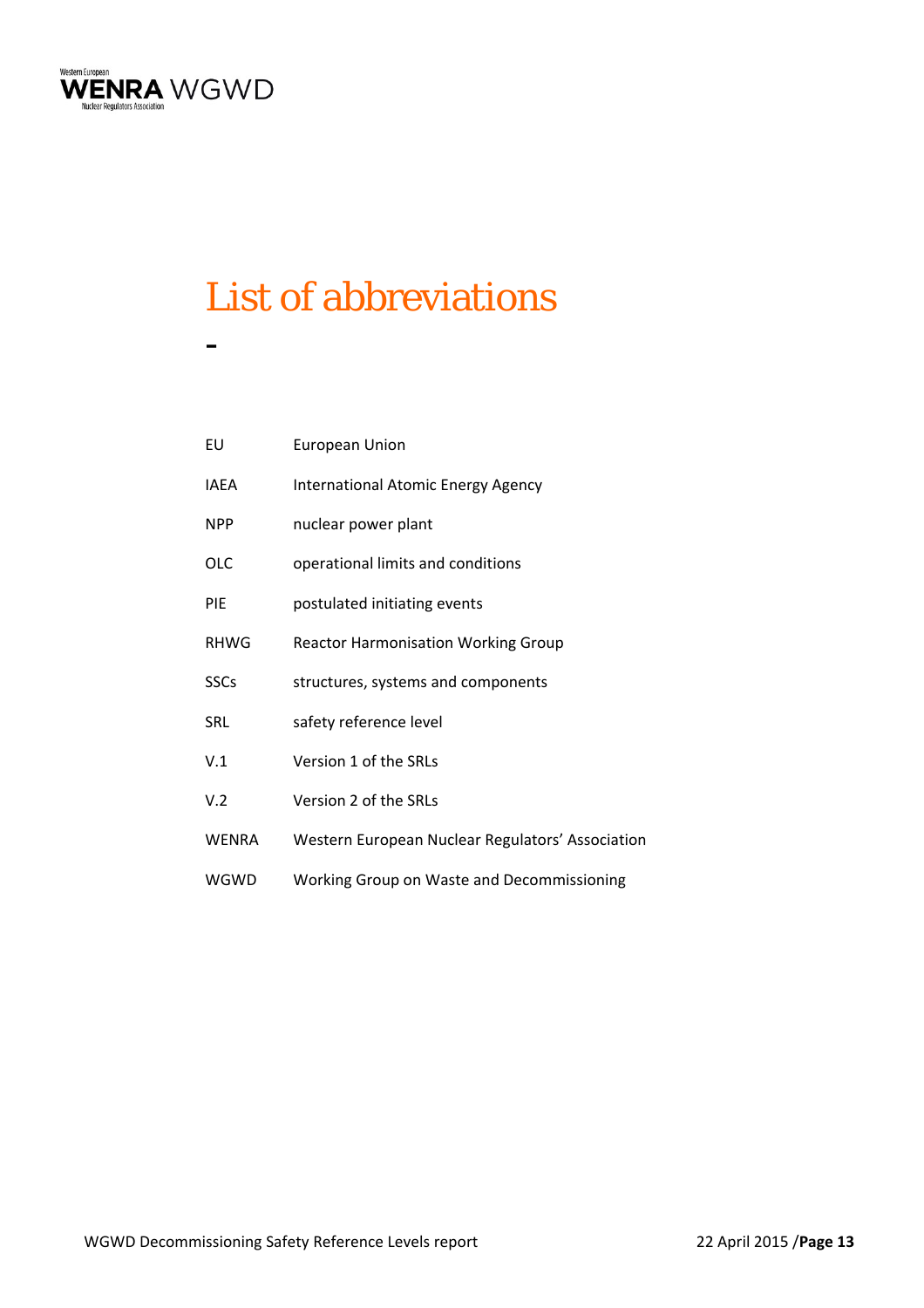

# Part 1 Introduction and Methodology

-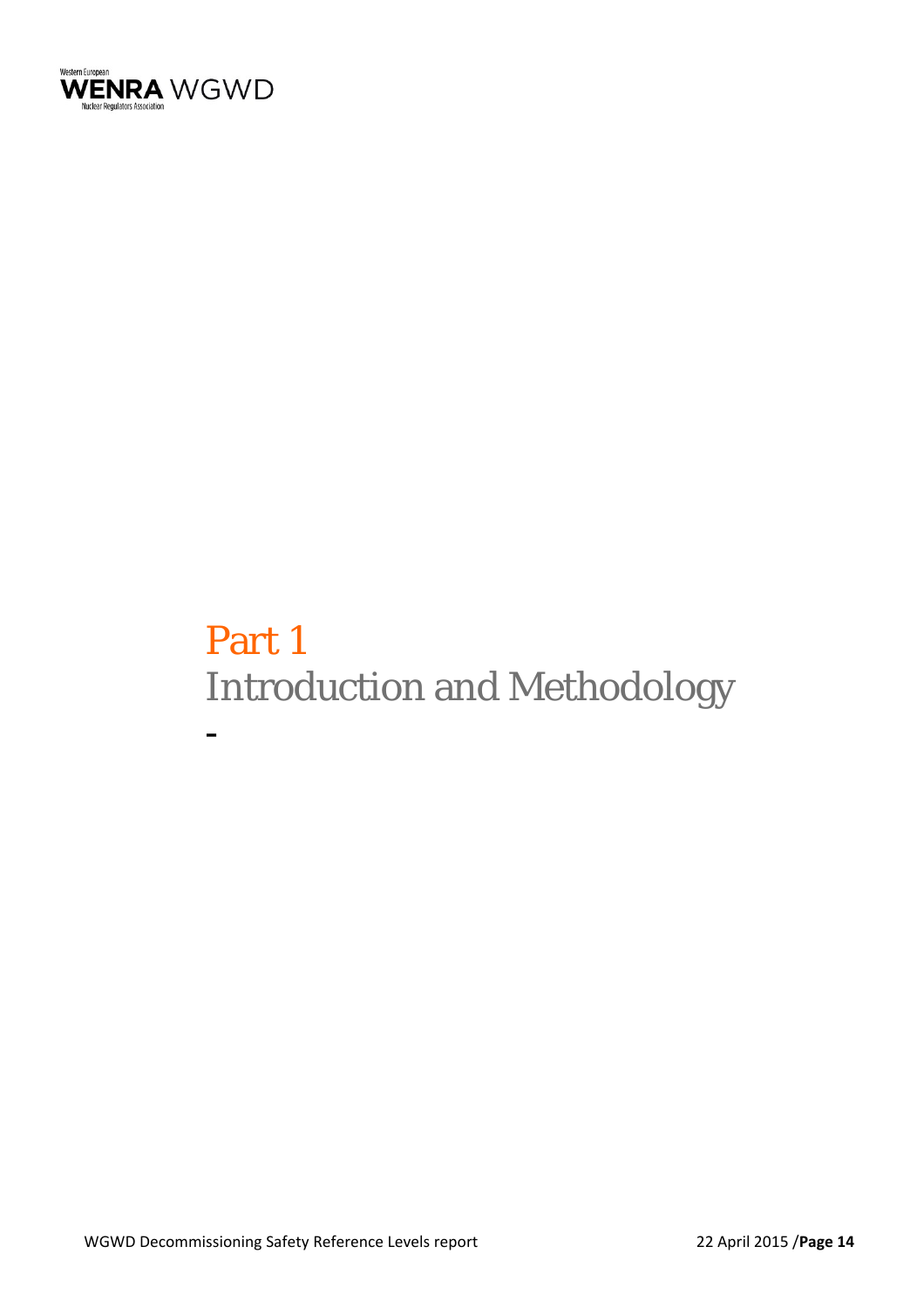

-

### 1.1 Introduction

The Decommissioning Safety Reference Level Report in version 2.0 is the result of an effort by the Working Group on Waste and Decommissioning of WENRA, from 2009 to 2011 to improve the version 1.0 of March 2007. The improvement is based on lessons learned from the benchmarking processes for version 1.0, especially on the implementation of the reference levels in the national legal and regulatory framework. Version 2.0 presents the safety reference levels (SRLs) for decommissioned facilities that are thought to be a good basis for future harmonisation on a European level.

The SRLs cannot be considered as independent European safety requirements because current legislation in WENRA Member States would not allow that due to fundamental differences reflecting the historical development in European countries. The SRLs are a set of requirements against which the situation of each country is assessed and it is each country's responsibility to implement actions to ensure that these levels are reached.

#### **1.1.1 Background**

WENRA, which has been established in February 1999, is the association of the Heads of nuclear regulatory authorities of European countries with at least one nuclear power plant in construction, operation or decommissioning phase. WENRA has been formally extended in 2003 to include future new European Union (EU) Member States. Currently following countries are members of WENRA: Belgium, Bulgaria, the Czech Republic, Finland, France, Germany, Hungary, Italy, Lithuania, the Netherlands, Romania, Slovenia, Slovakia, Spain, Sweden, Switzerland and the United Kingdom.

The original objectives of the Association were:

- to develop a common approach to nuclear safety and regulation, in particular within the EU,
- to provide the EU with an independent capability to examine nuclear safety and regulation in candidate countries,
- to evaluate and achieve a common approach to nuclear safety and regulatory issues which arise.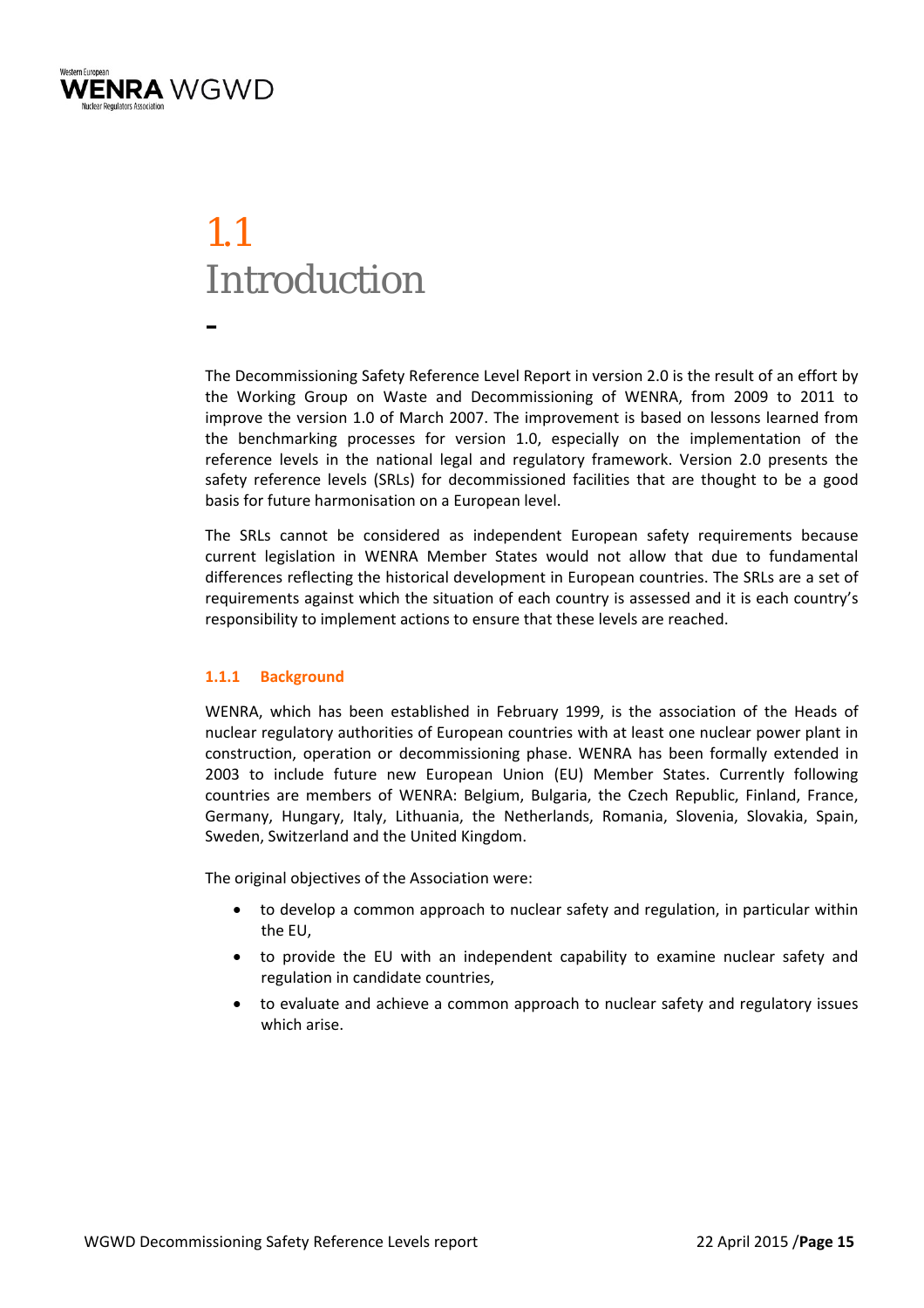

The second objective of WENRA has been fulfilled by the preparation of a report on nuclear safety in candidate countries having at least one nuclear power plant. After  $1<sup>st</sup>$  May 2004, when most of these candidate countries became regular EU Member States, the new WENRA tasks, based on first and third original Association's objectives, became:

- to develop an independent nuclear safety assessment capability, based on in‐depth knowledge of nuclear installations, and
- to develop common approaches to nuclear safety and regulations and to encourage the harmonisation of practices.

To perform these tasks two working groups within the WENRA have been established ‐ Reactor Harmonisation Working Group (RHWG) and Working Group on Waste and Decommissioning (WGWD). The work of WGWD has started in 2002.

#### **1.1.2 Objective**

The term "decommissioning" refers to administrative and technical actions taken to allow the removal of some or all of the regulatory controls from a nuclear facility other than a repository. These actions involve decontamination, dismantling and removal of radioactive materials, waste, components and structures. They are carried out to achieve a progressive and systematic reduction in radiological hazards.

This report provides harmonised safety reference levels applicable during design, construction, operation and decommissioning of a nuclear facility to ensure a safe decommissioning process.

Although the SRLs in this report are oriented toward the licensees they can also be used by the regulatory body for the review and assessment of decommissioning activities safety.

These SRLs constitute the basis for a common approach to nuclear safety during decommissioning in the WENRA Member States and, based on national action plans, shall be implemented in the legal and regulatory framework system of each WENRA Member State. Detailed country‐specific progress on these activities is presented in part III of the report.

#### **1.1.3 Scope**

The decommissioning SRLs apply to nuclear reactors (of any power), fuel reprocessing facilities, fuel manufacturing facilities, uranium concentration and conversion facilities, uranium enrichment facilities, research facilities involving nuclear material.

They may also be applied to waste storage facilities and other waste management facilities. These reference levels are not intended to be applicable to uranium mining and milling, and to isotope production facilities other than reactors.

The point at which decommissioning starts will vary from country to country depending on national arrangements, ranging from the decision to shut down the facility up to the beginning of dismantling activities.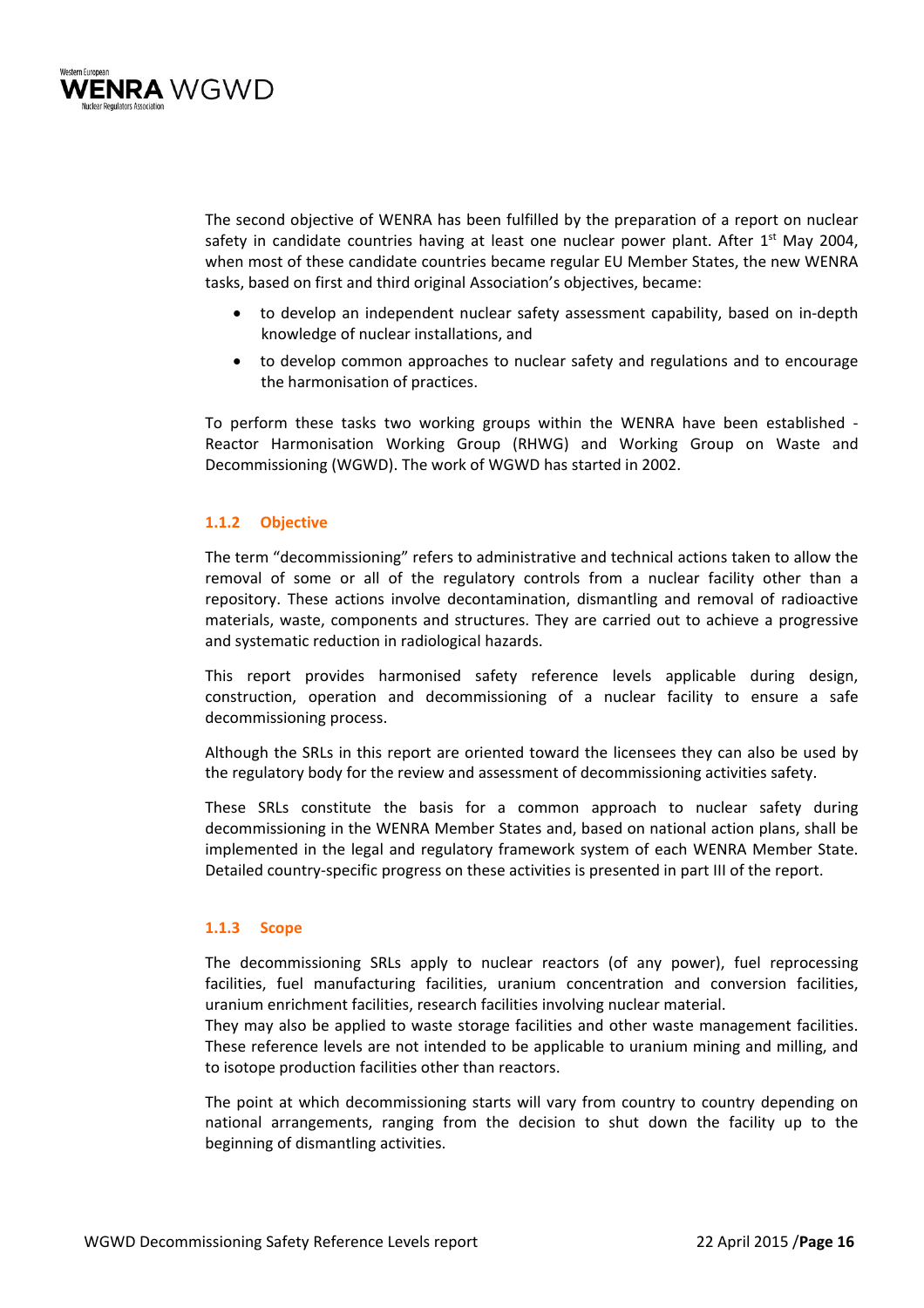

For the purposes of this document, is assumed that the normal operational phase includes the removal of the bulk of fuel and radioactive materials from the facility in accordance with the safety case for normal operations. In certain cases part of the nuclear inventory of a facility is only removed after the start of decommissioning activities. In such case appropriate SRLs (e.g. for criticality control) for the operational phase of the facility remain applicable. The decommissioning phase is assumed to start technically once further operations cannot be carried out using normal operational methods or within the bounds of the safety case for normal operation. The decommissioning phase is usually governed by a specific decommissioning licence.

The decommissioning SRLs address mainly the radiological hazards resulting from the activities associated with the decommissioning of facilities, primarily with decommissioning after a planned shutdown. Non-radiological hazards can also arise during decommissioning activities. These hazards should be given due consideration during the planning process and in the risk analyses as far as they may influence the radiological hazards or risks.

Regulatory requirements for Environmental Impact Assessment (required by EU directives), waste disposal, conventional occupational health and safety, physical protection and decommissioning funding, are important for decommissioning. Aspects on waste disposal are addressed in a new Safety Reference Levels Report of the WGWD. The other matters are not always regulated by the WENRA members, but are addressed by other national regulatory organisations. As a result, WGWD did not take into account in detail these matters and has therefore concentrated on the nuclear safety requirements.

As this document is intended to cover a wide range of sites and facilities (from small isolated nuclear facility to large complex reprocessing or reactor sites), the SRLs will need to be implemented in different ways to be appropriate for the particular facility, taking into account the magnitude of the hazard in a graded approach. In accordance with that graded approach, the decommissioning strategies and plans necessary to ensure safety need to be commensurate with the type and status of the facility and the hazards associated with the decommissioning of the facility. Some SRLs apply to design and construction of a nuclear facility. In case of already existing nuclear facilities these SRLs need to be implemented by the licensee during and after the operational phase to achieve the safety objectives intended.

It should be noted, that some SRLs from other WENRA reports need to be considered during decommissioning, if spent fuel is still in the nuclear facility during decommissioning or storages for spent fuel or radioactive waste are part of the decommissioning project. Vice versa, some of the decommissioning related SRLs shall be considered during construction and operation of nuclear power plants and storage facilities and as such complement the related reports on safety reference levels.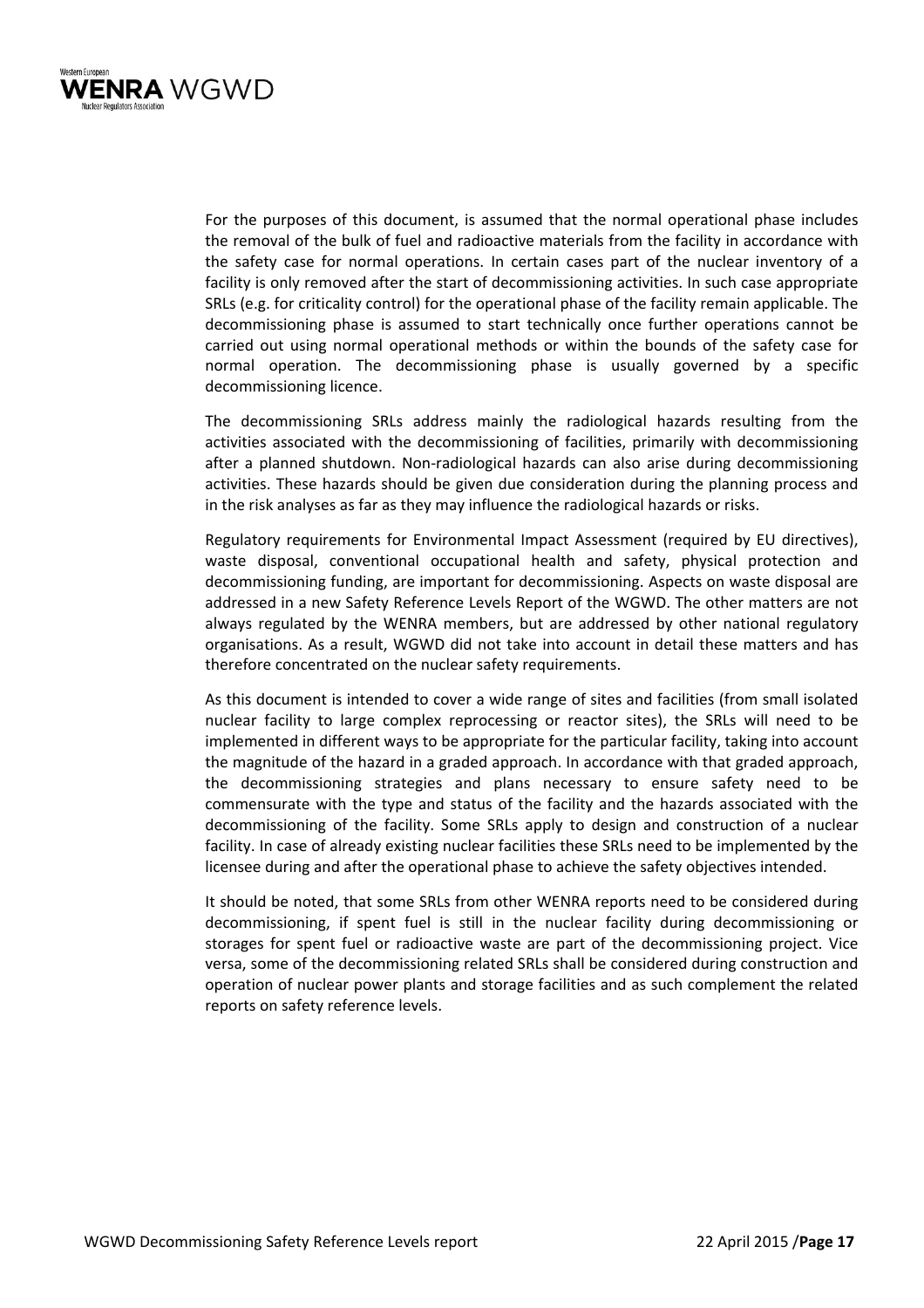

#### **1.1.4 Structure**

The report consists of three main parts.

Following this Introduction in Part I of the report, Section I.-2 presents the general methodology that was followed to develop the version 2.1 of the SRLs.

Part II of the report presents the actual decommissioning safety reference levels.

Part III of the report describes the results of the benchmarking process and the undertaken or foreseen efforts of the WENRA Member States to implement these SRLs in the national legal and regulatory framework on the basis of national action plans.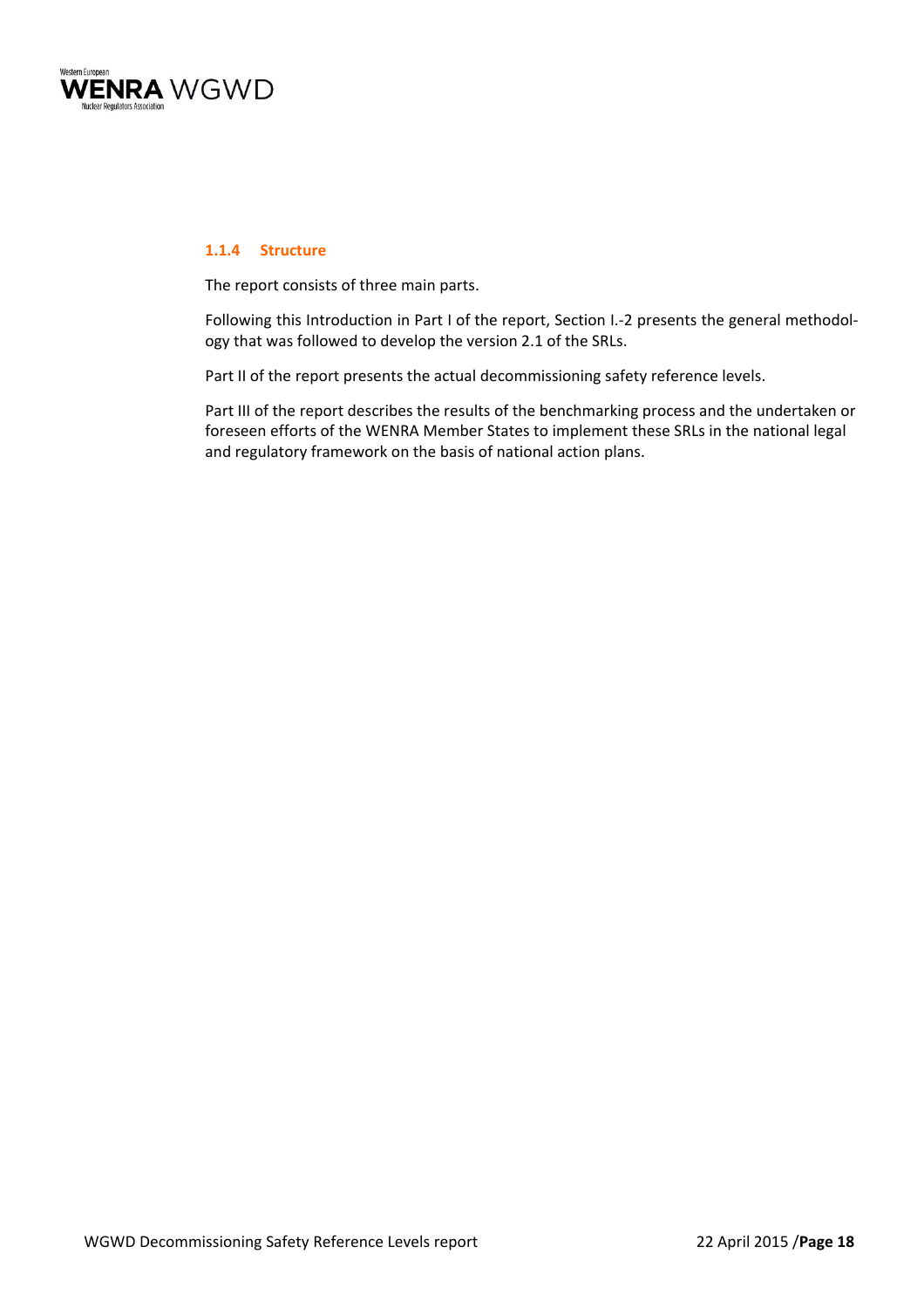

### 1.2 Methodology -

The objective of this report is to provide safety reference levels for decommissioning activities. This document contains the results of the work of WGWD in the area of the decommissioning of nuclear installations performed from 2009 to 2011 resulting in version 2.0 of November 2011 to improve the Decommissioning Safety Reference Levels Report, version 1.0 of March 2007, and the results from a stakeholder involvement, performed early 2012 on version 2.0.

For version 1.0 of the Decommissioning Safety Reference Levels report while considering their own experiences the WENRA WGWD members selected a set of requirements and recommendations from decommissioning related IAEA Safety Standards. From WENRA WGWD members' point of view the selected requirements and recommendations are those which they regarded as of prime importance for harmonisation on the European level and which address the licensee and are enforceable by the regulatory body. The SRLs of version 2.1 cover most of these specific requirements and recommendations stated in version 1.0 taking into account lessons learned from the national benchmarking processes on version 1.0, especially on the implementation of the safety reference levels in the national legal and regulatory framework and feedback from stakeholders, and the results from the stakeholder involvement on version 2.0.

In a benchmarking exercise the justification and evidence for implementation of each SRL was discussed country by country and agreed within WGWD in subgroups and/or panel discussions taking into account national action plans developed by the WENRA Member States in order to address identified discrepancies and to update their national regulations till the end of 2014. The progress of the national action plans is described in part III of this report, version 2.2.

| Document / activity                                                                | Date      | <b>SRL-Version</b> |  |
|------------------------------------------------------------------------------------|-----------|--------------------|--|
| Decommissioning report V 1.0; (only working document,                              | 2007      | $1: 81$ SRLs(D-nn) |  |
| never approved by WENRA-directors)                                                 |           |                    |  |
| Benchmarking with reference to V 1.0                                               | 2007-2009 | 1: 81 SRLs(D-nn)   |  |
| Decommissioning report V 1.1 (restricted for use within                            | 2012      | 1: 81 SRLs(D-nn)   |  |
| WENRA only): identical to V 1.0 but including documentation                        |           |                    |  |
| of benchmarking results                                                            |           |                    |  |
| Decommissioning report V 1.2 (Public version): identical to                        | 2012      | 1: 81 SRLs(D-nn)   |  |
| V 1.1 but including anonymised benchmarking results                                |           |                    |  |
| Decommissioning report V 2.0: updated set of SRLs, approved                        | 2011      | 2: 62 SRLs(D-nn)   |  |
| by WENRA-directors                                                                 |           |                    |  |
| Decommissioning report V 2.1: based on V 2.0 and taking into                       | 2012      | 2: 62 SRLs(D-nn)   |  |
| account results of a stakeholder involvement process                               |           |                    |  |
| performed in early 2012                                                            |           |                    |  |
| Re-benchmarking with reference to results of national action                       | 2013-2015 | 2: 62 SRLs(D-nn)   |  |
| plans and consideration of modified SRL-set of version 2                           |           |                    |  |
| Decommissioning report V 2.2: identical to V 2.1 but including                     | 2015      | 2: 62 SRLs(DE-nn)* |  |
| country-specific information on NAP-status                                         |           |                    |  |
| *modified SRL-labelling: D-nn changed to DE-nn (not to confuse with disposal SRLs) |           |                    |  |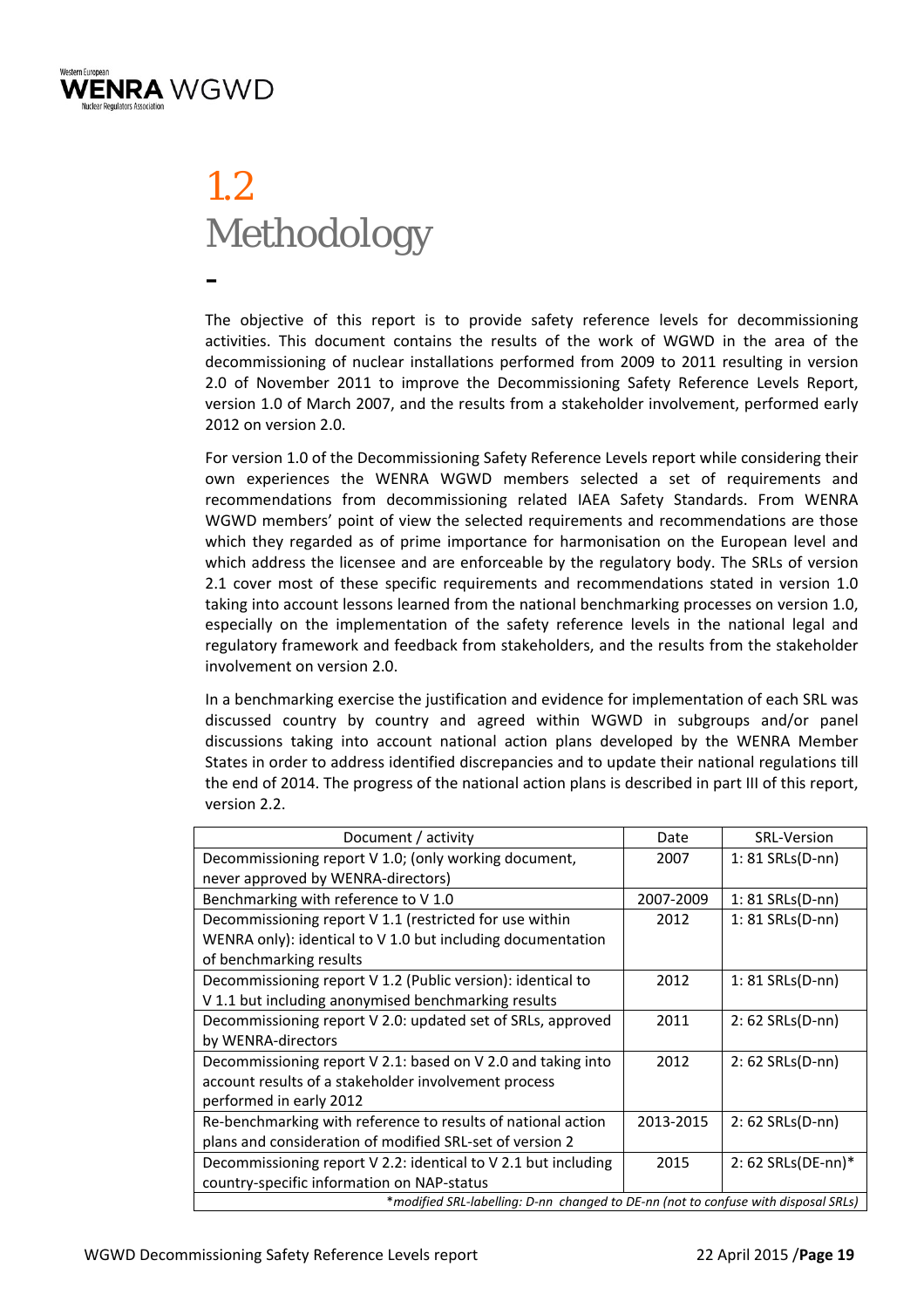

## Part 2 Decommissioning Safety Reference Levels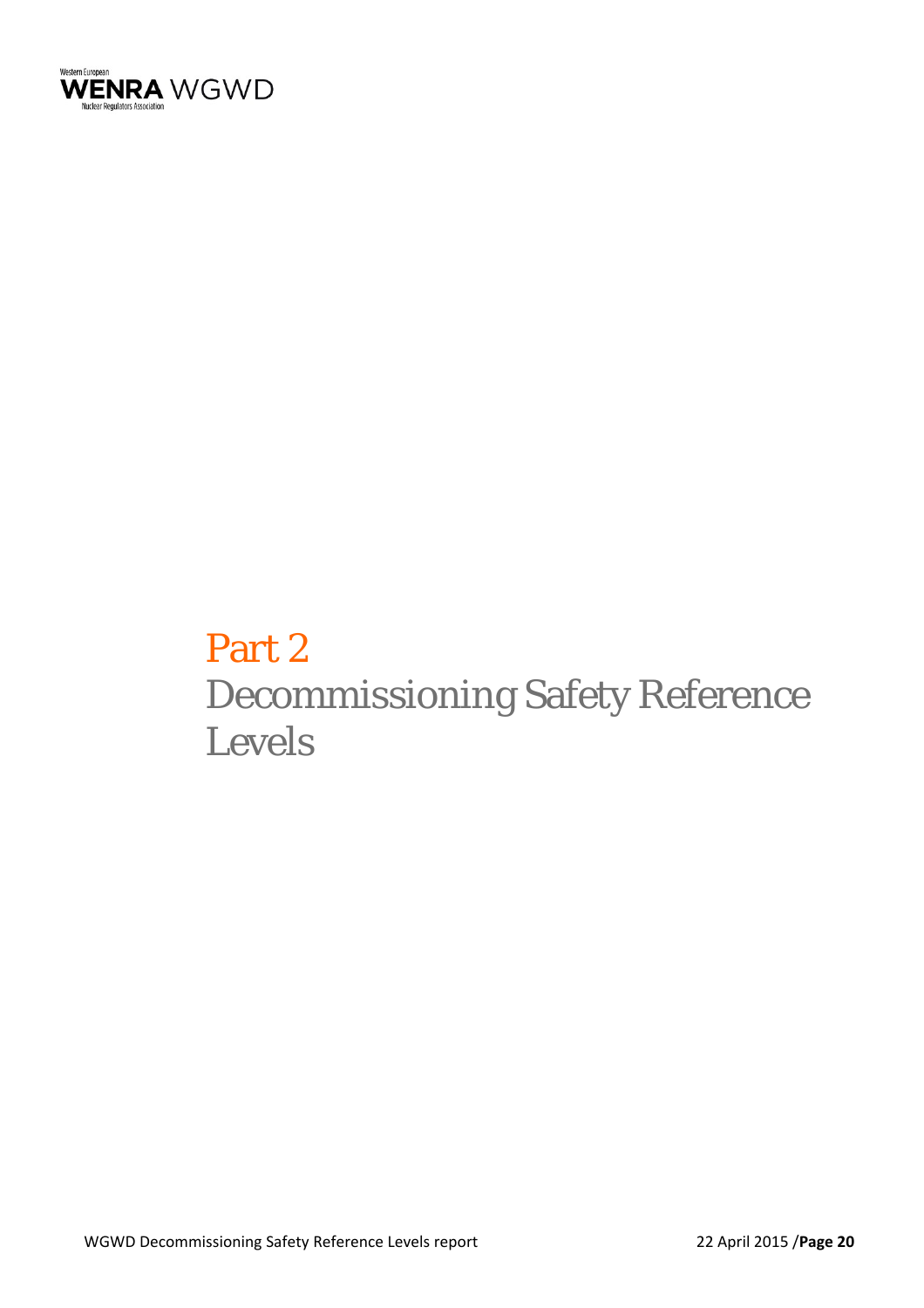

### 2.1 Safety area: Safety management

-

This safety area covers selected elements of a management system as required by GS‐R‐3. Especially safety issue 1.4 covers some requirements on the implementation of a safety man‐ agement system.

#### **2.1.1 Safety issue: Responsibility**

**DE-01:** A licensee<sup>1</sup> shall be responsible for all aspects of nuclear safety on the facility. The continuity of responsibility shall be ensured throughout operation and decommissioning.

#### *Related IAEA safety standards:*

*... The operating organization shall also be responsible for all aspects of safety and environmental protection during the decommissioning activities.... (WS‐R‐5, para. 3.7)* 

**DE‐02:** To fulfil its prime responsibility for safety during decommissioning of the facility, the licensee shall establish and implement safety policies and ensure that safety issues are given the highest priority.

#### *Related IAEA safety standards:*

*To fulfil its prime responsibility for safety throughout the lifetime of a fuel cycle facility, the operating organization shall establish, implement, assess and continually improve a management system that integrates safety, health, environmental, security, quality and economic elements to ensure that safety is properly taken into account in all the activities of an organization. (NS‐R‐5, para 4.1)*

*The operating organization shall establish and implement safety, health and environmental policies in accordance with national and international standards and shall ensure that these matters are given the highest priority (NS‐R‐5, para 4.2)*

**DE‐03:** The ultimate responsibility for safety shall remain with the licensee, although it is permissible to delegate the performance of specific tasks to subcontractors. The licensee shall ensure that the work of contractors is appropriately controlled so that it is conducted safely*.*

#### *Related IAEA safety standards:*

*The ultimate responsibility for safety shall remain with the operating organization, although it is permissible to delegate the performance of specific tasks to a subcontractor. The decommis‐ sioning management shall ensure that the work of contractors is appropriately controlled so that it is conducted safely. ... (WS‐R‐5, para. 7.2)*

 $\overline{a}$ 

<sup>1</sup> *Covers the possible change of licensee*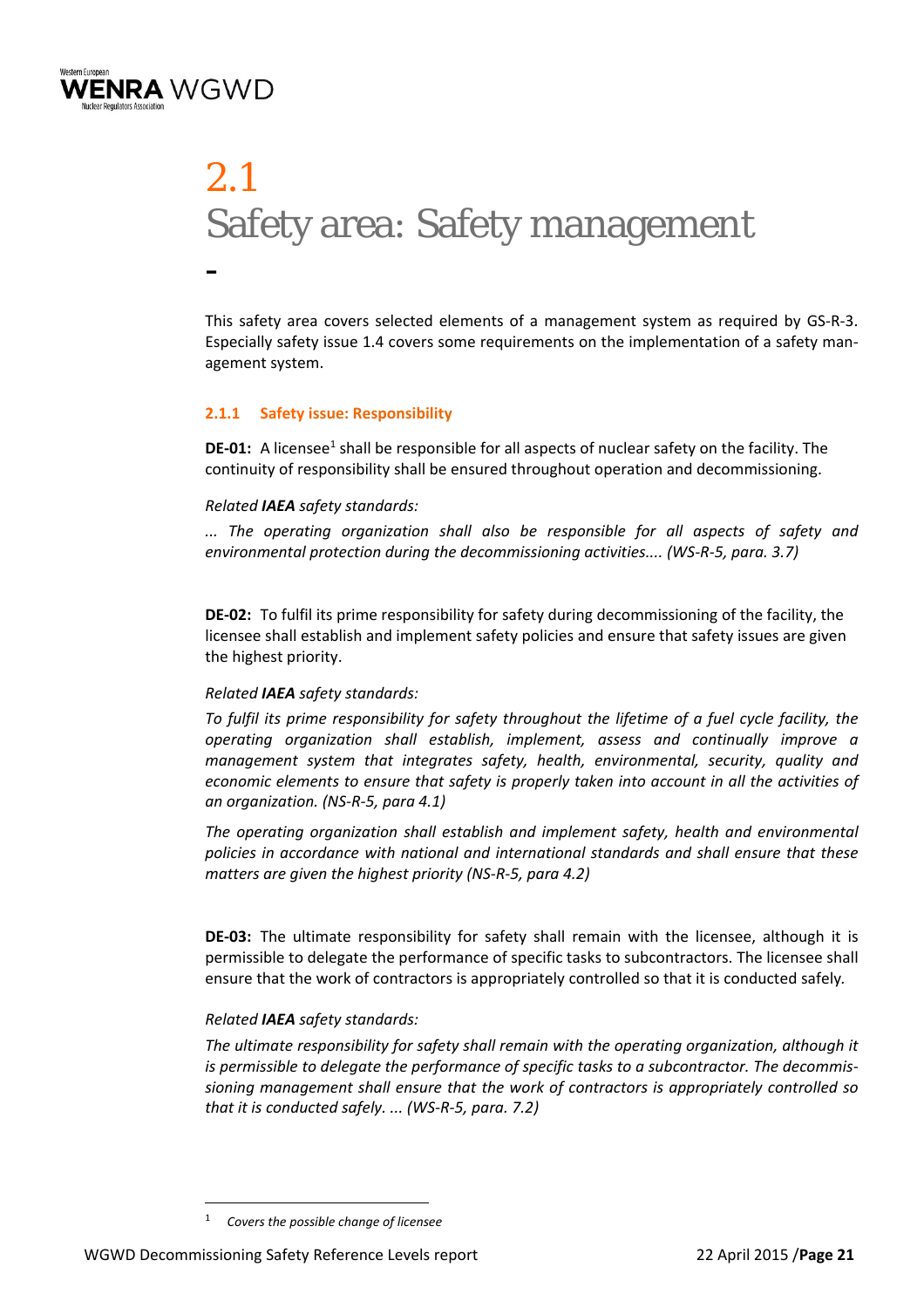

**DE-04:** In accordance with the national system the licensee or the owner shall provide financial assurances and resources to cover the costs associated with safe decommissioning, in‐ cluding management of resulting radioactive waste.

#### *Related IAEA safety standards:*

*... The operating organization shall provide financial assurances and resources to cover the costs associated with safe decommissioning, including management of the resulting radioactive waste. (WS‐R‐5, para 3.7)*

#### **2.1.2 Safety issue: Organisational structure**

**DE‐05:** The licensee shall establish an organizational structure for the management and im‐ plementation of decommissioning, with the responsibility to ensure that decommissioning will be conducted safely.

#### *Related IAEA safety standards:*

*An organization for the management and implementation of decommissioning shall be established as part of the operating organization, with the responsibility for ensuring that decommissioning will be conducted safely. ... (WS‐R‐5, para 7.1)*

**DE-06:** The licensee shall assess the adequacy of the organisational structure, for safe and reliable decommissioning of the facility, and for ensuring an appropriate response in emergencies, on a regular basis and in particular, if there is a major change in the plant state or hazard.

#### *Related IAEA safety standards:*

*A safety assessment should form an integral part of the decommissioning plan. The operating organization is responsible for preparing the safety assessment and submitting it for review by the regulatory body. The safety assessment should be commensurate with the complexity and potential hazard of the installation and, in case of deferred decommissioning, should take into account the safety of the installation during the period leading up to final dismantling. (WS‐G‐ 2.1, para 5.3)*

*In order to control all decommissioning activities, the operating organization should imple‐ ment an effective management control system. This should include control of preparatory decommissioning activities (such as the installation of new safety systems) and recognition of the risks associated with the changing conditions that arise during decommissioning. (WS‐G‐ 2.4, para 7.7)*

*Administrative measures from the operational phase of the facility may be relevant to the decommissioning. These measures should be reviewed and modified to ensure that they are appropriate and, if necessary, additional administrative measures should be taken. … (WS‐G‐ 2.4, para 7.9)*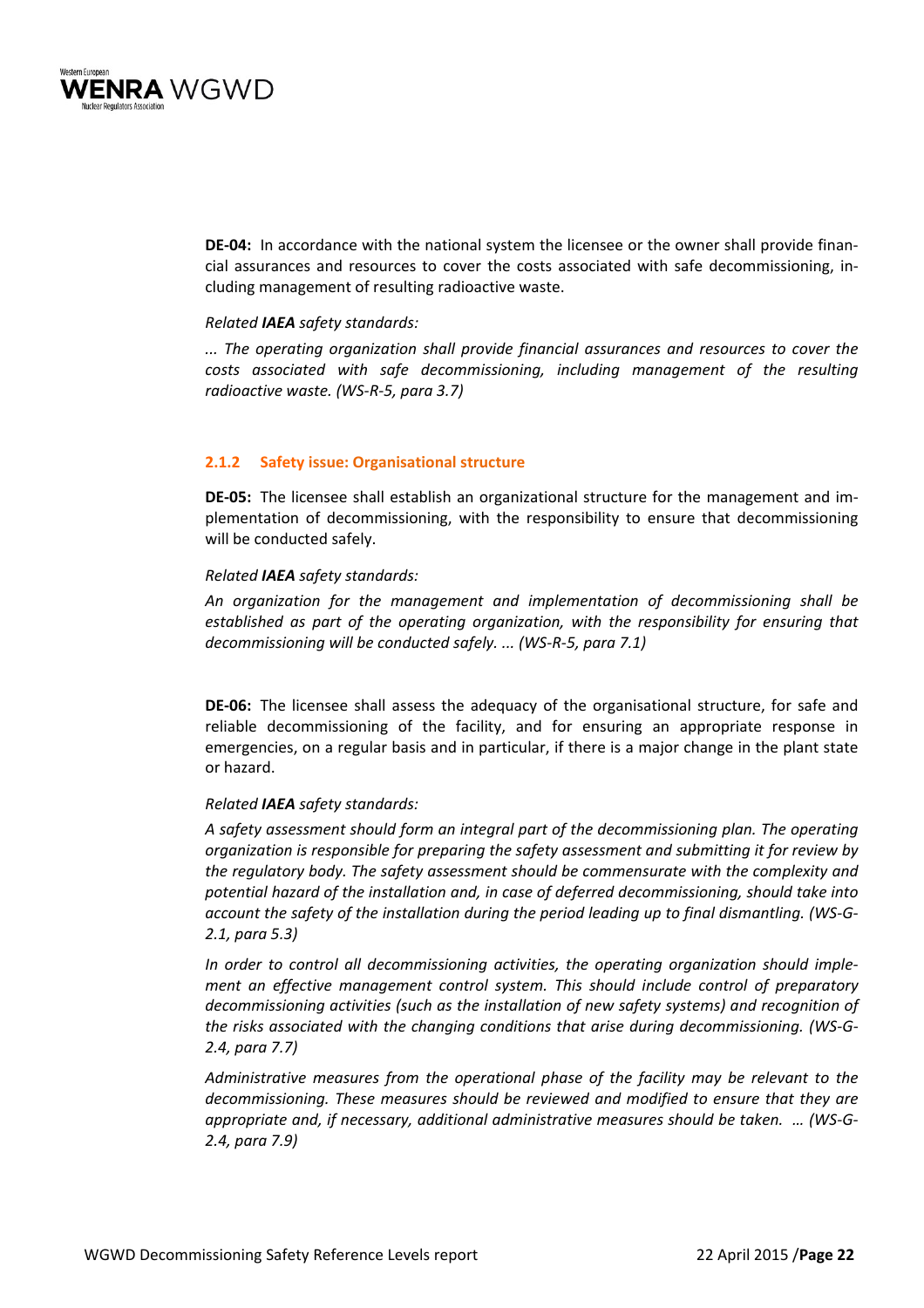

**DE-07:** The licensee shall ensure that there is a clear allocation of authorities and responsibilities, together with the interfaces and communication routes that will be used especially when contractors or outside organizations are used.

#### *Related* **IAEA** safety standards:

*… There should be a clear delineation of authorities and responsibilities, together with the interfaces and communication routes that will be used. This is particularly important when contractors or outside organizations are used. (WS‐G‐2.4, para 7.6)*

**DE‐08:** The licensee shall evaluate the skills needed for safe decommissioning and shall de‐ termine the minimum number and qualification requirements of staff responsible for safety at the various stages of decommissioning.

#### *Related IAEA safety standards:*

*The skills needed for decommissioning shall be evaluated and the minimum requirements for qualifications of staff in each position shall be established. ... (WS‐R‐4, para 7.3)* 

*Decommissioning may be carried out in a sequence of operations separated by one or more periods of time (i.e. phased decommissioning). Some of these periods (i.e. decommissioning phases) may consist of inactive, safe enclosure. In such cases of multiple decommissioning phases, the operating organization should submit to the regulatory body a description of:*

*(a)….*

*…*

*(e) the number of staff needed and their qualifications, during any period of deferment. (WS‐G‐2.1, para. 5.12)*

#### **2.1.3 Safety issue: Record and knowledge keeping**

**DE-09:** The licensee shall ensure that sufficient knowledge of the facility and technical expertise is maintained during life time of the facility.

The licensee shall ensure that appropriate records and reports that are relevant to decommissioning (e.g. records on the use of the facility, events and incidents, radionuclide invento‐ ries, dose rates and contamination levels) shall be retained during life time of the facility. In this way, the design and modifications of the facility and its operating history will be identi‐ fied and factored into the decommissioning plan.

#### *Related IAEA safety standards:*

*Provision shall be made, as far as possible, to ensure that key staff are retained and that institutional knowledge about the facility is maintained and is accessible. Appropriate records and reports that are relevant to decommissioning (e.g. records on the use of the facility, events and incidents, radionuclide inventories, dose rates and contamination levels) shall be retained during the lifetime of the facility. In this way the design and modifications of the facility and its operating history will be identified and factored into the decommissioning plan. (WS‐R‐5, para 5.9).*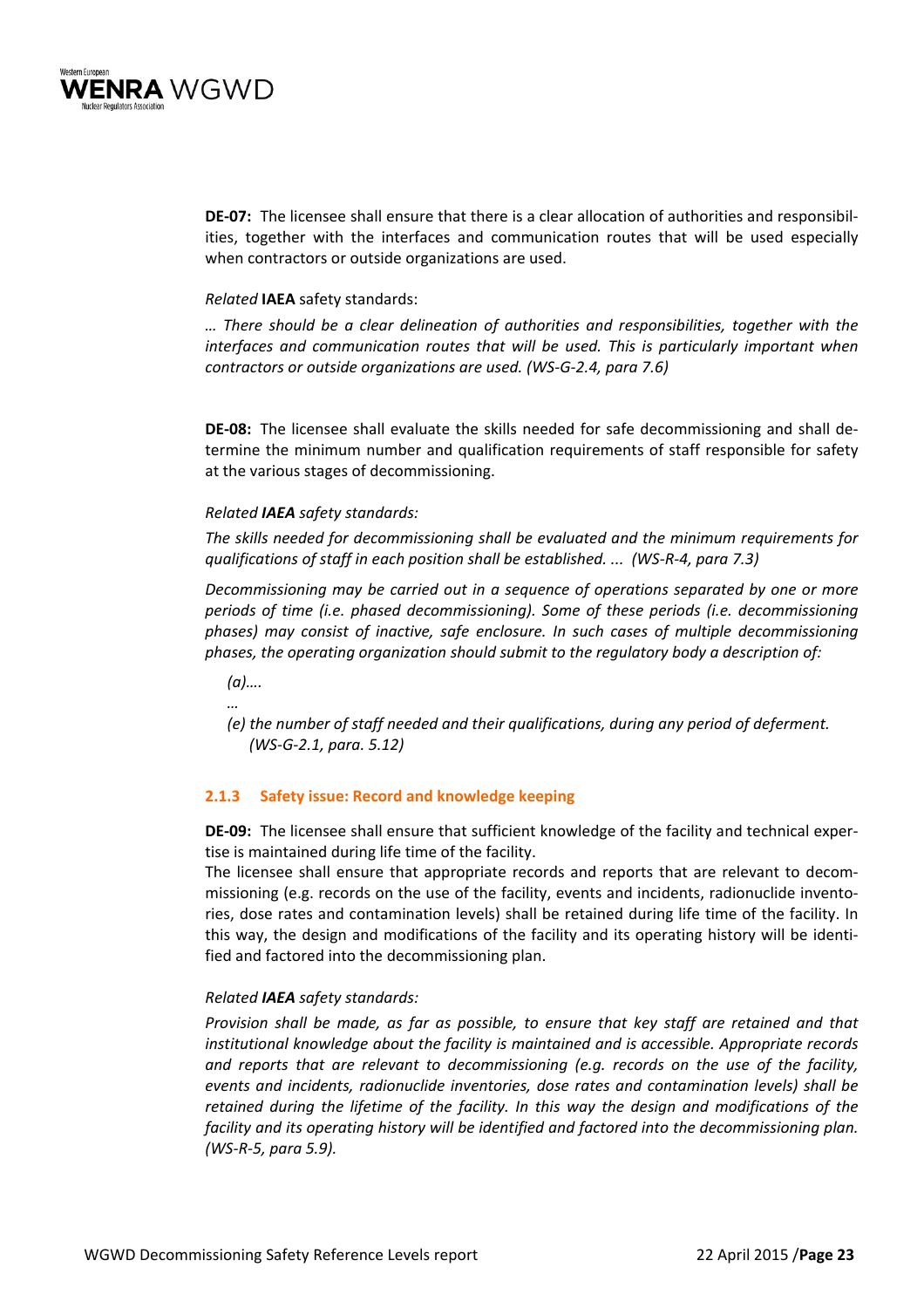

**DE-10:** The licensee shall maintain an appropriate record system to ensure, before decommissioning, that the radioactive material contained in the facility at the end of the operational phase is accounted for. During decommissioning, this record system shall include an up-todate inventory of the radioactive material contained in the facility.

#### *Related IAEA safety standards:*

*Relevant documents and records shall be prepared by the operating organization, shall be kept for an agreed time and shall be maintained to a specified quality by appropriate parties before, during and after decommissioning. (WS‐R‐5, para 7.6)* 

#### **2.1.4 Safety issue: Implementation of a management system**

**DE-11:** The licensee shall establish, implement, assess and continually improve a management system. It shall be aligned with the goals of the organization and shall contribute to their achievement. The main aim of the management system shall be to achieve and enhance safety by:

- ‐ Bringing together in a coherent manner all the requirements for managing the organization;
- ‐ Describing the planned and systematic actions necessary to provide adequate confidence that all these requirements are satisfied;
- ‐ Ensuring that health, environmental, security, quality and economic requirements are not considered separately from safety requirements, to help preclude their possible negative impact on safety.

#### *Related IAEA safety standards:*

*A management system shall be established, implemented, assessed and continually improved. It shall be aligned with the goals of the organization and shall contribute to their achievement. The main aim of the management system shall be to achieve and enhance safety by:*

- ‐ *Bringing together in a coherent manner all the requirements for managing the organization;*
- ‐ *Describing the planned and systematic actions necessary to provide adequate confidence that all these requirements are satisfied;*
- ‐ *Ensuring that health, environmental, security, quality and economic requirements are not considered separately from safety requirements, to help preclude their possible negative impact on safety. (GS‐R‐3; para 2.1, also cited in GS‐G‐3.3, para 2.1)*

*Leadership in safety matters has to be demonstrated at the highest levels in an organization. Safety has to be achieved and maintained by means of an effective management system. This system has to integrate all elements of management so that requirements for safety are es‐ tablished and applied coherently with other requirements, including those for human perfor‐ mance, quality and security, and so that safety is not compromised by other requirements or demands. The management system also has to ensure the promotion of a safety culture, the regular assessment of safety performance and the application of lessons learned from experi‐ ence. (SF‐1, principle 3, para 3.12)*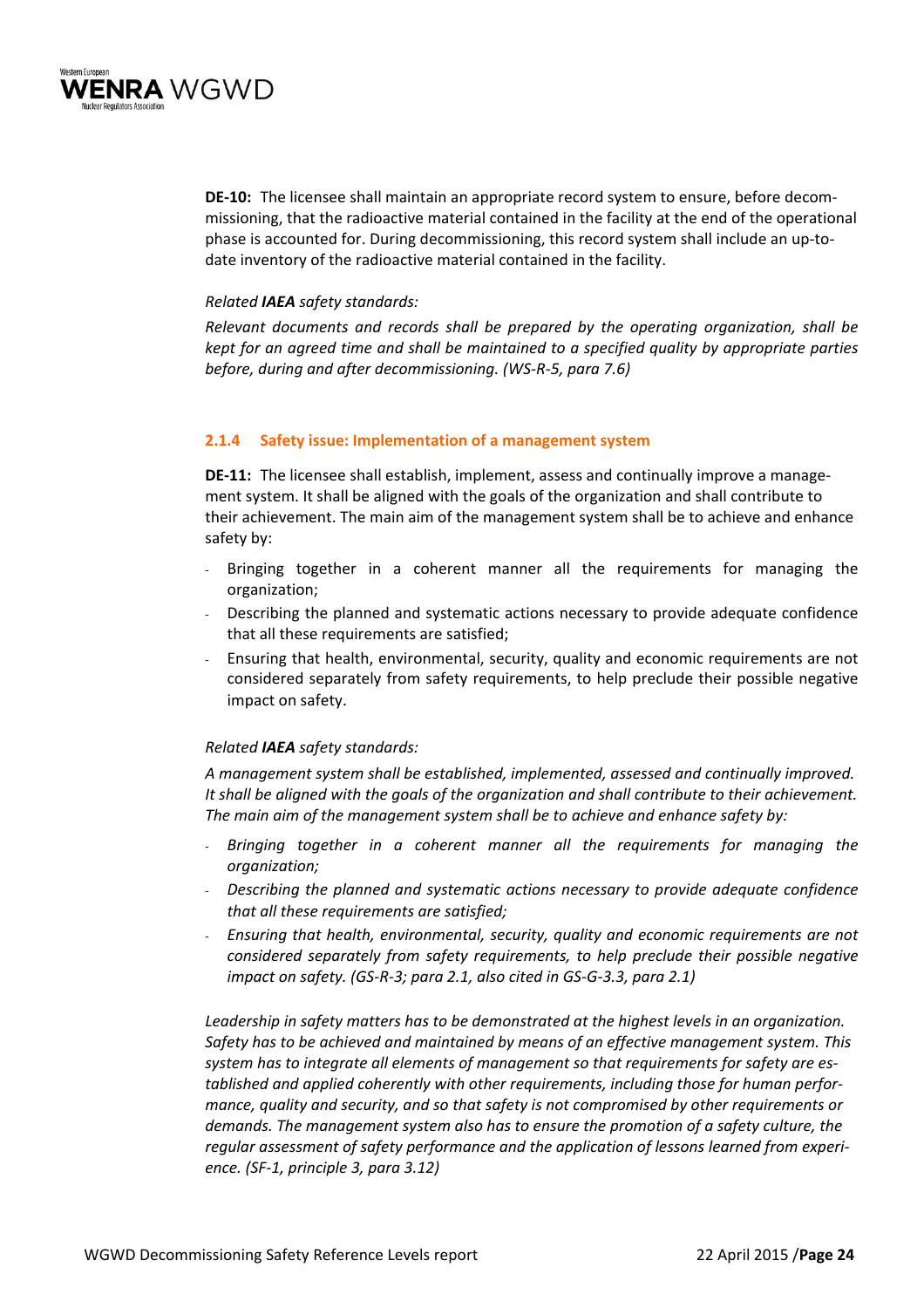

**DE-12:** The licensee shall ensure that the management system is applied to all phases of decommissioning taking into account the continuous change during decommissioning.

#### *Related IAEA safety standards:*

*7.7. A comprehensive quality assurance programme under the operating organization's man‐ agement system [7] shall be applied to all phases of decommissioning ... (WS‐R‐5, para 7.7)*

**DE‐13**: The licensee shall ensure, that processes of the management system that are needed to achieve the goals, provide the means to meet all requirements and deliver the products of the organization are identified, and their development are planned, implemented, assessed and continually improved. The work performed in each process shall be carried out under controlled conditions, by using approved current procedures, instructions, drawings or other appropriate means that are periodically reviewed to ensure their adequacy and effectiveness.

#### *Related IAEA safety standards:*

*The processes of the management system that are needed to achieve the goals, provide the means to meet all requirements and deliver the products of the organization shall be identi‐ fied, and their development shall be planned, implemented, assessed and continually im‐ proved. (GS‐R‐3; para 5.1)*

*The work performed in each process shall be carried out under controlled conditions, by using approved current procedures, instructions, drawings or other appropriate means that are pe‐ riodically reviewed to ensure their adequacy and effectiveness. (GS‐R‐3; para 5.9)*

**DE-14:** The licensee shall ensure that the documentation of the management system includes the following:

- The policy statements of the licensee;
- A description of the management system;
- A description of the organisational structure of the licensee;
- A description of the functional responsibilities, accountabilities, levels of authority and interactions of those managing, performing and assessing work;
- A description of the interactions with relevant external organisations;
- A description of the processes and supporting information that explain how work is to be prepared, reviewed, carried out, recorded, assessed and improved.

#### *Related IAEA safety standards:*

*The documentation of the management system shall include the following:*

- ‐ *The policy statements of the organization;*
- ‐ *A description of the management system;*
- ‐ *A description of the structure of the organization;*
- ‐ *A description of the functional responsibilities, accountabilities, levels of authority and interactions of those managing, performing and assessing work;*
- ‐ *A description of the processes and supporting information that explain how work is to be prepared, reviewed, carried out, recorded, assessed and improved. (GS‐R‐3; para. 2.8)*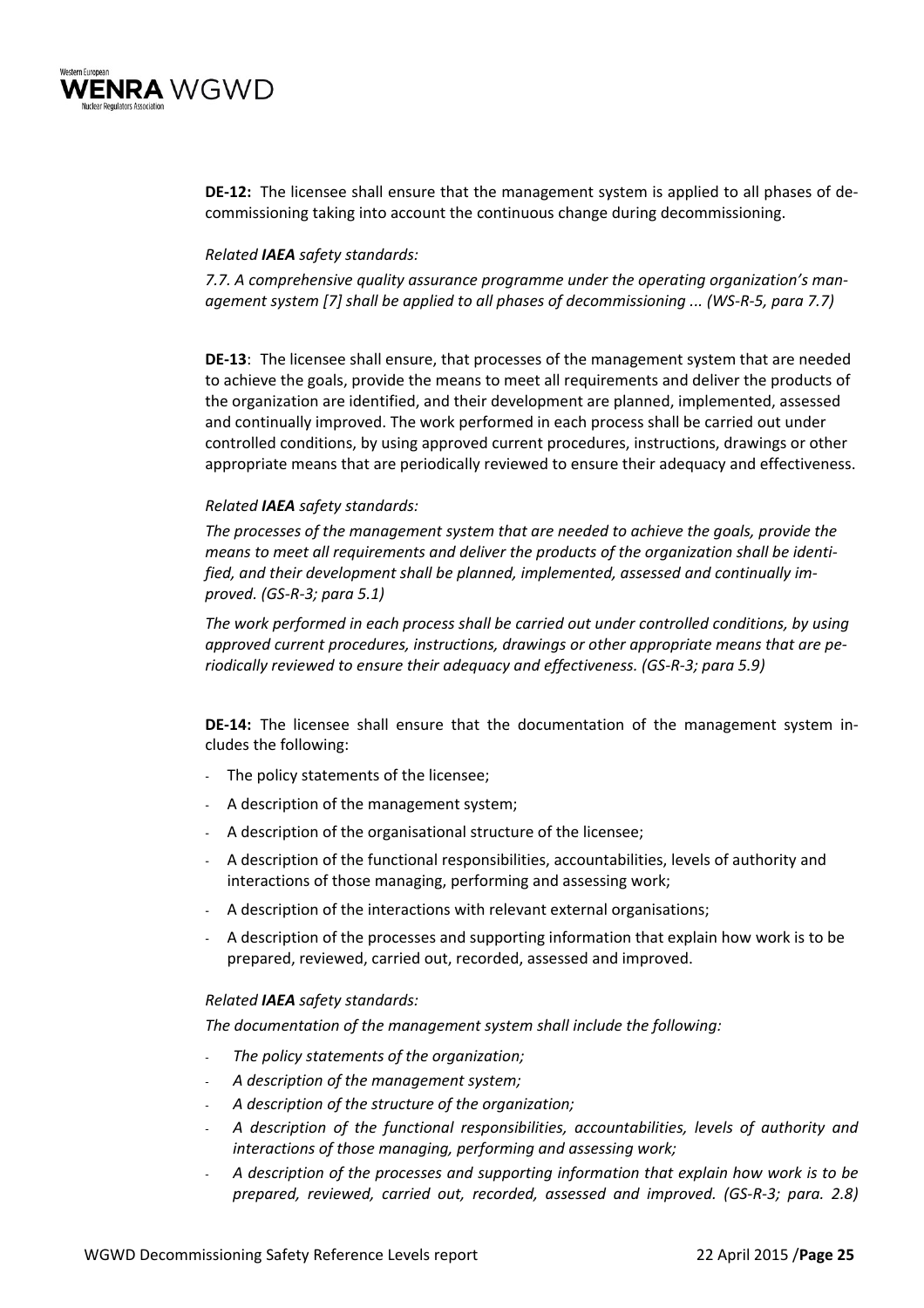

### 2.2 Safety area: Decommissioning strategy and planning

### -

#### **2.2.1 Safety issue: Facilitating decommissioning during design, construction and operational phase**

**DE‐15:** The licensee shall take account of the need to decommission a facility at the time it is being planned, designed, constructed and operated. Measures, including design features, contamination and activation control, shall be described and justified.

#### *Related IAEA safety standards:*

*The responsibilities of the operating organization include:*

- ‐ *Establishing a decommissioning strategy and preparing and maintaining a decommissioning plan throughout the lifetime of the facility;*
- ‐ *... (*WS‐R‐5, para 3.8)

**DE‐16:** The licensee shall undertake a baseline survey, including radiological conditions of the site before construction, for comparison with the proposed end-state after decommissioning. For those practices for which such a baseline survey has not been done in the past, data from analogous, undisturbed areas with similar characteristics can be used instead of pre‐ operational baseline data.

#### *Related IAEA safety standards:*

*A baseline survey of the site, including obtaining information on radiological conditions, shall be performed prior to construction and updated prior to commissioning of a new facility. This information will be used to determine background conditions during the end state survey. For those practices for which such a baseline survey has not been done in the past, data from analogous, undisturbed areas with similar characteristics shall be used instead of pre‐ operational baseline data. (WS‐R‐5, para 5.8)* 

#### **2.2.2 Safety issue: Decommissioning strategy**

**DE‐17:** The licensee shall establish a decommissioning strategy for its facility. This decommissioning strategy shall be consistent with existing related national strategies and regulatory requirements, e. g. on decommissioning or radioactive waste management.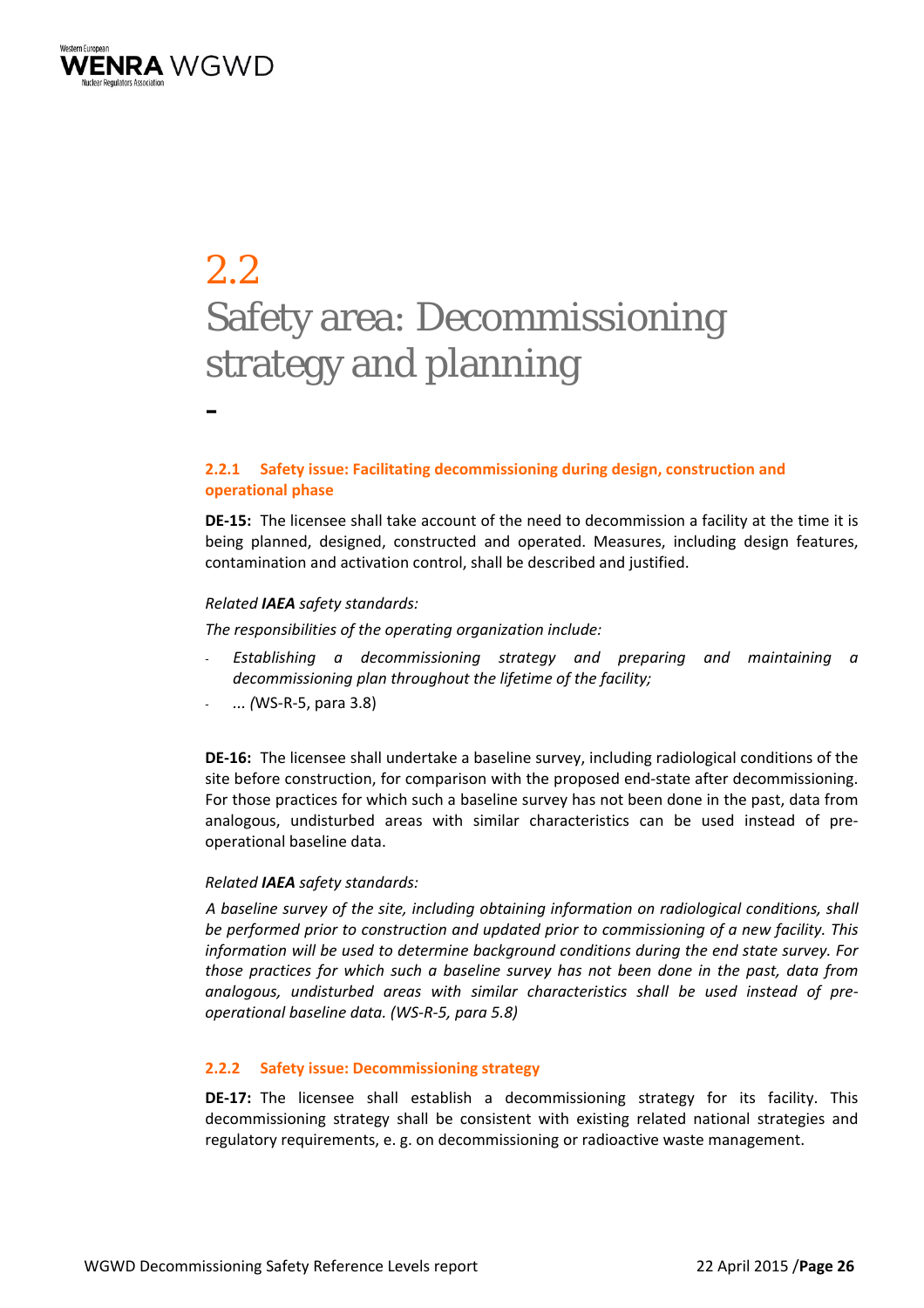

#### *Related IAEA safety standards:*

*The responsibilities of the operating organization include:*

- ‐ *Establishing a decommissioning strategy and preparing and maintaining a decommissioning plan throughout the lifetime of the facility;*
- ‐ *... (WS‐R‐5, para 3.8)*

*... The strategy shall be consistent with national decommissioning and waste management policy. (WS‐R‐5, para 4.1)*

**DE-18:** The decommissioning strategy shall be documented including a description of the options, overall timescales for the decommissioning of the facility and the end‐state after completion of all decommissioning activities. The reasons for the preferred option shall be explained, and options not involving immediate dismantling shall be rigorously justified.

#### *Related IAEA safety standards:*

*The preferred decommissioning strategy shall be immediate dismantling. There may, however, be situations where immediate dismantling is not a practical strategy when all relevant factors are considered. These factors may include: the availability of waste disposal or long term storage capacity for decommissioning waste; the availability of a trained workforce; the availability of funds; co‐location of other facilities on the same site requiring decommissioning; technical feasibility; and optimization of the radiation protection of workers, the public and the environment. If the deferred dismantling or entombment strategy is chosen, the operating organization shall provide a justification for the selection. The operating organization shall also demonstrate that, for the selected strategy, the facility will be maintained in a safe configuration at all times and will be adequately decommissioned in the future and that no undue burdens will be imposed on future generations. (WS‐R‐5, para 4.2)*

#### **2.2.3 Safety issue: Facility decommissioning plan during design, construction and operational phases**

**DE-19**: Based on the established decommissioning strategy the licensee shall establish an initial decommissioning plan for the facility. The details of the plan shall be commensurate with the type and status of the facility (graded approach).

#### *Related IAEA safety standards:*

*The responsibilities of the operating organization include:*

- ‐ *Establishing a decommissioning strategy and preparing and maintaining a decommissioning plan throughout the lifetime of the facility;*
- ‐ *... (WS‐R*‐5, para 3.8)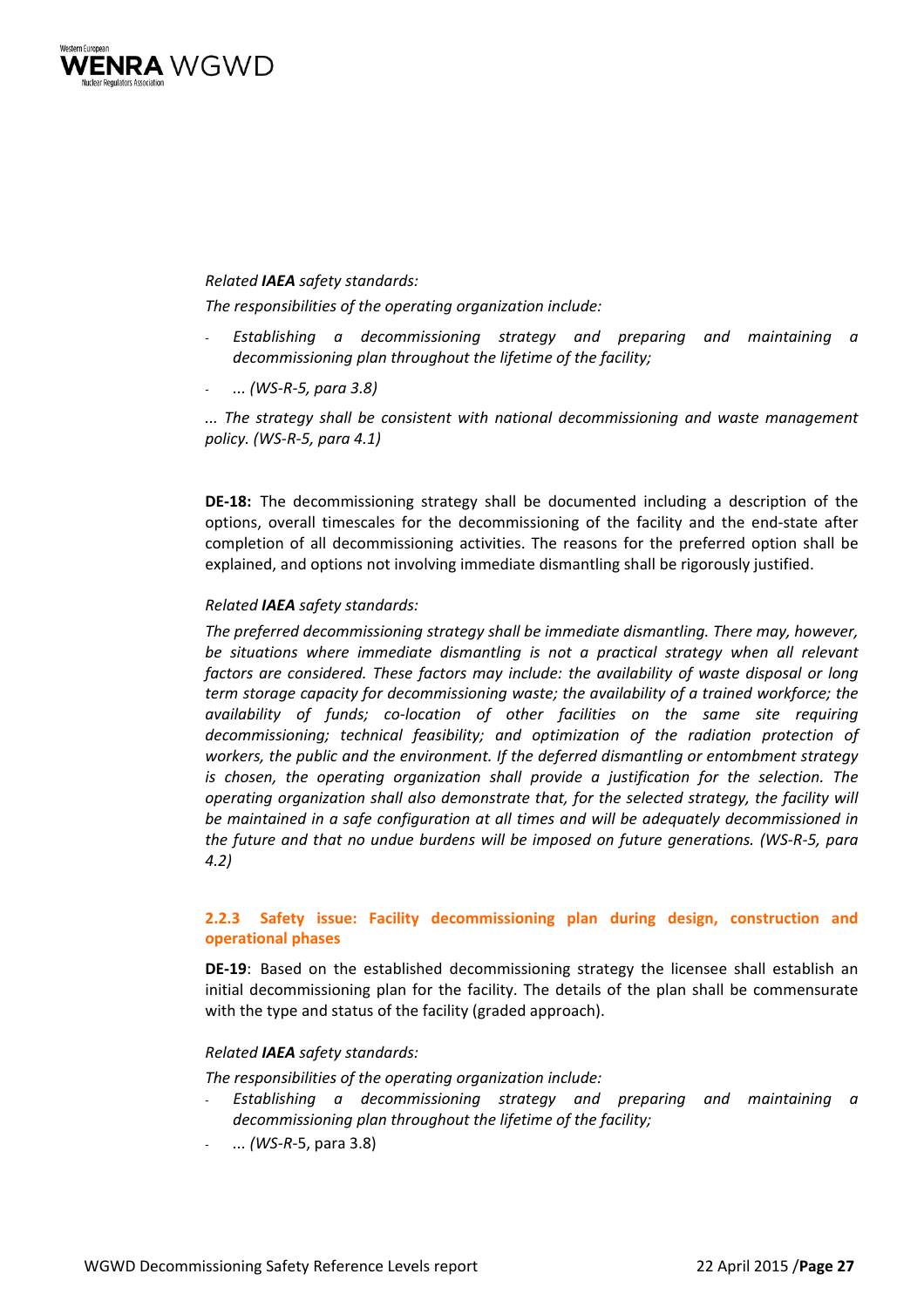

**DE‐20:** The licensee shall submit the initial decommissioning plan to the regulatory body in support of the licence application for construction for a new facility.

#### *Related IAEA safety standards:*

*An initial plan for decommissioning should be prepared and submitted by the operating organ‐ ization in support of the licence application for the construction of a new reactor. Although the level of detail in the initial plan will necessarily be lower than that in the final decommission‐ ing plan, many of the aspects listed in para. 5.11 should be considered in a conceptual fashion. A generic study showing the feasibility of decommissioning may suffice for this plan, particu‐ larly in standardized installations. Depending on applicable regulations, the plan should ad‐ dress the costs and the means of financing the decommissioning work. (WS‐G‐2.1, para 5.6)*

**DE-21:** The initial decommissioning plan shall:

- (a) take into account major safety issues;
- (b) support the fact that decommissioning can be safely conducted using proven techniques or ones being developed;
- (c) include a generic study showing the feasibility of decommissioning;
- (d) include consideration of environmental aspects of decommissioning, such as management of waste and radioactive effluents;
- (e) provide a basis to assess the costs of the decommissioning work and the means of financing it.

#### *Related IAEA safety standards:*

*An initial plan for decommissioning shall be prepared which outlines the overall decommis‐ sioning process (Ref. [2], para. 3.13). This plan should be submitted by the operating organiza‐ tion to the regulatory body in support of the licence application for commissioning and/or operating the facility. This plan:*

- *(a) Should take into account basic safety issues;*
- *(b) Should support the fact that decommissioning can be safely conducted using proven tech‐ niques or ones being developed;*
- *(c) Should include a generic study showing the feasibility of decommissioning;*
- *(d) Should include consideration of environmental aspects of decommissioning, such as man‐ agement of waste and radioactive effluents;*
- *(e) Should address the costs of the decommissioning work and the means of financing it. (WS‐ G‐2.4, para 5.6).*

**DE‐22:** If several facilities are located at the same site it shall be ensured that in each facility decommissioning plan any interactions and interdependencies between the facilities are taken into account.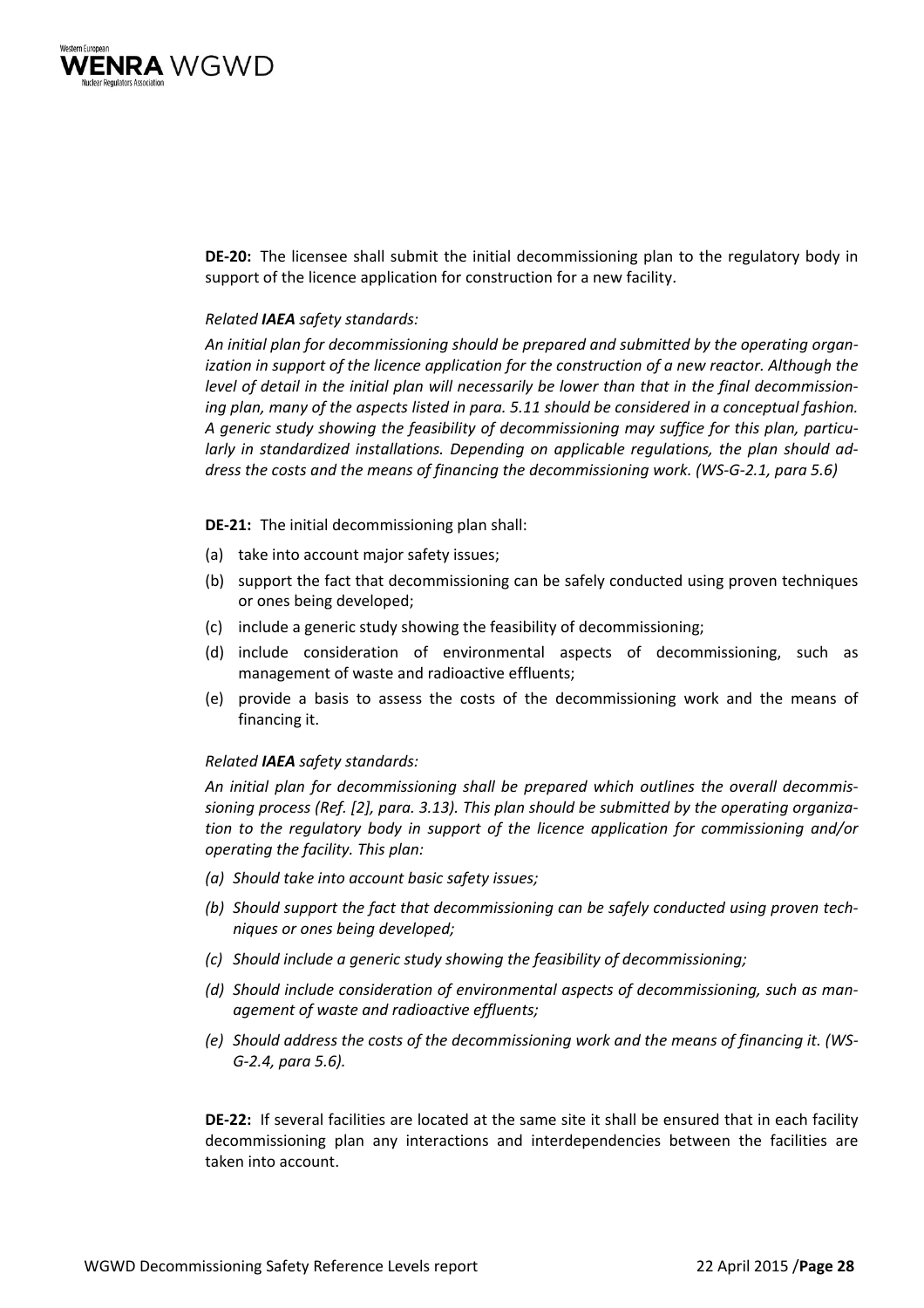

#### *Related IAEA safety standards:*

*For sites that house more than one facility, a global decommissioning programme shall be developed for the entire site to ensure that interdependences are taken into account in the planning for individual facilities. (WS‐R‐5, para 4.8)*

**DE‐23:** During operation the decommissioning plan shall be reviewed by the licensee regularly, at least as frequently as the periodic safety review, and shall be updated as required. These reviews of the decommissioning plan shall consider, in particular, changes in the facility operation experiences or regulatory requirements, and advances in technology to further evolve the decommissioning plan.

#### *Related IAEA safety standards:*

*During the operation of a reactor, the decommissioning plan should be reviewed, updated and made more comprehensive with respect to technological developments in decommissioning, incidents that may have occurred, including abnormal events, amendments in regulations and government policy, and, where applicable, cost estimates and financial provisions. …. All sig‐ nificant systems and structural changes during plant operation should be reflected in the pro‐ cess of ongoing planning for decommissioning. (WS‐G‐2.1, para 5.8)*

**DE-24:** The decommissioning plan shall be supported by an appropriate safety assessment for the decommissioning activities the details of which are commensurate with the type and status of the facility (graded approach).

#### *Related IAEA safety standards:*

*…. The decommissioning plan should evolve with respect to safety considerations, based on operational experience and on information reflecting improved technology. All significant systems and structural changes during plant operation should be reflected in the process of ongoing planning for decommissioning. (WS‐G‐2.1, para 5.8)*

*The decommissioning plan shall be supported by an appropriate safety assessment covering the planned decommissioning activities and abnormal events that may occur during decom‐ missioning. The assessment shall address occupational exposures and potential releases of radioactive substances with resulting exposure of the public. (WS‐R‐5, para 5.2)*

**DE-25:** The decommissioning plan shall identify major existing systems and equipment that may be used during decommissioning to ensure that they are available when needed. The decommissioning plan shall also identify necessary changes or replacements of these existing systems. The decommissioning plan shall also identify the need for existing and new facilities to carry out decommissioning and waste management.

#### *Related IAEA safety standards:*

*The existing facilities and equipment that will be used during decommissioning should be identified at an early stage in the initial planning phase. This will enable the necessary steps to be taken to ensure that the equipment is available when needed. (WS‐G‐2.4, para 5.7)*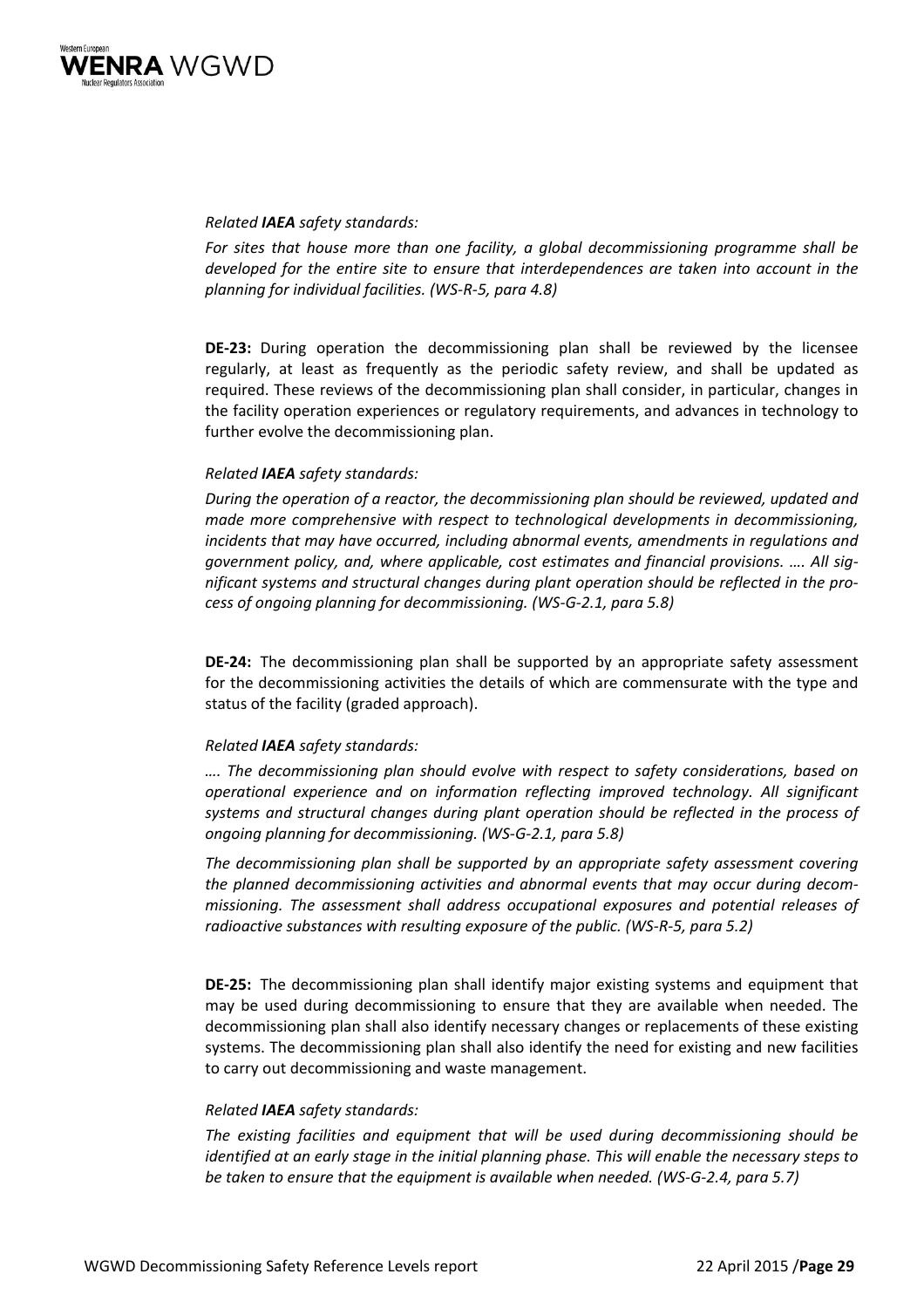

#### **2.2.4 Safety issue: Final decommissioning plan<sup>2</sup>**

**DE-26:** As soon as it has been decided to permanently shut down a nuclear facility, the licensee shall inform the regulatory body.

#### *Related IAEA safety standards:*

*The operating organization shall inform the regulatory body prior to shutting down the facility permanently. ... (WS‐R‐5, para 8.2)*

**DE‐27:** If a facility is shut down and no longer used for its intended purpose, a final decommissioning plan shall be submitted to the regulatory body not later than two years after the shut down of the facility, unless an alternative schedule for the submission of the final decommissioning plan is specifically authorized by the regulatory body.

#### *Related IAEA safety standards:*

*... If a facility is shut down and no longer used for its intended purpose, a final decommissioning plan5) shall be submitted for approval within two years of the cessation of the authorized activities, unless an alternative schedule for the submission of the final decommissioning plan is specifically authorized by the regulatory body. The operating organization shall not implement the decommissioning plan until the regulatory body has approved it. Any amendments to this plan shall also be submitted to the regulatory body for approval. The operating organization shall ensure that the facility is maintained in a safe configuration until the approval of the decommissioning plan. (WS‐R‐5, para 8.2)*

*5) The final decommissioning plan is that version of the decommissioning plan submitted for approval to the regulatory body prior to implementation of the plan. During implementation of this final plan revisions or amendments may subsequently be needed as the activity progresses.*

**DE‐28:** A final decommissioning plan shall

- be consistent with the decommissioning strategy proposed for the facility,
- be consistent with the safety case for decommissioning (ref. DE-50),
- ‐ describe the decommissioning activities, including the timeframe and the end‐state of the decommissioning project, and the content of the individual phases, if a phased approach is applied,
- ‐ describe the facilities, systems and equipment needed to perform the decommissioning project,
- describe the organisational structure, skills and qualifications required for safe decommissioning,
- ‐ describe the management of residual material and waste in accordance with the national waste strategy, and
- ‐ describe the program of the final radiation survey of the end‐state of decommissioning.

 $\overline{a}$ 

For explanations on the relation between the final decommissioning plan and the safety case for decommis*sioning please refer to appendix C.*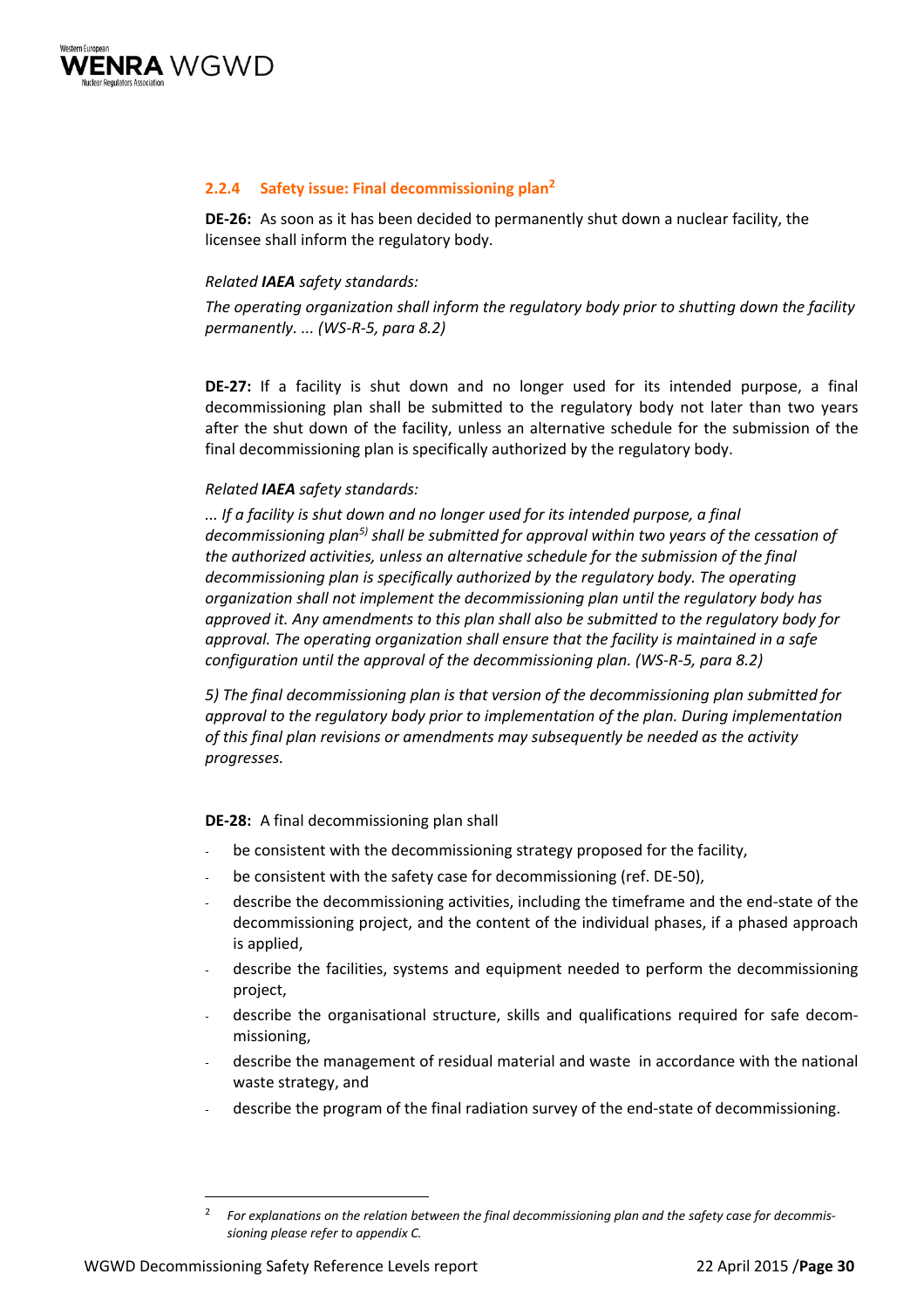

#### *Related IAEA safety standards:*

*Prior to the implementation phase of decommissioning activities, a final decommissioning plan shall be prepared and submitted to the regulatory body for approval. This plan shall define how the project will be managed, including: the site management plan, the roles and responsibilities of the organizations involved, safety and radiation protection measures, quality assurance, a waste management plan, documentation and record keeping requirements, a safety assessment and an environmental assessment and their criteria, surveillance measures during the implementation phase, physical protection measures as required, and any other requirements established by the regulatory body. (WS‐R‐5, para 5.10)*

*The safety assessment for decommissioning should be consistent with the decommissioning plan [1, 9–11] and with other relevant national and site specific strategies and requirements, for example, with requirements for radioactive waste management and for the release of material and sites from regulatory control. (WS‐G‐5.2, para 2.2)*

*The experience from previous decommissioning should be appropriately taken into account as a matter of principle. The following list of items to be considered for the final decommissioning plan should thus be updated whenever previous decommissioning experience permits:*

- *(a) a description of the nuclear reactor, the site and the surrounding area that could affect, and be affected by, decommissioning;*
- *(b) the life history of the nuclear reactor, reasons for taking it out of service, and the planned use of the nuclear installation and the site during and after decommissioning;*
- *(c) a description of the legal and regulatory framework within which decommissioning will be carried out;*
- *(d) explicit requirements for appropriate radiological criteria for guiding decommissioning;*
- *(e) a description of the proposed decommissioning activities, including a time schedule;*
- *(f) the rationale for the preferred decommissioning option, if selected;*
- *(g) safety assessments and environmental impact assessments, including the radiological and non‐radiological hazards to workers, the public and the environment; this will include a description of the proposed radiation protection procedures to be used during decommissioning;*
- *(h) a description of the proposed environmental monitoring programme to be implemented during decommissioning;*
- *(i) a description of the experience, resources, responsibilities and structure of the decommissioning organization, including the technical qualification/skills of the staff;*
- *(j) an assessment of the availability of special services, engineering and decommissioning techniques required, including any decontamination, dismantling and cutting technology as well as remotely operated equipment needed to complete decommissioning safely;*
- *(k) a description of the quality assurance programme;*
- *(l) an assessment of the amount, type and location of residual radioactive and hazardous non‐radioactive materials in the nuclear reactor installation, including calculational methods and measurements used to determine the inventory of each;*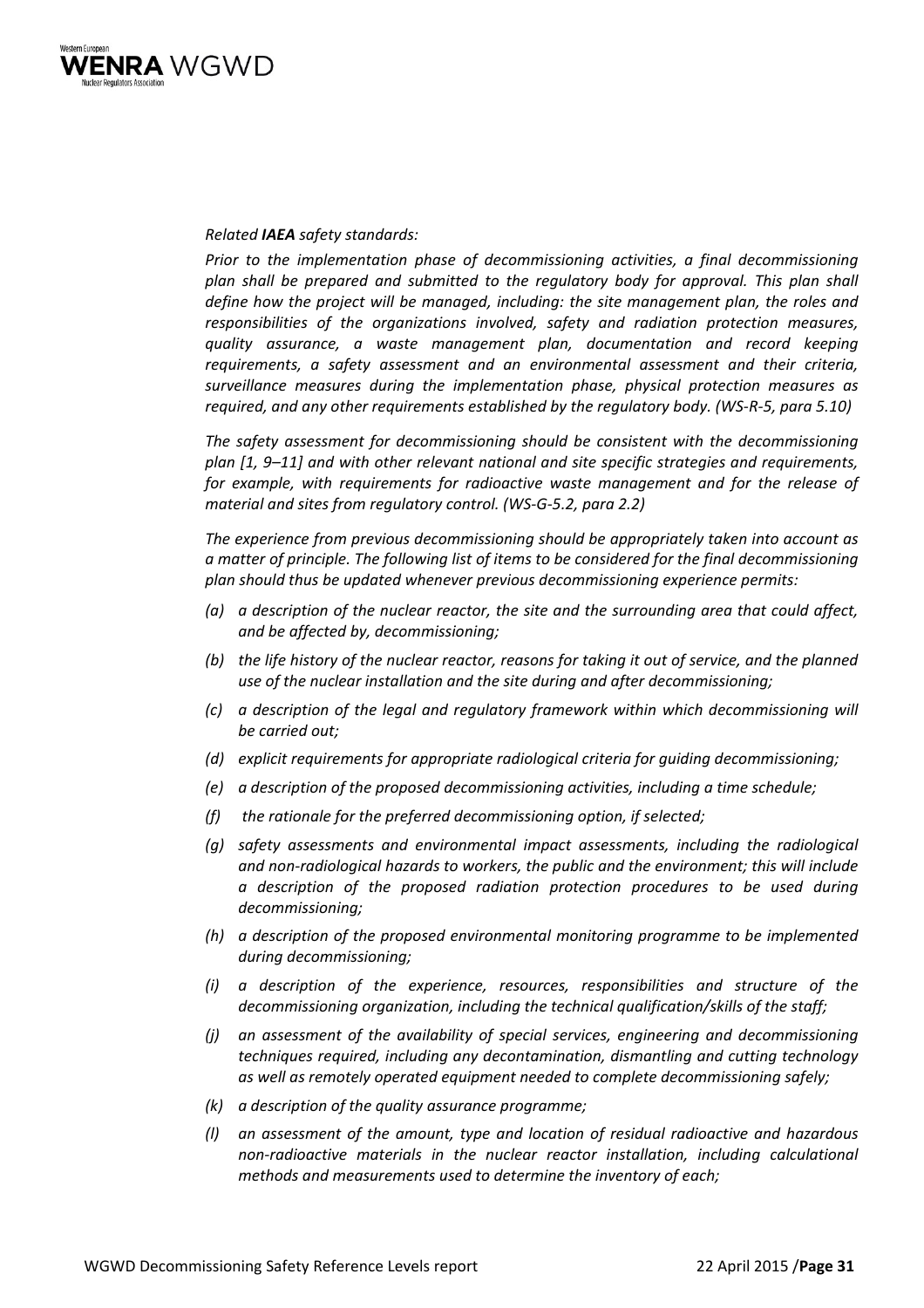

- *(m) a description of the waste management practices, including items such as:*
	- *identification and characterization of sources, types and volumes of waste;*
	- *criteria for segregating materials;*
	- *proposed treatment, conditioning, transport, storage and disposal methods;*
	- *the potential to reuse and recycle materials, and related criteria; and*
	- *anticipated discharges of radioactive and hazardous non‐radioactive materials to the environment;*
- *(n) a description of other applicable important technical and administrative considerations such as safeguards, physical security arrangements and details of emergency preparedness;*
- *(o) a description of the monitoring programme, equipment and methods to be used to verify that the site will comply with the release criteria;*
- *(p) details of the estimated cost of decommissioning, including waste management, and the source of funds required to carry out the work; and*
- *(q) a provision for performing a final confirmatory radiological survey at the end of decommissioning. (WS‐G‐2.1, para 5.11)*

#### **2.2.5 Safety issue: Decommissioning plan update during decommissioning operations**

**DE‐29:** Depending on the timeframe of decommissioning, the decommissioning plan shall be reviewed regularly by the licensee during decommissioning operations, and shall be updated as required. These updates of the decommissioning plan are to reflect, in particular, changes in the decommissioning strategy, deviations from the scheduled program, experiences from ongoing decommissioning or changes of regulatory requirements and advances in technology.

#### *Related IAEA safety standards:*

*The decommissioning plan shall be reviewed regularly and shall be updated as required to reflect, in particular, changes in the facility or regulatory requirements, advances in technolo‐ gy and, finally, the needs of the decommissioning operation. If an abnormal event occurs, a new decommissioning plan or modification of the existing decommissioning plan may be nec‐ essary. (WS‐R‐2. para 6.3).*

*During the implementation of the decommissioning plan, revisions or amendments may need to be made to the plan in the light of operational experience gained, new or revised safety requirements, or technological developments. (WS‐R‐2, para 6.4).*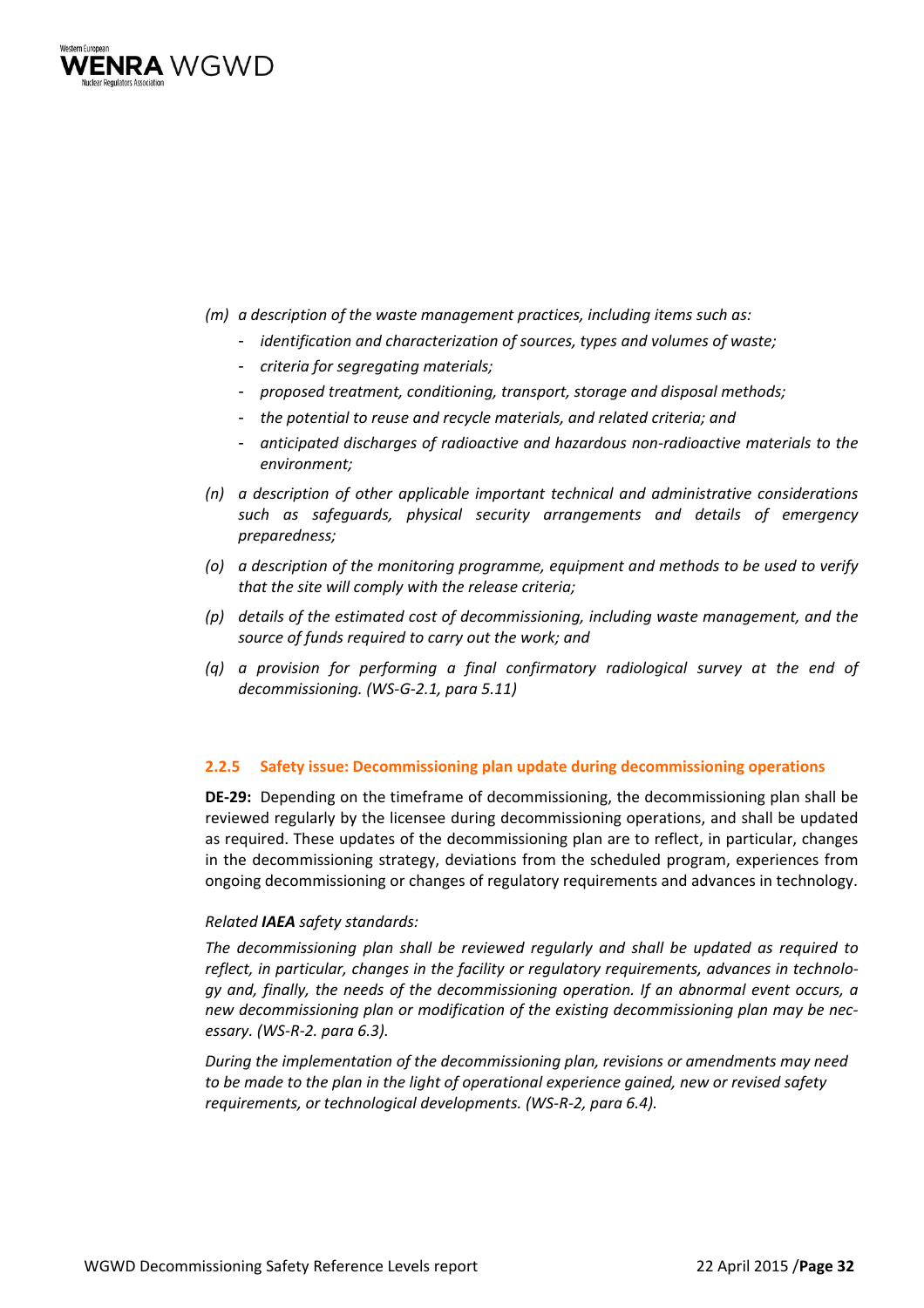

### 2.3 Safety area: Conduct of decommissioning

-

#### **2.3.1 Safety issue: Safety classification**

**DE-30:** SSCs may be re-classified as they change in importance to safety in the course of decommissioning activities. The licensee shall reflect this re‐classification in the safety case.

#### *Related IAEA safety standards:*

*As part of the safety assessment, safety functions and their associated SSCs should be identi‐ fied, both for planned decommissioning activities and for accident conditions, and their suita‐ bility and sufficiency should be demonstrated. The safety functions required to be fulfilled during decommissioning comprise a combination of safety functions that were needed during operation of the facility and additional functions that will be needed as a result of the specific decommissioning activities proposed (e.g. fire detection and suppression during cutting and grinding activities). The effects of decommissioning on the safety functions at adjacent facili‐ ties should also be evaluated. In addition, dismantling of major facility structures during de‐ commissioning may involve the deliberate destruction and removal of engineered SSCs that had fulfilled specified safety functions during operation of the facility (e.g. containment, shielding, ventilation, cooling). If these safety functions are still required, the associated SSCs should be maintained in an appropriate state during decommissioning. If this is not practica‐ ble, these functions should be provided by suitable alternative means (e.g. tents, temporary facilities, fire systems, electrical systems, administrative procedures) for as long as is required on the basis of the safety assessment. The appropriateness of alternative means of fulfilling these functions should be demonstrated. Any change of safety functions during decommis‐ sioning should be justified in advance before its implementation. (WS‐G‐5.2, para 3.14)*

*Non‐radiological as well as radiological hazards associated with the decommissioning activi‐ ties should be identified and evaluated in the safety assessment. As a result of this assess‐ ment, the protective measures can be defined that will ensure that the regulatory require‐ ments are met. These protective measures may require changes to the existing safety systems that were used during operation. The acceptability of such changes should be clearly justified in the safety assessment. … (WS‐G‐2.4, para. 5.14)*

#### **2.3.2 Safety issue: On‐site emergency preparedness**

If for the set of foreseeable accidents considered in the safety case, events requiring protective measures cannot be excluded, planned emergency arrangements will be required. These emergency plans should be proportionate taking account of the magnitude of the accident consequence. For some facilities (such as with low radioactive inventory) an off-site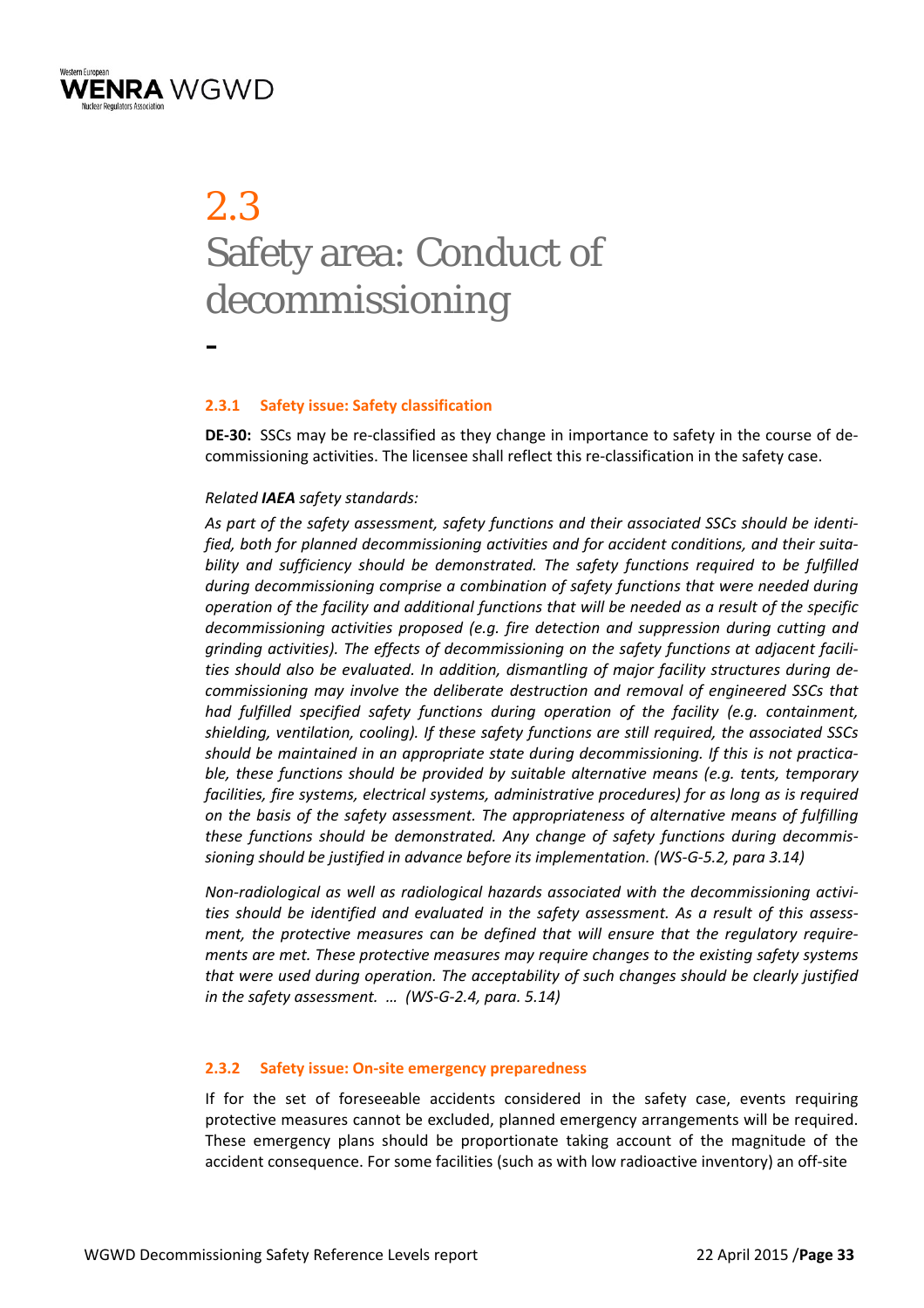

emergency plan may not be required, which must be justified and the off-site aspects of this safety issue will not apply. This site emergency plan can be based on the operational one but modified according to changed hazards during the decommissioning actions. The following SRLs therefore need to be applied in a proportionate manner.

**DE‐31:** The licensee shall provide arrangements for responding effectively to reasonably foreseeable events requiring measures at the scene for:

- (a) regaining control of any emergency arising at the site, including events related to combinations of non‐nuclear and nuclear hazards;
- (b) preventing or mitigating the consequences at the scene of any such emergency and
- (c) co‐operating with external emergency response organizations in preventing adverse health effects in workers and the public.

#### *Related IAEA safety standards:*

*Arrangements must be made for emergency preparedness and response for nuclear or radia‐ tion incidents (SF‐1, Principle 9)*

*The primary goals of preparedness and response for a nuclear or radiation emergency are:*

- *‐ To ensure that arrangements are in place for an effective response at the scene and, as appropriate, at the local, regional, national and international levels, to a nuclear or radia‐ tion emergency;*
- *‐ To ensure that, for reasonably foreseeable incidents, radiation risks would be minor;*
- *‐ For any incidents that do occur, to take practical measures to mitigate any consequences for human life and health and the environment. (SF‐1; para 3.34)*

*Emergency preparedness and response arrangements commensurate with the threat category of the facility, […], should be developed and implemented. (WS‐G‐6.1, para 5.14)*

*Emergency planning arrangements, commensurate with the hazards, shall be established and maintained and incidents significant to safety shall be reported to the regulatory body in a timely manner. Additional requirements for preparedness and response to emergencies are established in another IAEA publication [8]. (WS‐R‐5, para 8.7)*

*A programme for emergency planning shall be established (Ref. [2], para. 3.14) and described in the decommissioning plan. This programme should be subject to approval by the regulatory body. Operating organizations should ensure that procedures to deal with unforeseen events are prepared and are put in place. Personnel should be trained in emergency procedures. Pro‐ vision should be made for regular testing and updating of these procedures by conducting exercises periodically. (WS‐G‐2.4, para 7.27)*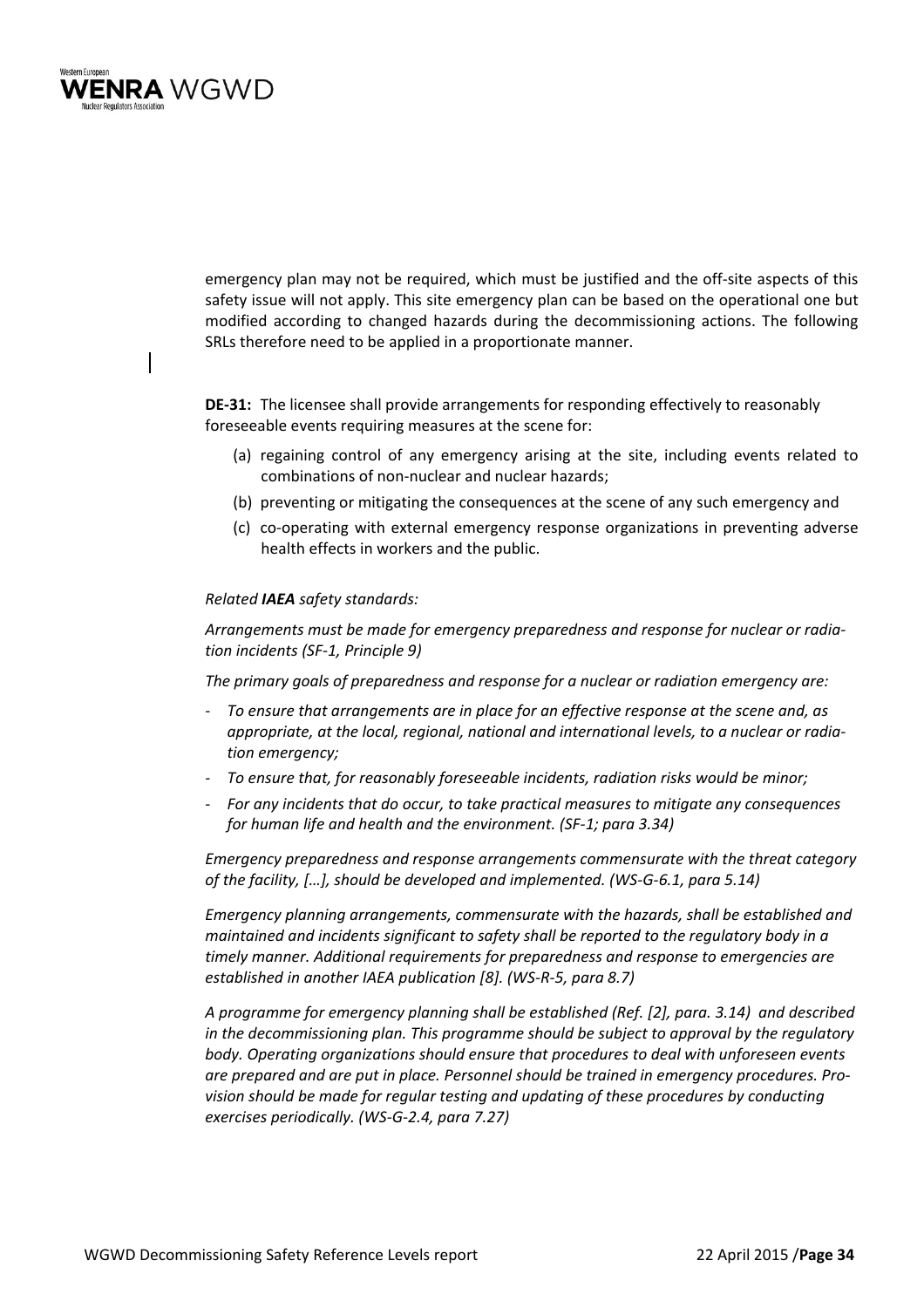

#### **DE‐32:** The licensee shall:

- ‐ prepare an on‐site emergency plan as the basis for preparation and conduct of emergen‐ cy measures,
- ‐ establish the necessary organizational structure for clear allocation of responsibilities, authorities and arrangements for coordinating on-site activities and cooperating with external response agencies throughout all phases of an emergency and
- ensure that, based on the on-site emergency plan trained and qualified personnel, facilities and equipment needed to control an emergency are appropriate, reliable and availa‐ ble at the time.

#### *Related IAEA safety standards:*

*The appropriate responsible authorities shall ensure that:* 

- *(a) emergency plans [are] prepared and approved for any practice or source which could give rise to a need for emergency intervention;*
- *(b [response organizations are] involved in the preparation of emergency plans, as appropriate;*
- *(c) the content, features and extent of emergency plans take into account the results of any [threat assessment] and any lessons learned from operating experience and from [emergencies] that have occurred with sources of a similar type […];*
- *(d) emergency plans [are] periodically reviewed and updated." […] (GS‐R‐2, para 5.17)*

*Adequate tools, instruments, supplies, equipment, communication systems, facilities and doc‐ umentation (such as procedures, checklists, telephone numbers and manuals) shall be provid‐ ed for performing the functions specified in Section 478. These items and facilities shall be selected or designed to be operational under the postulated conditions (such as the radiologi‐ cal, working and environmental conditions) that may be encountered in the emergency re‐ sponse, and to be compatible with other procedures and equipment for the response (such as the communication frequencies of other response organizations), as appropriate. These sup‐ port items shall be located or provided in a manner that allows their effective use under postu‐ lated emergency conditions (GS‐R‐2, para 5.25).*

*The operator and the response organizations shall identify the knowledge, skills and abilities necessary to be able to perform the functions specified […]. The operator and the response organizations shall make arrangements for the selection of personnel and for training to en‐ sure that the personnel have the requisite knowledge, skills, abilities, equipment, and proce‐ dures and other arrangements to perform their assigned response functions. The arrange‐ ments shall include ongoing refresher training on an appropriate schedule and the results of which arrangements for ensuring that personnel assigned to positions with responsibilities for emergency response undergo the specified training. (GS‐R‐2, para 5.31)*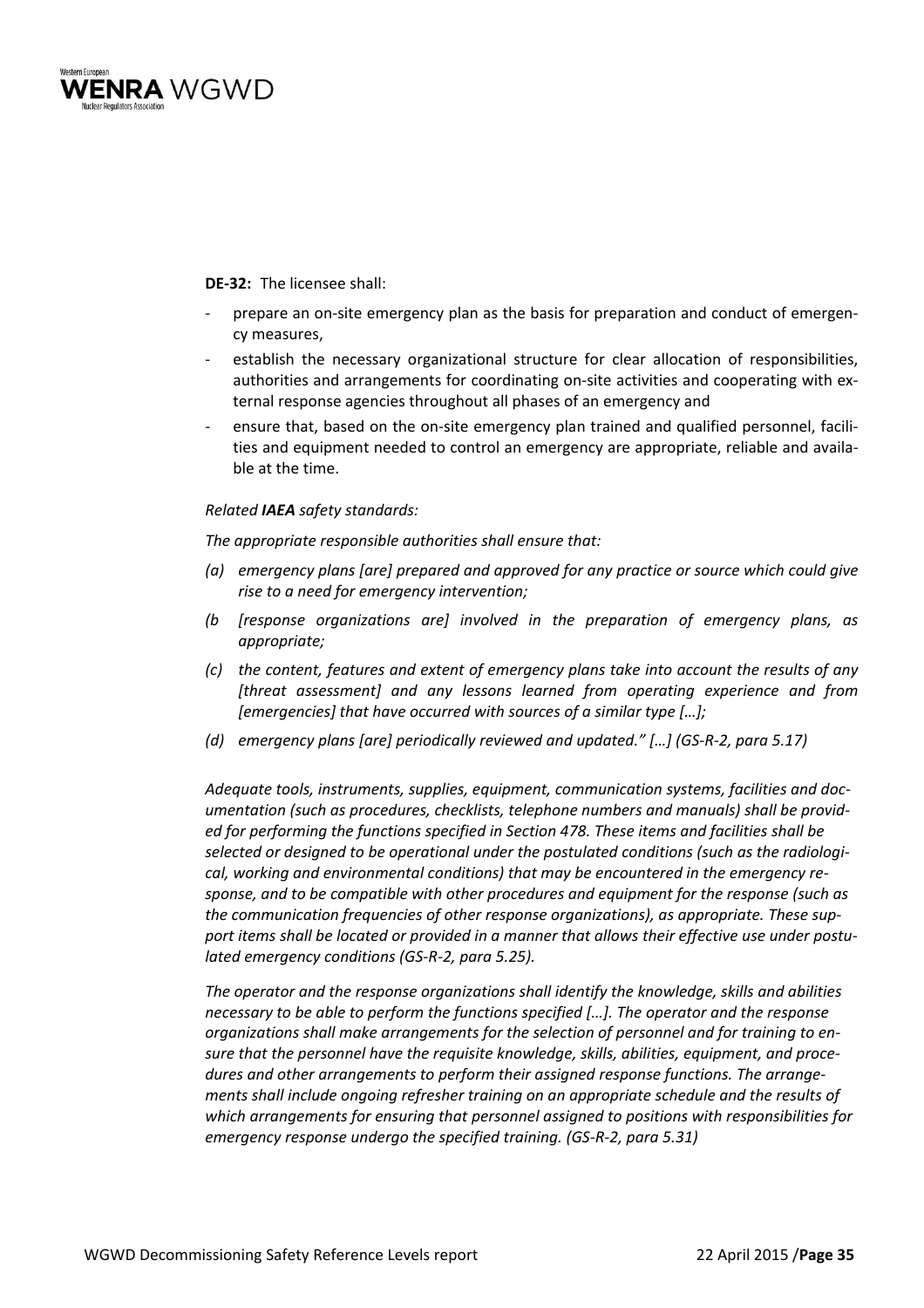

**DE-33:** During decommissioning, the licensee shall review and update as necessary the existing on-site emergency plan, so that it stays appropriate for current and future states of the facility. Experience from recent emergency exercises and reports on real emergency occurrences shall be taken into account.

#### *Related IAEA safety standards:*

*Emergency planning arrangements, commensurate with the hazards, shall be established and maintained and incidents significant to safety shall be reported to the regulatory body in a timely manner. ... (WS‐R‐5, para 8.7)*

*"The operating organization [of a facility or practice in threat category I, II, III or IV] shall prepare an emergency plan that covers all activities under its responsibility, to be adhered to in the event of an emergency. This emergency plan shall be co‐ordinated with those of all other bodies having responsibilities in an emergency, including public authorities, and shall be submitted to the regulatory body." (Ref. [12], para. 2.31.) (NS‐R‐2, para 5.19)*

**DE‐34:** The licensee shall perform at regular intervals on‐site emergency exercises, the re‐ sults of which shall be reported to the regulatory body. Some of these exercises shall include the participation to the extent possible of external organizations concerned with on‐site emergency.

#### *Related IAEA safety standards:*

*In developing the emergency response arrangements, consideration has to be given to all reasonably foreseeable events. Emergency plans have to be exercised periodically to ensure the preparedness of the organizations having responsibilities in emergency response (SF‐1; para 3.37)*

*Exercise programmes shall be conducted to ensure that all specified functions required to be performed for emergency response and all organizational interfaces for facilities in threat* category I, II or III and the national level programmes for threat category IV or V are tested at *suitable intervals84, 85. These programmes shall include the participation in some exercises of as many as possible of the organizations concerned. The exercises shall be systematically evaluated and some exercises shall be evaluated by the regulatory body. The programme shall be subject to review and updating in the light of experience gained (see paras 3.8, 3.16, 5.37 and 5.39 for further requirements in relation to exercises) (GS‐R‐2, para 5.33).*

#### **2.3.3 Safety issue: Decommissioning experience feedback**

**DE-35:** The licensee shall establish and implement experience feedback arrangements to collect, screen, analyse and document experience and events at the facility in a systematic way to improve and ensure safe decommissioning. Relevant experience and events reported by other facilities shall also be considered as appropriate.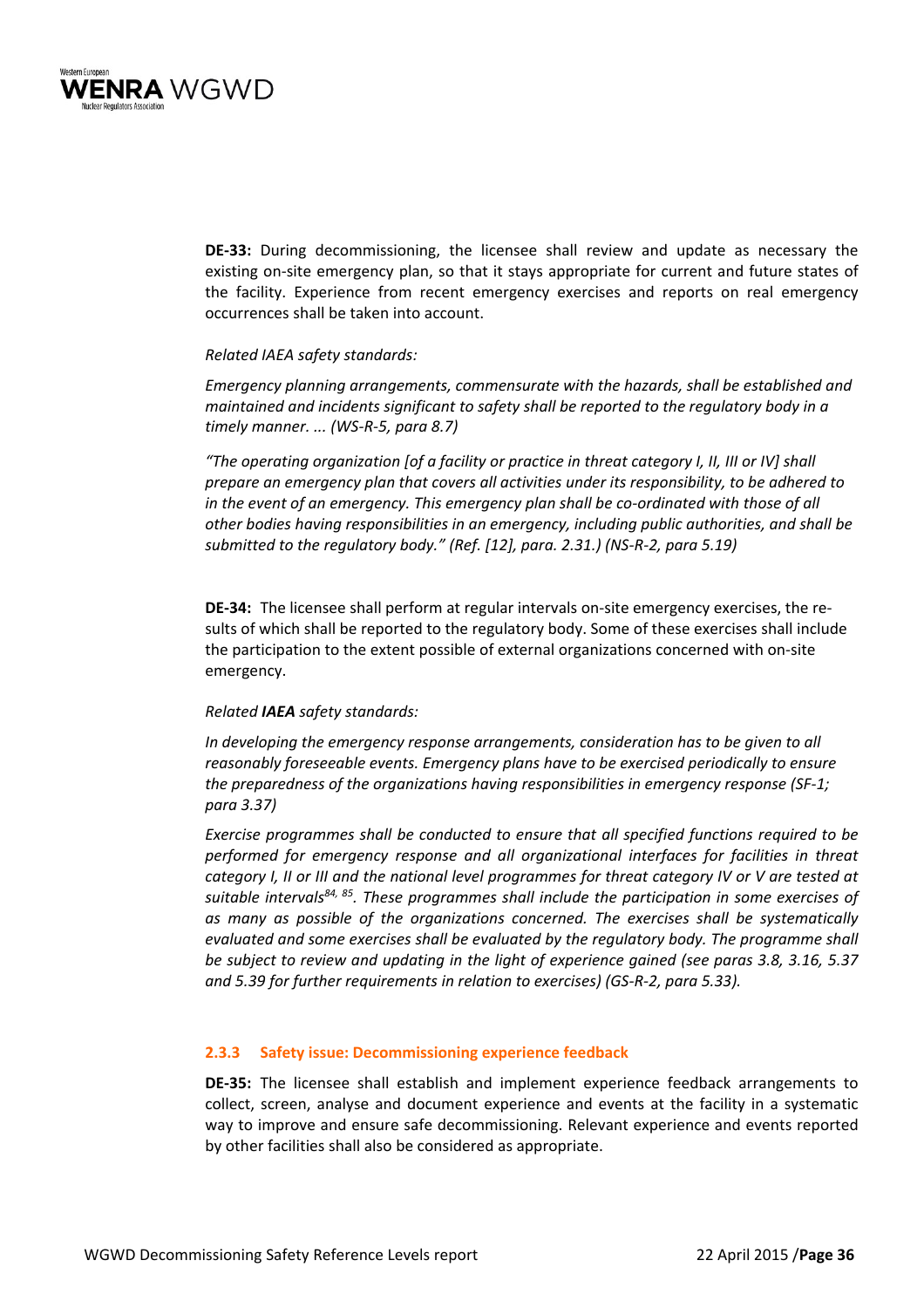

#### *Related IAEA safety standards:*

*Leadership in safety matters has to be demonstrated at the highest levels in an organization. Safety has to be achieved and maintained by means of an effective management system. This system has to integrate all elements of management so that requirements for safety are es‐ tablished and applied coherently with other requirements, including those for human perfor‐ mance, quality and security, and so that safety is not compromised by other requirements or demands. The management system also has to ensure the promotion of a safety culture, the regular assessment of safety performance and the application of lessons learned from experi‐ ence (SF‐1, para 3.12).*

*The process of safety assessment for facilities and activities is repeated in whole or in part as necessary later in the conduct of operations in order to take into account changed circum‐ stances (such as the application of new standards or scientific and technological develop‐ ments), the feedback of operating experience, modifications and the effects of ageing. ... (SF‐ 1, para 3.16).*

*... The feedback of operating experience from facilities and activities — and, where relevant, from elsewhere — is a key means of enhancing safety. Processes must be put in place for the feedback and analysis of operating experience, including initiating events, accident precursors, near misses, accidents and unauthorized acts, so that lessons may be learned, shared and acted upon. (SF‐1, para 3.17).*

**DE‐36:** To prevent recurrence and to counteract developments adverse to safety the licensee shall ensure that results are obtained, that conclusions are drawn, measures are taken, good practices and advances in technology are considered and that timely and appropriate correc‐ tive actions are implemented.

## *Related IAEA safety standards:*

*The causes of non‐conformances shall be determined and remedial actions shall be taken to prevent their recurrence. (NS‐R‐3, para 6.11)*

*Products and processes that do not conform to the specified requirements shall be identified, segregated, controlled, recorded and reported to an appropriate level of management within the organization. The impact of non‐conformances shall be evaluated and non‐conforming products or processes shall be either:*

- ‐ *Accepted;*
- ‐ *Reworked or corrected within a specified time period; or*
- ‐ *Rejected and discarded or destroyed to prevent their inadvertent use. (NS‐R‐3, para 6.12)*

*Corrective actions for eliminating non‐conformances shall be determined and implemented. Preventive actions to eliminate the causes of potential non‐conformances shall be determined and taken. (NS‐R‐3, para 6.14)*

*In many organizations there are several processes to control nonconforming products or processes, for example product inspections. The process or processes should include provisions to prevent the inadvertent use or installation of products or processes that do not conform and to ensure that effective corrective action is taken. (GS‐G‐3.1, para 6.50)*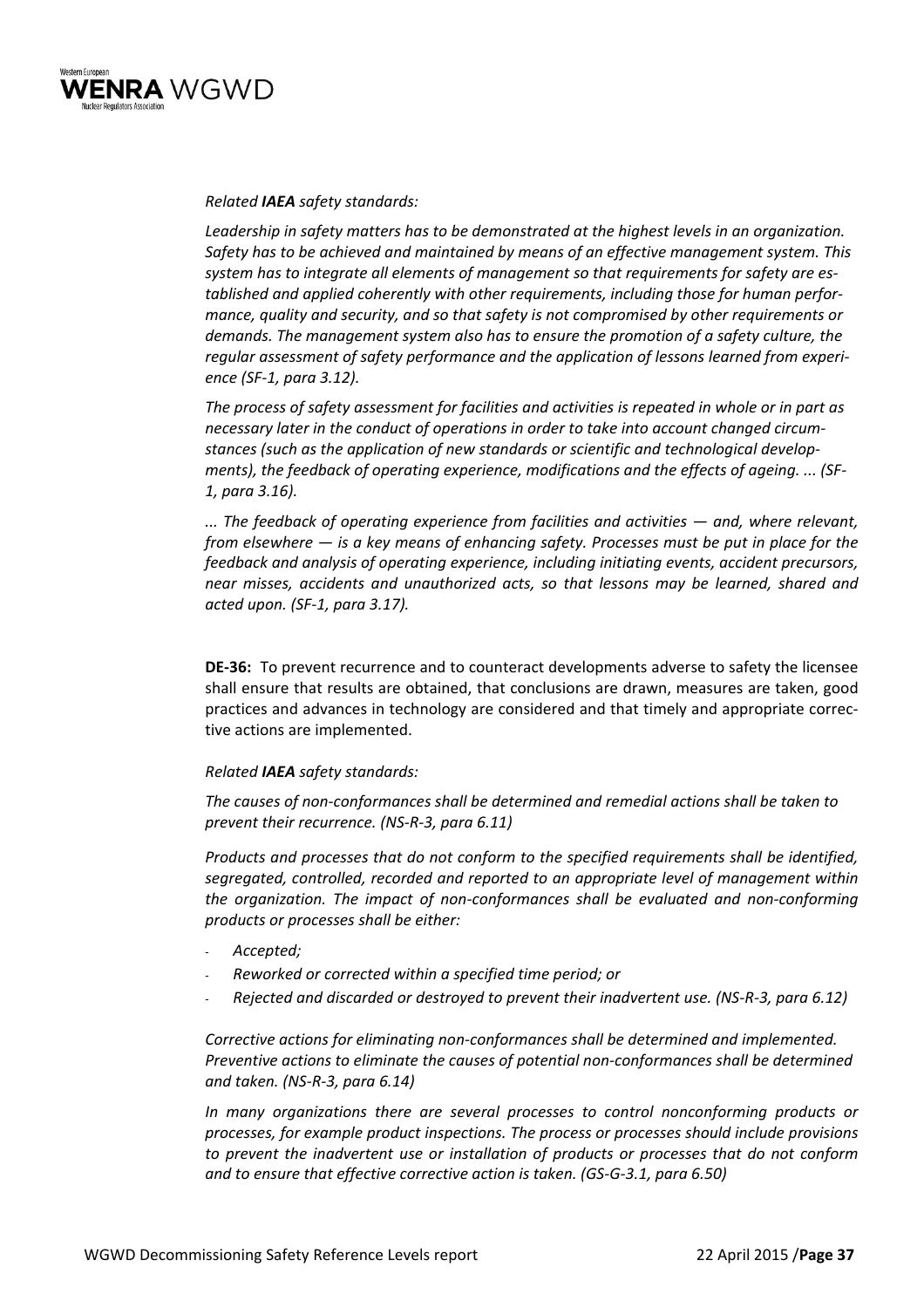

**DE-37:** Following any abnormal event during decommissioning which is significant for safety the licensee shall carry out an investigation and implement corrective measures to prevent a recurrence and to recover an appropriate level of safety as defined by the safety case for decommissioning.

#### *Related IAEA safety standards:*

*Following any abnormal event, the operating organization shall revalidate the safety functions and functional integrity of any component or system which may have been challenged by the event. Necessary remedial shall include inspection, testing and maintenance as appropriate (NS‐R‐2, 6.9)*

## **2.3.4 Safety issue: Waste management**

Waste from decommissioning shall be safely managed using appropriate routes with respect to their nature and characteristics that have to be determined as soon as possible. Procedures shall be implemented so that waste is segregated as soon as possible to avoid mixing of waste of different natures so as to optimize their management. Whenever categories of waste exit in the national waste management system, procedures shall be such that the waste is segregated in accordance with these categories.

**DE‐38:** The licensee shall develop, document and implement arrangements to characterise, segregate and manage the particularly large quantities and different types of radioactive waste and of other material that are produced during decommissioning, in accordance with the requirements set by the national regulatory authority and with the national waste management strategy.

#### *Related IAEA safety standards:*

*Decommissioning of nuclear reactors invariably involves the generation of large amounts of radioactive wastes. In the course of decommissioning, waste will be generated in forms that are different from materials and wastes of the types routinely handled during the operational phase of a nuclear power plant or research reactor. Subject to safety considerations, "genera‐* tion of radioactive waste shall be kept to the minimum practicable". .... (WS-G-2.1, para 2.20)

**DE-39:** The licensee shall develop, document and implement optimized arrangements to segregate radioactive waste and reduce its volume in accordance with the requirements set by the national legal framework and with the national waste management strategy.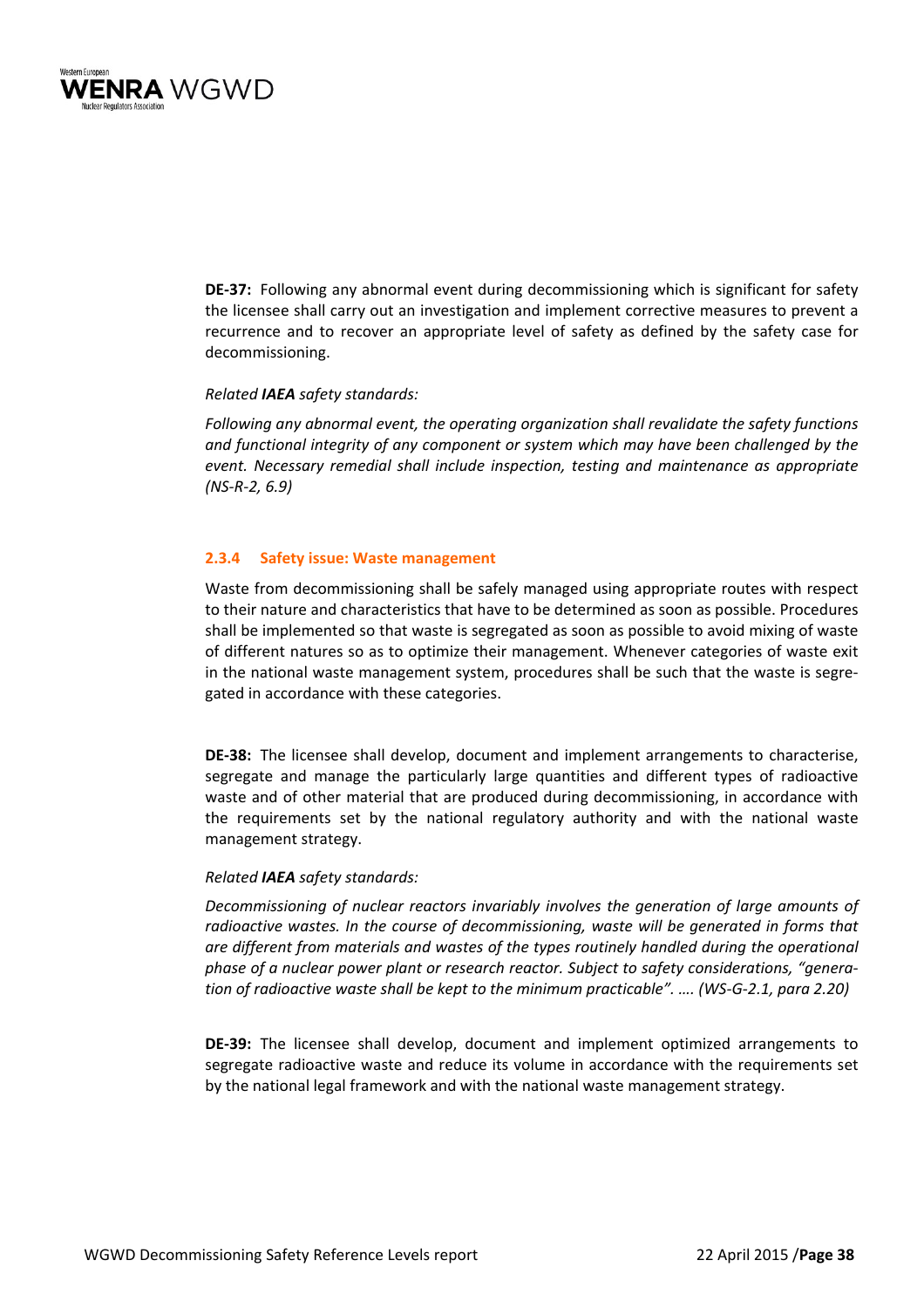

#### *Related IAEA safety standards:*

*… For example, appropriate decontamination and dismantling techniques and the reuse or recycling of materials can reduce the waste inventory. (WS‐G‐2.1, para 2.20)*

*A large part of the waste and other materials arising during the decommissioning process may be sufficiently low in activity concentration for regulatory control to be wholly or partly re‐ moved. Some waste may be suitable for disposal in normal landfill sites, while some materials such as steel and concrete may be suitable for recycling or reuse outside the nuclear industry. The removal of regulatory controls should be accomplished in compliance with criteria estab‐ lished by the national regulatory body. (WS‐G‐2.4, para 7.21)*

**DE‐40:** The licensee shall keep accurate records of any radioactive decommissioning waste and material removed from regulatory control. The records shall be kept in accordance with national records retention requirements.

#### *Related IAEA safety standards:*

*On completion of decommissioning, appropriate records should be retained. In accordance with the national legal framework, these will be held and maintained for purposes such as confirmation of completion of decommissioning activities in accordance with the approved plan, recording the disposal of wastes, materials and premises, and responding to possible liability claims. (WS‐G‐2.1, para 8.1)*

*A final decommissioning report shall be prepared (Ref. [2], para. 6.13), on the basis of the records assembled, and should contain the following information:*

- *(a) ...*
- *(g) An inventory of radioactive materials, including amounts and types of waste generated during decommissioning and their locations for storage and/or disposal;*
- *(h) An inventory of non‐radioactive materials, including amounts and types of waste generated during decommissioning and their locations for storage and/or disposal;*
- *(i) An inventory of materials, equipment and premises released from regulatory control;*
- *(o) ... (WS‐G‐2.4, para 8.2)*

## **2.3.5 Safety issue: On‐site and off‐site monitoring**

**DE-41:** Due to the changes of the facility, specific hazards and effluents associated with decommissioning, the licensee shall apply, review and modify as necessary its on‐ and off‐site monitoring program.

#### *Related IAEA safety standards:*

*The radiation protection programme should be clearly set out in the decommissioning plan. Those involved in its execution should be properly trained and have access to appropriate equipment for carrying out radiation surveys, including equipment for measuring external dose rates and surface contamination levels and for sampling air concentrations. (WS‐G‐2.1, para 7.14)*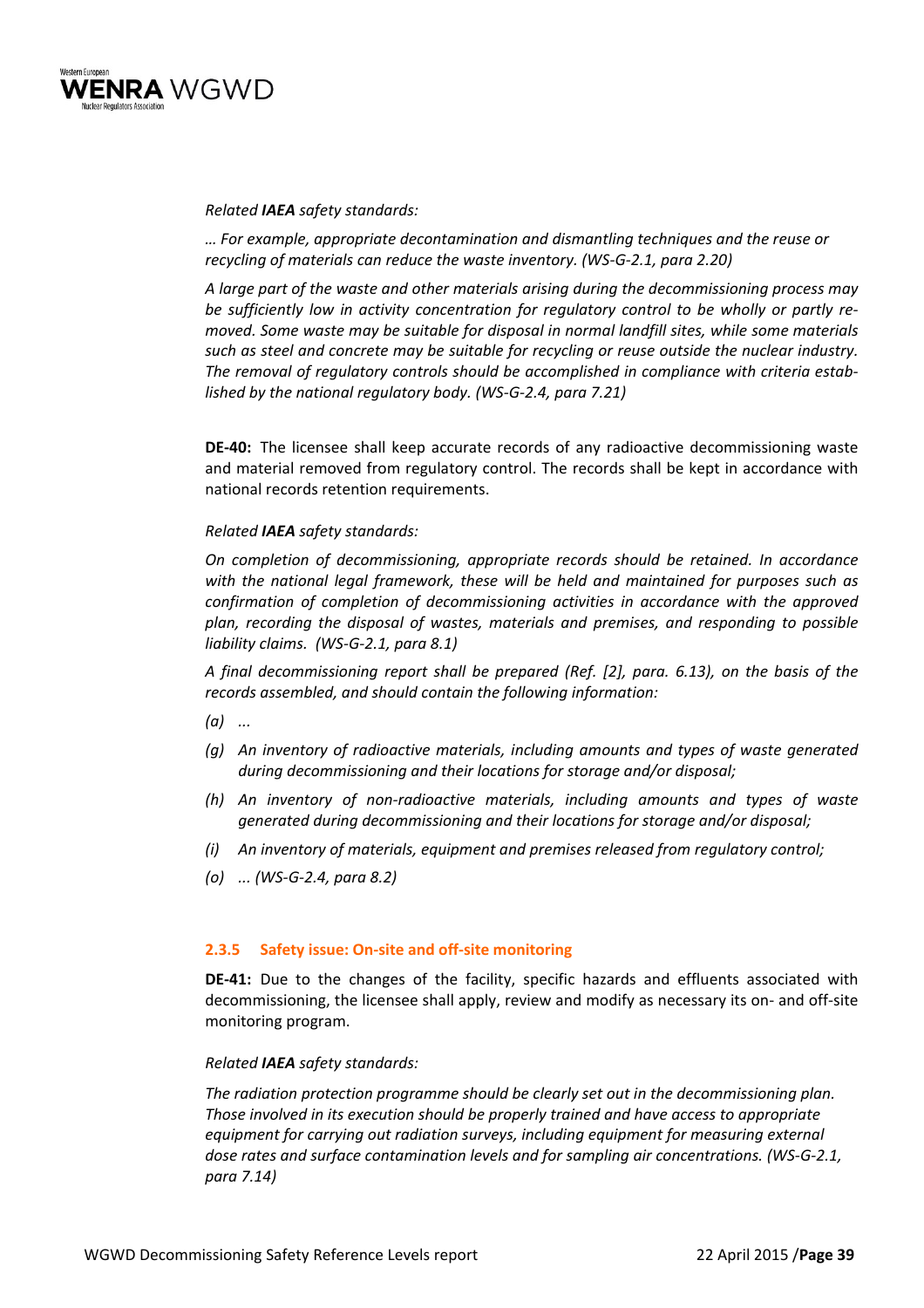

*All decommissioning work should be planned and carried out using work order procedures and radiation work permits, with adequate involvement of radiation protection expertise to de‐ termine the required radiation protection measures. Moreover, the promotion of awareness of safety issues should be accorded high emphasis in planning and implementation. Those charged with the day to day responsibility for radiation protection should have the resources, access to decommissioning management and independence necessary to effect an adequate radiation protection programme. (WS‐G‐2.1, para 7.15)*

*The decommissioning plan should specify the requirement for on‐site and off‐site monitoring during decommissioning. On‐site monitoring should provide information to identify and assist in mitigating the radiological hazards. It should also be used in the planning of specific de‐ commissioning activities. It should ensure that all potential release points are monitored. On‐ site monitoring should consist not only of personnel monitoring but also of spatial monitoring for airborne contaminants, such as, having:* 

- *(a) appropriate monitoring equipment for dose rate and contamination surveys for workplaces, components and materials during decontamination, dismantling and handling;*
- *(b) appropriate monitoring protocols and equipment for packaging and handling of radioactive waste within the site, as well as for transportation of the waste offsite;*
- *(c) appropriate monitoring equipment for airborne contaminants;*
- *(d) appropriate monitoring equipment for timely screening of large quantities of low level radioactive material for clearance purposes; and*
- *(e) appropriate equipment and protocols to monitor the distribution of radionuclides in the installation(WS‐G‐2.1, para 7.16).*

*The off‐site monitoring programme inherited from the operational period will require modifi‐ cation appropriate to the conditions existing during decommissioning. Discharges of radionu‐ clides via airborne and liquid pathways should be controlled, monitored and recorded, as re‐ quired by the regulatory body or other relevant competent authority. Relevant recommenda‐ tions are provided in Refs [11, 12, 22]. (WS‐G‐2.1, para 7.17)*

## **2.3.6 Safety issue: Maintenance, Testing and Inspection**

**DE‐42:** The licensee shall prepare, and implement documented programmes for maintenance, testing, surveillance and inspection of SSCs and other equipment significant to safety to ensure that their availability, reliability and functionality remain in accordance with the safety case for decommissioning. The programmes shall take into account operational limits and conditions (OLCs) and be re‐evaluated in the light of experience and the continuous changes of the facility during decommissioning.

#### *Related IAEA safety standards:*

*The operating organization shall prepare and implement a programme of maintenance, test‐ ing, surveillance and inspection of those structures, systems and components which are im‐ portant to safety. This programme shall be in place prior to fuel loading and shall be made available to the regulatory body. It shall take into account operational limits and conditions as well as any other applicable regulatory requirements and it shall be re‐evaluated in the light of experience. (NS‐R‐2, para 6.1)*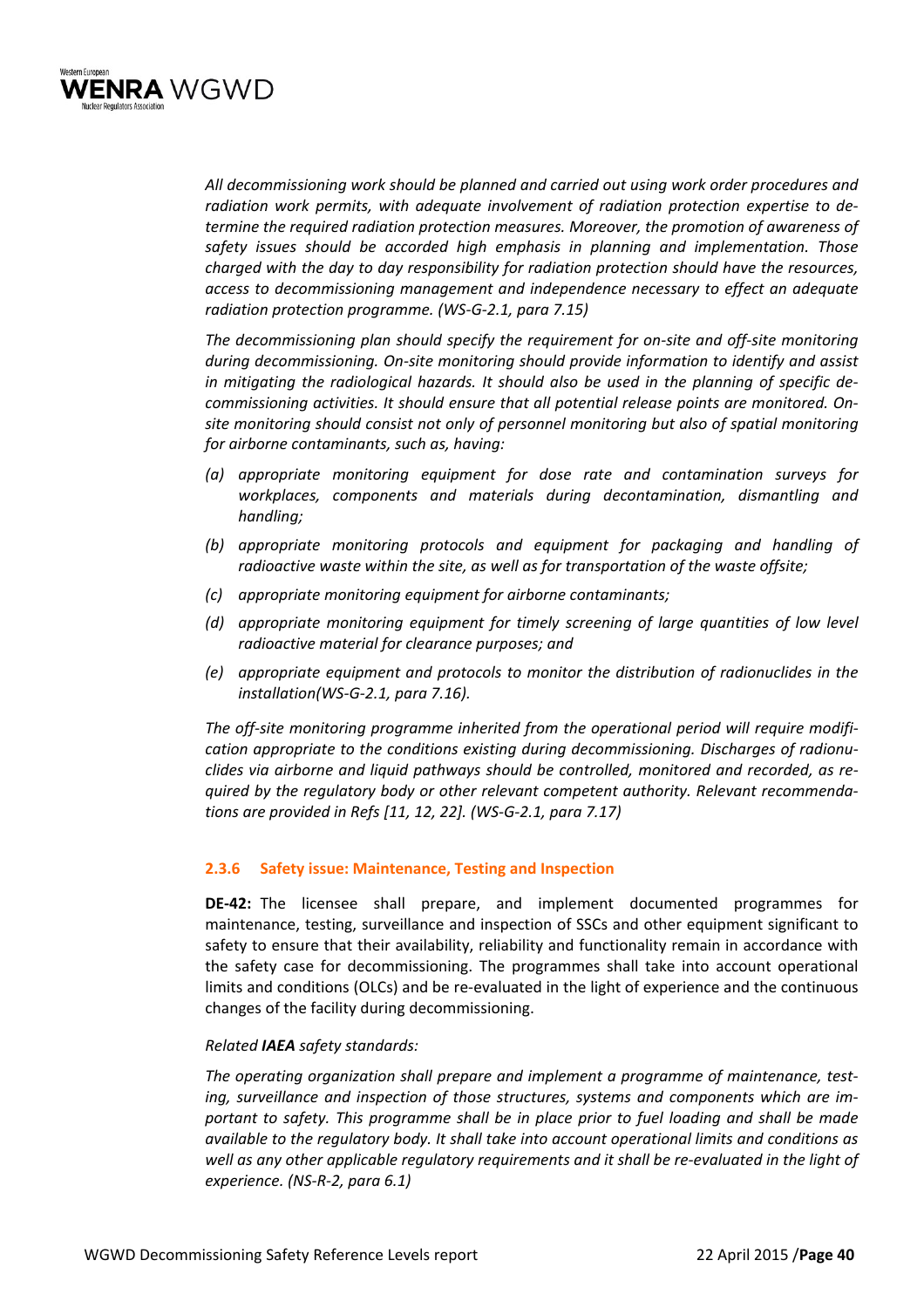

*The maintenance, testing, surveillance and inspection of all plant structures, systems and components important to safety shall be to such a standard and at such a frequency as to ensure that their levels of reliability and effectiveness remain in accordance with the assump‐* tions and intent of the design throughout the service life of the plant. (NS-R-2, para 6.2)

*Effective maintenance, surveillance and inspection (MS&I) are essential for the safe operation of a nuclear power plant. They ensure not only that the levels of reliability and availability of all plant structures, systems and components (SSCs) that have a bearing on safety remain in accordance with the assumptions and intent of the design, but also that the safety of the plant is not adversely affected after the commencement of operation. (NS‐G‐2.6, para 1.1)* 

*The maintenance programme for a nuclear power plant should cover all preventive and remedial measures, both administrative and technical, that are necessary to detect and mitigate degradation of a functioning SSC or to restore to an acceptable level the performance of design functions of a failed SSC. The purpose of maintenance activity is also to enhance the reliability of equipment. The range of maintenance activities includes servicing, overhaul, repair and replacement of parts, and often, as appropriate, testing, calibration and inspection. (NS‐G‐2.6, para 2.1)*

**DE‐43:** The licensee shall address the ageing of SSCs and other equipment significant to safe‐ ty by establishing, if necessary, provisions for their maintenance, testing and inspection.

## *Related IAEA safety standards:*

*The safety assessment in itself cannot achieve safety. Safety can only be achieved if the input assumptions are valid, the derived limits and conditions are implemented and maintained, and the assessment reflects the facility or activity as it actually is at any point in time. Facilities and activities change and evolve over their lifetimes (e.g. through construction, commission‐ ing, operation, and decommissioning and dismantling or closure) and with modifications, im‐ provements and effects of ageing. Knowledge and understanding also advance with time and experience. The safety assessment has to be updated to reflect such changes and to remain valid. Updating of the safety assessment is also important in order to provide a baseline for the future evaluation of monitoring data and performance indicators and, for facilities for the storage and disposal of radioactive waste, to provide an appropriate record for reference with regard to future use of the site. (GSR‐Part 4, para 5.2)*

*Ageing management of SSCs important to safety should be implemented proactively (with foresight and anticipation) throughout the plant's lifetime, i.e. in design, fabrication and construction, commissioning, operation (including long term operation and extended shutdown) and decommissioning. (NS‐G‐2.12, para 3.1)*

**DE‐44:** The licensee shall record, store, analyse and review data on maintenance, testing, surveillance, inspection of SSCs and other equipment relevant for safety. Where necessary corrective measures such as repair, replacement or changes in the maintenance programme shall be implemented.

#### *Related IAEA safety standards:*

*Data on maintenance, testing, surveillance and inspection shall be recorded, stored and ana‐ lysed to confirm that performance is in accordance with design assumptions and with expecta‐ tions on equipment reliability. (NS‐R‐2, para 6.10)*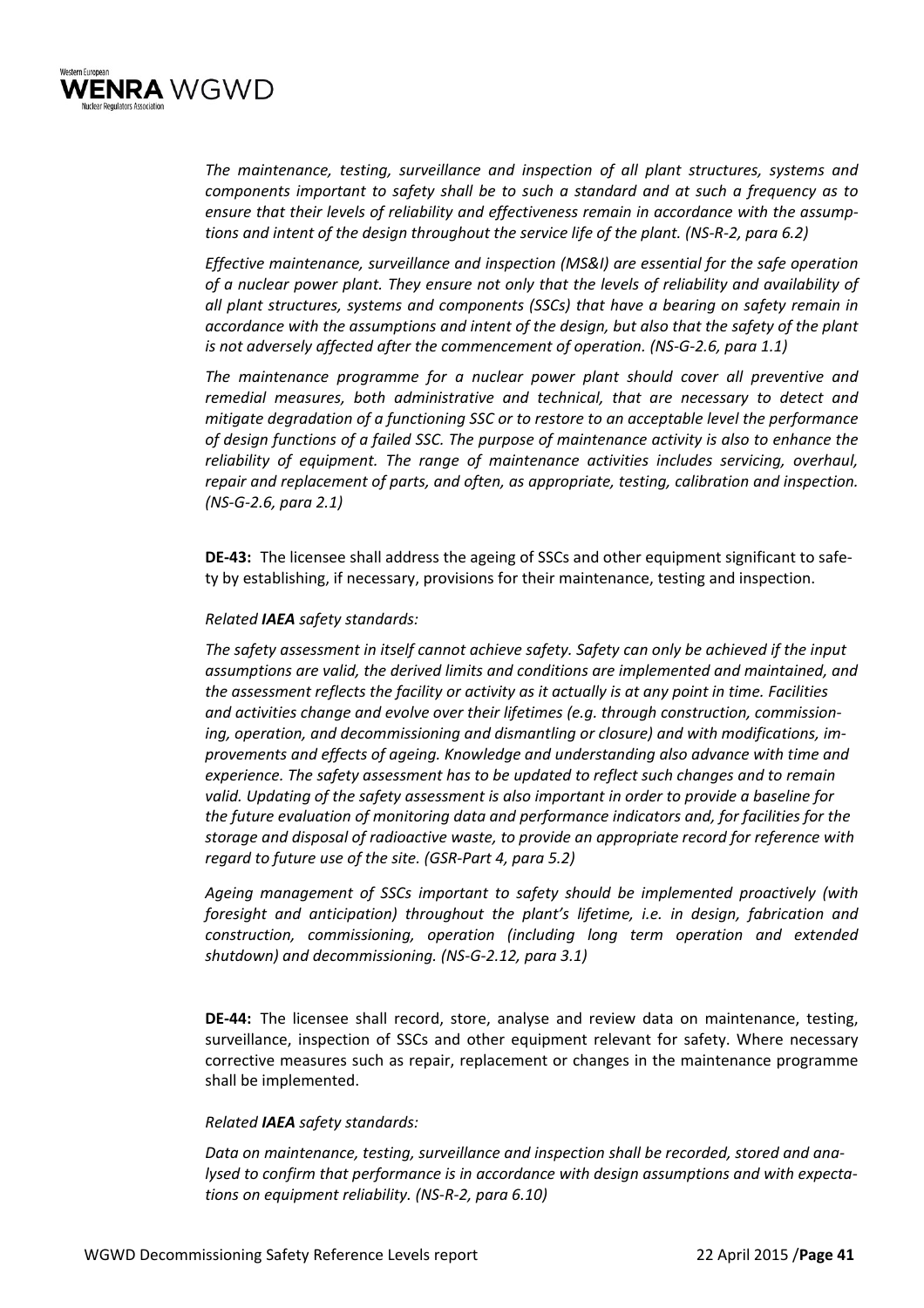

*The operating organization should monitor the performance or condition of SSCs against the goals it has set to provide reasonable assurance that the SSCs are capable of performing their intended function.(NS‐G‐ 2.6, para 2.7)* 

*A brief but complete review of the repairs carried out should be made and documented. This review should explicitly identify the cause of failure, the remedial action taken, the component that failed and its mode of failure, the total repair time and, if different, the outage time and,* finally, the state of the system after repair. Even if a system is found to be within its calibra*tion limits, this fact should be recorded, together with details of any replacement or any ad‐ justment carried out at the discretion of maintenance personnel. (NS‐G‐2.6, para 5.32)*

*... For major failures of components important to safety, a root cause analysis should be car‐ ried out in order to prevent recurrence. (NS‐G‐2.6, para 8.47).* 

*A common database should be established in order to share relevant data and evaluations of results among the organizations that are involved in the planning and implementation of MS&I activities. (NS‐G‐2.6, para 2.16)*

*An adequate condition monitoring programme should be established in support of optimisation of the maintenance programme. Such a monitoring programme should be based on the following assumptions as a minimum:*

- ‐ *that the monitored parameters are appropriate indicators for the condition of the SSCs,*
- ‐ *that acceptance criteria are available,*
- ‐ *that all potential failure modes are addressed,*
- ‐ *that the behaviour of the potential failure is traceable and predictable. (NS‐G‐2.6, para 2.8)*

*The maintenance group should periodically review the maintenance records for evidence of incipient or recurring failures. When a need for remedial maintenance is identified, either in this review or during preventive maintenance of the plant, the maintenance group should initiate remedial maintenance in accordance with the administrative procedures mentioned above. If appropriate, the preventive maintenance programme should be revised accordingly (NS‐G‐2.6, 8.48).*

## **2.3.7 Safety issue: Control of decommissioning activities**

**DE‐45:** The licensee shall control decommissioning operations through the use of written and approved procedures. The licensee shall make and implement arrangements for issuing, modifying and terminating work procedures as part of the management system.

#### *Related IAEA safety standards:*

*Decommissioning tasks shall be controlled through the use of written procedures. These pro‐ cedures shall be subject to review and approval by the appropriate organizations responsible for ensuring safety and practicability. A methodology for issuing, modifying and terminating work procedures shall be established. (WS‐R‐5, para 7.5)*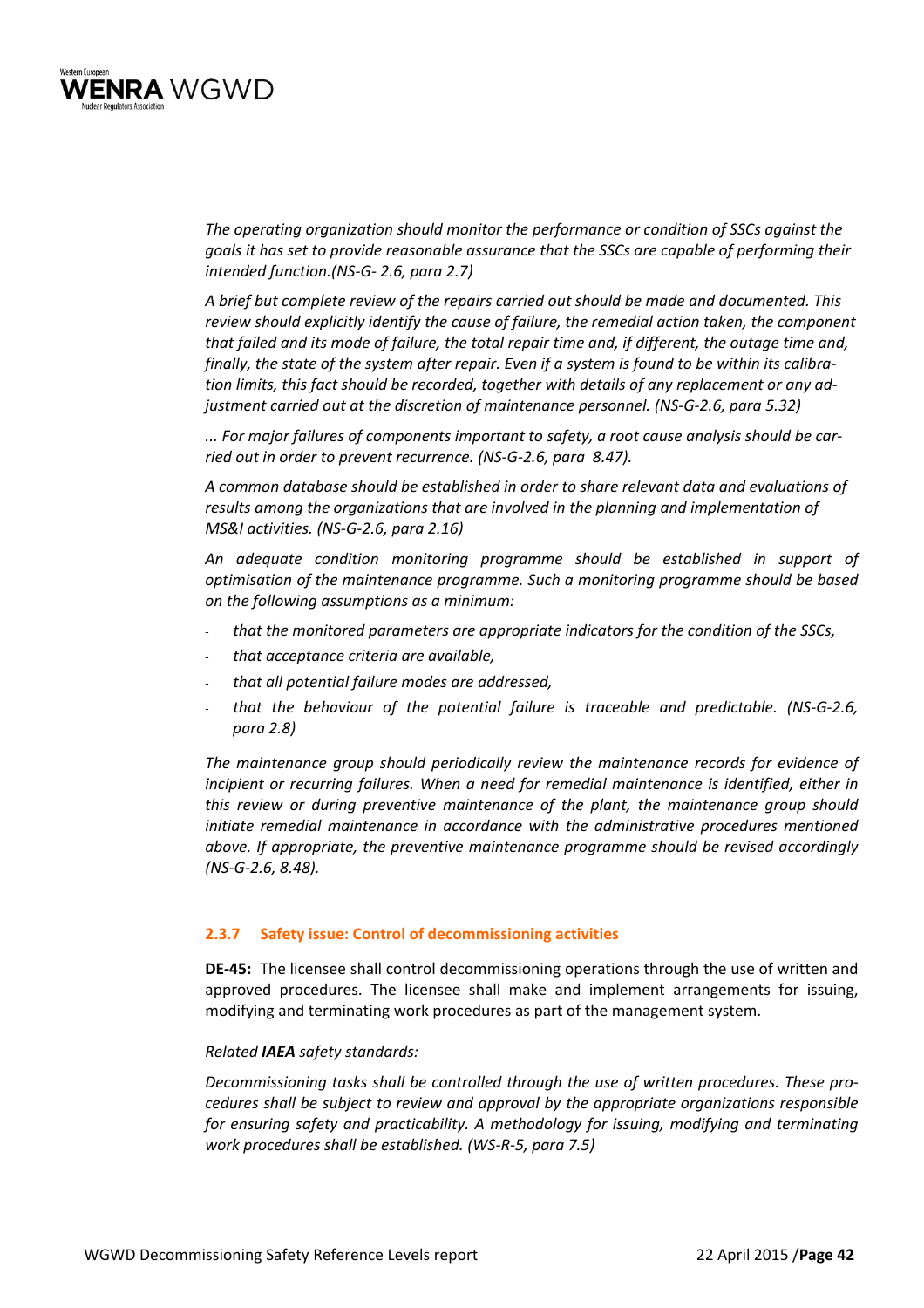

**DE‐46:** No decommissioning activity shall be undertaken without a prior assessment of its impact on safety taking into account the postulated initiating events with internal causes included in the safety case for decommissioning. Due consideration shall be given to different decommissioning activities executed in parallel which might adversely effect safety of each other.

**DE-47:** The licensee shall control modifications of planned decommissioning activities according to their safety significance thereby ensuring that they do not compromise the safety of decommissioning activities.

#### *Related IAEA safety standards:*

*In order to control all decommissioning activities, the operating organization should imple‐ ment an effective management control system. This should include control of preparatory decommissioning activities (such as the installation of new safety systems) and recognition of the risks associated with the changing conditions that arise during decommissioning (WS‐G‐ 2.4, para 7.7).*

- *... The management system should provide assurance that:*
- *...*
- *(h) Appropriate updating and maintenance of safety assessments are performed with due consideration of: changes in the state of the facility as decommissioning progresses; the decommissioning plan; the acquisition of new knowledge; new regulatory concerns; updates of the inventory on the basis of data from sampling and environmental monitoring; measurements of occupational doses; and radioactive releases during decommissioning activities; (WS‐G‐5.2, para 3.34)*

## **2.3.8 Safety issue: Period of Deferment**

**DE‐48:** In case of deferred dismantling the licensee shall make the facility passively safe as far as it is reasonably practicable before entering the period of deferment, so as to minimize the need for active safety systems, monitoring, and human intervention in order to ensure safety.

#### *Related IAEA safety standards:*

*If the deferred dismantling strategy has been selected, it shall be demonstrated in the decommissioning plan that such an option will be implemented safely and will require minimum active safety systems, radiological monitoring and human intervention and that future requirements for information, technology and funds have been taken into consideration. The potential aging and deterioration of any safety related equipment and systems shall also be considered (WS‐R‐5, para 5.14).*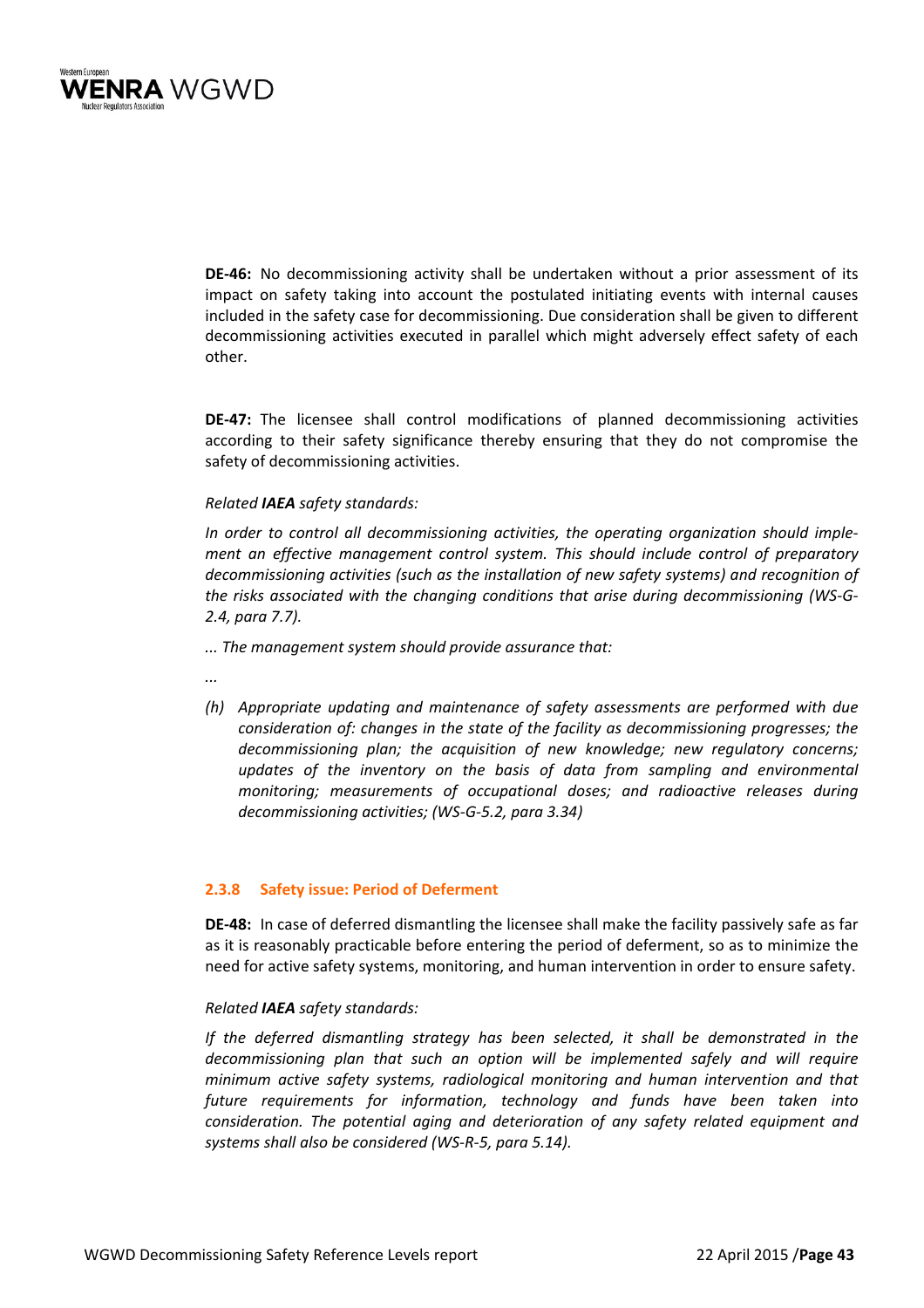

**DE‐49**: Before the start of the period of deferment, the licensee shall develop an adequate care‐and‐maintenance program, the implementation of which ensures safety and does not impair future decommissioning.

#### *Related IAEA safety standards:*

Maintenance may be important during deferred decommissioning since part of the safety of the installation may rely on systems that have to retain their capability to perform for ex‐ tended periods of time. Periodical monitoring of all the safety related components of the installation should be incorporated into the decommissioning plan. *(WS‐G‐2.1 para 6.21)*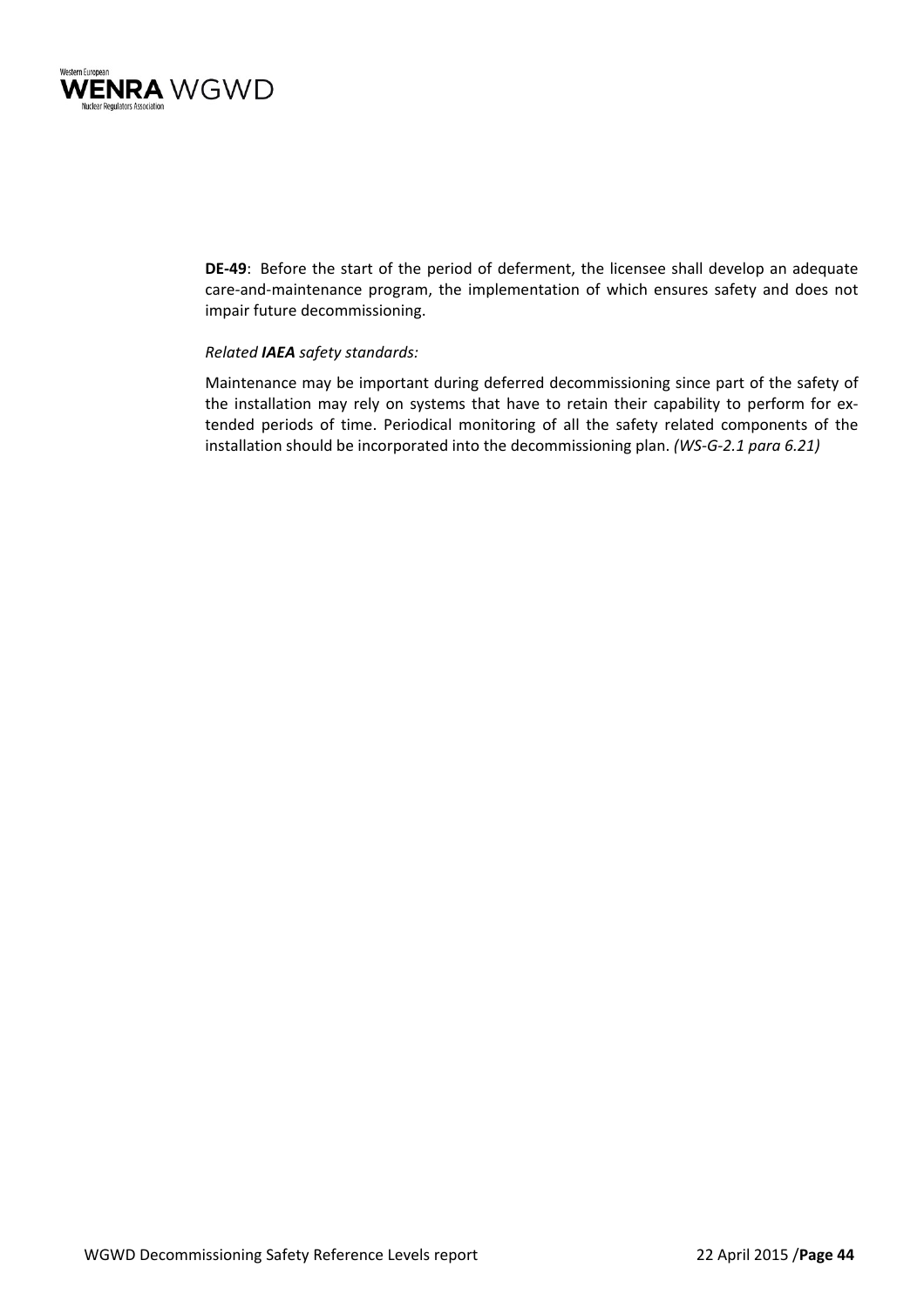

# 2.4 Safety area: Safety verification -

#### **2.4.1 Safety issue: Contents, review and update of the safety case for decommissioning**<sup>3</sup>

**DE‐50:** The licensee shall provide a safety case, which addresses all issues relevant for safety during decommissioning (for typical contents refer to appendix A). It shall be used as the basis for assessing the safety implications of changes to the facility or to decommissioning practices.

In particular the safety case shall address:

- ‐ dynamic changes in facility state,
- ‐ new or modified installations, systems and equipment,
- ‐ management of large quantities of radioactive material,
- ‐ conventional safety and radiation protection issues from demolition and dismantling and also the unusual working environment.

#### *Related IAEA safety standards:*

*The decommissioning plan shall be supported by an appropriate safety assessment covering the planned decommissioning activities and abnormal events that may occur during decommissioning. The assessment shall address occupational exposures and potential releases of radioactive substances with resulting exposure of the public. (WS‐R‐5, para 5.2)*

*The experience from previous decommissioning should be appropriately taken into account as a matter of principle. The following list of items to be considered for the final decommissioning plan should thus be updated whenever previous decommissioning experience permits:*

- *(a) a description of the nuclear reactor, the site and the surrounding area that could affect, and be affected by, decommissioning;*
- *(b) the life history of the nuclear reactor, reasons for taking it out of service, and the planned use of the nuclear installation and the site during and after decommissioning;*
- *(c) a description of the legal and regulatory framework within which decommissioning will be carried out;*
- *(d) explicit requirements for appropriate radiological criteria for guiding decommissioning;*
- *(e) a description of the proposed decommissioning activities, including a time schedule;*
- *(f) the rationale for the preferred decommissioning option, if selected;*

 $\overline{a}$ 

<sup>3</sup> *For explanations on the relation between the final decommissioning plan and the safety case for decommissioning please refer to appendix C*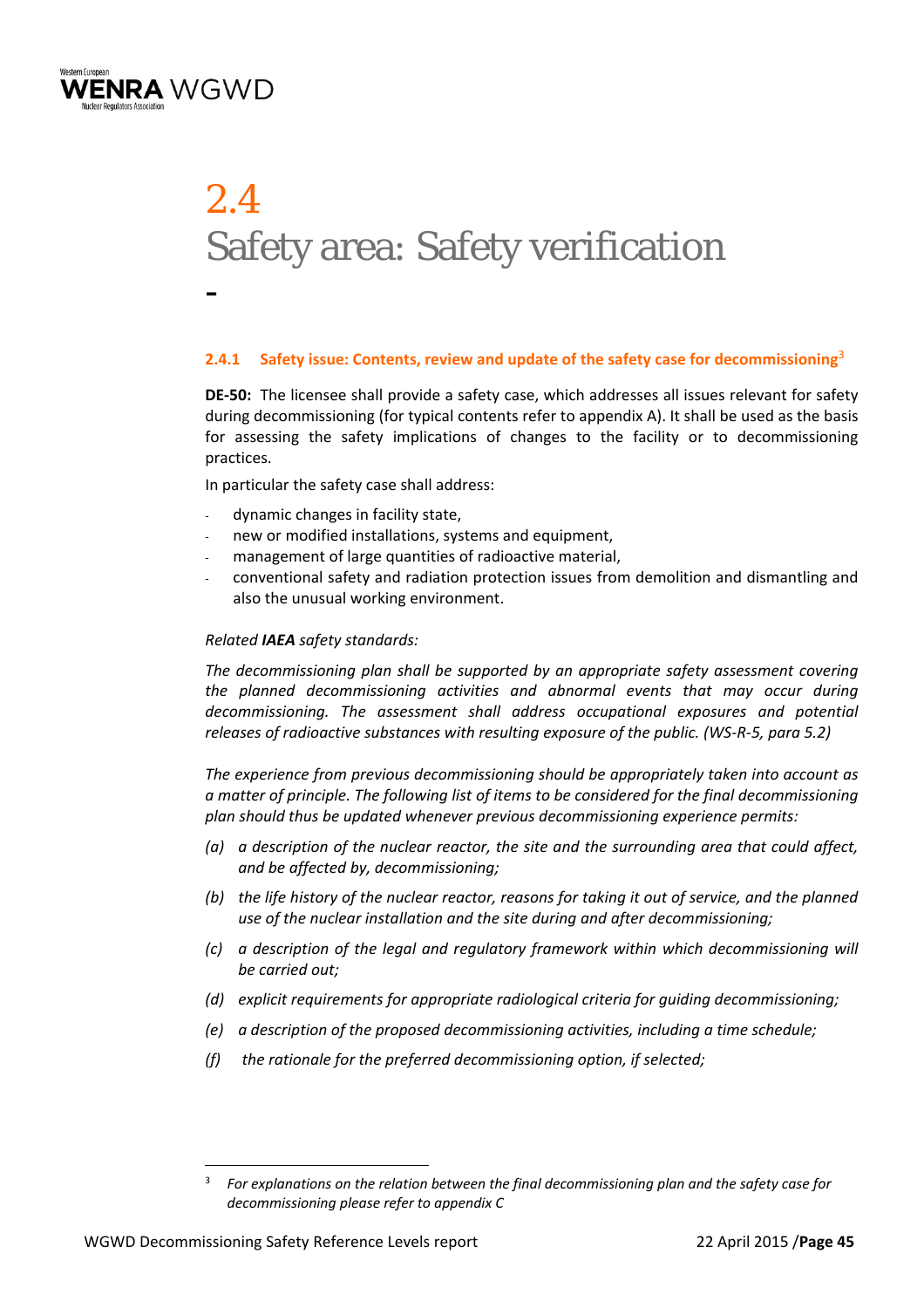

- *(g) safety assessments and environmental impact assessments, including the radiological and non‐radiological hazards to workers, the public and the environment; this will include a description of the proposed radiation protection procedures to be used during decommissioning;*
- *(h) a description of the proposed environmental monitoring programme to be implemented during decommissioning;*
- *(i) a description of the experience, resources, responsibilities and structure of the decommissioning organization, including the technical qualification/skills of the staff;*
- *(j) an assessment of the availability of special services, engineering and decommissioning techniques required, including any decontamination, dismantling and cutting technology as well as remotely operated equipment needed to complete decommissioning safely;*
- *(k) a description of the quality assurance programme;*
- *(l) an assessment of the amount, type and location of residual radioactive and hazardous non‐radioactive materials in the nuclear reactor installation, including calculational methods and measurements used to determine the inventory of each;*
- *(m) a description of the waste management practices, including items such as:*
	- *‐ identification and characterization of sources, types and volumes of waste;*
	- *‐ criteria for segregating materials;*
	- *‐ proposed treatment, conditioning, transport, storage and disposal methods;*
	- *‐ the potential to reuse and recycle materials, and related criteria; and*
	- *‐ anticipated discharges of radioactive and hazardous non‐radioactive materials to the environment;*
- *(n) a description of other applicable important technical and administrative considerations such as safeguards, physical security arrangements and details of emergency preparedness;*
- *(o) a description of the monitoring programme, equipment and methods to be used to verify that the site will comply with the release criteria;*
- *(p) details of the estimated cost of decommissioning, including waste management, and the source of funds required to carry out the work; and*
- *(q) a provision for performing a final confirmatory radiological survey at the end of decommissioning. (WS‐G‐2.1, para 5.11)*

*As part of the operator's responsibility for all aspects of safety and environmental protection during all phases of decommissioning, as required in Ref. [1], para. 3.8, an appropriate safety assessment should be performed:*

- *(a) To support the selection of the decommissioning strategy, the development of a decommissioning plan and associated specific decommissioning activities;*
- *(b) To demonstrate that exposures of workers and of the public are as low as reasonably achievable (ALARA) and do not exceed the relevant limits or constraints [3]. (WS‐G‐5.2, para 2.1)*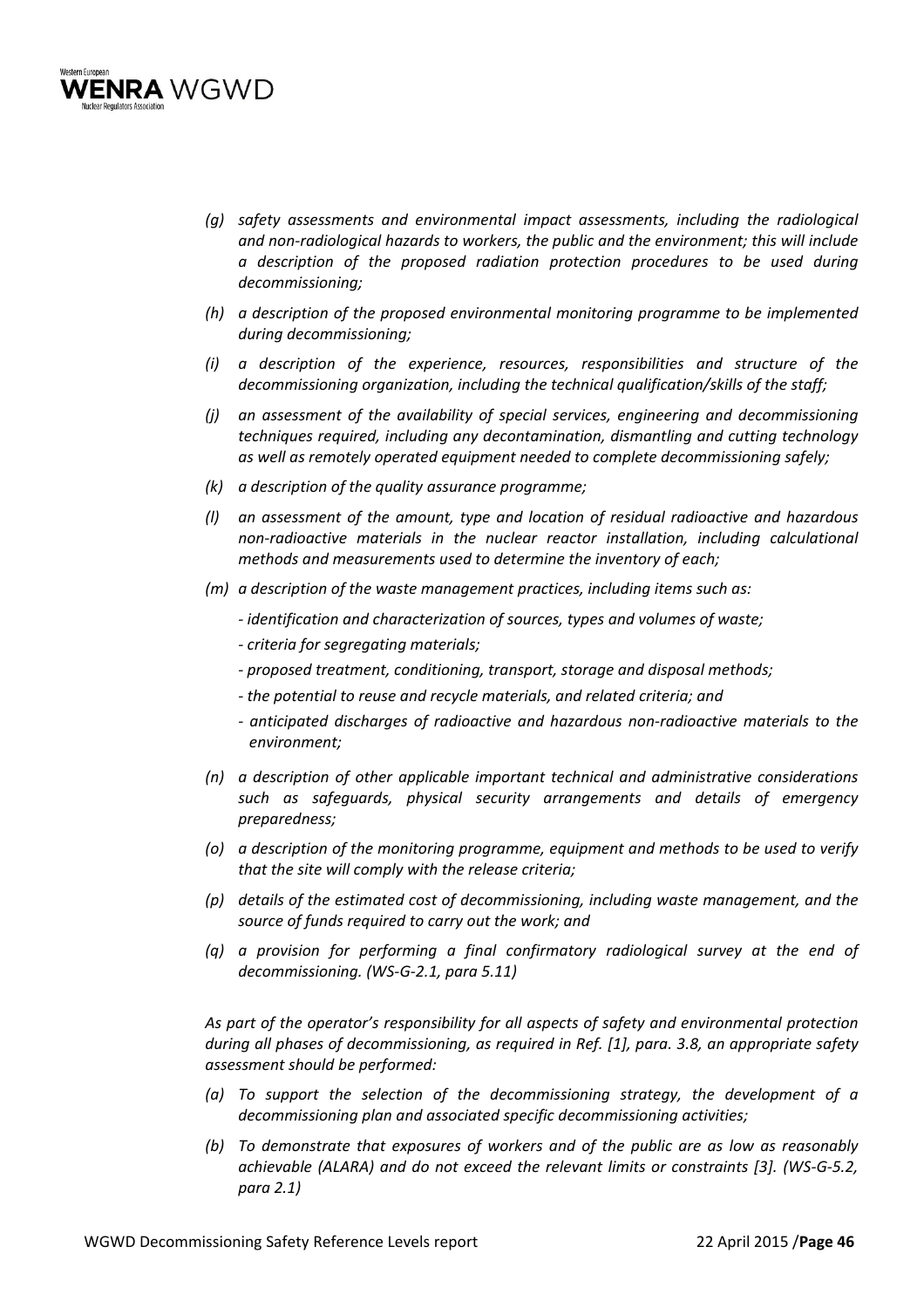

*The safety assessment for decommissioning should:*

- *(a) Document how regulatory requirements and criteria are met to support the authorization5 of the proposed decommissioning activities;*
- *(b) Include a systematic evaluation of the nature, magnitude and likelihood of hazards and their radiological consequences for workers, the public and the environment for planned activities and for accident conditions;*
- *(c) Quantify the systematic and progressive reduction in radiological hazards to be achieved through the conduct of the decommissioning activities;*
- *(d) Identify the safety measures, limit controls and conditions that will need to be applied to the decommissioning activities to ensure that the relevant safety requirements and criteria are met and maintained throughout the decommissioning;*
- *(e) Where relevant, demonstrate that the institutional controls applied after decommissioning will not impose an undue burden on future generations;*
- *(f) Provide input to on‐site and off‐site emergency planning and to safety management arrangements;*
- *(g) Provide an input into the identification of training needs for decommissioning and of competences for staff performing decommissioning activities. (WS‐G‐5.2, para 2.3)*

**DE-51:** The safety case shall be consistent with the final decommissioning plan and its subsequent updates.

## *Related IAEA safety standards:*

*The safety assessment for decommissioning should be consistent with the decommissioning plan [1, 9–11] and with other relevant national and site specific strategies and requirements, for example, with requirements for radioactive waste management and for the release of material and sites from regulatory control. (WS‐G‐5.2, para 2.2)*

**DE-52:** The safety case for decommissioning and any updates of the final decommissioning plan shall be submitted to the regulatory body.

#### *Related IAEA safety standards:*

*Prior to the implementation phase of decommissioning activities, a final decommissioning plan shall be prepared and submitted to the regulatory body for approval. This plan shall define how the project will be managed, including: the site management plan, the roles and responsibilities of the organizations involved, safety and radiation protection measures, quality assurance, a waste management plan, documentation and record keeping requirements, a safety assessment and an environmental assessment and their criteria, surveillance measures during the implementation phase, physical protection measures as required, and any other requirements established by the regulatory body. (WS‐R‐5, para 5.10)*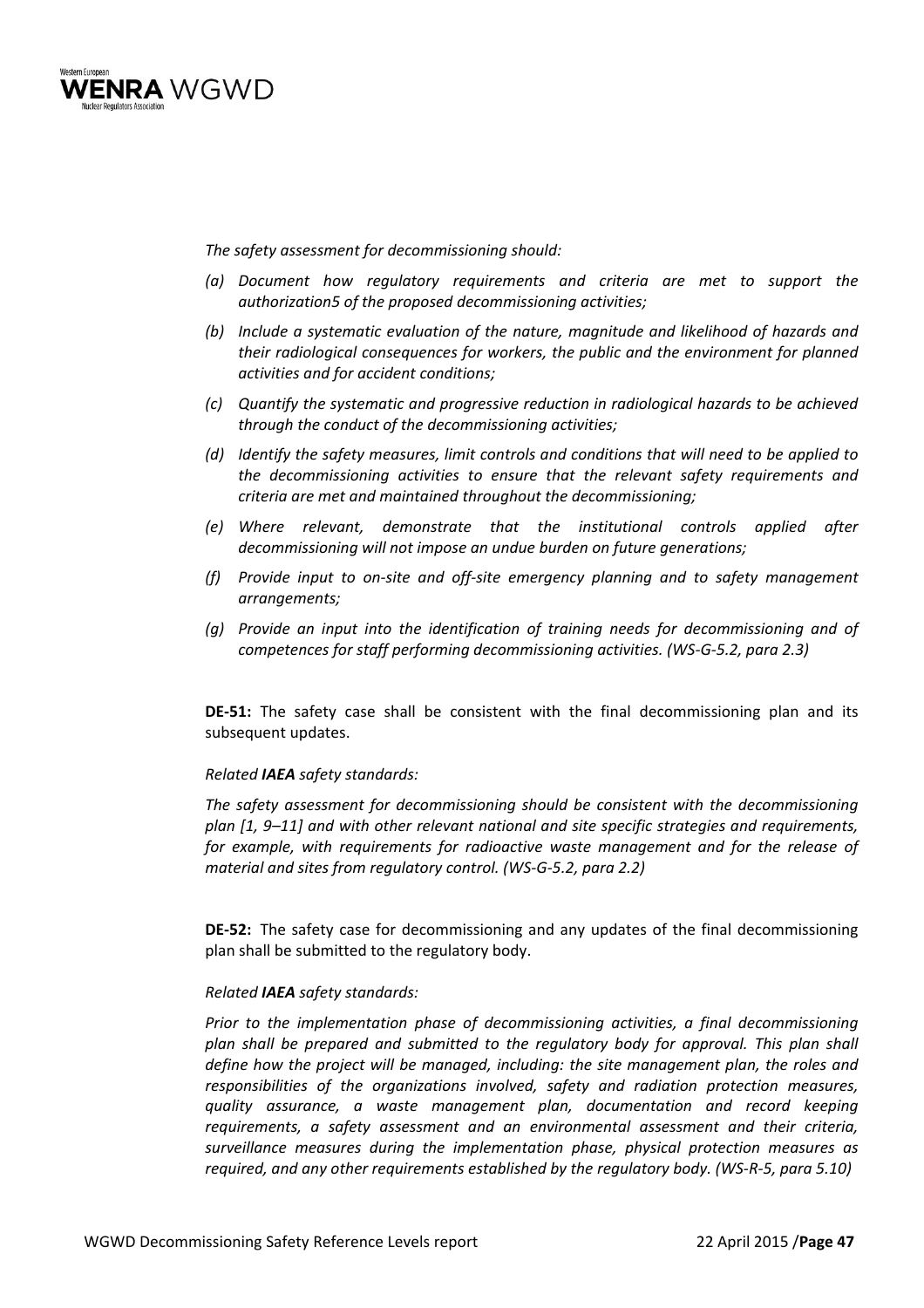

*The safety assessment should employ a systematic methodology to demonstrate compliance with safety requirements and criteria for decommissioning throughout the decommissioning process, including the release of material, buildings and sites from regulatory control. In addition, the safety assessment should be used to help ensure that interested parties are confident of the safety of decommissioning. Once developed by the operator, the safety assessment should be reviewed by the regulatory body to ensure compliance with the relevant safety requirements and criteria. (WS‐G‐5.2, para 1.3)*

**DE‐53:** To support the safety case for decommissioning, the licensee shall examine records and conduct surveys and measurements to verify the inventory and locations of radioactive, fissile or other hazardous materials in the facility and the surrounding potentially affected areas.

#### *Related IAEA safety standards:*

*The responsibilities of the operating organization include:*

- ...
- Performing safety assessments and environmental impact assessments related to decommissioning;
- Performing appropriate radiological surveys in support of decommissioning;
- ... (WS-R-5, para 3.8)

*During the preparation of the final decommissioning plan, the extent and type of radioactive material (irradiated and contaminated structures and components) at the facility shall be determined by means of a detailed characterization survey and on the basis of records collected during the operational period. If nuclear material or operational waste remains at the facility, this radioactive material shall be included in the characterization survey. (WS‐R‐5, para 5.11)*

**DE‐54:** The licensee shall review and as appropriate update the safety case for decommissioning

- at major steps in the decommissioning project and
- when changes of the decommissioning plan are intended or changes of regulatory requirements or other safety relevant information arise

to ensure the safety case is still valid and appropriate to support the safe conduct of the decommissioning work.

#### *Related IAEA safety standards:*

*The safety assessment for decommissioning should be consistent with the decommissioning plan [1, 9–11] and with other relevant national and site specific strategies and requirements, for example, with requirements for radioactive waste management and for the release of material and sites from regulatory control. (WS‐G‐5.2, para 2.2)*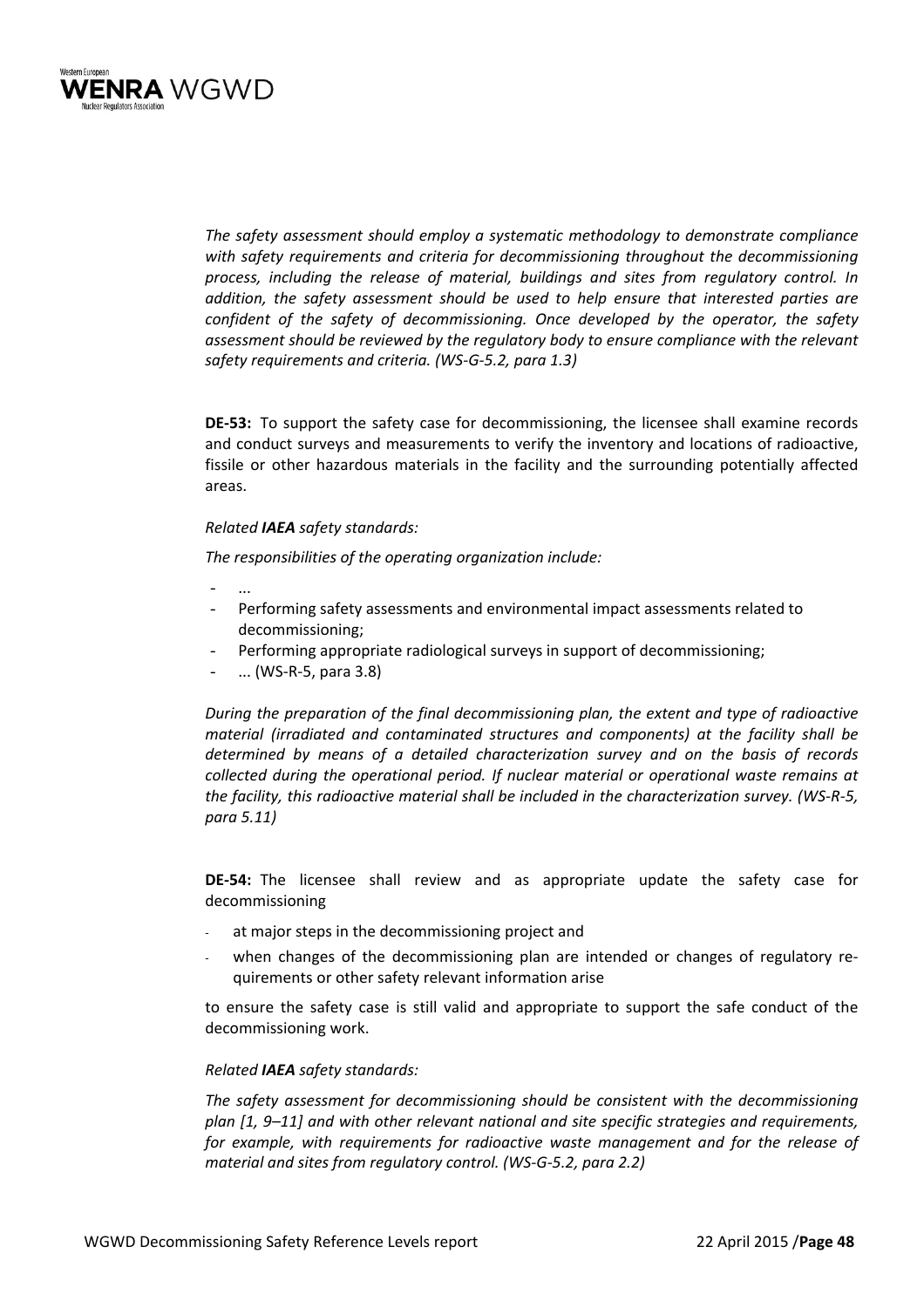

*The safety assessment for decommissioning should be reviewed and updated, as appropriate, to ensure that it remains an accurate representation of the physical, chemical and radiological state of the facility as the decommissioning activities proceed. (WS‐G‐5.2, para 2.4)*

*At facilities for which a phased (step by step) approach to decommissioning has been selected, account should be taken in the safety assessment of the phases, the nature of the decommissioning activities and the hazards they entail, which may differ for each phase. A graded approach should be applied to each decommissioning phase. (WS‐G‐5.2, para 3.4)*

**DE‐55:** The licensee shall carry out at regular intervals a review of the safety of the facility under decommissioning at a frequency established by the regulatory body.

An update of the safety case according to DE‐54 that also fulfils the requirements of DE‐56 is equivalent to the review required above.

**DE-56:** The review according to DE-55 shall confirm the compliance of the decommissioning activities and states with regulatory requirements and any deviations shall be resolved. It shall also identify and evaluate the safety significance of deviations from applicable current safety standards and best practices and take into account the cumulative effects of changes to procedures, modifications to the facility and the decommissioning organization, technical developments, decommissioning experience accumulated and ageing of SSCs. The safety case shall be updated accordingly.

## **2.4.2 Safety issue: Decommissioning reporting**

**DE‐57:** The licensee shall review the progress in decommissioning against the plan and shall report periodically on the results to the regulator as required.

*Related IAEA safety standards:*

*The responsibilities of the operating organization include:*

- ‐ ...
- Keeping records and submitting reports as required by the regulatory body (WS-R-5, para 3.8)

**DE-58**: The licensee shall prepare a final decommissioning report to demonstrate, that the decommissioning has been completed and the proposed end state of the facility or site has been achieved.

#### *Related IAEA safety standards:*

*A final decommissioning report shall be prepared that documents, in particular, the end state* of the facility or site, and this report shall be submitted to the requlatory body for review. (WS-*R‐5, para 9.3)*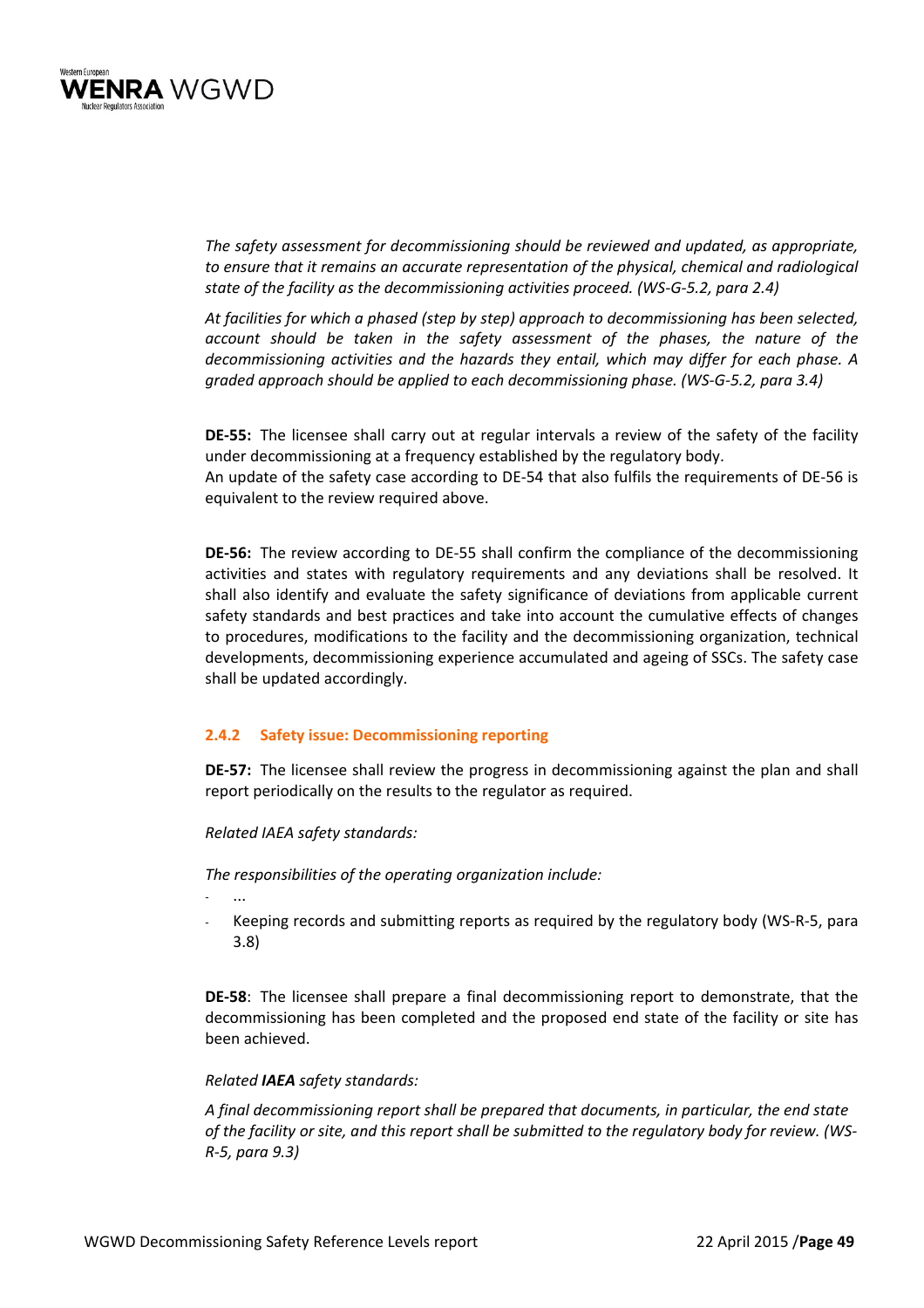

*On completion of decommissioning, appropriate records should be retained as specified by the regulatory body. These records should be held and maintained for purposes such as confirma‐ tion of the completion of decommissioning in accordance with the approved plan. The confir‐ mation of the completion of decommissioning should include information on the disposition of waste, materials and premises. (WS‐G‐2.4, para 8.1)*

**DE‐59:** The licensee shall ensure that relevant records and the final decommissioning report are available and accessible at the end of decommissioning according to the national regulatory system.

#### *Related IAEA safety standards:*

*A system shall be established to ensure that all records are maintained in accordance with the records retention requirements of the quality assurance system and the regulatory require‐ ments. (WS‐R‐5, para 9.4)*

*On completion of decommissioning, appropriate records should be retained as specified by the regulatory body. These records should be held and maintained for purposes such as confirma‐ tion of the completion of decommissioning in accordance with the approved plan. The confir‐ mation of the completion of decommissioning should include information on the disposition of waste, materials and premises. (WS‐G‐2.4, para 8.1)*

## **2.4.3 Safety issue: License termination conditions**

**DE‐60:** Before a facility or site can be released from regulatory control, the licensee shall perform a final survey to demonstrate that the end‐state, as approved by the regulatory body, has been met.

#### *Related IAEA safety standards:*

*The responsibilities of the operating organization include:*

- ‐ *...*
- ‐ *Ensuring that end state criteria have been met by performing a final survey;*
- ‐ *... (WS‐R‐5, para 3.8)*

*The facility shall not be released from regulatory control, nor shall authorization be terminat‐ ed until the operating organization has demonstrated that the end state in the decommission‐ ing plan has been reached and that any additional regulatory requirements have been met. The regulatory body shall evaluate the end state of the site by performing a thorough inspec‐ tion of the remainder of the facility after decommissioning activities have been completed to ensure that the end point criteria have been met. (WS‐R‐5, para 9.2)*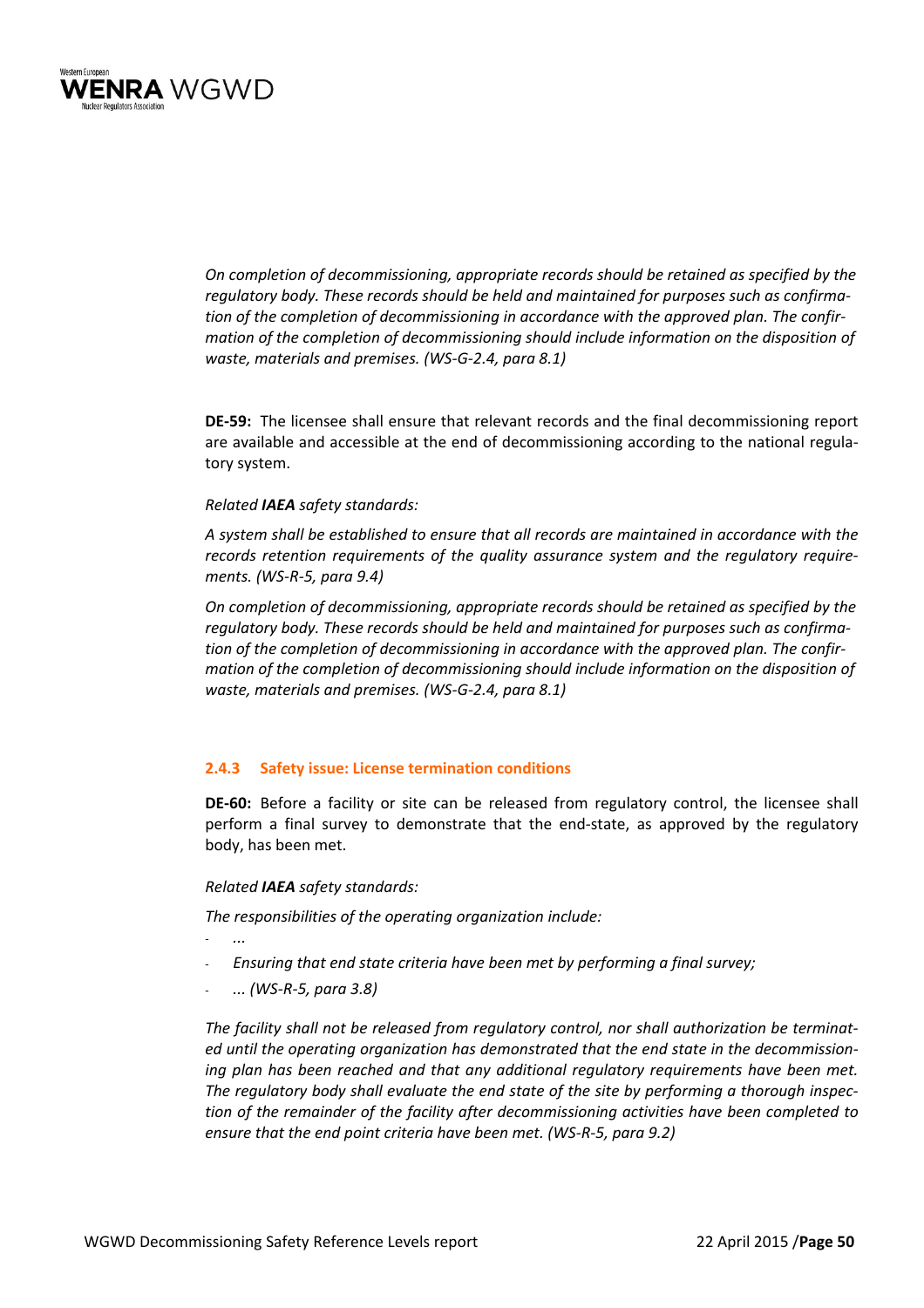

**DE‐61:** At the completion of decommissioning, the licensee shall not be relieved of responsibility for the facility or site unless the regulatory body has agreed.

#### *Related IAEA safety standards:*

*On completion of decommissioning it shall be demonstrated that the end state criteria as de‐ fined in the decommissioning plan and any additional regulatory requirements have been met. The operating organization shall only be relieved of further responsibility for the facility after approval by the regulatory body. (WS‐R‐5, para 9.1)*

**DE-62:** In the case of restricted use the licensee shall provide a long term impact assessment, an appropriate surveillance regime and any proposed land use restrictions.

#### *Related IAEA safety standards:*

*If a facility cannot be released for unrestricted use, appropriate controls shall be maintained to ensure the protection of human health and the environment. These controls shall be specified and shall be subject to approval by the regulatory body. Clear responsibility shall be assigned for implementing and maintaining these controls. The regulatory body shall ensure that a programme has been established to apply the remaining regulatory requirements and to monitor compliance with them. (WS‐R‐5, para 9.6)*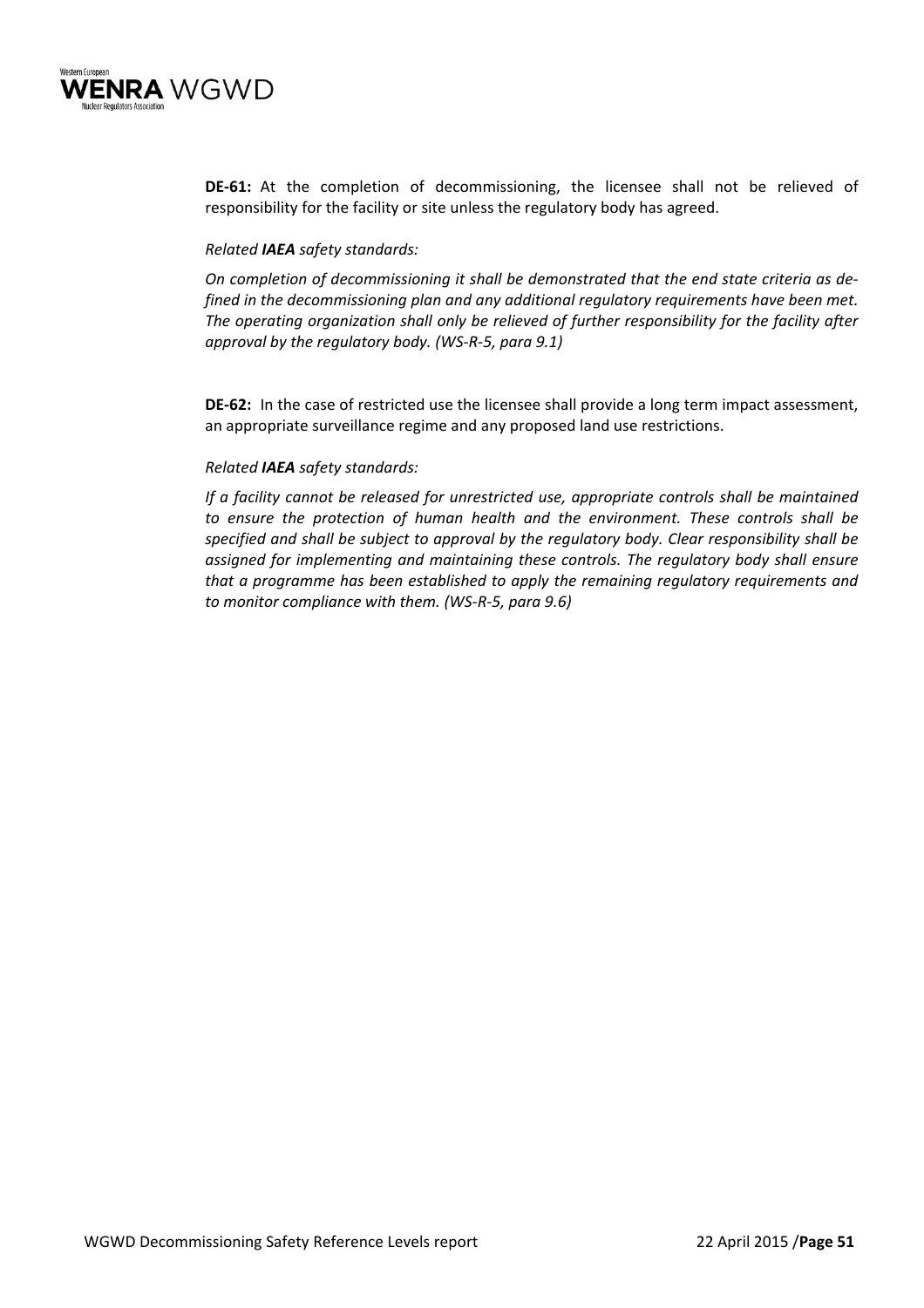

## Appendix A Example for a safety case for decommissioning

A typical safety case for decommissioning includes:

- description of the site, the facility layout (including the radiological characterisation plan of the facility) and facility performance during decommissioning activities,
- ‐ demonstration how safety is achieved (for normal operation and accidental situations, addressing radiological hazards and conventional hazards<sup>1)</sup>, that may result in radiological consequences, and related scenario<sup>2)</sup>),
- detailed descriptions of the safety functions; all safety systems and safety-related SSCs; their design basis and functioning in all decommissioning states including anticipated de‐ commissioning occurrences and accidents identify applicable regulations codes and standards,
- description of the relevant aspects of the decommissioning organization and the management of safety,
- ‐ documentation on the evaluation of the safety aspects related to the site,
- outline of the general safety objectives of decommissioning, design concept and the approach adopted to meet the fundamental safety objectives,
- description of the safety analyses performed to assess the safety of the facility in response to postulated initiating events against safety criteria and radiological release limits (see Appendix B),
- ‐ description of the on‐site emergency operation procedures and accident management guidelines, the inspection and testing provisions, the qualification and training of person‐ nel, the decommissioning experience feedback programme, and the ageing management,
- ‐ technical bases for and description of the operational limits and conditions (OLCs),
- description of the policy, strategy, methods and provisions for radiation protection,
- ‐ description of the emergency preparedness arrangements,
- ‐ description of the on‐site radioactive waste management provisions.

*\_\_\_\_\_\_\_\_\_\_\_\_\_\_\_\_\_\_\_\_\_\_\_\_\_\_\_\_\_\_*

**<sup>1)</sup>** *Significant conventional hazards that are of particular importance in the case of decommissioning are e.g. include: lifting and handling of heavy loads, use of hazardous materials for decontamination, stability of decontaminated structures, demolition.*

<sup>&</sup>lt;sup>2)</sup> Scenario related to radiological hazards that are of particular importance in the case of decommissioning are *e.g. include: extensive cutting of activated and contaminated material, modification of safety barriers, entry into areas of the plant that were normally inaccessible, decontamination of large items, dispersion of contamination during demolition.*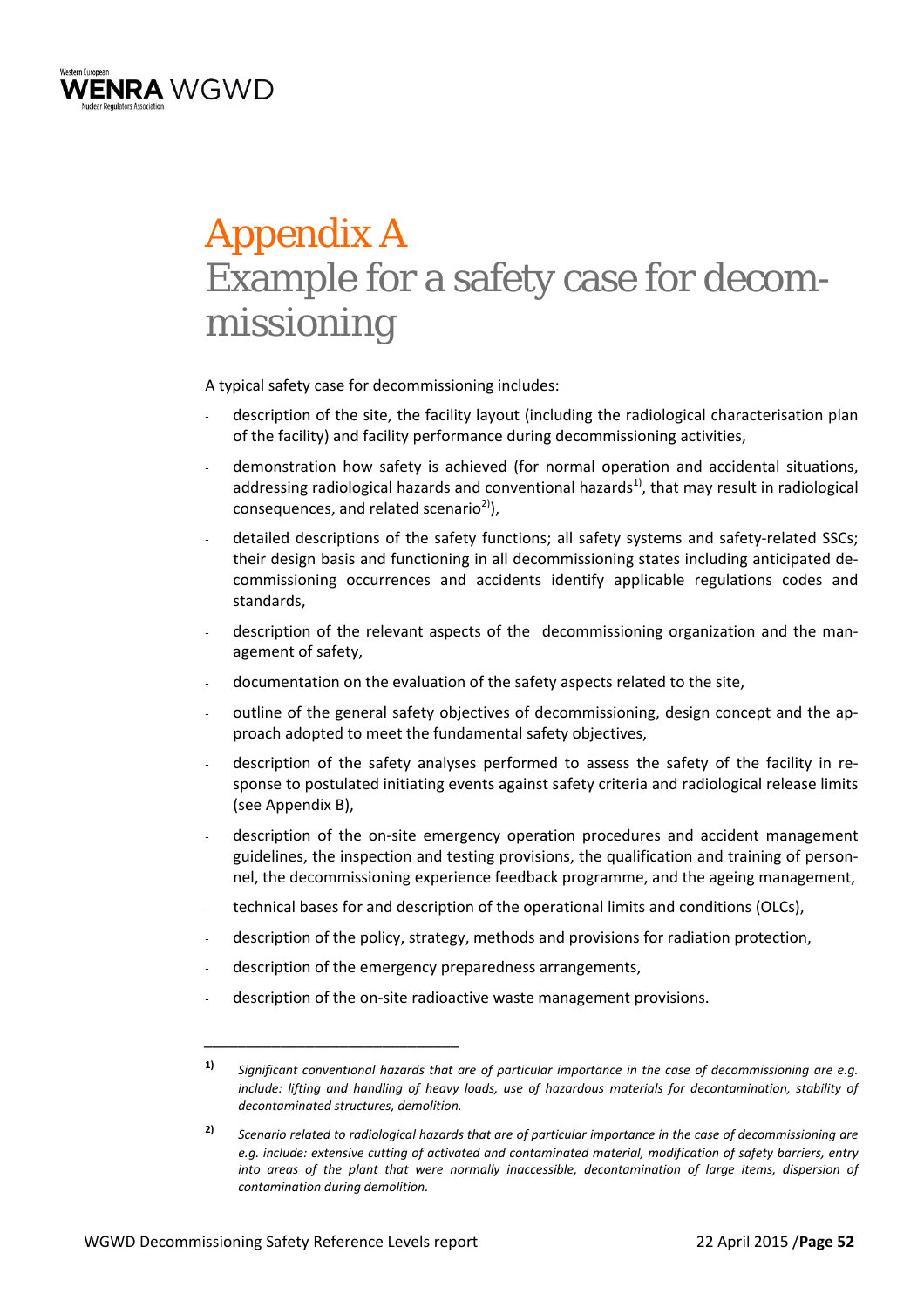

## Appendix B Postulated initiating events

As part of the safety assessment for decommissioning the consequences from postulated initiating events (PIE) will be addressed. Following is a typical list of postulated initiating events:

#### **External postulated events**

#### Natural phenomena

- Extreme weather conditions (precipitation: rain, snow, ice, frazil, wind, lightning, high or low temperature, humidity)
- **Flooding**
- **Earthquake**
- ‐ Natural fires
- ‐ Effect of terrestrial and aquatic flora and fauna (blockage of inlet and outlets, damages on structure)
- Possible combinations of such conditions

## Human induced phenomena

- Fire, explosion or release of corrosive/hazardous substance (from surrounding industrial and military installations or transport infrastructure)
- Aircraft crash (accidents)
- Missiles due to structural/mechanical failure in surrounding installations
- Flooding (failure of a dam, blockage of a river)
- Power supply and potential loss of power
- Civil strife (infrastructure failure, strikes and blockages)
- Possible combinations of such conditions

Special attention should be given to complex sites, where external events are likely to affect also neighbouring installations which could cause additional stress on the safety of the facility under decommissioning.

## **Internal postulated events**

- Loss of energy and fluids: Electrical power supplies, air and pressurised air, vacuum, super heated water and steam, coolant, chemical reagents, and ventilation;
- Improper use of electricity and chemicals
- Mechanical failure including drop loads, rupture (pressure retaining vessels), leaks (corro‐ sion), plugging
- Instrumentation and control, human failures
- Internal fires and explosions (gas generation, process hazards)
- Flooding, vessel overflows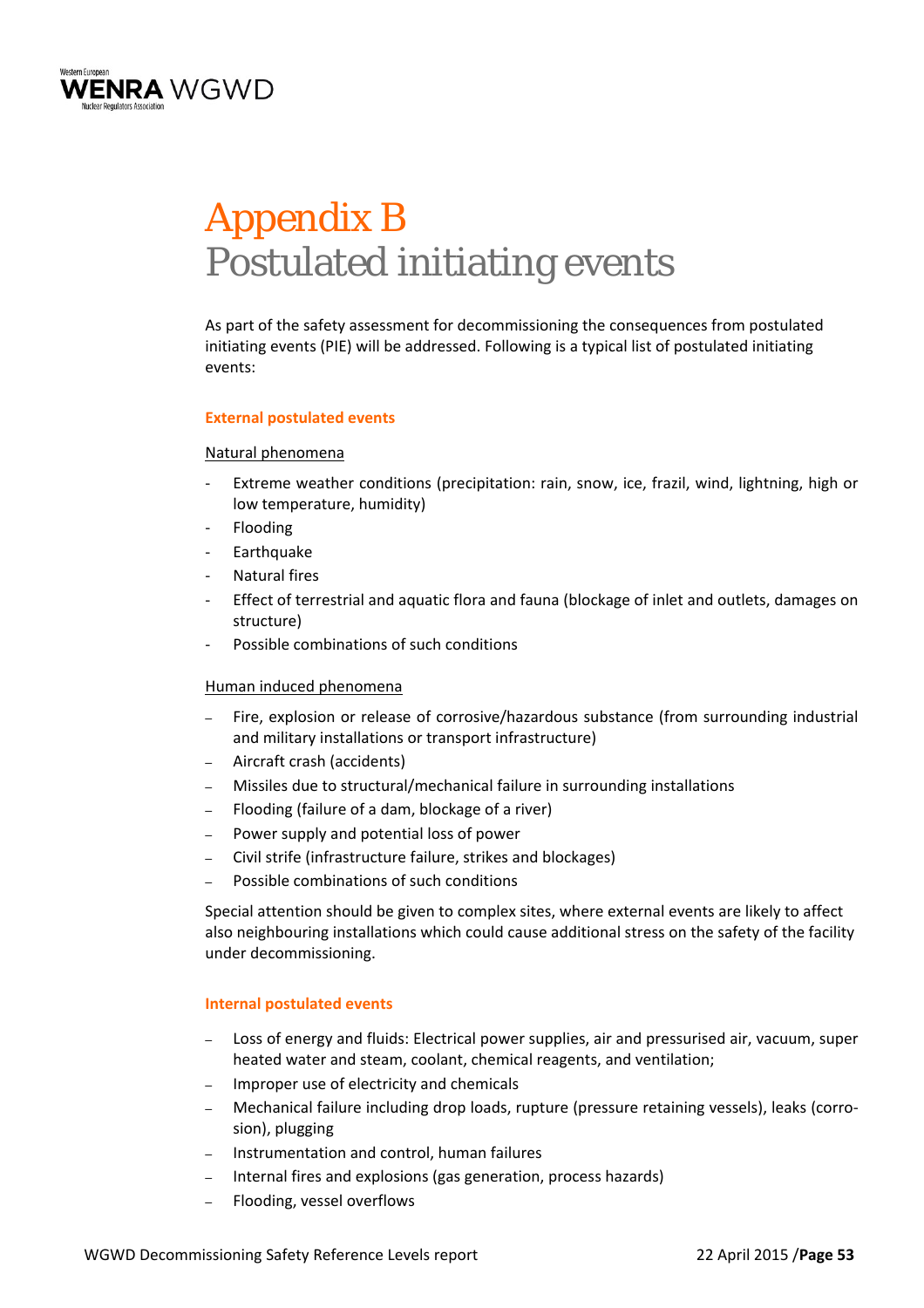

## *Related IAEA safety standards:*

*EXAMPLE OF A CHECKLIST OF HAZARDS AND INITIATING EVENTS (WS-G-5.2, Annex I):* 

## **Internal initiating events**

*Radiological initiating events* 

## *Criticality*

- *Residue of fissile material in equipment and process lines*
- *Residue of fissile radioactive liquid in tanks*
- *Presence of moderators (e.g. water, polyvinylchloride) in the vicinity of fissile material*

## *Spread of contamination*

- *Loss of containment integrity, loss of barriers*
- *Dismantling of containment or barriers*
- *Dropping of radioactive material and packages and radioactive waste*
- *Cleanup of buildings (e.g. activated or contaminated)*

## *External exposure*

- *Activated material and equipment*
- *Direct radiation sources*

## *Internal exposure*

– *Physical and chemical state of the radioactive material* 

## *Contamination, corrosion, etc.*

- *Spectrum, activity, emitters (e.g. presence of alpha emitters)*
- *Gaseous and liquid effluents*

## *Non-radiological initiating events*

## *Fire*

- *Thermal cutting techniques (e.g. using zircaloy)*
- *Decontamination process (e.g. chemical, mechanical or electrical methods or mixed methods for removing contamination from metal, concrete or other surfaces)*
- *Accumulation of combustible materials and radioactive waste*
- *Flammable gases and liquids*

## *Explosion*

- *Decontamination process*
- *Dust (e.g. graphite, zircaloy)*
- *Radiolysis (e.g. in the storage or transport of radioactive waste)*
- *Compressed gases*
- *Explosive substances*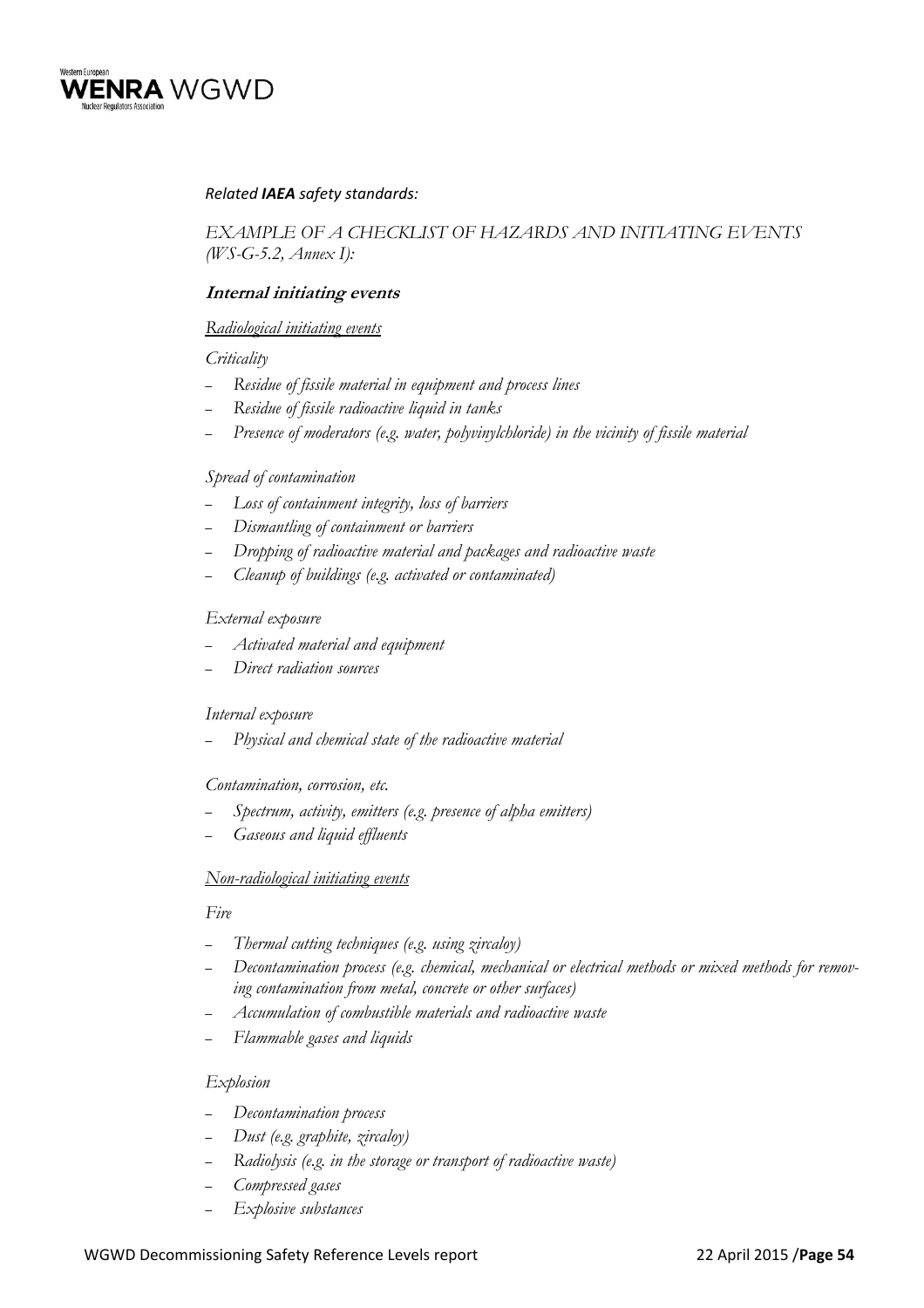

## *Flooding*

- *Leakage of liquid storage*
- *Leakage of pipes*
- *Pipe breaks*

## *Toxic and hazardous materials*

- *Asbestos, glass wool in thermal insulation systems*
- *Lead in paint shielding*
- *Beryllium and other hazardous metals*
- *Polychlorinated biphenyls*
- *Oils*
- *Pesticides in use*
- *Biohazards*

## *Electrical hazards*

- *Loss of power supply*
- *High voltage*
- *Non-ionizing radiation (e.g. lasers)*

## *Physical hazards*

- *Falling of heavy loads*
- *Loads falling on SSCs important to safety*
- *Loads falling on radioactive material (e.g. packages)*
- *Collapse of structures (e.g. due to ageing)*
- *Demolition activities*
- *Working at heights*
- *High noise levels*

## *Human and organizational initiating events*

- *Operator errors, violations*
- *Inadvertent entry into radiation areas*
- *Misidentification of actions*
- *Actions by contractors and subcontractors*
- *Performance of incompatible actions*
- *Disabling of services to other facilities*
- *Poor ergonomic conditions*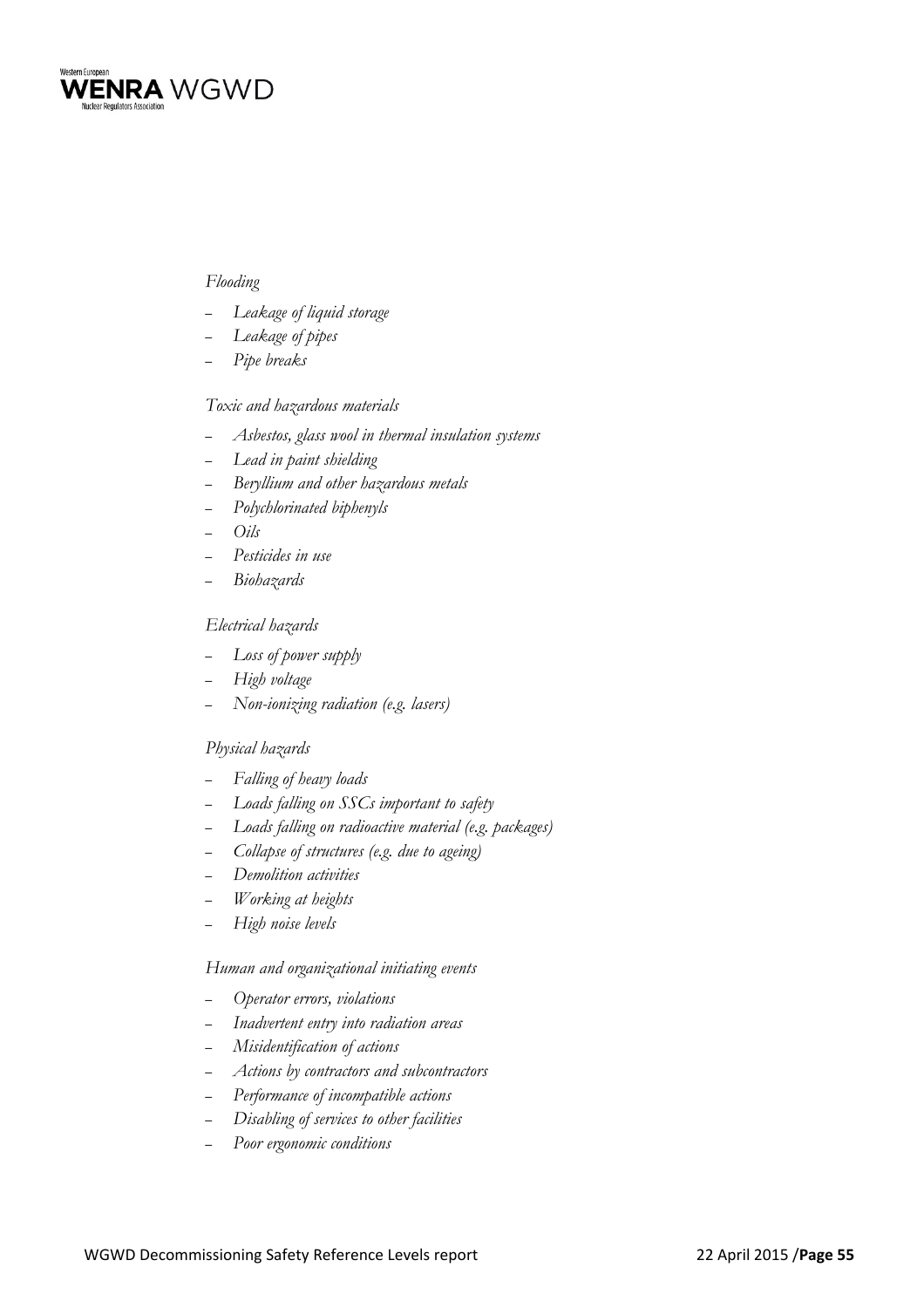

## **External initiating events**

*Earthquake* 

*External flooding* 

- *River*
- *Sea*
- *Infiltration of groundwater*

*External fire (e.g. oil storage) Extreme weather conditions (e.g. temperature, winds, snow) Industrial hazards (e.g. explosion)* 

## **Other initiating events**

*High temperatures and pressures Corroded barriers Unknown or unmarked materials* 

## *SELECTED POSTULATED INITIATING EVENTS (NS-R-5, Appendix 1)*

## **External postulated initiated events**

*Natural phenomena* 

*Natural phenomena would include:* 

- *(a) Extreme weather conditions: precipitation including rain, hail, snow, ice; frazil ice; wind including tornadoes, hurricanes, cyclones, dust storms or sand storms; lightning, extreme high or low temperatures; extreme humidity;*
- *(b) Flooding;*
- *(c) Earthquake and eruption of volcanoes;*
- *(d) Natural fires;*
- *(e) Effect of terrestrial and aquatic flora and fauna (leading to blockages of inlets and outlets and damages to structures)*

## *Human induced phenomena*

*Human induced phenomena would include:* 

- *(a) Fires, explosions or releases of corrosive or hazardous substances (from surrounding industrial or military installations or transport infrastructures);*
- *(b) Aircraft crashes;*
- *(c) Missile strikes (arising from structural and/or mechanical failure in surrounding installations);*
- *(d) Flooding (e.g. failure of a dam, blockage of a river);*
- *(e) Loss of power supply;*
- *(f) Civil strife (leading to infrastructure failure, strikes and blockages).*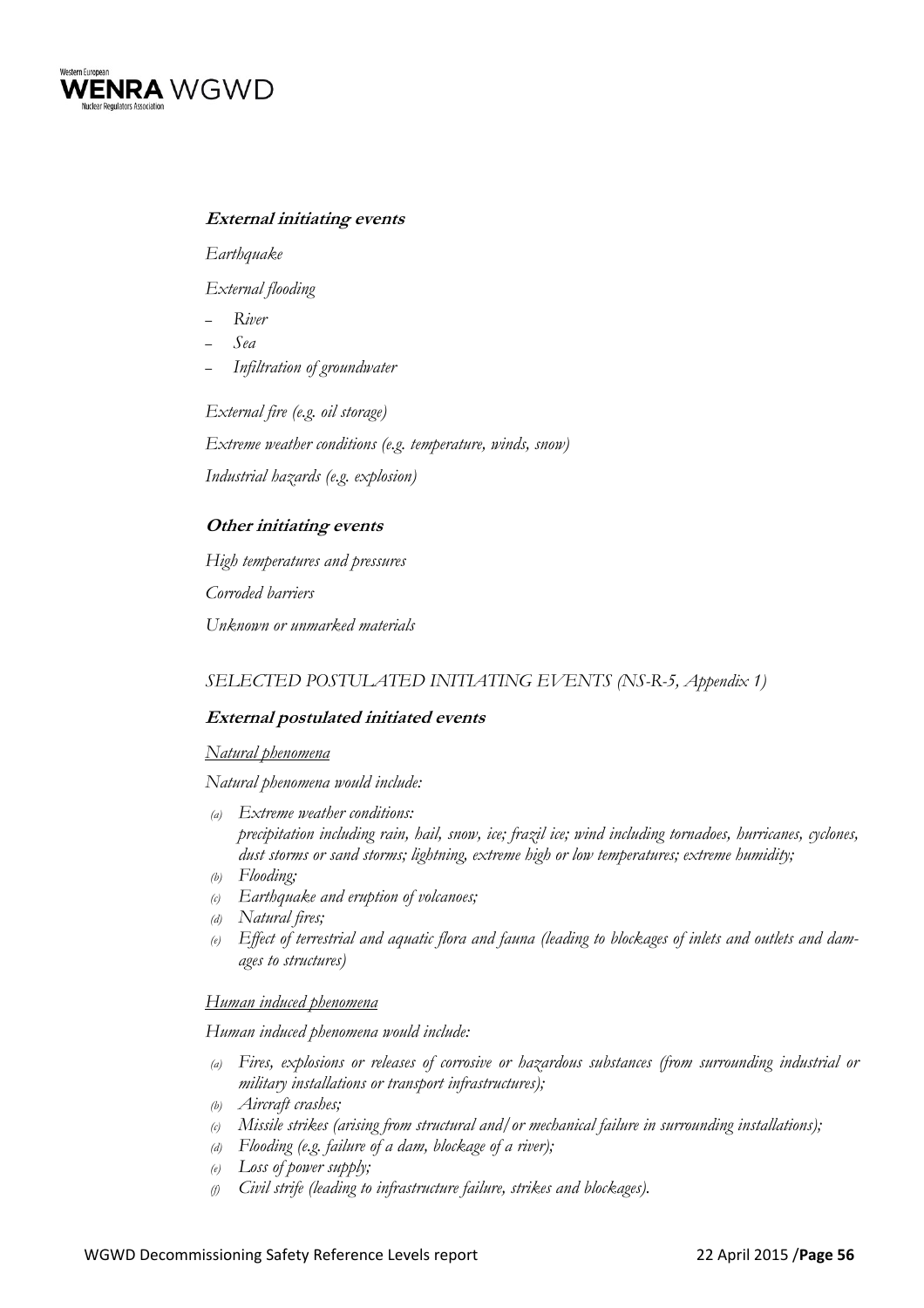

## **Internal postulated events**

## *Internal events would include:*

- *(a) Loss of energy and fluids (e.g. loss of electrical power supplies, compressed air, vacuum, superheated water and steam, coolant, chemical reagents, and ventilation);*
- *(b) Failure in use of electricity and chemicals;*
- *(c) Mechanical failure, including drop loads, rupture (of pressure retaining vessels or pipes), leaks (due to corrosion), plugging;*
- *(d) Failures of, and human errors with, instrumentation and control systems;*
- *(e) Internal fires and explosions (due to gas generation and process hazards);*
- *(f) Flooding (e.g. vessel overflows).*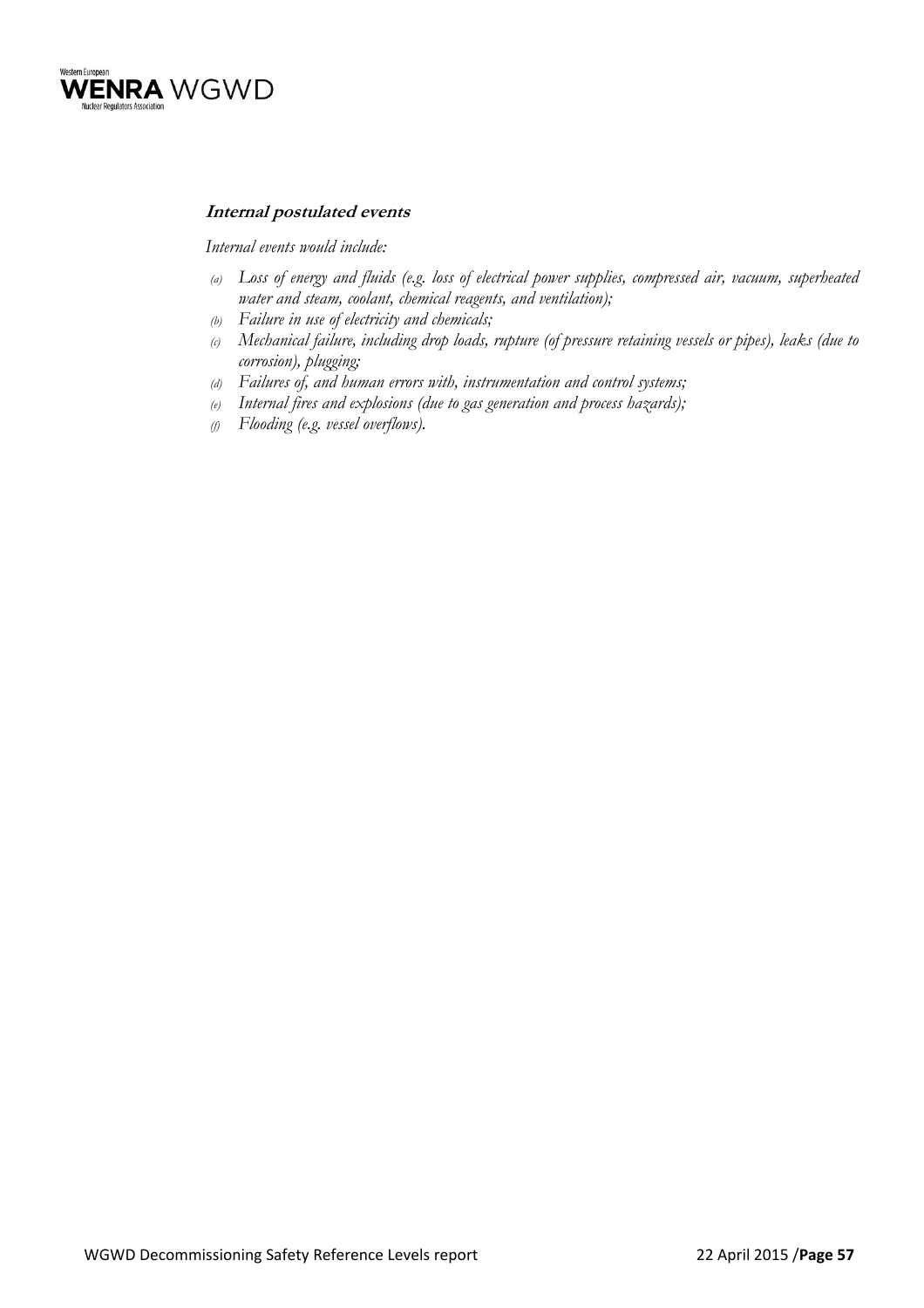

## Appendix C Explanation of the relationship between Final Decommissioning Plan and Safety Case

The WENRA WGWD applies in its reference levels for the safety during decommissioning a concept of decommissioning plan and safety case for decommissioning to address aspects of importance for safety of decommissioning in all phases of a facility lifetime.

During the operational period the initial and updated decommissioning plan is addressing on a low level of details basic aspects of a future decommissioning of the facility. At the time of application for authorisation the aspects of planning of the individual decommissioning activities are addressed in the final decommissioning plan. Typical elements of the final decommissioning plan are:

- a detailed description of the intended decommissioning activities,
- information on the timeframe for the decommissioning,
- a description of the end-state of decommissioning,
- description of the content of phases, in case of a decommissioning project structured in different phases, and
- a description of the waste management programme.

Those parts relevant for safety during decommissioning, e.g. description of the intended decommissioning activities, are subject to a safety assessment and become part of the safety case for decommissioning which is the collection of arguments and evidence in support of the safety during decommissioning. An example of a safety case for decommissioning is already provided in Appendix A. Typical elements of a safety case are:

- a description of the legal framework,
- a facility description (incl. the radioactive and hazardous materials inventory),
- a description on the safety assessment for normal operation and accident situations and its results,
- a description of structures, systems and components and operational limits and conditions,
- the radiation protection programme,
- description of the on‐site emergency planning.

Often large decommissioning projects are divided into different phases. In such cases the final decommissioning plan addresses in detail the first phase while the subsequent phases are addressed on a lower level; following figure illustrates this situation. Accordingly, the level of detail for future phases needs further evolution during conduct of decommissioning resulting in updates of the decommissioning plan for the specific phases. The safety relevant elements of the updated decommissioning plan become subject to related safety assessments which might result in revisions of the safety case for decommissioning.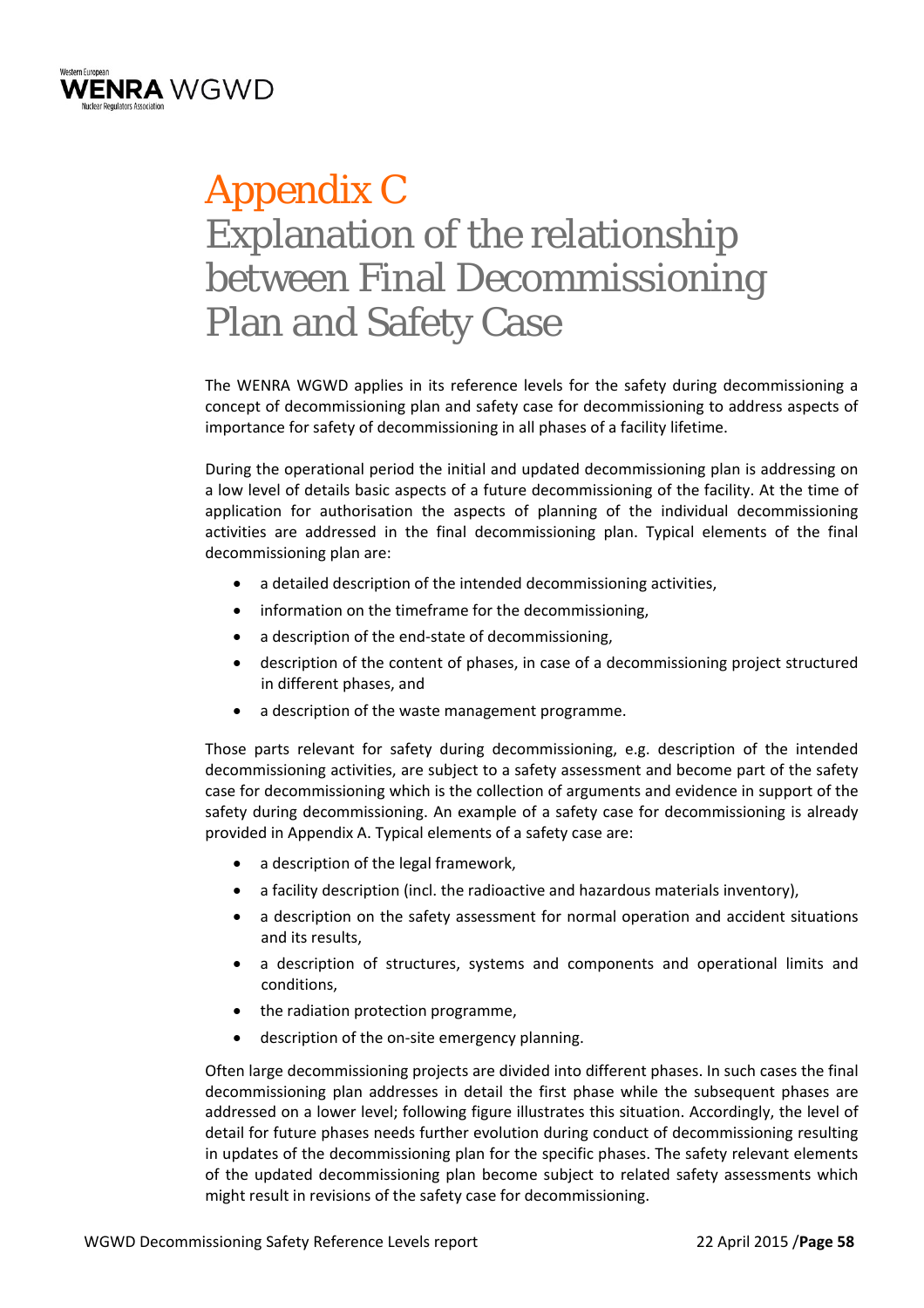

## Part 3 NAP Benchmarking Results

Part III of the Decommissioning Report provides information on the process of benchmarking, i.e. the verification of the application of decommissioning SRLs in WENRA Member States using a systematic appraisal procedure in the working group taking into account the national action plans (NAPs), a process for carrying out corrective actions when‐ever any deficiencies had been identified in the previous benchmarking process.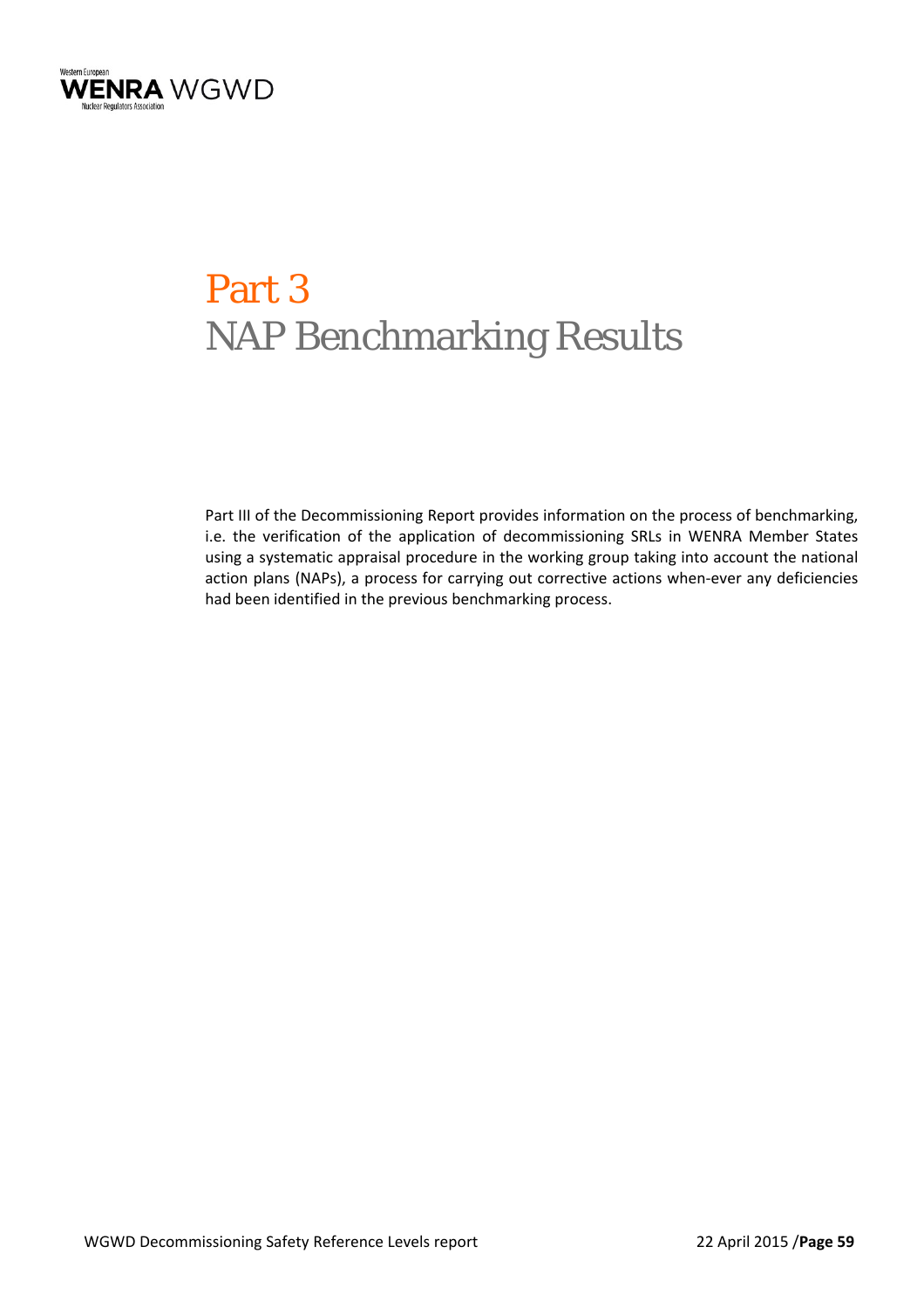

-

# 3.1 Benchmarking of original decommissioning SRLs (V.1)

The benchmarking process compassed two main steps of evaluation. In the first step all par‐ ticipating countries performed a self‐assessment of their national regulatory system with regard to the WENRA safety reference levels (SRLs). In accordance with WENRA's Reactor Harmonisation Working Group (RHWG) a code of three degrees for evaluation has been ap‐ plied:

- A The requirement is covered explicitly by national regulatory system.
- B A difference exists, but can be justified from the safety point of view.

C – A difference exists and should be addressed for harmonisation in the national action plan.

For the self-assessment each country had to perform the rating level by level and to justify the proposed rating by quoting the relevant text sections from the corresponding national regulatory requirement in an evaluation table.

In the second step of the benchmarking the results of the self-assessment were reviewed by other countries. In order to review the rating and justifications, the seventeen participating WENRA Member States were subdivided in the same four sub‐groups already established during the Radioactive Waste Storage benchmarking exercise. Each country had to justify its self-assessment to the members of the review group. In the sub-group sessions the selfassessment of the group members were reviewed in detail and up- or downgraded if appropriate. The group sessions took place during the WGWD meetings, starting at the 19<sup>th</sup> meeting in Den Haag end of November 2007 and formally ending at the 22<sup>nd</sup> meeting in Brussels in April 2009.

The evaluation process outlined here above in brief shortness is referred to as **legal bench‐ marking**. With respect to the benchmarking exercise performed for spent fuel and radioactive waste storage, in the case of decommissioning the benchmark addressing the implementation of the SRLs in existing facilities was not carried out. The WGWD took this decision having considered that in some countries the decommissioning activity is not well developed.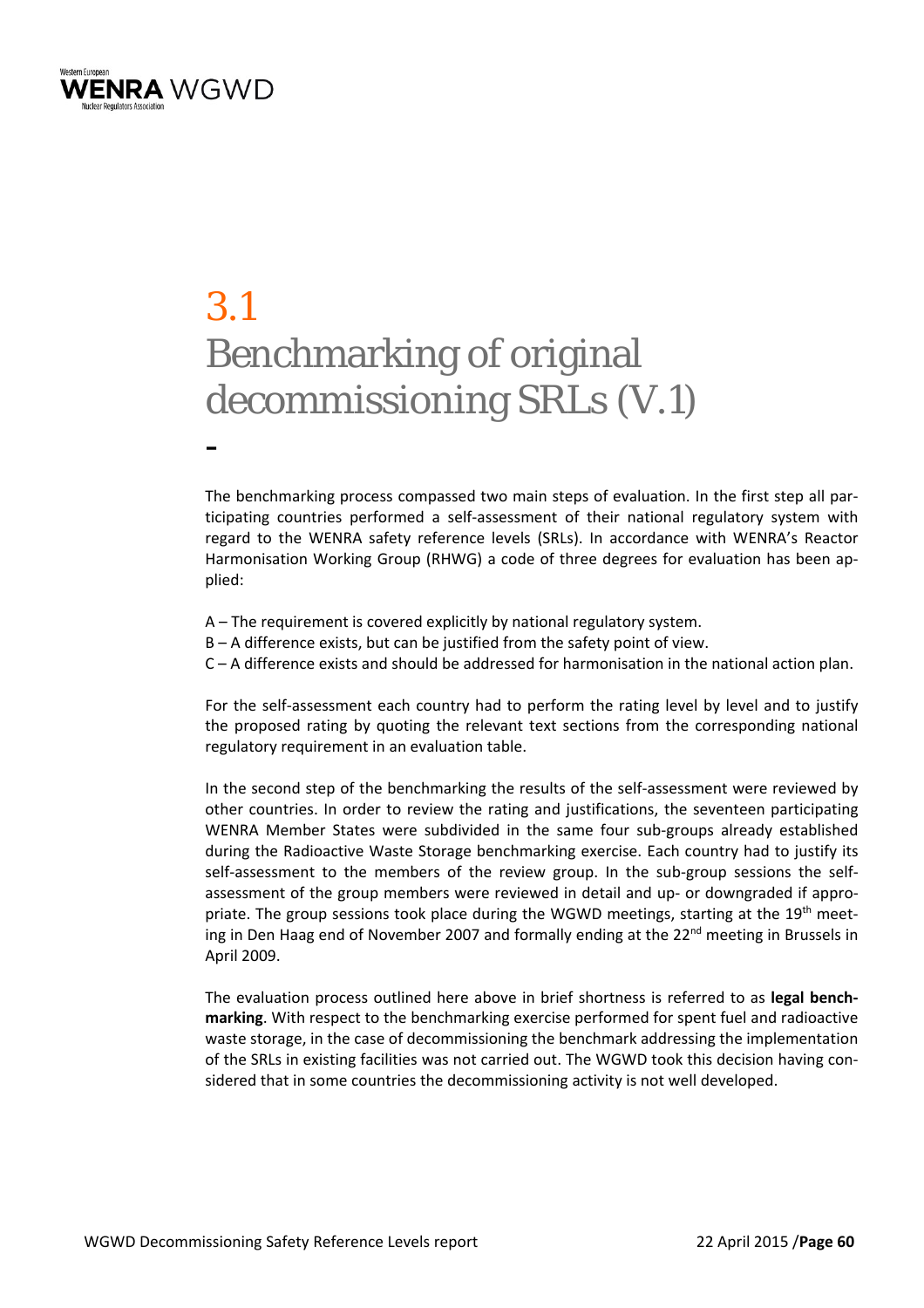

## 3.2 Benchmarking Results of SRLs (V.1) -

The summary of results presented in the following tables is based on the summary tables, which were prepared by the secretaries of the sub‐groups.

Table 1 gives an overview of the legal benchmarking results by country and SRL for decom‐ missioning. The results of legal benchmarking are presented for each country. The rating is represented by the colours green for A, blue for B and red for C.

As agreed by the WGWD, the C-ratings of the regulatory benchmarking for each country are listed in the table without further comment. The compilation of the C-ratings is the basis for development of the national action plans.

Figure 1 provides a compilation of the legal benchmarking results with regard to the C-ratings. Each column corresponds to one safety issue, which comprises several SRLs. The height of the column represents the number of countries, which have at least one (or more) C-ratings for the respective safety issue. As the number of participating countries is 17, one can see from the figure that for the safety issues "Contents and updating of the safety case" (D‐60 to D‐70) all countries received at least one C-rating. It emphasised again that the benchmarking results presented here are reflecting the SRLs and the legal and licensing status as of the year 2007.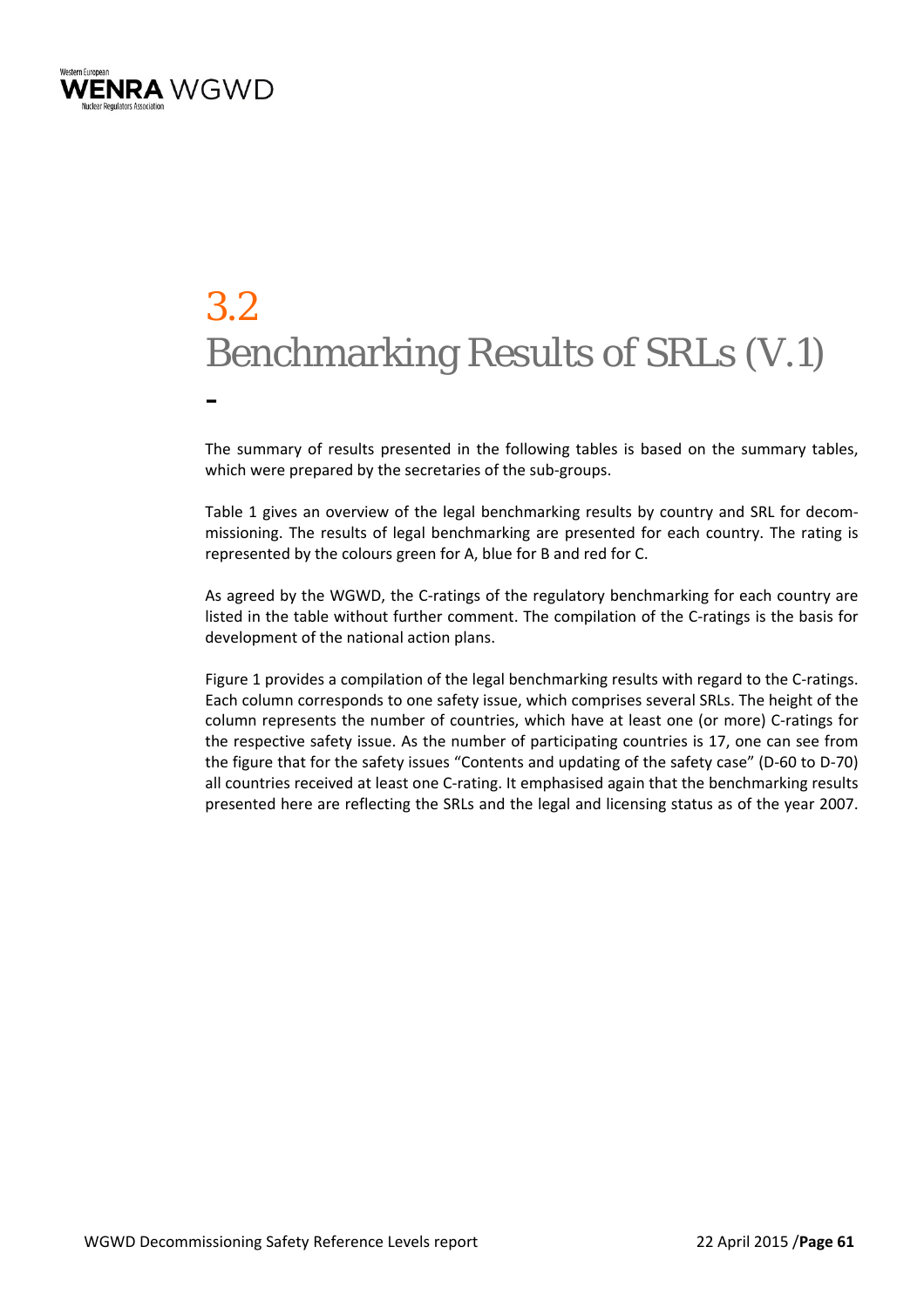

SRL | 1 | 2 | 3 | 4 | 5 | 6 | 7 | 8 | 9 | 10 | 11 | 12 | 13 | 14 | 15 | 16 | 17 1 A C AAA C AAAAAA C AAA C responsibility 2 A C AAAAAAAAAAAAAAA Management Safety Management 3 A AAAAAAAAAA C AAA 4 A C A C AAA C AAAAAAAAA 5 C C A C C A A C A C AAAAA C A organisational 6 A CCCCC A C A A C AAAA C A **structure** 7 A C A C A C A C A A C AAAAAA Safety 8 A CCCCC A C A C C A A CCC A Q-management 9 10 CCC A C A A C A A C A A C C A A record keeping 11 A CCCC A A C AAAAAAAAA Facilitating 12 C C A A C A C AAA C A A C AAA decommissioning 13 CCCCC AAAA CCC AAA C A 14 CCCCC C C A C A A C C A C A Site 15 C A CCCC A C A C A A C AAAA 16 A CCC A C A C A A C A A C A decommissioning 17 C A A C A A C A A C AAA C A C A Decommissioning strategy and planning Decommissioning strategy and planning strategy 18 A CCC C C A C A A C AAAA 19 C C C A CCC A C A A CCCC A 20 A C AAA C C A A C A A C C A C 21 A A C AAA C A A C AAA C A A Facility 22 C C C A C A C A A C A C A C A C A A A C A C A C A C A C A C A C A C A C A C A decommissioning 23 A A A CCCC A C AAA C C A A plan 24 C A A CCCCC A C A A C C A C C 25 CCCCCC C A C A CCCC A A Final 26 AAAAAA C A A C AAA C A C A decommissioning 27 C A C AAA CCCC A C A C AAA Decommissioning 28 C A CCCC A C A A C A C C A A 29 A C A C AAA C A C AAAA C A A plan update 30 A CCC AAA C A C AAAA C A A 31 AAAAAAAAAAAAAAAAA Regulatory policy 32 AAAAAAAAAAAAAAAAA and permitting 33 C A A C AAA C AAAAAAAAA strategy 34 C A A C AAAAAAAAAAAAA 35 A CCC AAA C AAA C C AAAA Safety classification 36 37 A C A C AAAAAAAAAAAAA On-site emergency 38 C C A C A C AAAAA C C A A C A preparedness 39 C C A C C A C A C A C A C A A C A 40 C C A C A C AAAA C AAAA C A Decom. experience 41 A CCCC A A C A C C A A C C A A feedback 42 A CCC A C A C A C C A A C C A A Conduct of decommissioning Conduct of decommissioning 43 A C A C AAA C A A C AAAAAA 44 A C A C AAA C AAA C AAAAA Waste management 45 C C A C AAA C AAA C AAA C A The Con-site and off-site 46<br>
On-site and off-site 47 46 CCCC AAA C A C A CCCCC A 48 CCCC A C AAA C C A A CCC A 49 CCCCCC A C A C C A A CCC A Maintenance, 50 CCCC A C A C A C C A A CCC A Testing and 51 CCCC A C A C A C C A A CCC A Inspection 52 CCCCCC A C A C C A A CCC A 53 CCCCC A A C A C C A CCC A A 54 CCCCCC A C A C C A A CCC A Control of work 55 CCCCC A A C A C C AAA C A A 56 A C A C A C A C A C C A A C C A A activities 57 A C A C A C A C A CCC AAA C A Care-and-58 CCCCCC A C A CCC CCC A maintenance periods 59 CCCCCC A C A CCC C A C A 60 A C AAAAAAAAAAAAAAA 61 A CCC A C A C A C C A CCCCC 62 CCCCCCCC A CCCCCCC A 63 A C A C C A A C A C C A A C C A A contents and 64 A C A C AAA C AAAAAAAAA updating of the 65 CCCCCC A C A C C AAAA C A safety case 66 CCCCCC C A CCC A C A C A 67 C C C C C A C A C A C C A C C A C C A C C A C C A C C A C C A C C A C C A C C A C C Safety Verification Safety Verification 68 C C A CCC A CCCC A C A C C A 69 CCCC A A C A C C A A C C A A 70 CCCCCC A C A A C A A C A C A 71 C C A C A A C C A A C A A CCC A 72 C C C A CCC A C C A CCCC A Periodic safety 73 C C A C A A C C A C C A CCCC A review 74 C C C A A C C A C C A CCCC A 75 CCCCCCCC A C C A CCCC A 76 A C A C AAA C A C C A A C AAA License termination 77 A CCC A C A C A CCC AAAAA conditions 78 C A C A C C A CCC AAA A 79 | **Cocooo** | Cocooo | Cocooo | Cocooo | Cocooo | Cocooo | Cocooo | Cocooo | Cocooo | Cocooo | Cocooo | Cocoo Final 80 A C A C AAA C A CCC AAAAA decommissioning 81 A A CCCC A C A C C A A C C A A sum A 35 13 39 13 46 40 58 19 77 28 35 62 55 36 44 42 76 sum B 2 5 2 0 0 3 4 0 1 0 0 0 3 0 2 2 0 sum C 44 63 40 68 35 38 19 62 3 53 46 19 23 45 35 37 5

**Table 1** Overview on the legal benchmarking results for decommissioning by countries (SRLs V.1 as of March 2007**)**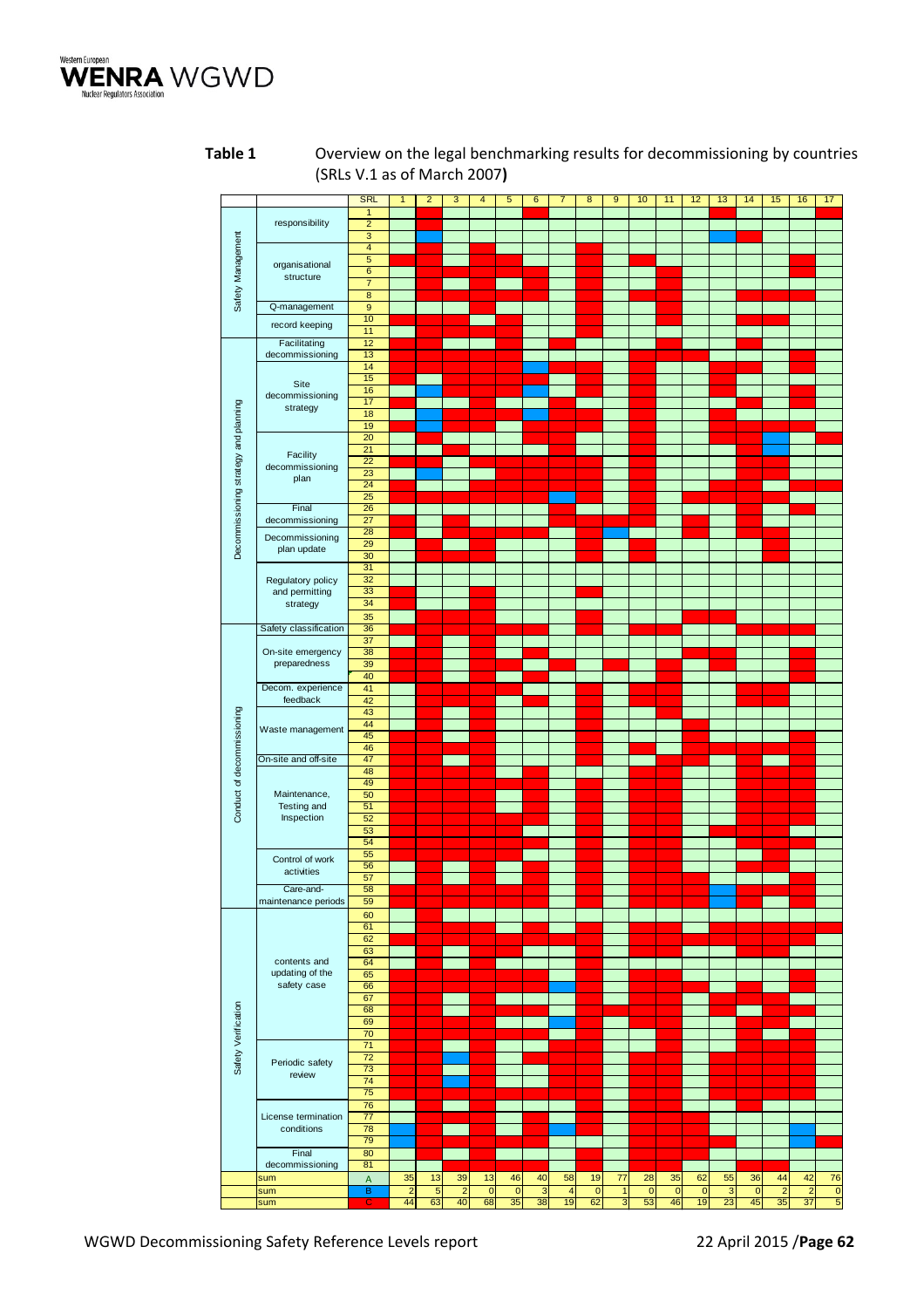



## **Figure 1** Number of countries with C-ratings sorted by safety issues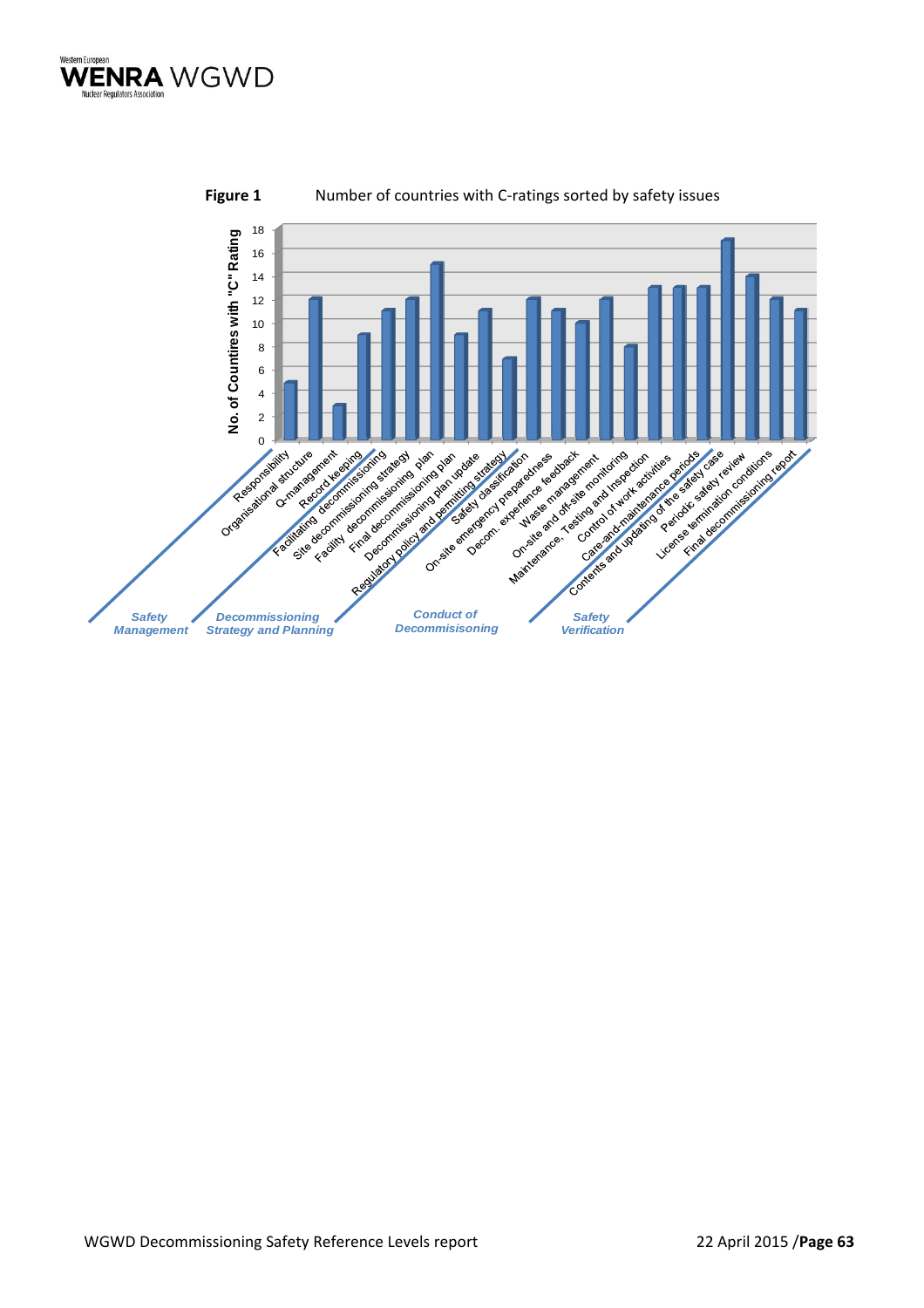

## 3.3 Preparation of National Action Plans, SRL-update -

After final conclusion of the regulatory benchmarking procedure in 2009, the WGWD members were requested in accordance with the approach of the RHWG to develop and present national actions plans (NAPs) of their countries, in order to demonstrate the planned activities and efforts for harmonising their national regulatory requirements with the WENRA safe‐ ty reference levels (SRLs). The need for harmonisation was derived from the results of the legal benchmarking for each country, where existing differences in the national regulatory requirements with respect to the WENRA SRLs have been identified.

The NAP initially had to provide information on planned modification and amendments of relevant national regulatory requirements. It had to be treated as a "living document" and be improved and completed stepwise in line with ongoing process for harmonisation of the national regulatory requirements. Finally, it provides a document that demonstrates the respec‐ tive national regulatory requirements being in line with the WENRA SRLs. This activity was initiated by the WGWD chairman at the 22<sup>nd</sup> meeting in Brussels in April 2009 and had to be performed in parallel to other tasks of the WGWD, for instance a review of the decommissioning report. At the following meetings, the country representatives regularly gave short oral reports on the status and progress of their NAPs.

The deadline for implementation of NAP-actions had originally been set at the end of 2012 but was by later decision of WENRA directors extended to the end of 2013 and later until 2014. This extension was deemed necessary because the requirements in the original draft set of 81 decommissioning V.1‐SRLs (referred to as V.1) had been reworded and rearranged resulting in a finally approved set of only 62 decommissioning V.2‐SRLs. It is to be emphasised that in doing so no basic objective of requirements of the original V.1‐SRLs had been lost. In some cases, however, the degree of detail was adjusted to the general character of WENRA SRLs. For some SRLs, the details of the requirements have been transferred to Appendix A and B. Furthermore the new V.2‐SRLs took into account the most recent developments in IAEA publications especially the modified approach to quality ("management system" approach replaced "quality management" / "quality control" / "quality assurance"). This resulted in the formulation of several new SRLs in V.2.

Before taking any action, obviously the results of the benchmarking exercise, which referred to the V.1‐SRLs had first to be related to the updated V.2‐set of SRLs. To support member countries in this translation procedure WGWD prepared the following cross reference table (Table 2) indicating the relation between old and new SRLs and providing information on changes of the addressed requirements.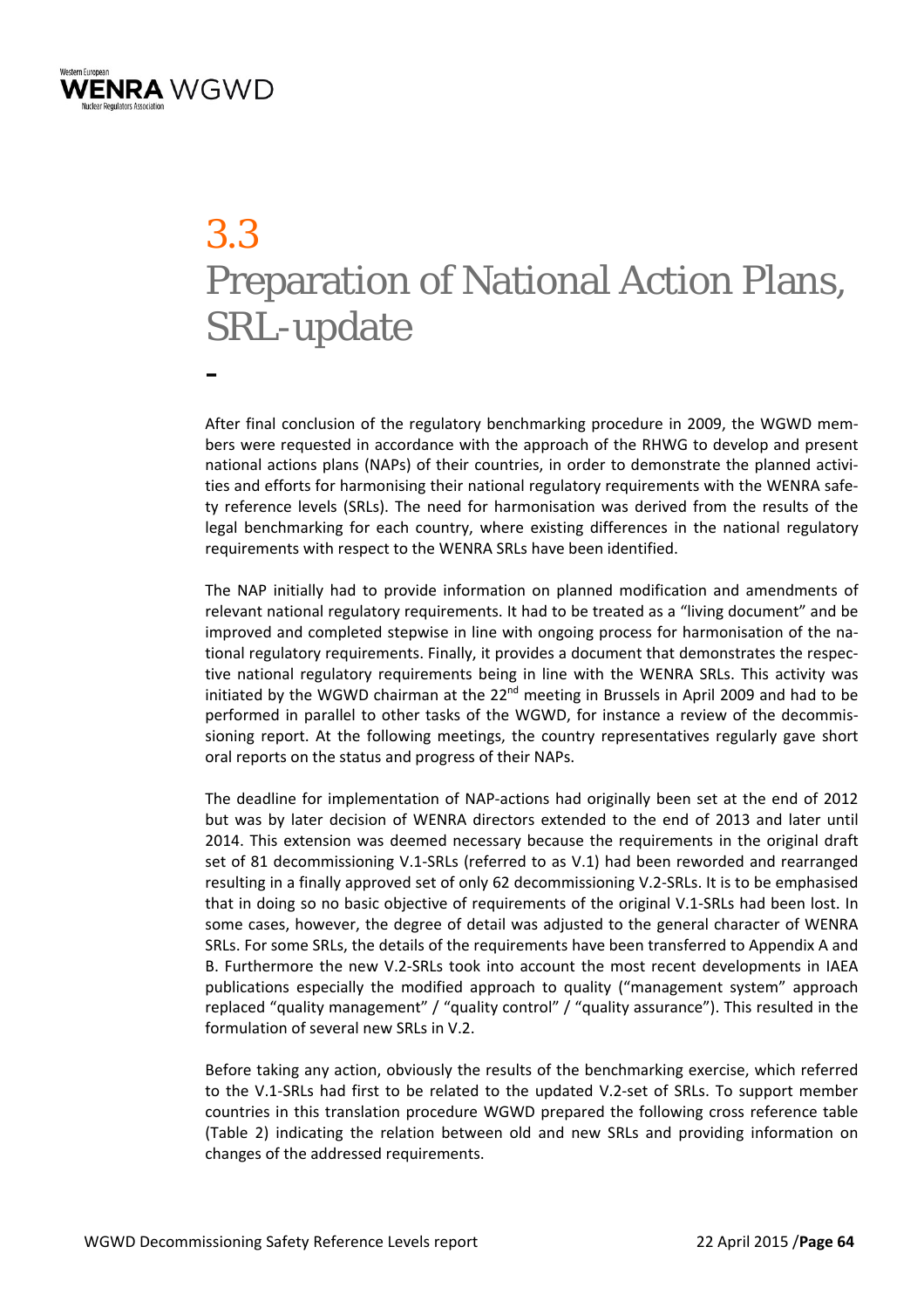

**Table 2** Cross reference table indicating the relation between SRLs V.1 and SRLs V.2; SRLs with relevant modifications are highlighted in green colour coding

| <b>SRL V.1</b> | <b>Requirement (short description)</b>                     | <b>SRL V.2</b>   |
|----------------|------------------------------------------------------------|------------------|
| $D-01$         | Responsibilities                                           | <b>DE-01</b>     |
|                | Prime responsibilities, safety policy                      | <b>DE-02</b>     |
| $D-02$         | Maintaining safety, controlling contractors                | <b>DE-03</b>     |
| $D-03$         | Ownership                                                  | <b>DE-04</b>     |
| $D-04$         | Organisational structure                                   | <b>DE-05</b>     |
| $D-05$         | Licensee's capabilities                                    | <b>DE-06</b>     |
| $D-06$         | Allocation of authorities                                  | <b>DE-07</b>     |
| $D-07$         | Defining qualification                                     | <b>DE-08</b>     |
| $D-08$         | Knowledge keeping during life time                         | <b>DE-09</b>     |
| $D-09$         | Application of management system                           | <b>DE-12</b>     |
| $D-10$         | Knowledge keeping during life time                         | <b>DE-09</b>     |
| $D-11$         | Record system                                              | <b>DE-10</b>     |
|                | Implementation of management system                        | <b>DE-11</b>     |
|                | Procurement and quality                                    | <b>DE-13</b>     |
|                | Documentation of management system                         | <b>DE-14</b>     |
| $D-12$         | Need to decommissioning                                    | <b>DE-15</b>     |
| $D-13$         | <b>Baseline survey</b><br><b>DE-16</b>                     |                  |
| $D-14$         | Establishing decommissioning strategy, multi-facility site | DE-17, DE-<br>22 |
| $D-15$         | Documentation of decommissioning strategy                  | <b>DE-18</b>     |
| $D-16$         | Establishing decommissioning strategy                      | <b>DE-17</b>     |
| $D-17$         | Initial decommissioning strategy                           |                  |
| $D-18$         | Proposition of end-state                                   |                  |
| $D-19$         | Review of decommissioning strategy                         |                  |
| $D-20$         | Establishing initial decommissioning plan                  | <b>DE-19</b>     |
| $D-21$         | Submitting initial decommissioning plan                    | <b>DE-20</b>     |
| $D-22$         | Content of initial decommissioning plan                    | <b>DE-21</b>     |
| $D-23$         | Review of decommissioning plan                             | <b>DE-23</b>     |
| $D-24$         | Safety assessment, graded approach                         | <b>DE-24</b>     |
| $D-25$         | Classification of systems                                  | <b>DE-25</b>     |
| $D-26$         | Informing regulatory body of planned shut down             | <b>DE-26</b>     |
| $D-27$         | Submitting final decommissioning plan                      | <b>DE-27</b>     |
|                | Content of final decommissioning plan                      | <b>DE-28</b>     |
| $D-28$         | Review of final decommissioning plan                       | <b>DE-29</b>     |
| $D-29$         | Modification of planned activities                         | <b>DE-47</b>     |
| $D-30$         | Procuring safety                                           |                  |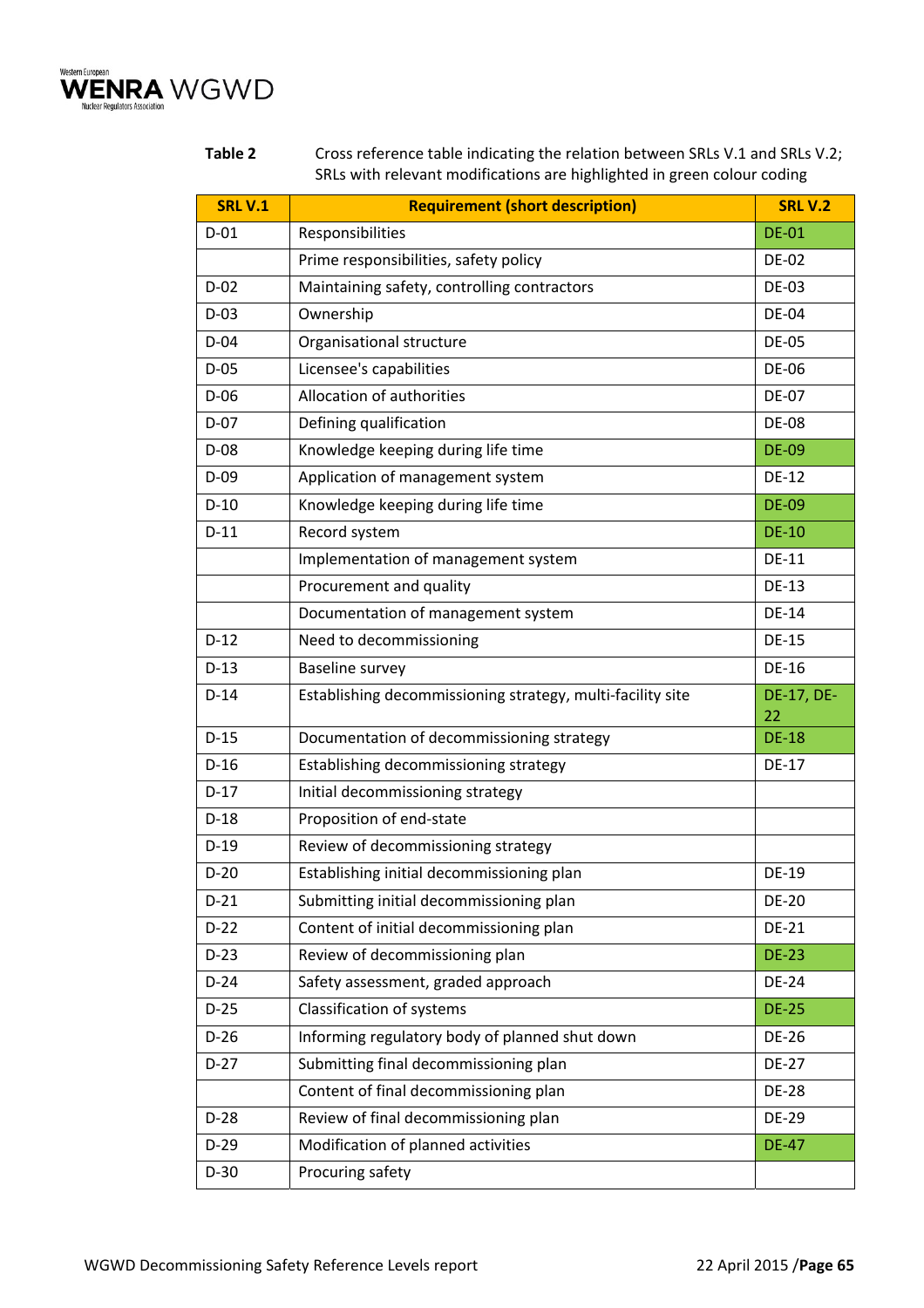

| <b>SRL V.1</b> | <b>Requirement (short description)</b>                 | <b>SRL V.2</b>   |  |  |
|----------------|--------------------------------------------------------|------------------|--|--|
| $D-31$         | Regulatory framework                                   |                  |  |  |
| $D-32$         | Licensing decommissioning                              |                  |  |  |
| $D-33$         | Permitting commencement of decommissioning             |                  |  |  |
| $D-34$         | Permitting decommissioning operations                  |                  |  |  |
| $D-35$         | Review of progress                                     | <b>DE-57</b>     |  |  |
| $D-36$         | Re-classification of systems                           | <b>DE-30</b>     |  |  |
| $D-37$         | Responding to events, preparing on-site emergency plan | DE-31, DE-<br>32 |  |  |
| $D-38$         | Responding to events, preparing on-site emergency plan | DE-31, DE-<br>32 |  |  |
| $D-39$         | Performing on-site emergency exercises                 | <b>DE-34</b>     |  |  |
| $D-40$         | Review of on-site emergency plan                       | <b>DE-33</b>     |  |  |
| $D-41$         | Implementing experience feedback arrangements          | <b>DE-35</b>     |  |  |
| $D-42$         | Pro-active implementation of corrective actions        | <b>DE-36</b>     |  |  |
| $D-43$         | Waste characterisation                                 | <b>DE-38</b>     |  |  |
| $D-44$         | Waste segregation                                      | <b>DE-39</b>     |  |  |
| $D-45$         | Record keeping of waste                                | <b>DE-40</b>     |  |  |
| $D-46$         | Record keeping of waste                                | <b>DE-40</b>     |  |  |
| $D-47$         | Review of monitoring program                           | <b>DE-41</b>     |  |  |
| $D-48$         | Inspection of SSCs                                     | <b>DE-42</b>     |  |  |
| $D-49$         | Aging management                                       | <b>DE-43</b>     |  |  |
| $D-50$         | Periodic inspections of SSCs                           |                  |  |  |
| $D-51$         | Record keeping of inspections                          | <b>DE-44</b>     |  |  |
| $D-52$         | Repairs to SSCs                                        |                  |  |  |
| $D-53$         | Implementing corrective actions after events           | <b>DE-37</b>     |  |  |
| $D-54$         | Record keeping of inspections                          | <b>DE-44</b>     |  |  |
| $D-55$         | Assessing decommissioning activities                   | <b>DE-46</b>     |  |  |
| $D-56$         | Work authorisation procedures                          | <b>DE-45</b>     |  |  |
| $D-57$         | Work authorisation procedures                          | <b>DE-45</b>     |  |  |
| $D-58$         | Passive-safety of deferment                            | <b>DE-48</b>     |  |  |
| $D-59$         | Care-and-maintenance of deferment                      | <b>DE-49</b>     |  |  |
| $D-60$         | Content of safety case                                 | <b>DE-50</b>     |  |  |
| $D-61$         | Content of safety case                                 | <b>DE-50</b>     |  |  |
| $D-62$         | Content of safety case<br><b>DE-50</b>                 |                  |  |  |
| $D-63$         | Content of safety case<br><b>DE-50</b>                 |                  |  |  |
| $D-64$         | Safety case and decommissioning plan                   | <b>DE-51</b>     |  |  |
|                | Submitting safety case                                 | <b>DE-52</b>     |  |  |
| $D-65$         | Radiological characterisation                          | <b>DE-53</b>     |  |  |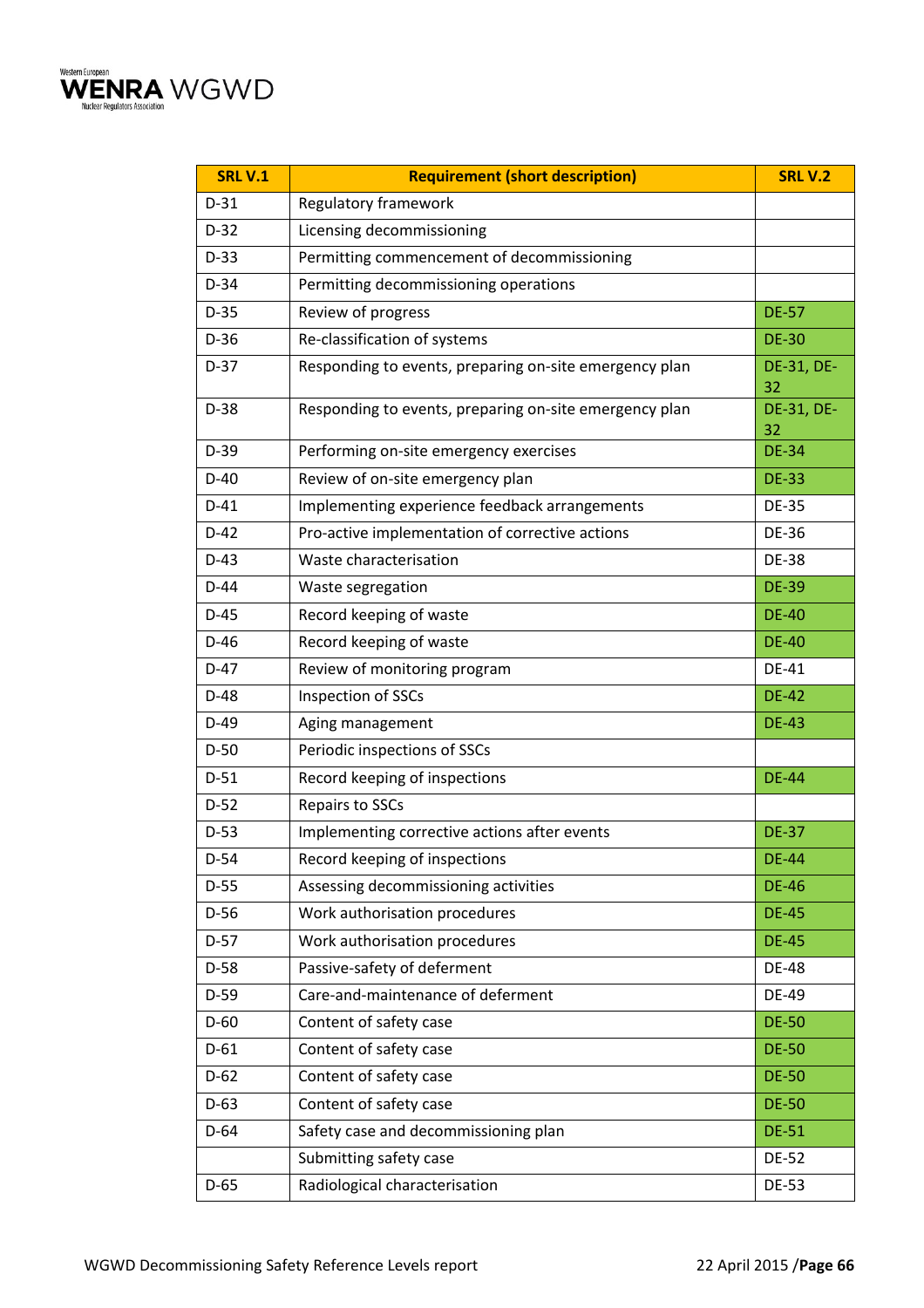

| <b>SRL V.1</b> | <b>Requirement (short description)</b>                       | <b>SRL V.2</b> |  |  |
|----------------|--------------------------------------------------------------|----------------|--|--|
| D-66           | Comparing survey results with records                        |                |  |  |
| $D-67$         | Review of safety case                                        | <b>DE-54</b>   |  |  |
| D-68           | Reviewing operational limits and conditions                  |                |  |  |
| $D-69$         | Update of safety case                                        |                |  |  |
| $D-70$         | Consolidating the safety case                                |                |  |  |
| $D-71$         | Review of safety of facility under decommissioning           | <b>DE-55</b>   |  |  |
| D72            | Expected results of review                                   | <b>DE-56</b>   |  |  |
| $D-73$         | Taking improvement measures                                  |                |  |  |
| $D-74$         | Periodic safety review                                       |                |  |  |
| $D-75$         | Content of safety review                                     |                |  |  |
| $D-76$         | Relieving responsability of facility or site<br><b>DE-61</b> |                |  |  |
| $D-77$         | <b>DE-60</b><br>Final survey of facility or site             |                |  |  |
| $D-78$         | Possible enDE-states of decommissioning                      |                |  |  |
| $D-79$         | Ending decommissioning with restrictions<br><b>DE-62</b>     |                |  |  |
| $D-80$         | Preparation of final decommissioning report                  | <b>DE-58</b>   |  |  |
| $D-81$         | Record keeping at the end of decommissioning                 | <b>DE-59</b>   |  |  |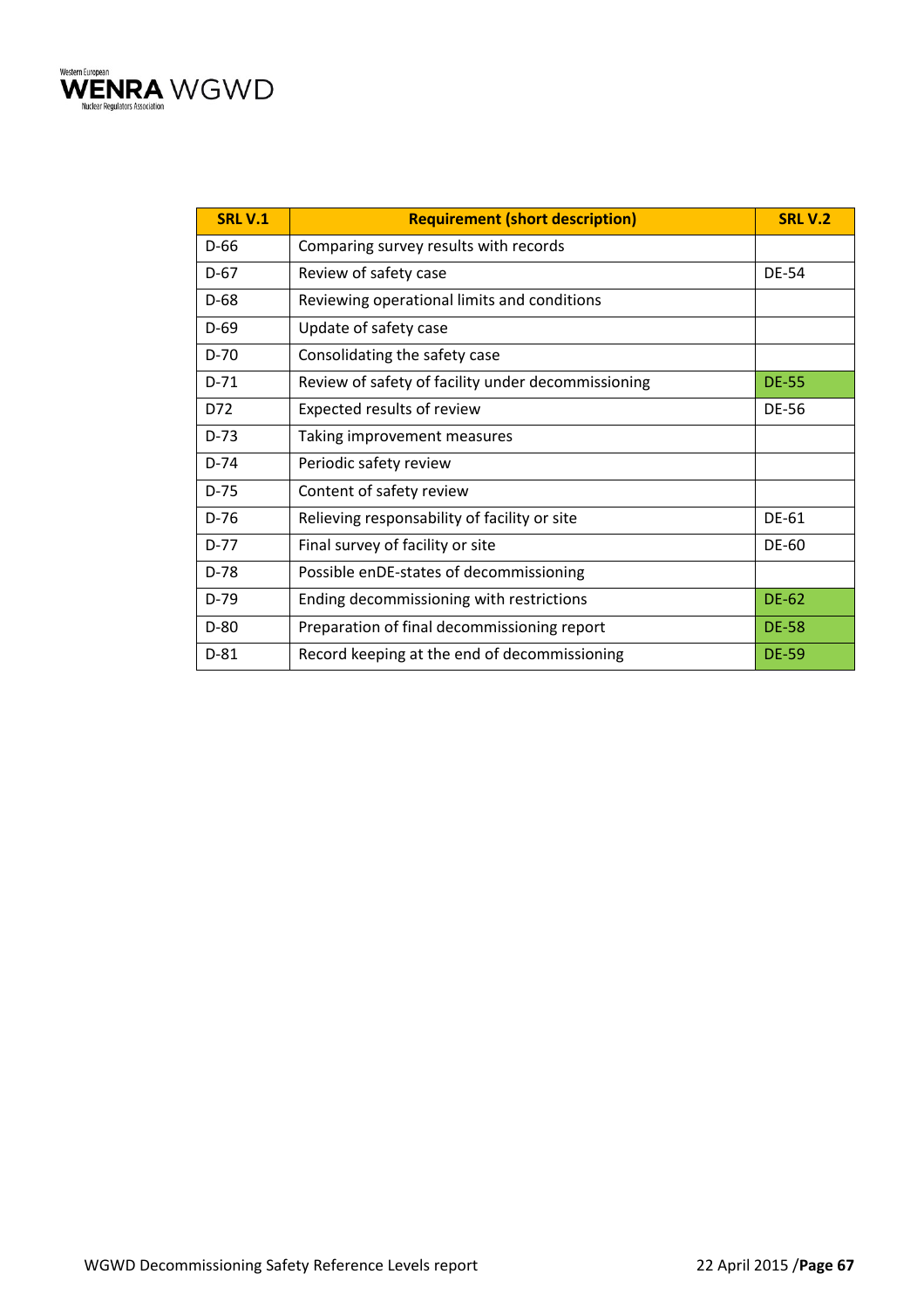

-

# 3.4 Benchmarking of National Action Plans

As previously explained it was understood that all agreed C‐ratings in the individual national regulatory systems would require actions in order to reach full compatibility with the set of WENRA SRLs. The whole procedure included the following successive steps:

- 1. Preparation of comprehensive list of C-ratings (Table 1)
- 2. For each C-rated SRL of V.1:
	- a. Find corresponding new SRL of V.2 (Table 2)
	- b. Use the new V.2 text of this SRL for updating national regulatory system
- 3. Follow step 2b also for any new SRLs and any SRL with relevant requirement changes in the transformation procedure from V.1 to V.2
- 4. Supply reference for actions as carried out and report to WGWD

The final objective of the NAPs was to provide the necessary arguments to WGWD that missing requirements had been fully included in each country's national regulatory system. For the final approval a second benchmarking exercise was performed specifically concentrating on those NAPs which were claimed to be finally concluded. For this review process WGWD used the same techniques as for the original legal benchmarking, sometimes working in the plenary and sometimes in up to four sub‐groups, as appropriate. The first group benchmark‐ ing of NAPs took place at the  $30<sup>th</sup>$  meeting in Prague on  $26<sup>th</sup>$  –  $28<sup>th</sup>$  February 2013. In total eight NAPs ready for benchmarking had been submitted in advance of or during this meeting. After discussion and agreement on the rules for evaluation, the benchmarking was commenced in plenary. Further evaluations of NAPs have been done in the following WGWD meetings until the 34<sup>th</sup> meeting in Paris in March 2015. Some countries were not able to fulfil their NAP within this time frame, in particular due to time‐consuming procedures needed to implement the requirements of the SRLs in their national regulatory systems.

In the following section 5, the results of the NAP benchmarking are presented for each country as far as available in two parts. The first part (text) consists of a short description on the measures taken for fulfilment of the NAP, provided by each country. The second part is a ta‐ ble, which lists in the first column the SRLs for which differences had been identified initially, whereas columns two and three show the status of harmonisation. An A-rating in the second column indicates that the required harmonisation has been implemented in the national regulatory system and was agreed by the WGWD. For countries, whose NAP benchmarking pro‐ cedure could not yet be concluded by the WGWD at least at their meeting in March 2015 information as provided by the respective country representative is presented.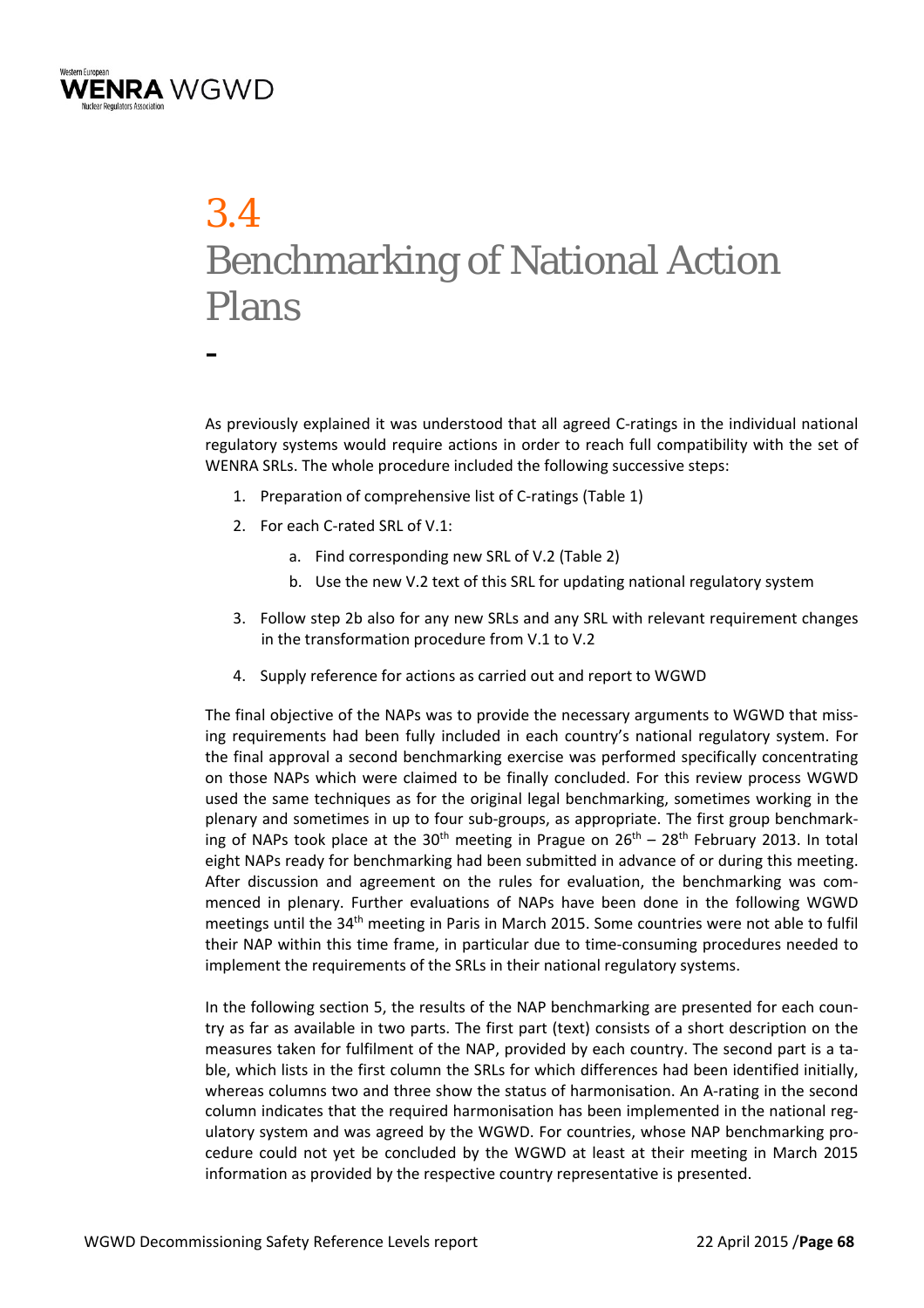

## 3.5 Country Implementation Reports -

#### **3.5.1 BELGIUM**

#### **Regulatory changes taken for the National Action Plan**

In Belgium, many of the WENRA decommissioning safety reference levels are covered by the generic chapter 2 of the Royal Decree "Safety requirements for nuclear installations", pub‐ lished on  $30<sup>th</sup>$  November 2011. This chapter 2 includes the WENRA reactor safety reference levels that Belgium considered to be applicable to all its major nuclear installations (class I installations), which includes installations in decommissioning.

To comply with the remaining decommissioning safety reference levels, an addition to this Royal Decree was drafted. Its publication is expected around the end of 2014.

At the 32<sup>nd</sup> WGDW meeting in Rome in February 2014, Belgium reported its (planned) regulatory implementations for benchmarking. All (proposed) changes were endorsed by the WENRA WGWD, so once the Royal Decree is published, Belgian regulations will be in full agreement with the requirements mandated by the WGWD SRLs, except for reference level DE-20. Regarding this reference level DE-20, basic expectation are included in the Royal Decree "Safety requirements for nuclear installations", Ch. 2, Art. 7.6, but expectations for an actual initial decommissioning plan, while existing, need to be formalised.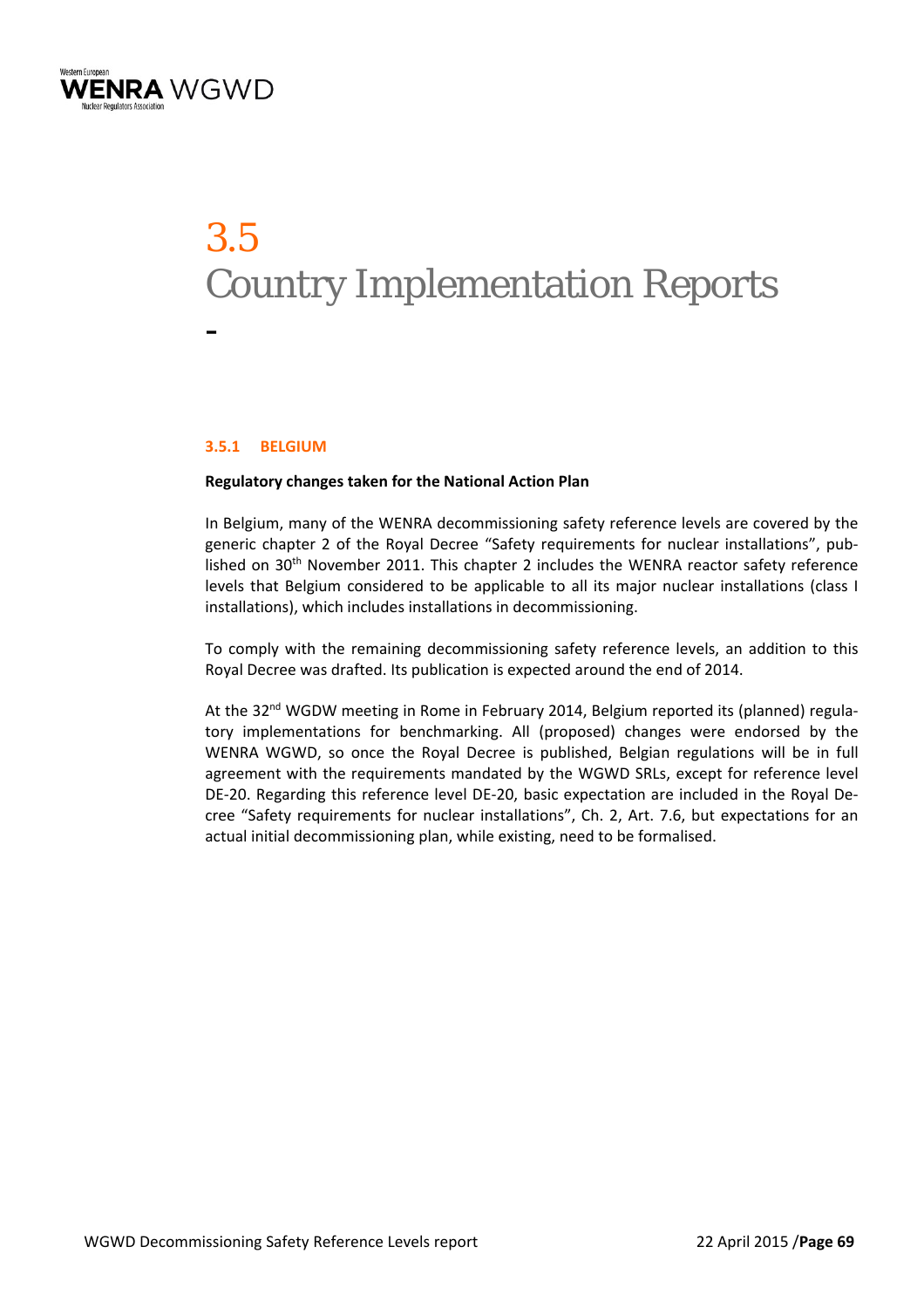

## **Results of the NAP Benchmarking**

| # SRL<br><b>Current</b> |                           | Actions taken / relevant regulations                                             |
|-------------------------|---------------------------|----------------------------------------------------------------------------------|
| (new or changes req.)   | status                    |                                                                                  |
| <b>DE-02</b>            | A                         | Royal Decree "Safety requirements for nuclear installa-<br>tions", Ch. 2, Art. 3 |
|                         |                           |                                                                                  |
| <b>DE-07</b>            | A                         | Royal Decree, Ch. 2, Art. 4.1                                                    |
| <b>DE-08</b>            | A                         | Royal Decree, Ch. 2, Art. 4.3                                                    |
| <b>DE-09</b>            | A                         | Royal Decree, Ch. 2, Art. 4.3; Royal Decree, Ch. 2, Art. 7.6                     |
| <b>DE-11</b>            | A                         | Royal Decree, Ch. 2, Art. 5                                                      |
| <b>DE-12</b>            | A                         | Royal Decree, Ch. 2, Art. 5                                                      |
| <b>DE-13</b>            | A                         | Royal Decree, Ch. 2, Art. 5                                                      |
| <b>DE-14</b>            | A                         | Royal Decree, Ch. 2, Art. 5                                                      |
| <b>DE-15</b>            | A                         | Royal Decree, Ch. 2, Art. 7.6                                                    |
| <b>DE-16</b>            | $\boldsymbol{\mathsf{A}}$ | Royal Decree, Ch. 2, Art. 7.6                                                    |
| <b>DE-20</b>            | $\mathbf c$               |                                                                                  |
| <b>DE-30</b>            | C                         | Royal Decree, Ch. 2, Art. 20 (not yet published)                                 |
| <b>DE-33</b>            | C                         | Royal Decree, Ch. 2, Art. 24; Royal Degree, Ch. 2, Art. 26                       |
|                         |                           | (not yet published)                                                              |
| <b>DE-35</b>            | C                         | Royal Decree, Ch. 2, Art. 24 (not yet published)                                 |
| <b>DE-36</b>            | $\mathbf c$               | Royal Decree, Ch. 2, Art. 24 (not yet published)                                 |
| <b>DE-37</b>            | A                         | Royal Decree, Ch. 2, Art. 11                                                     |
| <b>DE-38</b>            | C                         | Royal Decree, Ch. 2, Art. 22 (not yet published)                                 |
| <b>DE-39</b>            | $\mathsf{C}$              | Royal Decree, Ch. 2, Art. 22 (not yet published)                                 |
| <b>DE-40</b>            | C                         | Royal Decree, Ch. 2, Art. 23; Royal Degree, Ch. 2, Art. 29                       |
|                         |                           | (not yet published)                                                              |
| <b>DE-42</b>            | A                         | Royal Decree, Ch. 2, Art. 12                                                     |
| <b>DE-43</b>            | A                         | Royal Decree, Ch. 2, Art. 12                                                     |
| <b>DE-44</b>            | A                         | Royal Decree, Ch. 2, Art. 12                                                     |
| <b>DE-45</b>            | A                         | Royal Decree, Ch. 2, Art. 5                                                      |
|                         |                           | Royal Decree, Ch. 2, Art. 27 (not yet published); Royal                          |
| <b>DE-46</b>            | C                         | Degree "General Regulations for the Protection from Ion-                         |
|                         |                           | izing Radiation", Ch. 2, Art. 17.2                                               |
| <b>DE-47</b>            | A                         | Royal Decree, Ch. 2, Art. 15                                                     |
| <b>DE-48</b>            | $\mathbf c$               | Royal Decree, Ch. 2, Art. 19 (not yet published)                                 |
| DE-49                   | C                         | Royal Decree, Ch. 2, Art. 19 (not yet published)                                 |
| <b>DE-50</b>            | $\mathbf c$               | Royal Decree, Ch. 2, Art. 27 (not yet published)                                 |
| <b>DE-51</b>            | $\mathbf c$               | Royal Decree, Ch. 2, Art. 27 (not yet published)                                 |
| <b>DE-52</b>            | C                         | Royal Decree, Ch. 2, Art. 27 (not yet published)                                 |
| <b>DE-53</b>            | $\mathsf{C}$              | Royal Decree, Ch. 2, Art. 27 (not yet published)                                 |
| <b>DE-54</b>            | $\mathbf c$               | Royal Decree, Ch. 2, Art. 27 (not yet published)                                 |
| <b>DE-55</b>            | $\mathbf c$               | Royal Decree, Ch. 2, Art. 28 (not yet published)                                 |
| <b>DE-56</b>            | $\mathbf c$               | Royal Decree, Ch. 2, Art. 28 (not yet published)                                 |
| <b>DE-58</b>            | $\mathbf c$               | Royal Decree, Ch. 2, Art. 29 (not yet published)                                 |
| <b>DE-59</b>            | $\mathbf c$               | Royal Decree, Ch. 2, Art. 29 (not yet published)                                 |
| <b>DE-60</b>            | C                         | Royal Decree, Ch. 2, Art. 29 (not yet published)                                 |
|                         |                           | Royal Decree, Ch. 2, Art. 29 (not yet published); Royal                          |
| DE-61                   | $\mathbf c$               | Degree "General Regulations for the Protection from Ion-                         |
|                         |                           | izing Radiation", Ch. 2, Art. 17.2                                               |
| DE-62                   | $\mathsf{C}$              | Royal Decree, Ch. 2, Art. 29 (not yet published)                                 |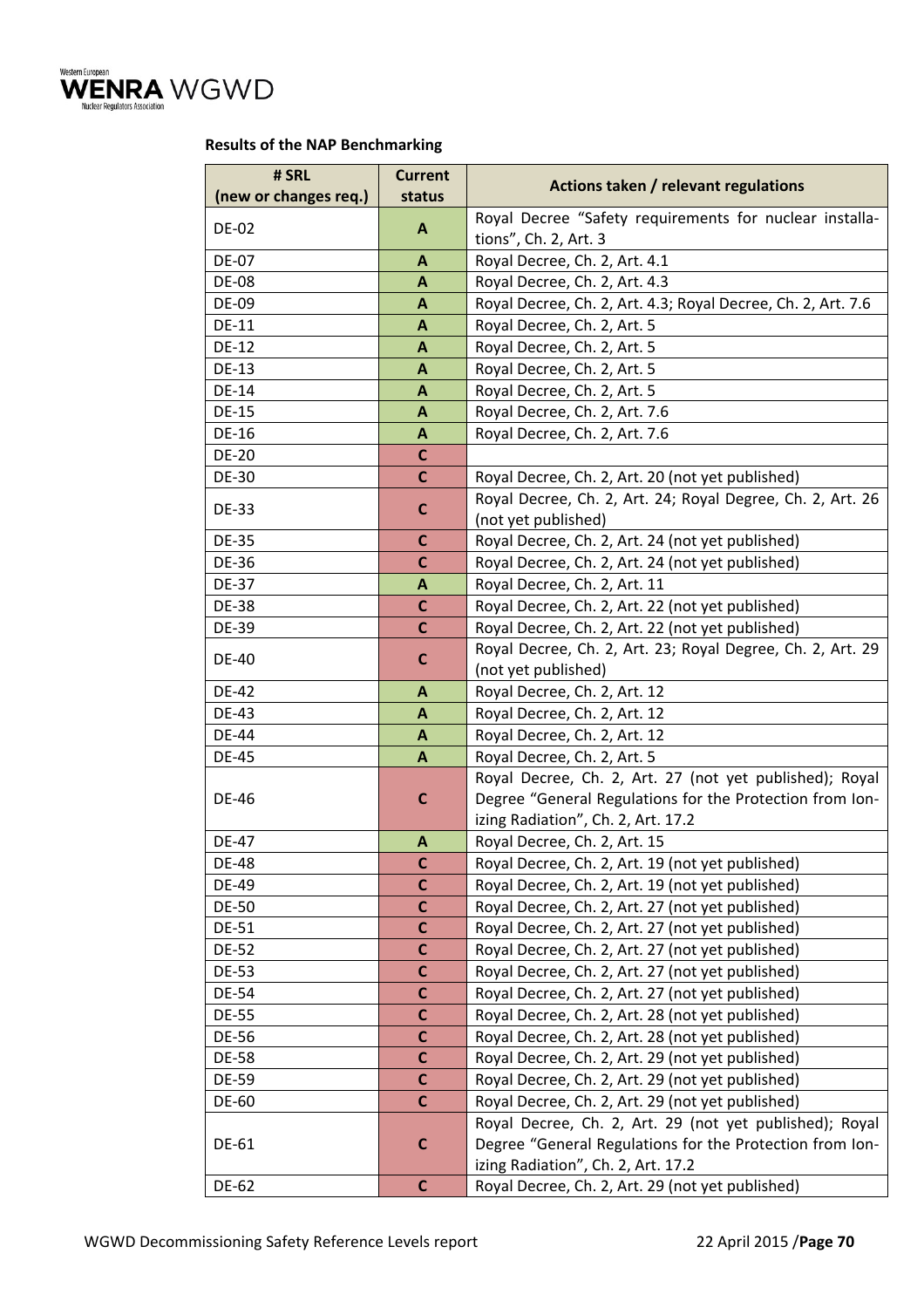

#### **3.5.2 BULGARIA**

#### **Regulatory changes taken for the National Action Plan**

In connection with the amendment of the Act on the Safe Use of Nuclear Energy (ASUNE) (amended 86/02.08.2013) a review of the existing secondary legislation for its implementa‐ tion has been carried out, which has imposed the development of a new Regulation on Safety during Decommissioning of nuclear facilities.

The ASUNE contains the general safety requirements for decommissioning of nuclear facilities.

Some of the specific requirements for safe decommissioning are included in the Regulation on the Procedure for Issuing Licenses and Permits or Safe Use of Nuclear Energy (amended 76/05.10.2012) and mainly in the draft Regulation on Safety in Decommissioning of nuclear facilities. All the requirements necessary for the achievement of the WENRA safety reference levels are included in the draft regulation. The regulation has been developed and at present discussions are being held on its internal approval in the BNRA. Due to the complicated pro‐ cedure of amendments to the legislation and the ongoing discussions with stakeholders its promulgation is expected this year.

Although the Regulation on Safety during Decommissioning has not been promulgated, the process of issuing by the BNRA of licenses for decommissioning of Kozloduy NPP Units 1 and 2 takes into account the WENRA SRLs.

The license conditions are in compliance with the SRLs and address some requirements, which have not been yet introduced in the legislation.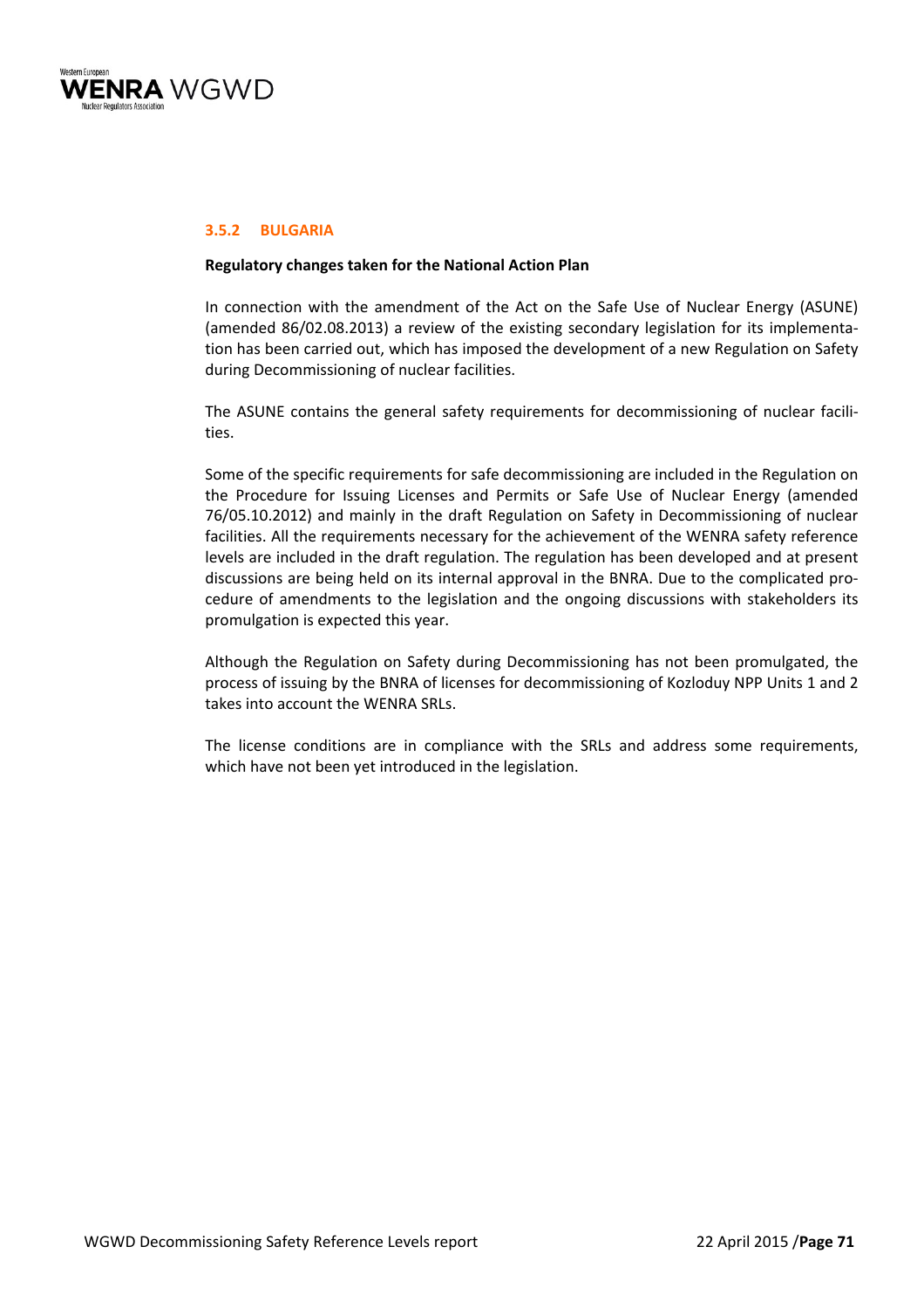

## **Results of the NAP Benchmarking**

| # SRL<br>(new or changes req.) | <b>Current</b><br>status | Actions taken / relevant regulations                                                                          |  |
|--------------------------------|--------------------------|---------------------------------------------------------------------------------------------------------------|--|
| DE-02                          | C                        | Art. 3 of the ASUNE and Draft Regulation on Decom of NF<br>(not yet in force)                                 |  |
| <b>DE-06</b>                   | C                        | Art. 40 (3) and Art. 45 (1) of the Draft Regulation on Decom<br>of NF (not yet in force)                      |  |
| DE-11                          | C                        | Art. 31, Art. 32 (1) and Art. 38 (1), (2), (4) of the Draft Regula-<br>tion on Decom of NF (not yet in force) |  |
| DE-13                          | $\mathbf{C}$             | Art. 32 (4) of the Draft Regulation on Decom of NF (not yet in<br>force)                                      |  |
| DE-14                          | $\mathbf{C}$             | Art. 36 (1), points: 4, 5, 6, 7, 8 of the Draft Regulation on<br>Decom of NF (not yet in force)               |  |
| DE-16                          | $\mathsf{C}$             | Art. 30 (2) of the Draft Regulation on Decom of NF (not yet in<br>force)                                      |  |
| DE-17                          | $\mathbf C$              | Art. 10 (1), (2) of the Draft Regulation on Decom of NF (not<br>yet in force)                                 |  |
| <b>DE-18</b>                   | $\mathbf{C}$             | Art. 10 (3) of the Draft Regulation on Decom of NF (not yet in<br>force)                                      |  |
| DE-19                          | $\mathbf{C}$             | Art. 12 (1) of the Draft Regulation on Decom of NF (not yet in<br>force)                                      |  |
| <b>DE-20</b>                   | $\mathbf{C}$             | Art. 12 (5) of the Draft Regulation on Decom of NF (not yet<br>in force)                                      |  |
| DE-21                          | $\mathsf{C}$             | Art. 12 (4) and (6) of the Draft Regulation on Decom of NF<br>(not yet in force)                              |  |
| <b>DE-22</b>                   | $\mathbf{C}$             | Art. 10 (9) of the Draft Regulation on Decom of NF (not yet in<br>force)                                      |  |
| <b>DE-23</b>                   | $\mathbf C$              | Art. 13 (1) and (2) of the Draft Regulation on Decom of NF<br>(not yet in force)                              |  |
| DE-24                          | $\mathsf{C}$             | Art. 17 (1) of the Draft Regulation on Decom of NF (not yet in<br>force)                                      |  |
| <b>DE-25</b>                   | $\mathbf{C}$             | Art. 16 (6) of the Draft Regulation on Decom of NF (not yet in<br>force)                                      |  |
| DE-26                          | $\mathbf{C}$             | Art. 16 (1) of the Draft Regulation on Decom of NF (not yet in<br>force)                                      |  |
| <b>DE-27</b>                   | C                        | Art. 16 (2) of the Draft Regulation on Decom of NF (not yet<br>in force)                                      |  |
| <b>DE-28</b>                   | $\mathbf{C}$             | Art. 16 (6) of the Draft Regulation on Decom of NF (not yet in<br>force)                                      |  |
| <b>DE-30</b>                   | $\mathsf{C}$             | Art. 19 (3) of the Draft Regulation on Decom of NF (not yet<br>in force)                                      |  |
| <b>DE-35</b>                   | $\mathsf{C}$             | Art. 38 (2) of the Draft Regulation on Decom of NF (not yet<br>in force)                                      |  |
| DE-36                          | $\mathbf C$              | Requirements will be added in the Draft Regulation on De-<br>com of NF (not yet in force)                     |  |
| <b>DE-37</b>                   | $\mathsf{C}$             | Art. 40 (6) of the Draft Regulation on Decom of NF (not yet in<br>force)                                      |  |
| <b>DE-40</b>                   | $\mathsf{C}$             | Art. 27 (30) of the Draft Regulation on Decom of NF (not yet<br>in force)                                     |  |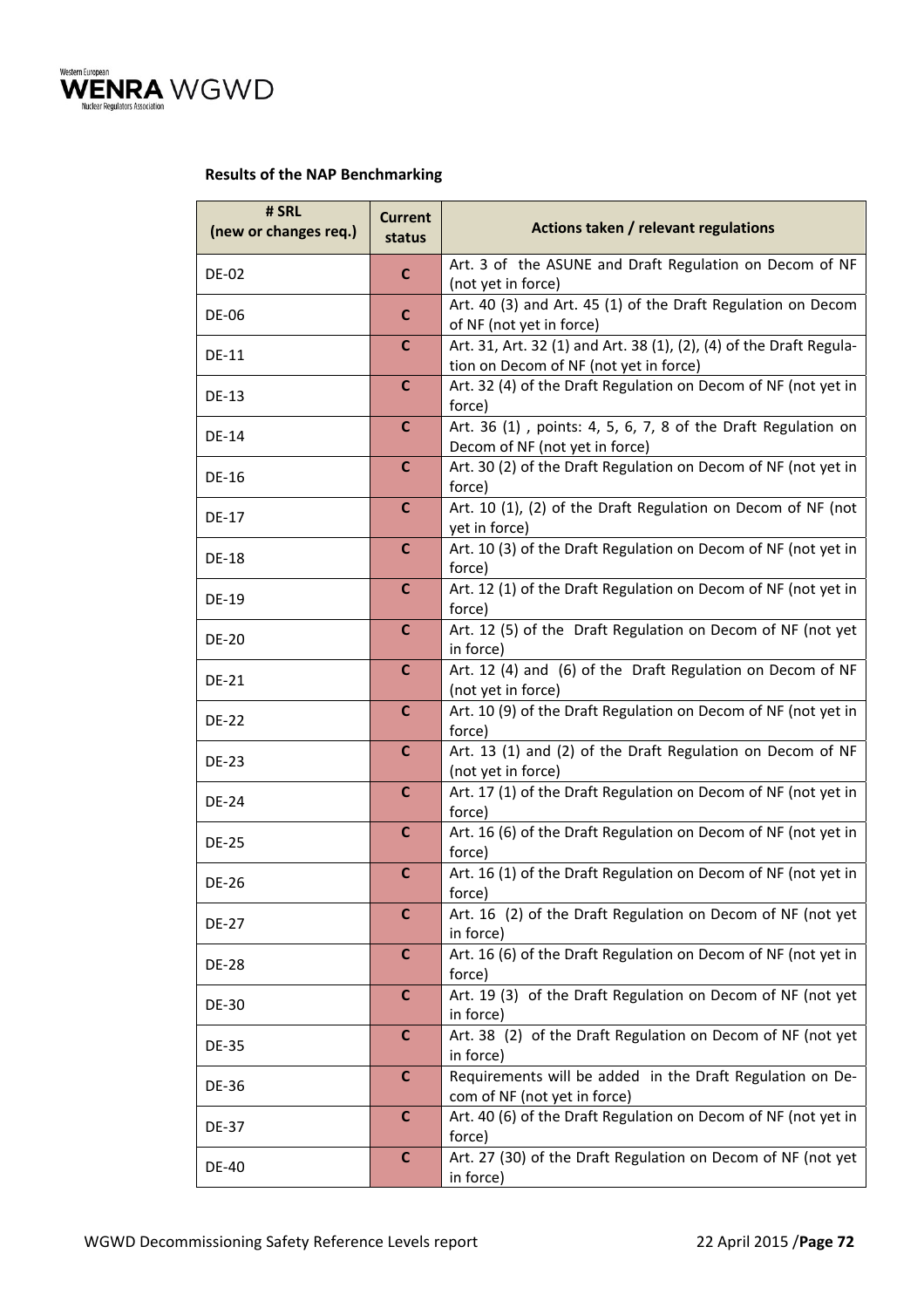

| # SRL<br>(new or changes req.) | <b>Current</b><br>status | Actions taken / relevant regulations                                                              |  |
|--------------------------------|--------------------------|---------------------------------------------------------------------------------------------------|--|
| <b>DE-42</b>                   | $\mathbf{C}$             | Art. 19 (6) of the Draft Regulation on Decom of NF (not yet in<br>force)                          |  |
| DE-43                          | $\mathbf{C}$             | Art. 19 (8) of the Draft Regulation on Decom of NF (not yet in<br>force)                          |  |
| DE-44                          | $\mathbf{C}$             | Art. 19 (7) of the Draft Regulation on Decom of NF (not yet in<br>force)                          |  |
| <b>DE-45</b>                   | $\mathbf{C}$             | Art. 44 (4) of the Draft Regulation on Decom of NF (not yet in<br>force)                          |  |
| DE-46                          | $\mathsf{C}$             | Art. 17 (9) of the Draft Regulation on Decom of NF (not yet<br>in force)                          |  |
| DE-47                          | $\mathsf{C}$             | Art. 12 (10) of the Draft Regulation on Decom of NF (not yet<br>in force)                         |  |
| <b>DE-48</b>                   | $\mathsf{C}$             | Art. 20 (3) of the Draft Regulation on Decom of NF (not yet in<br>force)                          |  |
| DE-49                          | $\mathsf{C}$             | Art. 20 (1) of the Draft Regulation on Decom of NF (not yet in<br>force)                          |  |
| <b>DE-50</b>                   | $\mathsf{C}$             | Art. 17 (2) and (3) of the Draft Regulation on Decom of NF<br>(not yet in force)                  |  |
| <b>DE-52</b>                   | $\mathsf{C}$             | Art. 16 (4) of the Draft Regulation on Decom of NF (not yet in<br>force)                          |  |
| <b>DE-53</b>                   | $\mathsf{C}$             | Requirements will be added in the Draft Regulation on De-<br>com of NF (not yet in force)         |  |
| DE-54                          | $\mathsf{C}$             | Art. 13 (2) of the Draft Regulation on Decom of NF (not yet in<br>force)                          |  |
| <b>DE-56</b>                   | C                        | Draft Regulation on Decom of NF (not yet in force)                                                |  |
| <b>DE-58</b>                   | $\mathsf{C}$             | Atr. 16 (1), (2), (3), (4), (5), (6) of the Draft Regulation on<br>Decom of NF (not yet in force) |  |
| <b>DE-59</b>                   | $\mathbf{C}$             | Art. 30 (10) of the Draft Regulation on Decom of NF (not yet<br>in force)                         |  |
| DE-60                          | $\mathsf{C}$             | Art. 30 (4) of the Draft Regulation on Decom of NF (not yet in<br>force)                          |  |
| DE-61                          | $\mathbf{C}$             | Requirements will be added in the Draft Regulation on De-<br>com of NF (not yet in force)         |  |
| DE-62                          | $\mathbf{C}$             | Art. 30 (6) Draft Regulation on Decom of NF (not yet in force)                                    |  |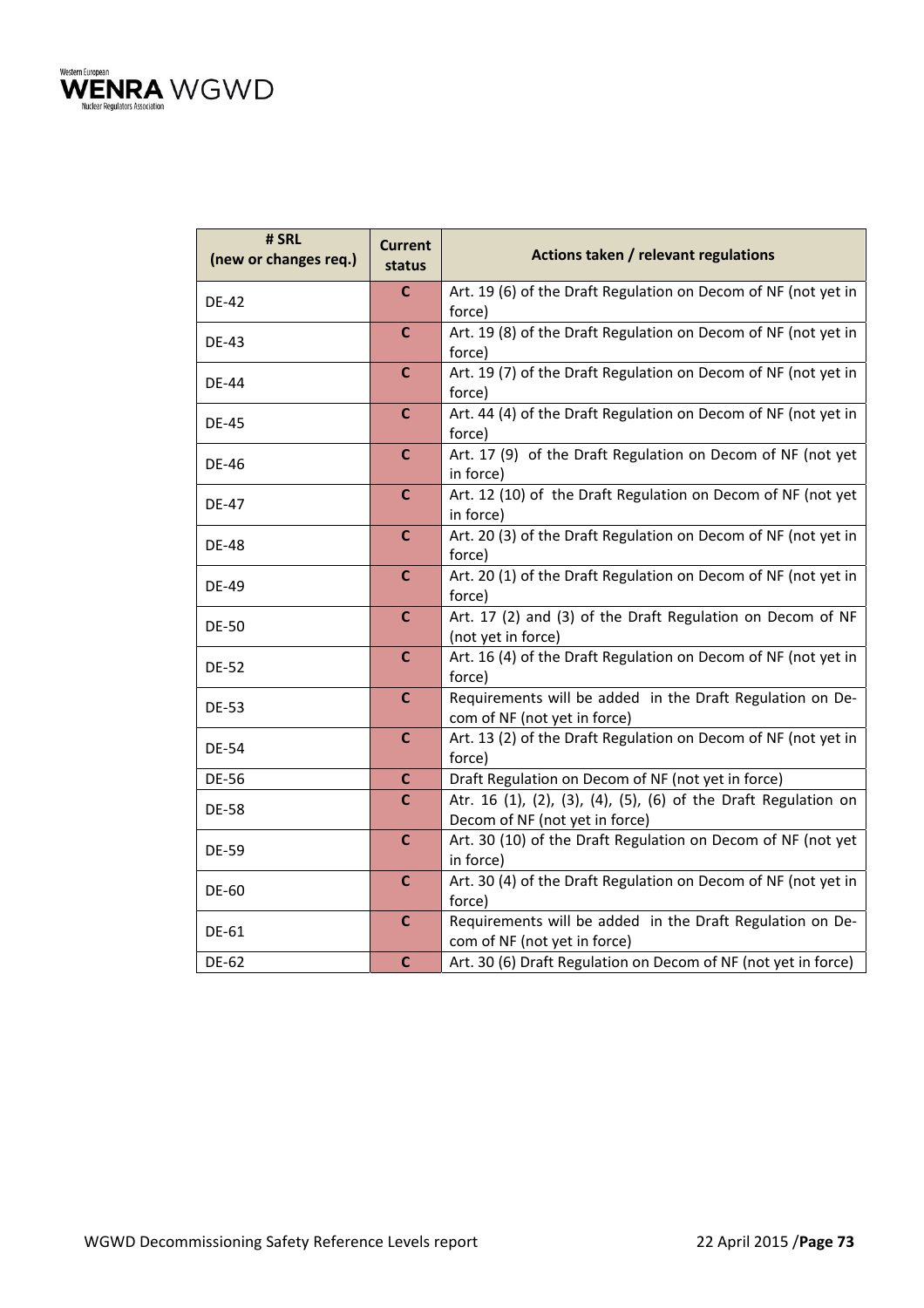

## **3.5.3 CZECH REPUBLIC**

## **Regulatory changes taken for the National Action Plan**

From 2009 the national legal framework in the Czech Republic undergoes substantial changes. Current Atomic Act (Act No. 18/1997 Coll.) and related decrees will be completely re‐ placed by new Atomic Act and decrees, incl. a decree on decommissioning. It is expected that the new legal framework will enter into the force in 2017.

The Czech Republic has reported the implementation of safety reference levels in currently valid legal documents during the WGWD meeting in the Den Haag in November 2007. The benchmarking process identified that less than a half of safety reference levels are not im‐ plemented and that for two safety reference levels difference exists, but can be justified from the safety point of view.

Considering the results of benchmarking process national action plan has been defined. The plan had to consider the timeframe for the preparation of new legal documents. The process has started in 2009 and due to the complex legal and governmental approval procedures it is expected not to end sooner than in 2016. As these documents are still under preparation they are not ready for the benchmarking process (no English translation available). Despite of these difficulties the new benchmarking has been performed internally by the regulatory body however the results could not be discussed and approved within the WGWD.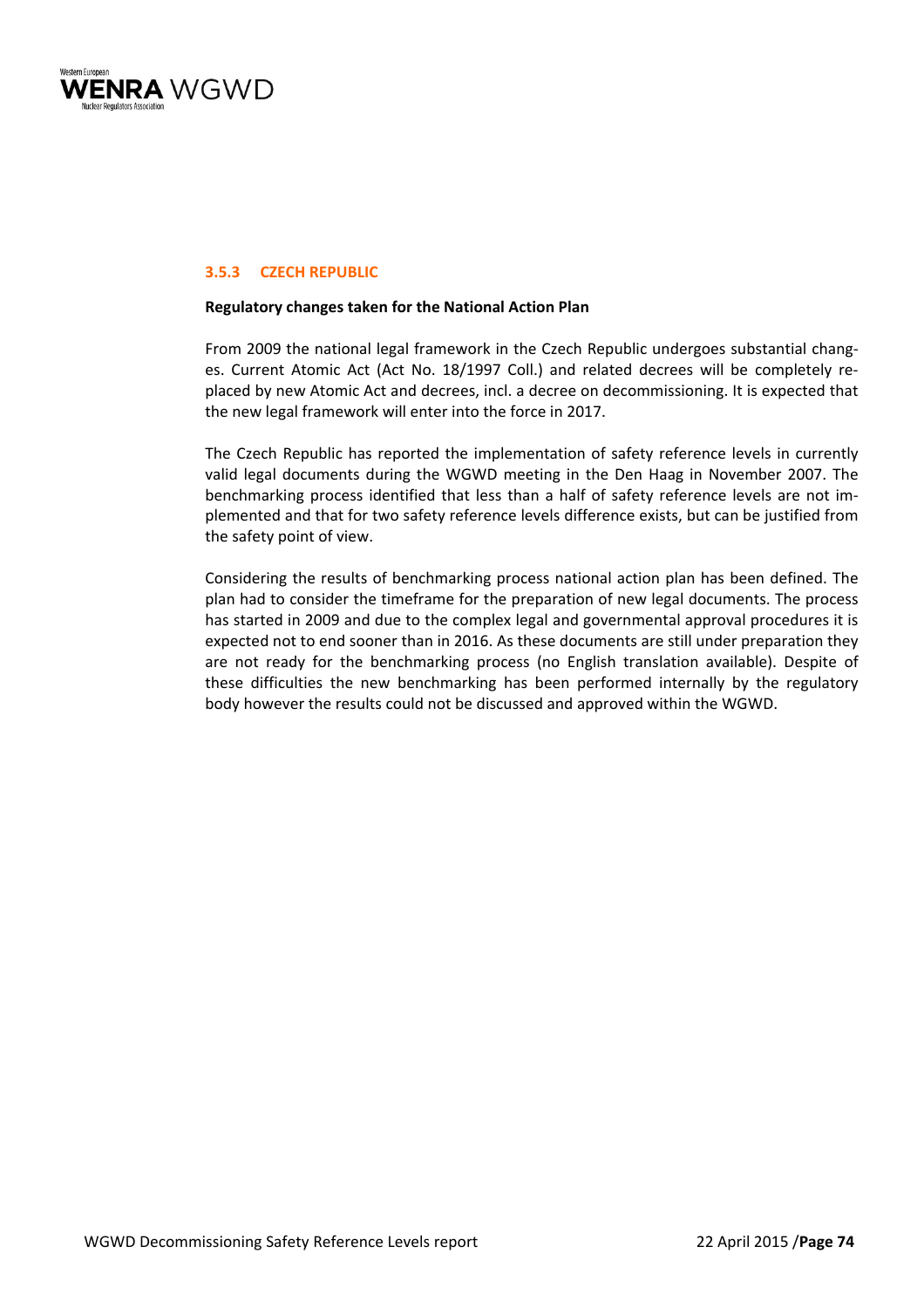

| # SRL                 | <b>Current</b> | Actions taken / relevant regulations                                              |  |
|-----------------------|----------------|-----------------------------------------------------------------------------------|--|
| (new or changes req.) | status         |                                                                                   |  |
| DE-01                 | C.             | New Atomic Act, Article 5, Sect. (2), (5) (not yet in power)                      |  |
| <b>DE-02</b>          | C              | Decree on Management System, Article 4, Sect. (1) letter a)<br>(not yet in power) |  |
|                       |                | New Atomic Act, Article 5, Sect. (4), Article 29, Sect. (4) (not                  |  |
| <b>DE-03</b>          | $\mathbf{C}$   | yet in power)                                                                     |  |
|                       |                | New Atomic Act, Article 51, Sect. (2), (3), Article 53, Sect.                     |  |
| <b>DE-04</b>          | $\mathsf{C}$   | (1), letter d); Article 75, Sect. (2), letter b) (not yet in power)               |  |
|                       |                | Decree on Management System, Article 5, Sect. (1) letter b)                       |  |
| <b>DE-05</b>          | C              | (not yet in power)                                                                |  |
|                       |                | Decree on Management System, Article 3, Sect. (2), (3) (not                       |  |
| <b>DE-06</b>          | C              | yet in power)                                                                     |  |
|                       |                | Decree on Management System, Article 3, Sect. (4) letter d)                       |  |
| <b>DE-07</b>          | C              | (not yet in power)                                                                |  |
|                       |                | New Atomic Act, Article 49, Para 1, letter a) (not yet in pow-                    |  |
| <b>DE-08</b>          | C              | er)                                                                               |  |
| <b>DE-09</b>          | C              | Decree on Decommissioning, Article 4 (not yet in power)                           |  |
| <b>DE-10</b>          | C              | Decree on Decommissioning, Article 4 (not yet in power)                           |  |
| <b>DE-11</b>          | $\mathbf{C}$   | New Atomic Act, Article 28 (not yet in power)                                     |  |
|                       |                | New Atomic Act, Article 28, Sect. (1) letter a) (not yet in                       |  |
| DE-12                 | C              | power)                                                                            |  |
|                       |                | New Atomic Act, Article 28; Decree on Management Sys-                             |  |
| <b>DE-13</b>          | C              | tem, Article 3, Sect. (4) (not yet in power)                                      |  |
|                       |                | New Atomic Act, Article 28; Decree on Management Sys-                             |  |
| DE-14                 | C              | tem, Article 5, Sect. (1) (not yet in power)                                      |  |
|                       |                | New Atomic Act, Annex 2, Para 1, letters a) 7., b) 12., e)                        |  |
| <b>DE-15</b>          | C              | 11., 12., f) 15., 16., Para 2., letters a) 4., b) 11. (not yet in                 |  |
|                       |                | power)                                                                            |  |
|                       |                | New Atomic Act, Article 46 Sect. (3); Annex 2, Para 1. letter                     |  |
| <b>DE-16</b>          | C              | a) item 7. (not yet in power)                                                     |  |
| <b>DE-17</b>          | $\mathbf C$    | Decree on Decommissioning, Article 5 (1) (not yet in power)                       |  |
| <b>DE-18</b>          | C              | Decree on Decommissioning, Article 5, Para (2), letters a) -                      |  |
|                       |                | c) (not yet in power)                                                             |  |
| <b>DE-19</b>          | $\mathbf C$    | Decree on Decommissioning, Article 6, Sect. (1) letter a) (not                    |  |
|                       |                | yet in power)                                                                     |  |
| <b>DE-20</b>          | $\mathsf{C}$   | New Atomic Act, Annex 2, Para 1., item 12 (not yet in pow-                        |  |
|                       |                | er)                                                                               |  |
| DE-21                 | C              | Decree on Decommissioning, Article 6 Sect. (1) letters b) &                       |  |
|                       |                | d); Sect. (2) f) & i) (not yet in power)                                          |  |
| <b>DE-22</b>          | C              | Decree on Decommissioning, Article 6, Sect. (1) c) (not yet in                    |  |
|                       |                | power)                                                                            |  |
|                       |                | Decree on Decommissioning, Article 6, Sect. (3) letters a) &                      |  |
| <b>DE-23</b>          | C              | d), Decree on Safety Assessment, Article 9 Sect. (3) (not yet                     |  |
|                       |                | in power)                                                                         |  |
| DE-24                 | $\mathsf{C}$   | Decree on Decommissioning, Article 6, Sect. (2) letter h)                         |  |
|                       |                | (not yet in power)                                                                |  |
| <b>DE-25</b>          | C              | Decree on Decommissioning, Article 6, Sect. (2) letters c) &                      |  |
|                       |                | d) (not yet in power)                                                             |  |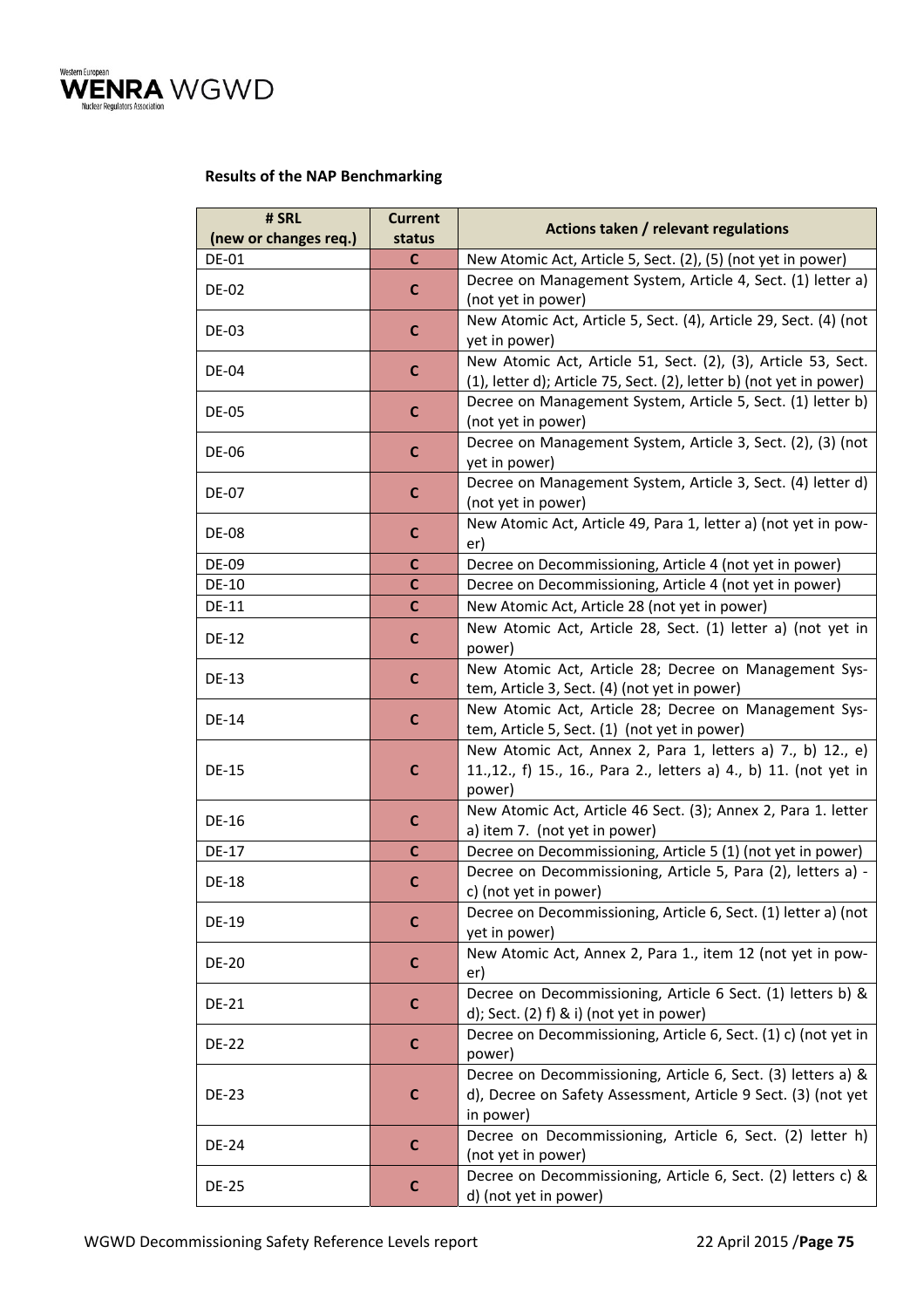

| # SRL<br>(new or changes req.) | <b>Current</b><br>status | Actions taken / relevant regulations                                                                                                                        |  |
|--------------------------------|--------------------------|-------------------------------------------------------------------------------------------------------------------------------------------------------------|--|
| <b>DE-26</b>                   | $\mathbf{C}$             | New Atomic Act, Article 54, Para 1, letter b) (not yet in pow-<br>er)                                                                                       |  |
| <b>DE-27</b>                   | C                        | New Atomic Act, Article 54, Para 1, letter f) (not yet in pow-<br>er)                                                                                       |  |
| <b>DE-28</b>                   | $\mathsf{C}$             | Decree on Decommissioning, Article 6 Sect. (2) letters b) - f)<br>& k), Sect. (3) (not yet in power)                                                        |  |
| <b>DE-29</b>                   | $\mathsf{C}$             | Decree on Decommissioning, Article 7 Sect. (1) (not yet in<br>power)                                                                                        |  |
| <b>DE-30</b>                   | C                        | Decree on Decommissioning, Article 7 Sect. (2) letter c) (not<br>yet in power)                                                                              |  |
| <b>DE-31</b>                   | C                        | New Atomic Act, Article 137, Para (1); (2) (not yet in power)                                                                                               |  |
| DE-32                          | $\mathbf C$              | New Atomic Act, Annex 2, Part 1, letter g) item 10., Part 2.<br>letter d) item 12., Article 133 Sect. (1), Article 134 Sect. (1),<br>(2) (not yet in power) |  |
| <b>DE-33</b>                   | $\mathsf{C}$             | Decree on Decommissioning, Article 7, Sect. (2) letter d)<br>(not yet in power)                                                                             |  |
| DE-34                          | C                        | New Atomic Act, Article 135 Sect. (1) letter f); Sect. (2) letter<br>d) (not yet in power)                                                                  |  |
| <b>DE-35</b>                   | C                        | New Atomic Act, Article 5 Sect. (8), Decree on Safety As-<br>sessment, Article 12 letter i) items 1. & 2. (not yet in power)                                |  |
| <b>DE-36</b>                   | С                        | New Atomic Act, Article 5 Sect. (6) (not yet in power)                                                                                                      |  |
| <b>DE-37</b>                   | C                        | Decree on Safety Assessment, Article 13 letter m) 1. - 4. (not<br>yet in power)                                                                             |  |
| <b>DE-38</b>                   | C                        | Decree on Decommissioning Article 6, Sect. (3), Sect. (2),<br>letter f) (not yet in power)                                                                  |  |
| <b>DE-39</b>                   | C                        | Decree on Decommissioning Article 6, Sect. (3), Sect. (2),<br>letter f) (not yet in power)                                                                  |  |
| <b>DE-40</b>                   | C                        | Decree on Radioactive Waste, Article 11 Sect. (1) (not yet in<br>power)                                                                                     |  |
| <b>DE-41</b>                   | C                        | Decree on Decommissioning, Article 6 Sect. (2) letter j),<br>Article 6, Sect. (3) (not yet in power)                                                        |  |
| <b>DE-42</b>                   | C                        | Decree on Decommissioning, Article 6, Sect. (3) (not yet in<br>power)                                                                                       |  |
| DE-43                          | C                        | Decree on Safety Assessment, Article 8 Sect. (3); New Atom-<br>ic Act Annex 2, Part 1. letter (g) 11 (not yet in power)                                     |  |
| <b>DE-44</b>                   | C                        | Decree on Safety Assessment; Article 12, letter b) items 1. -<br>3. (not yet in power)                                                                      |  |
| <b>DE-45</b>                   | C                        | Decree on Management System; Article 7, Sect. (1) & (2)<br>(not yet in power)                                                                               |  |
| <b>DE-46</b>                   | C                        | New Atomic Act; Annex 2, Part 1., letter g), item 3 (not yet<br>in power)                                                                                   |  |
| <b>DE-47</b>                   | C                        | Decree on Decommissioning; Article 7, Para 7, letter b) (not<br>yet in power)                                                                               |  |
| <b>DE-48</b>                   | C                        | New Atomic Act; Article 55, Sect. (1), letter c) (not yet in<br>power)                                                                                      |  |
| <b>DE-49</b>                   | C                        | New Atomic Act; Article 55, Sect. (1), letter a), item 3 (not<br>yet in power)                                                                              |  |
| <b>DE-50</b>                   | C                        | New Atomic Act; Annex 2, Part 1., letter g) items 1. - 14.<br>(not yet in power)                                                                            |  |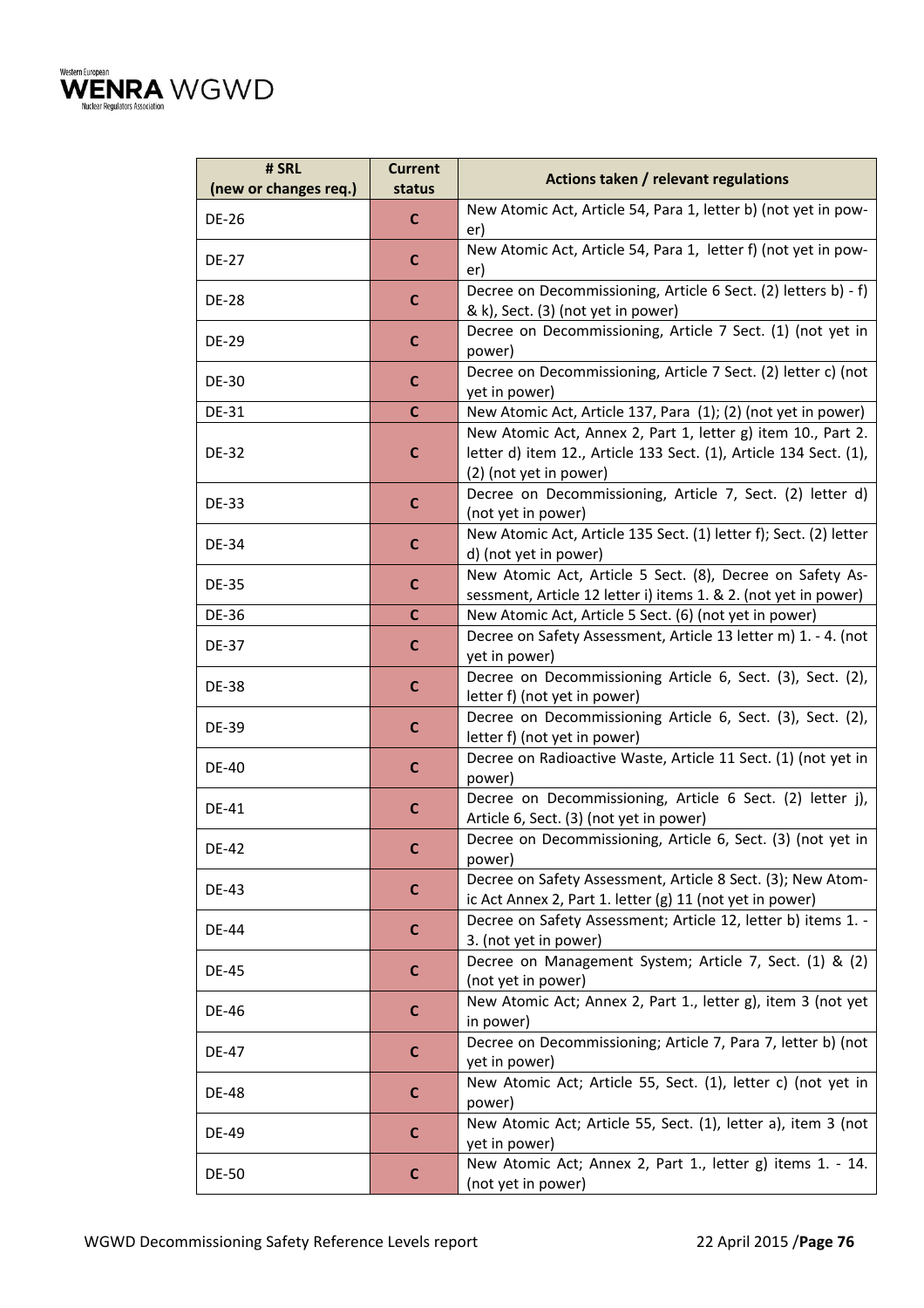

| # SRL<br>(new or changes req.) | <b>Current</b><br>status | Actions taken / relevant regulations                                                                                 |
|--------------------------------|--------------------------|----------------------------------------------------------------------------------------------------------------------|
| <b>DE-51</b>                   | $\mathbf c$              | Decree on Decommissioning; Article 7, Para 2 (not yet in<br>power)                                                   |
| <b>DE-52</b>                   | $\mathbf c$              | New Atomic Act; Article 15, Sect. (2) letter d); Sect. (3) (not<br>yet in power)                                     |
| <b>DE-53</b>                   | $\mathbf c$              | Decree on Decommissioning, Article 2, Sect. (2) (not yet in<br>power)                                                |
| <b>DE-54</b>                   | $\mathbf c$              | Decree on Decommissioning, Article 7, Sect. (1) (not yet in<br>power)                                                |
| <b>DE-55</b>                   | $\mathbf c$              | Decree on Nuclear Safety Assessment of Nuclear Installa-<br>tions, Article 8, Sect. (1) (not yet in power)           |
| <b>DE-56</b>                   | $\mathbf c$              | Decree on Nuclear Safety Assessment of Nuclear Installa-<br>tions, Article 8 - 12 (not yet in power)                 |
| <b>DE-57</b>                   | $\mathbf C$              | New Atomic Act, Article 55, Sect. (1), letter b) (not yet in<br>power)                                               |
| <b>DE-58</b>                   | C                        | New Atomic Act; Annex 2, Part 7. (not yet in power)                                                                  |
| <b>DE-59</b>                   | $\mathbf c$              | New Atomic Act, Article 55, Sect. (1), letter e); Article 104,<br>Para (1) (not yet in power)                        |
| <b>DE-60</b>                   | $\mathbf{C}$             | New Atomic Act; Annex 2, Part 7., letter d) (not yet in pow-<br>er)                                                  |
| <b>DE-61</b>                   | $\mathbf C$              | New Atomic Act, Article 9, Sect. (7); Decree on Decommis-<br>sioning; Article 3 Sect. (1) (not yet in power)         |
| DE-62                          | $\mathbf{C}$             | Decree on Decommissioning, Article 3, Sect. (2); New Atom-<br>ic Act; Annex 2, Part 7., letter d) (not yet in power) |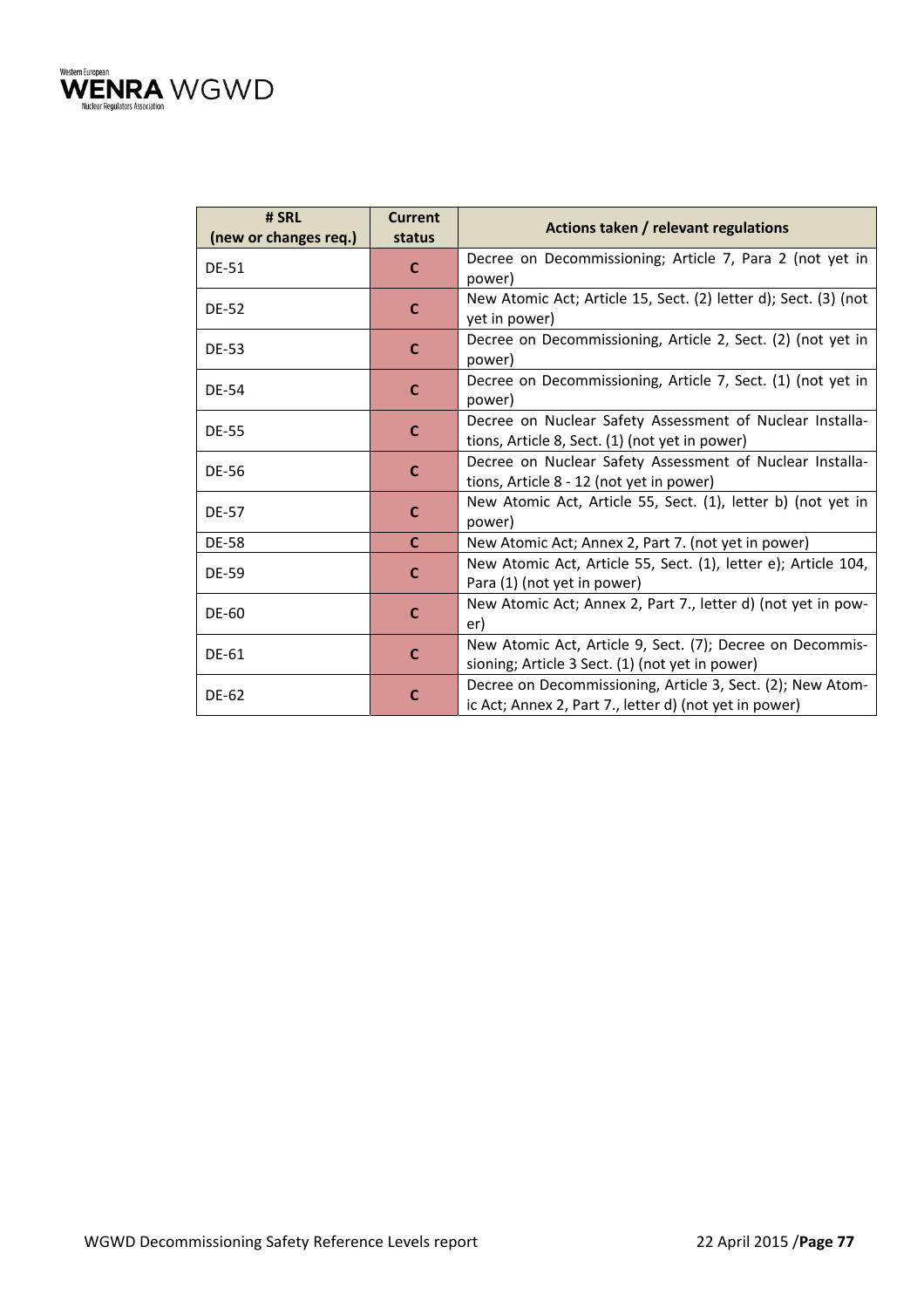

## **3.5.4 FINLAND**

## **Regulatory changes taken for the National Action Plan**

The Finnish Radiation and Nuclear Safety Authority STUK regulates use of nuclear energy in Finland and gives detailed guidance in the form of guides called YVL Guides. When the WGWD safety reference levels for decommissioning were published, STUK had already begun a full revision of the regulatory guides. When performing the revision, the WENRA storage refer‐ ence level requirements were implemented into the new Finnish regulations. The revision of the Finnish Guides was finalised in 2013 and they came into force at  $1<sup>st</sup>$  December 2013. Decommissioning is handled by Guide YVL D.4.

Finland reported its regulatory implementations of the benchmarking based on drafts of the Guides at the 30<sup>th</sup>, 31<sup>th</sup> and 32<sup>th</sup> WGDW meetings in Prague and Trnava in 2013 and in Rome 2014. The requirements presented in the new YVL Guides were approved and the Finnish regulations were found to be in agreement with the requirements mandated by the WGWD SRLs.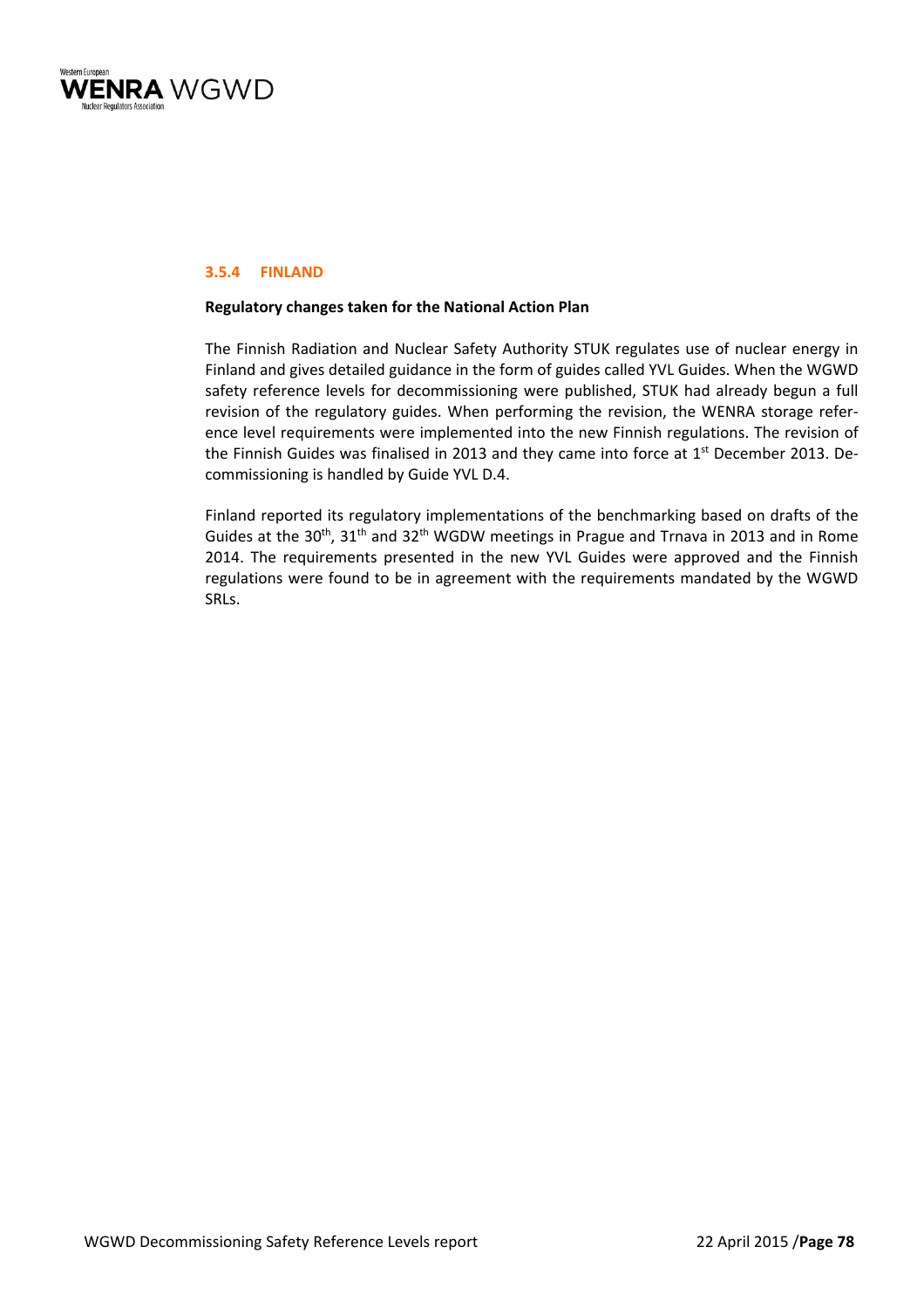

| # SRL                 | <b>Current</b>            | Actions taken / relevant regulations                  |  |
|-----------------------|---------------------------|-------------------------------------------------------|--|
| (new or changes req.) | status                    |                                                       |  |
| <b>DE-02</b>          | A                         | <b>YVL A.3, 310</b>                                   |  |
| <b>DE-05</b>          | A                         | YVL A.3, 302, 610; YVL A.4, 369; GD-733/2008, § 30    |  |
| <b>DE-06</b>          | A                         | YVL A.3, 701; YVL A.4, 369; YVL D.4, 511              |  |
| <b>DE-07</b>          | A                         | YVL A.3, 302, 606                                     |  |
| <b>DE-08</b>          | A                         | YVL A.4, 301, 369                                     |  |
| <b>DE-09</b>          | A                         | YVL D.4, 369, 405, 408                                |  |
| <b>DE-10</b>          | $\mathbf{A}$              | YVL D.4, 408, 419, 422, 423, 424                      |  |
| <b>DE-11</b>          | A                         | YVL A.3 103, 301, 302GD 733/2008, §§ 28, 29           |  |
| <b>DE-12</b>          | A                         | YVL A.3, 202, 301, 608; GD 733/2008, § 29             |  |
| <b>DE-13</b>          | A                         | YVL A.3, 202, 301, 608; GD 733/2008, § 29             |  |
| <b>DE-14</b>          | A                         | YVL A.3, 302, 328, 411, 412, 413                      |  |
| <b>DE-17</b>          | A                         | NEA, §§ 6 a, 7 g, 9; NED, §§ 32, 34, 75; YVL D.4, 404 |  |
| <b>DE-18</b>          | A                         | NEA, § 7 g; YVL D.4, 404, 405                         |  |
| <b>DE-21</b>          | A                         | NED, §§ 24 f, 32.10; YVL D.4, 404, 405, 406           |  |
| <b>DE-22</b>          | A                         | NEA, § 7 g ; NED §§ 32, 34; YVL D.4, 404              |  |
| <b>DE-23</b>          | $\mathbf{A}$              | NEA § 28; YVL A.3, 352; YVL D.4, 405, 408, 502        |  |
| <b>DE-24</b>          | A                         | YVL D.4, 605 a-h                                      |  |
| <b>DE-25</b>          | A                         | YVL D.4, 605 d                                        |  |
| <b>DE-27</b>          | B                         | <b>YVL D.4, 709</b>                                   |  |
| <b>DE-28</b>          | A                         | YVL A.3, 202; YVL D.4, 405, 605 a, d, e, f            |  |
| <b>DE-29</b>          | A                         | YVL D.4, 507, 606                                     |  |
| <b>DE-30</b>          | A                         | YVL D.4, 432, 606                                     |  |
| <b>DE-35</b>          | A                         | <b>YVL D.4, 502</b>                                   |  |
| DE-36                 | A                         | <b>YVL D.4, 502</b>                                   |  |
| <b>DE-37</b>          | $\mathbf{A}$              | YVL A.10, 502, 512                                    |  |
| <b>DE-38</b>          | A                         | YVL D.4, 402, 430                                     |  |
| <b>DE-39</b>          | A                         | YVL D.4, 402, 407                                     |  |
| <b>DE-40</b>          | A                         | YVL D.4, 402, 430                                     |  |
| <b>DE-41</b>          | A                         | <b>YVL D.4, 509</b>                                   |  |
| <b>DE-42</b>          | A                         | YVL A.8, 722; YVL D.4, 432; GD 717/2013, § 26         |  |
| DE-43                 | A                         | YVL A.8; GD 717/2013 § 26                             |  |
| <b>DE-44</b>          | A                         | YVL A.8, 705, 708, 709                                |  |
| <b>DE-45</b>          | A                         | YVL A.3, 605, 607, 613; GD 717/2013, § 23             |  |
| <b>DE-46</b>          | A                         | NED, § 112; YVL D.4, 507, 605                         |  |
| <b>DE-47</b>          | $\boldsymbol{\mathsf{A}}$ | NED, § 112                                            |  |
| <b>DE-48</b>          | A                         | <b>YVL D.4, 438</b>                                   |  |
| <b>DE-49</b>          | A                         | <b>YVL D.4, 438</b>                                   |  |
| <b>DE-51</b>          | A                         | <b>YVL D.4, 606</b>                                   |  |
| <b>DE-52</b>          | A                         | <b>YVL D.4, 709</b>                                   |  |
| <b>DE-53</b>          | A                         | <b>YVL D.4, 425</b>                                   |  |
| <b>DE-54</b>          | A                         | NED, § 36; YVL D.4, 501                               |  |
| <b>DE-55</b>          | A                         | NED, § 36; YVL D.4, 501                               |  |
| <b>DE-56</b>          | A                         | YVL A.1, Appendix A.4; YVL D.4                        |  |
| <b>DE-57</b>          | A                         | YVL D.4, 709, 711                                     |  |
| <b>DE-58</b>          | A                         | YVL D.4, 713, 718                                     |  |
| <b>DE-59</b>          | A                         | YLV A.9; YVL D.4, 713, 718, GD 736/2008, § 9          |  |
| <b>DE-60</b>          | A                         | <b>YVL D.4, 718</b>                                   |  |
| DE-61                 | A                         | <b>YVL D.4, 712</b>                                   |  |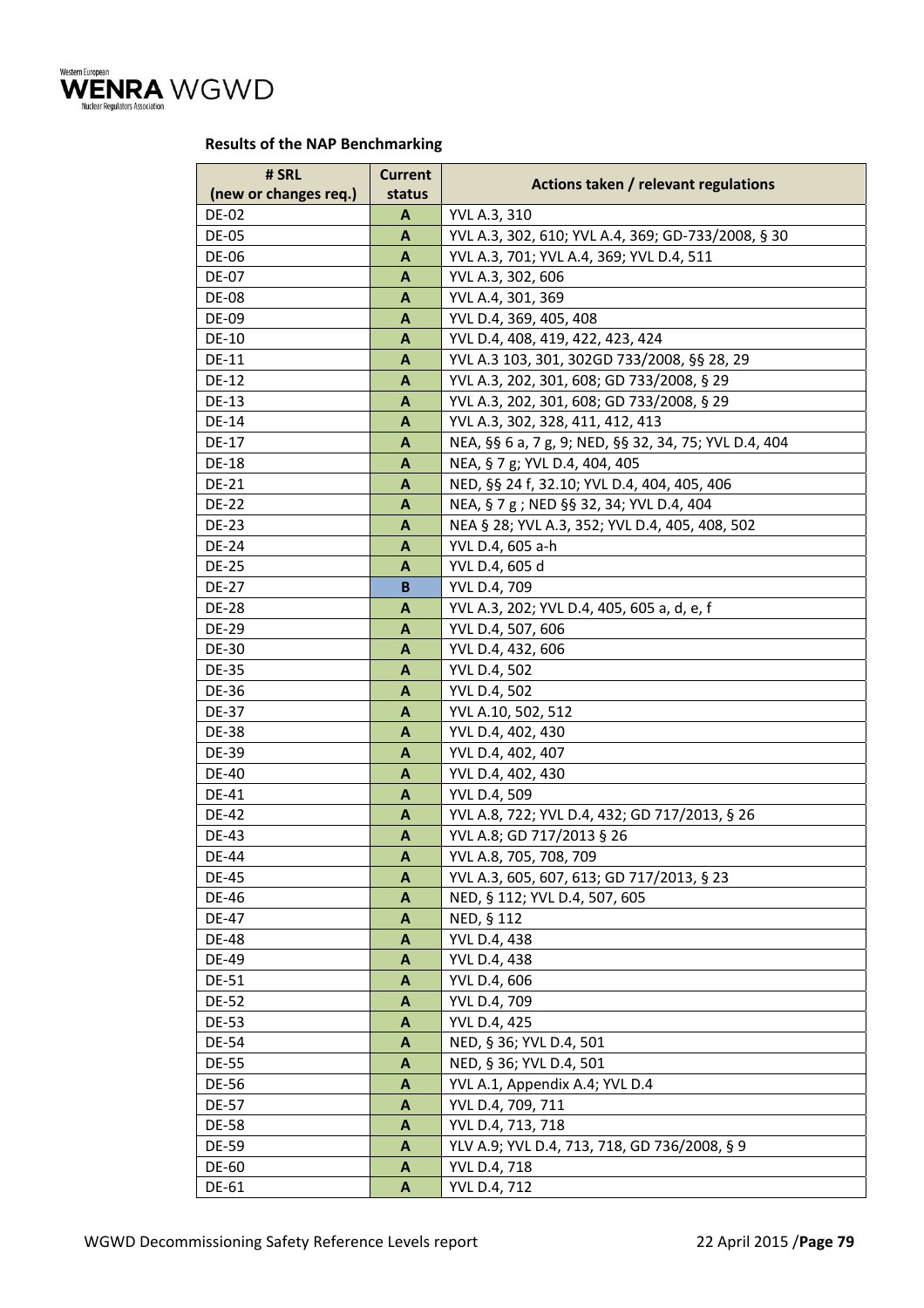

## **3.5.5 FRANCE**

## **Regulatory changes taken for the National Action Plan**

Since the publication of the WGWD safety reference levels for decommissioning, France has continued to fulfil its obligations to implement necessary changes into its national regula‐ tions.

The ministerial order of 7<sup>th</sup> February 2012 setting general rules relative to basic nuclear installations entered into effect on  $1<sup>st</sup>$  July 2013. This order – which follows the "Transparency and Nuclear Safety" act of 2006 – enables an important update of the French regulatory frame‐ work that used to rely mainly on two older texts: the "quality" order of 1984 and the "environment" order of 1999.

The order of  $7<sup>th</sup>$  February 2012 also permits to transpose directly a number of important safety reference levels identified by WENRA, such as those concerning the safety policy, the inte‐ grated management system or the safety verification. Additionally, this ministerial order con‐ tains a dedicated title on waste management and requirements for decommissioning of facili‐ ties. However, this ministerial order sets generic requirements that have to be further devel‐ oped in decisions to be issued by ASN and then approved by the Minister for nuclear safety, to give them a regulatory status.

Thus, several decisions are under writing by ASN and among them decisions on waste man‐ agement, storage facilities, periodic safety review, integrated management system, decommissioning, etc. The validation process includes different steps of consultation of stakehold‐ ers. Some of these decisions have already been published (e.g. ASN Resolution of  $16<sup>th</sup>$  July 2013 relative to control of nuisance effects and the impact of basic nuclear installations on health and the environment, and ASN Resolution of 28<sup>th</sup> January 2014 on fire protection) but others won't be fully approved before the end of year 2014 or 2015. This is the case for the decision on decommissioning, which is currently under preparation. This decision will address the three remaining SRLs with a C‐rating.

At the 30<sup>th</sup> WGWD meeting in Prague in February 2013, France reported its regulatory implementations for benchmarking, relying on provisions of the Ministerial order of 7<sup>th</sup> February 2012 and on early drafts of the decisions under validation or preparation. This benchmarking enabled France to check that its obligations will be fulfilled once these decisions are finally approved.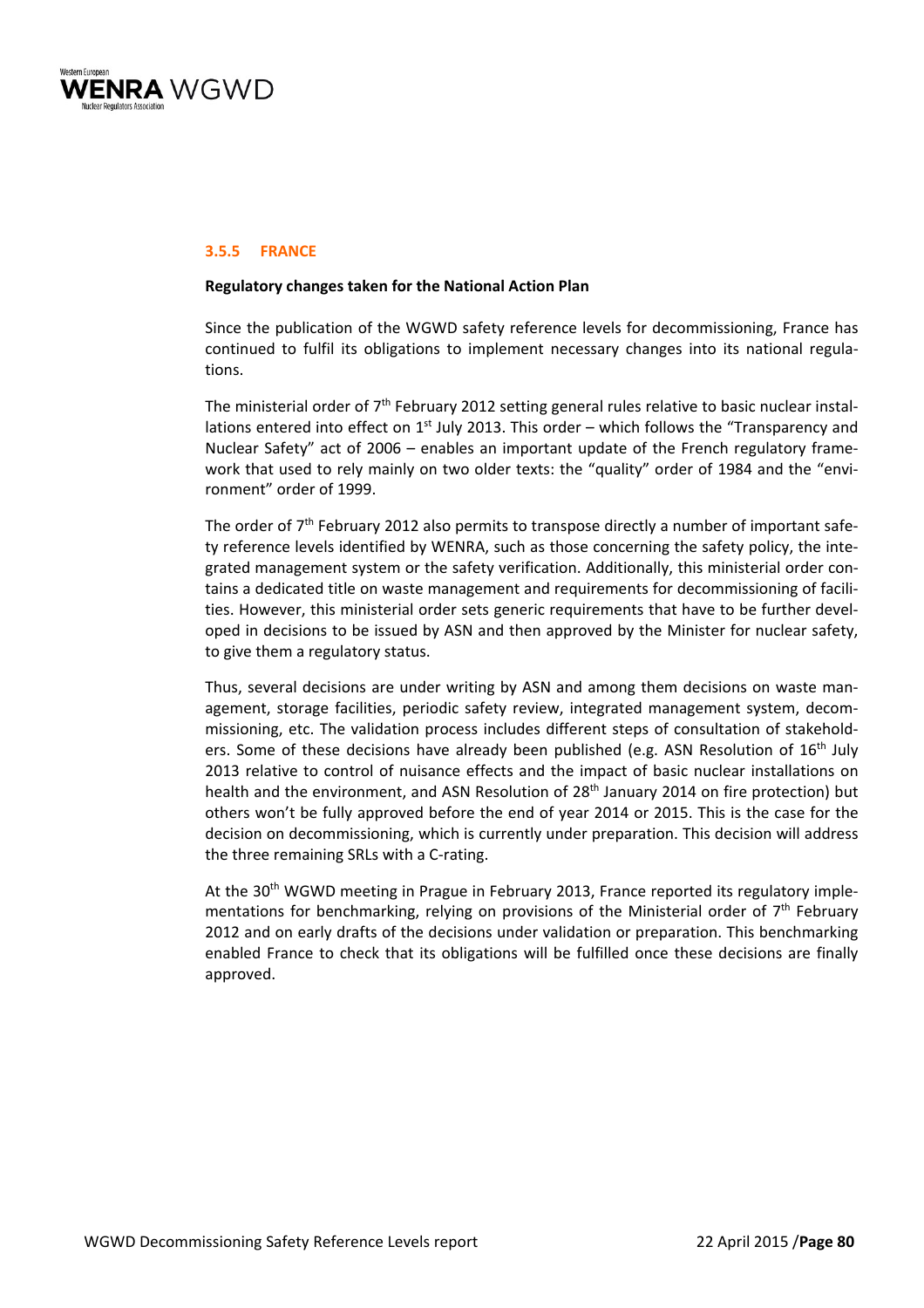

| # SRL                 | <b>Current</b> | Actions taken / relevant regulations                                                                                     |  |
|-----------------------|----------------|--------------------------------------------------------------------------------------------------------------------------|--|
| (new or changes req.) | status         |                                                                                                                          |  |
| <b>DE-06</b>          | A              | ASN, Art. 4.1.1, 4.1.3                                                                                                   |  |
| <b>DE-07</b>          | A              | ASN, Art. 4.2.6                                                                                                          |  |
| <b>DE-09</b>          | $\mathsf{A}$   | Ministerial Order of 7 February 2012, Art. 8.3.4; Art.                                                                   |  |
|                       |                | 8.3.1.II; Guide n° 6, § 3, Appendix 1                                                                                    |  |
| <b>DE-10</b>          | $\mathbf c$    |                                                                                                                          |  |
| <b>DE-15</b>          | A              | Decree of 2007, Art. 8-I-10; Guide n° 6, §§ 3, 6.2                                                                       |  |
| DE-16                 | A              | Decree of 2007, Art. 9, 37, 40; Decision on Environment,<br>Art. 3.3.7, 3.3.8                                            |  |
|                       | $\mathbf{A}$   | Ministerial Order of 7February 2012, Art. 8.3.1.III; Guide n°                                                            |  |
| <b>DE-17</b>          |                | 6, 63;                                                                                                                   |  |
|                       |                | Decree of 2007, Art. 9                                                                                                   |  |
| <b>DE-18</b>          | $\mathsf{A}$   | Decree 2007, Art. 8.10; ASN policy concerning the decom-<br>missioning and delicensing of basic nuclear installations in |  |
|                       |                | France; Guide n° 6, § 3                                                                                                  |  |
|                       | $\mathbf{A}$   | Decree 2007, Art. 8.10; Guide n° 6, Appendix 1; Law 2006-                                                                |  |
| <b>DE-21</b>          |                | 739, Art. 20.I, II                                                                                                       |  |
| <b>DE-22</b>          | $\mathbf{C}$   |                                                                                                                          |  |
| <b>DE-23</b>          | A              | Ministerial Order of 7 February 2012, Art. 8.3.1                                                                         |  |
| A                     |                | Decree of 2007, Art. 37.2; Decision on safety report, § 3.2,                                                             |  |
| <b>DE-24</b>          |                | 3.4, 5.2.1.3                                                                                                             |  |
| <b>DE-25</b>          | A              | Decree 2007, Art. 37.I; Guide n° 6, § 6.1., Appendix 1,<br>§7.2.1                                                        |  |
|                       | $\mathbf{A}$   | Ministerial Order of 7 February 2012, Art. 8.3.1.II; Decree of                                                           |  |
| <b>DE-29</b>          |                | 2007, Art. 20. VII, 37. I, 39                                                                                            |  |
| <b>DE-30</b>          | $\mathbf{A}$   | Guide n° 6, § 7.2.2                                                                                                      |  |
| <b>DE-34</b>          | A              | Ministerial Order of 7 February 2012, Art. 7.6.I.                                                                        |  |
| <b>DE-35</b>          | A              | Ministerial Order of 7 February 2012, Art. 2.7.2.                                                                        |  |
| <b>DE-37</b>          | A              | Ministerial Order of 7 February 2012 Art. 2.6.2, 2.6.3.I.                                                                |  |
|                       | A              | Ministerial Order of 7 February 2012, Art. 2.5.1.II; Guide n°                                                            |  |
| <b>DE-43</b>          |                | 6, 7.2.2                                                                                                                 |  |
| <b>DE-44</b>          | A              | Ministerial Order of 7 February 2012, Art. 2.5.1.II, 2.5.6;                                                              |  |
|                       |                | Guide n° 6, 7.2.3; Decision on safety report, § 5.2.6.3                                                                  |  |
|                       | A              | Decree of 2007, Art. 37-II; Ministerial Order of 7 February                                                              |  |
| <b>DE-46</b>          |                | 2012, Art. 8.3.3; Decision on safety case, §§ 5.3.5.4.1,                                                                 |  |
|                       |                | 5.2.7.1"                                                                                                                 |  |
| <b>DE-48</b>          | $\mathbf c$    |                                                                                                                          |  |
| <b>DE-49</b>          | A              | Ministerial Order of 7 February 2012, Art. 2.5.1.II                                                                      |  |
| <b>DE-50</b>          | A              | Decree of 2007, Art. 37.2; Decision on safety case, V.2.10                                                               |  |
| <b>DE-53</b>          | A              | Decree of 2007, Art. 37.2, 9; Decision on environment, Art.                                                              |  |
|                       |                | 3.3.7; Guide n° 6, § 6.2                                                                                                 |  |
| <b>DE-59</b>          | A              | Decree of 2007, Art. 40                                                                                                  |  |
| DE-62                 | A              | Decree of 2007, Art. 37.2, 40, 51                                                                                        |  |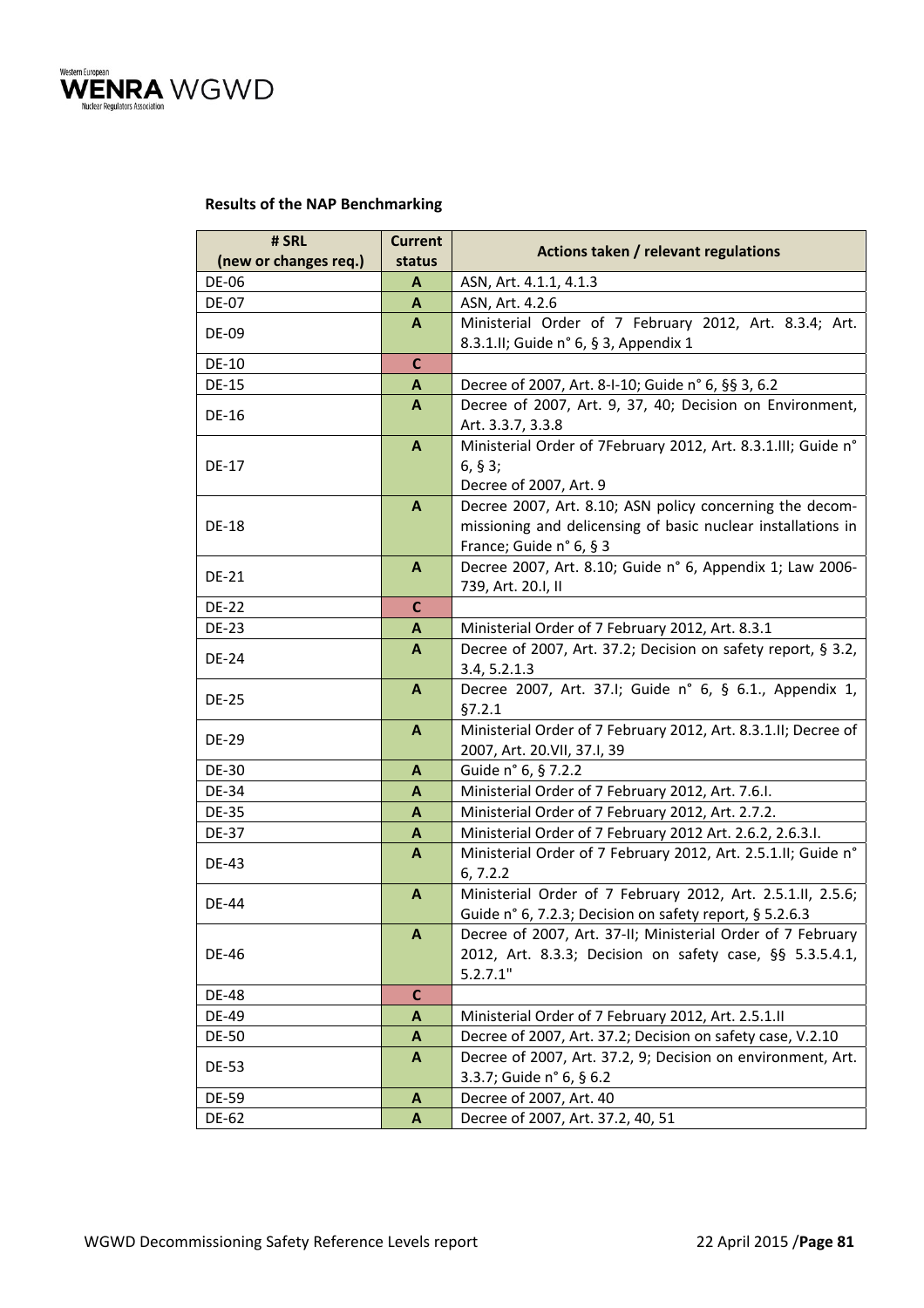

## **3.5.6 GERMANY**

## **Regulatory changes taken for the National Action Plan**

The implementation of the decommissioning dafety deference devels (SRLs) was assessed with respect to their consideration during licensing and supervision of nuclear facilities, which are based on § 7 of the German Atomic Energy Act (AtG).

The regulations of nuclear law are basically geared to the requirements of the operation of nuclear power plants, but they apply to the decommissioning of nuclear power plants, re‐ search reactors and facilities of the fuel cycle as well. WGWD considered SRLs DE‐15, DE‐19, DE-20 - DE-24 to be fulfilled by the German Decommissioning Guide, which classifies all elements of the nuclear regulatory framework with respect to their relevance and analogous application to the decommissioning of any nuclear facility that is licensed under § 7 AtG.

For the SRLs DE-26, DE-27, DE-55, and DE-56, the C-ratings remain after re-assessment. However, no deficiency at all with respect to safety is existent in practice, as the licensee has to ensure the safety of the facility at any time by fulfilling the requirements of the license as well as of the nuclear technical regulations, which is checked within the regulatory supervision according to § 19 AtG on both a regular and an event-driven basis.

Due to the regulations of § 19 Para. 1 Sentence 2 AtG the competent supervisory authority is obliged to supervise that all legal provisions and ordinances, the orders of the competent supervisory authority, the terms and conditions of the license and subsequently imposed conditions are followed. Due to the continuous change of the status of the nuclear facility with regard to dismantling activities, nuclear facilities under decommissioning and dismantling are subject to frequent supervisory measures. As a consequence, the frequency of the assessment of the planning of the decommissioning and dismantling measures is high and exceeds that of a periodic concept, which is proposed by WENRA. The competent supervisory authority satisfies itself appropriately that the dismantling is performed according to the li‐ cense and that safety is ensured all the time. Therefore, the requirements of the remaining SRLs rated as C are implemented in substance within the German regulatory system in the regulatory bodies' supervision.

The results of the German self-assessment were reported and agreed on during the 32<sup>nd</sup> WGDW meeting in Rome and the 33<sup>rd</sup> WGWD meeting in Vilnius.

| # SRL<br>(new or changes req.) | <b>Current</b><br>status | Actions taken / relevant regulations |
|--------------------------------|--------------------------|--------------------------------------|
| <b>DE-15</b>                   | A                        | Decommissioning Guide, Ch. 3         |
| DE-19                          | A                        | Decommissioning Guide, Ch. 3         |
| <b>DE-20</b>                   | A                        | Decommissioning Guide, Ch. 3         |
| <b>DF-21</b>                   | A                        | Decommissioning Guide, Ch. 3         |
| <b>DE-22</b>                   | A                        | Decommissioning Guide, Ch. 3         |
| <b>DE-23</b>                   | A                        | Decommissioning Guide, Ch. 3         |
| <b>DE-24</b>                   | A                        | Decommissioning Guide, Ch. 3         |
| DE-26                          | C                        |                                      |
| <b>DE-27</b>                   | $\mathbf C$              |                                      |
| <b>DE-55</b>                   | $\mathbf{C}$             |                                      |
| <b>DE-56</b>                   |                          |                                      |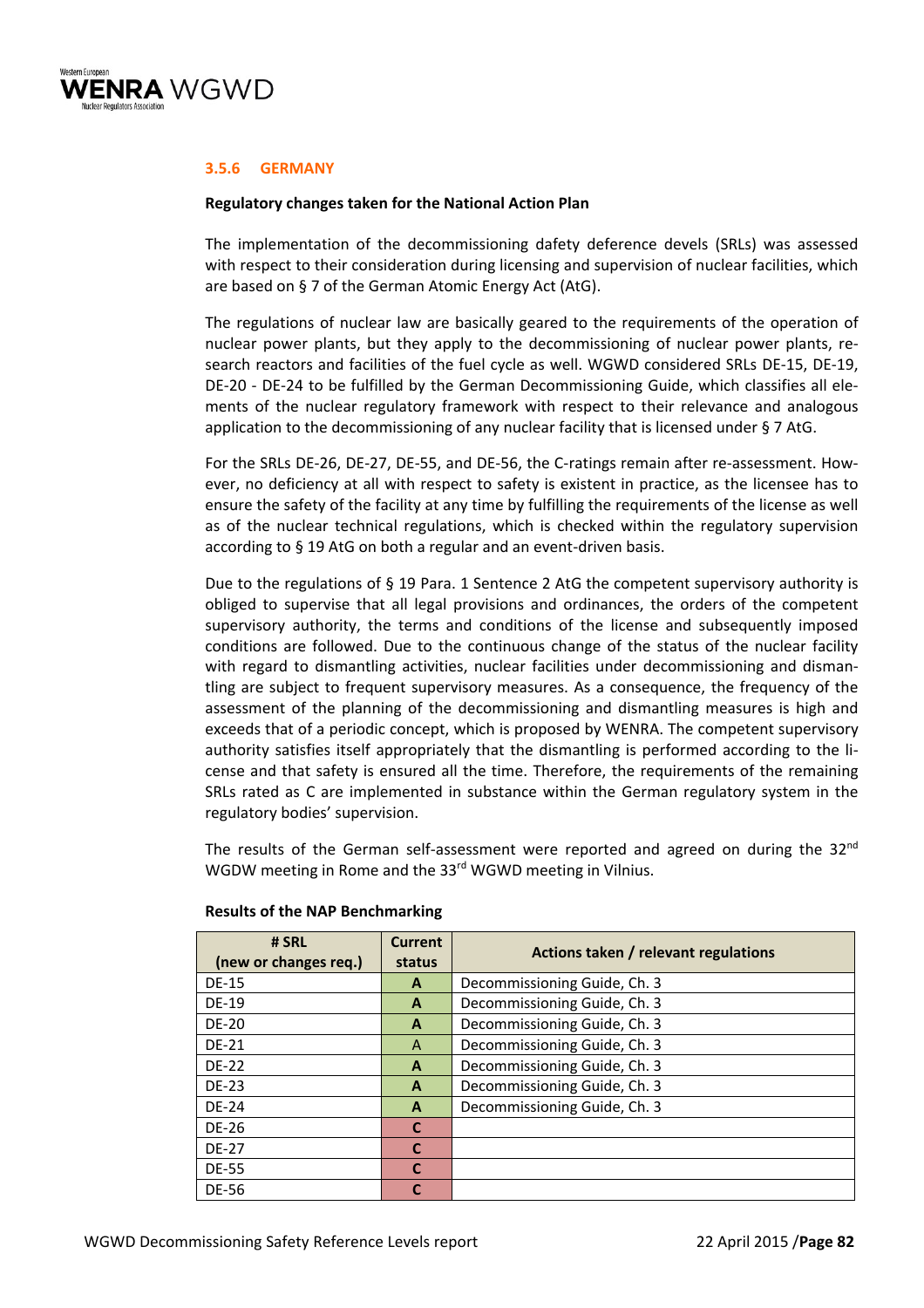

## **3.5.7 HUNGARY**

## **Regulatory changes taken for the National Action Plan**

The Hungarian Atomic Energy Authority (HAEA) regulates the decommissioning of nuclear facilities in Hungary and provides detailed regulation.

The WENRA safety reference levels for decommissioning are covered in the "Govt. Decree 118/2011. (VII.11.) on the nuclear safety requirements of nuclear facilities" and in the "Act CXVI of 1996 on Atomic Energy". There is a specific Volume for decommissioning – "Annex 8 of Govt. Decree 118/2011. (VII.11). Nuclear Safety Code Decommissioning of nuclear facili‐ ties" – which came into force on  $11<sup>th</sup>$  July 2011 and was modified on  $6<sup>th</sup>$  July 2013. These regulations are defining the nuclear safety requirements applicable during the planning and exe‐ cution of a nuclear facility decommissioning, as well as dismantling of safety important struc‐ tures, systems and components and demolishment of nuclear facility buildings in order to cease operations and to terminate the supervision of the nuclear safety authority.

HAEA performed the self-benchmarking of the Hungarian legal system to the WGWD safety reference levels for decommissioning and it was found that the SRLs are fully included in the Hungarian national regulatory system. All of the decommissioning SRLs were evaluated by HAEA as A‐ratings.

At the 33<sup>rd</sup> WGWD meeting in Vilnius in September 2014 HAEA reported its regulatory implementations and compliances for benchmarking to the WENRA members. Most of our re‐ quirements were found to be in agreement with the requirements mandated by the WGWD SRLs. For 15 SRLs WENRA members asked for some corrections. HAEA reported on improve‐ ments during the 34<sup>th</sup> WGWD meeting in Paris in March 2015, which resulted in A-ratings for all of the mentioned SRLs.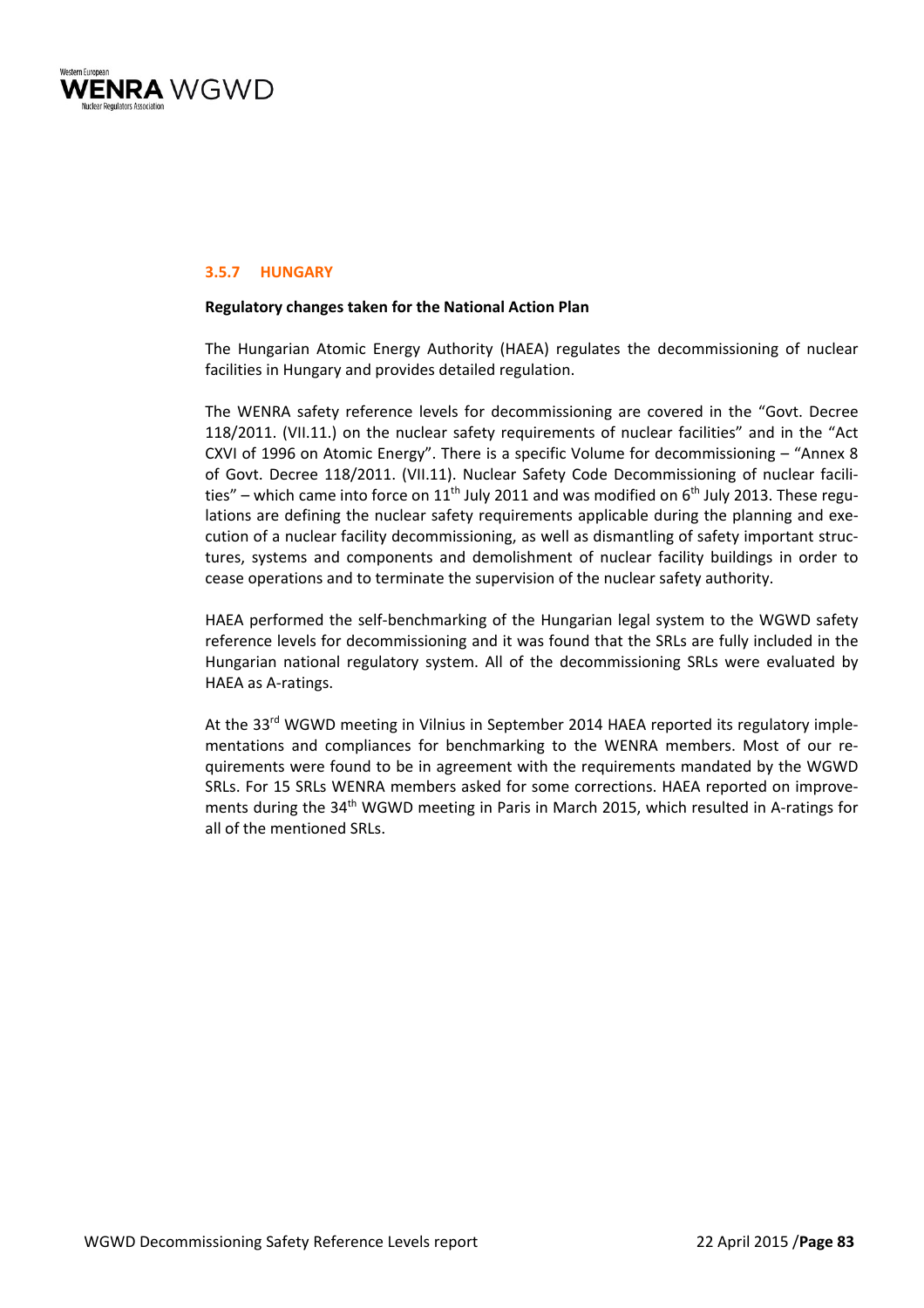

| # SRL                 | <b>Current</b>            | Actions taken / relevant regulations                               |  |
|-----------------------|---------------------------|--------------------------------------------------------------------|--|
| (new or changes req.) | status                    |                                                                    |  |
|                       | A                         | Govt. Decree 118/2011, (VII. 11.) on the nuclear safety re-        |  |
| <b>DE-01</b>          |                           | quirements of nuclear facilities and on related regulatory         |  |
|                       |                           | activities, 5. $\S$ (1)                                            |  |
| <b>DE-02</b>          | A                         | Govt. Decree 118/2011, (VII. 11.) 8. § (1)                         |  |
| <b>DE-03</b>          | A                         | Govt. Decree, Annex, 2.5.2.0500.                                   |  |
| <b>DE-04</b>          | A                         | Act CXVI of 1996 on Atomic Energy 41. §, 62. § (1), 63. § (1)      |  |
| <b>DE-05</b>          | A                         | Govt. Decree, 12. § (1), (4), 118/2011. (VII. 11.)                 |  |
| <b>DE-06</b>          | A                         | Govt. Decree, Annex, 2.3.4.0100., 2.2.1.0100.                      |  |
| <b>DE-07</b>          | A                         | Govt. Decree, Annex, 2.3.1.0300., 2.5.1.0400.                      |  |
| <b>DE-08</b>          | A                         | Govt. Decree, 12. § (3), Govt. Decree, Annex, 2.4.2.0100.          |  |
| <b>DE-09</b>          | A                         | Govt. Decree, Annex, 8.2.1.0100., 8.2.3.0700., 8.3.3.0100.         |  |
| <b>DE-10</b>          | A                         | Govt. Decree, Annex, 4.11.2.0300., 4.11,2.0400., 8.3.4.0300.       |  |
| DE-11                 | A                         | Govt. Decree, Annex, 2.2.1.0100.                                   |  |
| <b>DE-12</b>          | A                         | Govt. Decree, Annex, 2.5.2.01., 2.5.2.02., 2.5.2.03., 2.5.2.04.    |  |
| <b>DE-13</b>          | A                         | Govt. Decree, Annex, 2.5.1.01., 2.5.1.02.                          |  |
| <b>DE-14</b>          | A                         | Govt. Decree, Annex, 2.2.4.0100., 118/2011, (VII. 11.) 8. §<br>(4) |  |
| <b>DE-16</b>          | A                         | Govt. Decree, Annex, 8.2.1.02.                                     |  |
| <b>DE-17</b>          | A                         | Govt. Decree, Annex, 8.2.2.01., 8.2.2.03.                          |  |
| <b>DE-18</b>          | A                         | Govt. Decree, Annex, 8.2.2.02., 8.2.2.05.                          |  |
| <b>DE-21</b>          | A                         | Govt. Decree, Annex, 8.2.3.04.                                     |  |
| <b>DE-22</b>          | A                         | Govt. Decree, Annex, 8.2.2.01.                                     |  |
| <b>DE-24</b>          | A                         | Govt. Decree, Annex, 8.2.3.08.                                     |  |
| <b>DE-25</b>          | A                         | Govt. Decree, Annex, 8.2.3.09.                                     |  |
| <b>DE-28</b>          | A                         | Govt. Decree, Annex, 1.2.8.1500., 8.2.3.0100.                      |  |
| <b>DE-29</b>          | A                         | Govt. Decree, Annex, 8.2.5.01.                                     |  |
| <b>DE-30</b>          | A                         | Govt. Decree, Annex, 8.3.1.01.                                     |  |
| <b>DE-31</b>          | A                         | Govt. Decree, 43. § (2), Annex, 8.3.2.03.                          |  |
| <b>DE-32</b>          | A                         | Govt. Decree, 43. § (2), Annex, 8.3.2.03.                          |  |
| <b>DE-33</b>          | A                         | Govt. Decree, Annex, 8.3.2.01., 8.3.2.05., 8.3.2.06.               |  |
| <b>DE-34</b>          | A                         | Govt. Decree, Annex, 8.3.2.05.                                     |  |
| <b>DE-35</b>          | $\boldsymbol{\mathsf{A}}$ | Govt. Decree, Annex, 8.3.3.01., 8.3.3.02., 8. § (4), 14. § (3)     |  |
| DE-36                 | A                         | Govt. Decree, Annex, 8.3.3.02.                                     |  |
| <b>DE-37</b>          | A                         | Govt. Decree, Annex, 8.3.3.02.                                     |  |
| <b>DE-38</b>          | A                         | Govt. Decree, Annex, 8.3.4.01.                                     |  |
| <b>DE-39</b>          | A                         | Govt. Decree, Annex, 8.3.4.02.                                     |  |
| <b>DE-40</b>          | A                         | Govt. Decree, Annex, 8.3.4.03., 8.3.4.04.                          |  |
| DE-41                 | A                         | Govt. Decree, Annex, 8.3.5.01.                                     |  |
| <b>DE-42</b>          | A                         | Govt. Decree, Annex, 8.3.6.01., 8.2.5.01.                          |  |
| <b>DE-43</b>          | A                         | Govt. Decree, Annex, 8.3.6.02.                                     |  |
| <b>DE-44</b>          |                           |                                                                    |  |
|                       | A                         | Govt. Decree, Annex, 8.3.6.04.                                     |  |
| <b>DE-45</b>          | A                         | Govt. Decree, Annex, 2.5.1.0100., 2.5.2.0400.                      |  |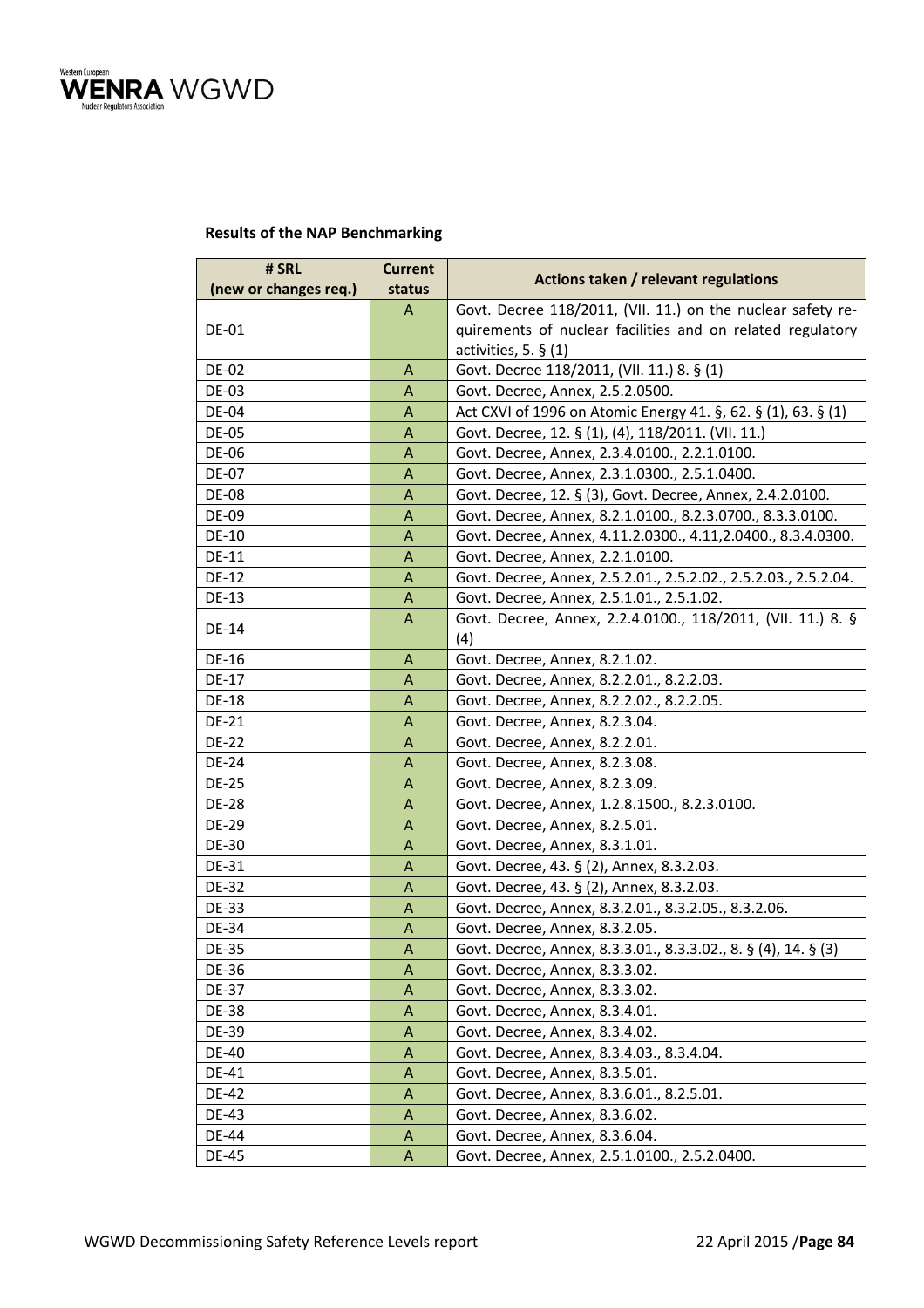

| # SRL                 | <b>Current</b> | Actions taken / relevant regulations                          |  |
|-----------------------|----------------|---------------------------------------------------------------|--|
| (new or changes req.) | status         |                                                               |  |
| DE-46                 | A              | Govt. Decree, Annex, 8.2.3.0700., 8.3.8., 1.6.2.2000.         |  |
| <b>DE-47</b>          | A              | Govt. Decree, Annex, 8.2.5.02., 8.2.5.03.                     |  |
| <b>DE-48</b>          | $\mathsf{A}$   | Govt. Decree, Annex, 8.3.7.01.                                |  |
| DE-49                 | A              | Govt. Decree, Annex, 8.3.7.02.                                |  |
| <b>DE-50</b>          | A              | Govt. Decree, Annex, 8.3.8.0100., 8.3.8.0200., 8.3.8.0300.    |  |
| <b>DE-51</b>          | A              | Govt. Decree, Annex, 8.2.5.01., 8.3.8.1000.                   |  |
| <b>DE-52</b>          | A              | Govt. Decree, Annex, 1.2.8.0500., 8.2.2.0700.                 |  |
| <b>DE-53</b>          | $\mathsf{A}$   | Govt. Decree, Annex, 8.3.8.08.                                |  |
| <b>DE-54</b>          | A              | Govt. Decree, Annex, 8.3.8.10., 8.3.8.13.                     |  |
| <b>DE-55</b>          | A              | Govt. Decree, Annex, 1.7.3.01.                                |  |
| <b>DE-56</b>          | A              | Govt. Decree, Annex, 1.7.3.03., 1.7.3.09.                     |  |
| <b>DE-57</b>          | A              | Govt. Decree, Annex, 1.7.10100.                               |  |
| <b>DE-58</b>          | $\mathsf{A}$   | Govt. Decree, Annex, 8.4.1.0200.                              |  |
| <b>DE-59</b>          | $\mathsf{A}$   | Govt. Decree, Annex, 1.2.9.06.                                |  |
| <b>DE-60</b>          | $\mathsf{A}$   | Govt. Decree, Annex, 1.2.8.1500. g), 1.2.9.0100., 1.2.9.0200. |  |
|                       |                | a), 8.3.8.0800.                                               |  |
| DE-61                 | $\mathsf{A}$   | Govt. Decree, Annex, 1.2.9.0600., 1.2.9.0200.                 |  |
| DE-62                 | $\mathsf{A}$   | Govt. Decree, Annex, 1.2.9.0400., 1.2.9.0700., 8.4.1.0300.,   |  |
|                       |                | 8.4.1.04.                                                     |  |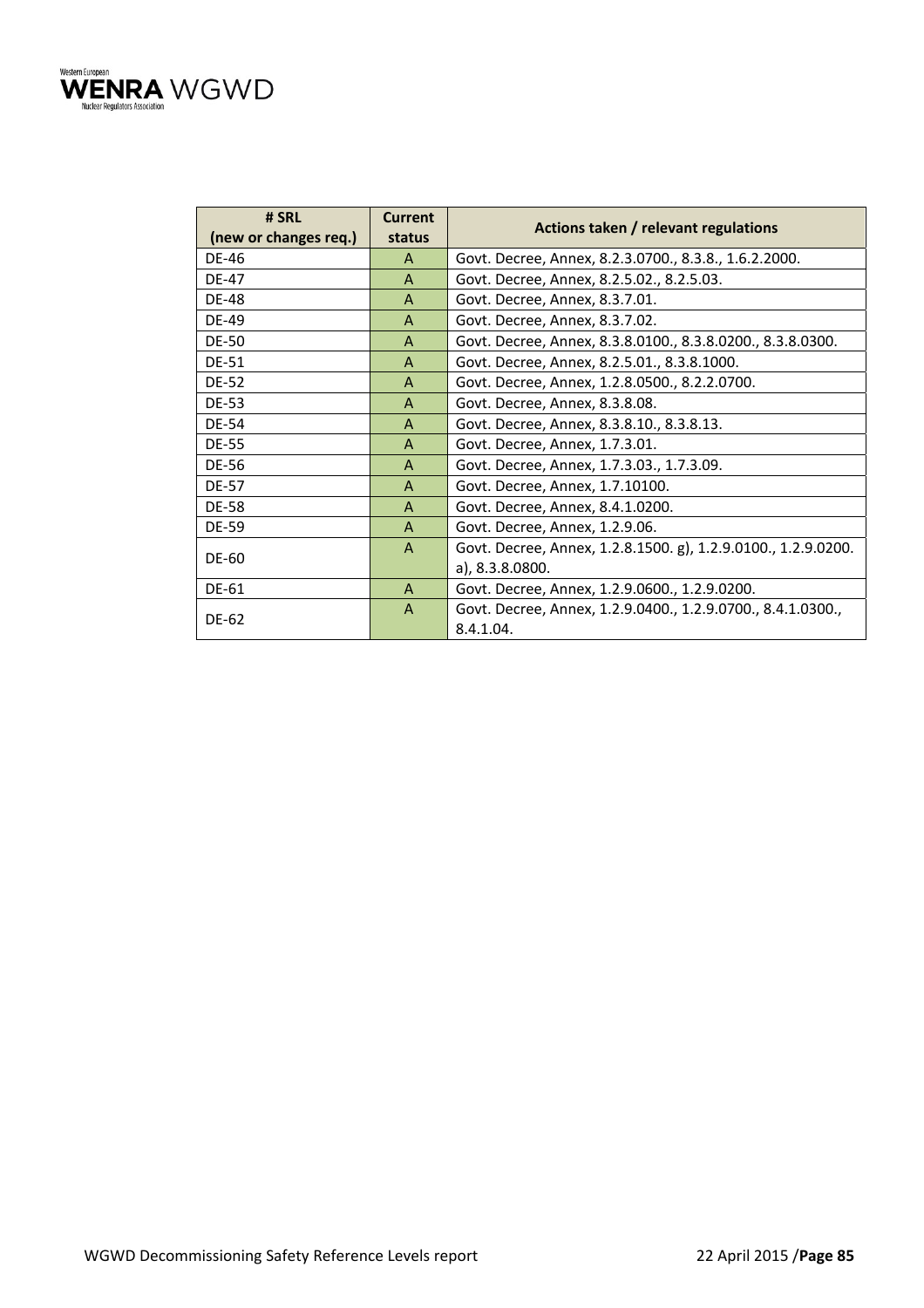

## **3.5.8 ITALY**

## **Regulatory changes taken for the National Action Plan**

After benchmarking the Italian legal system to the WGWD safety reference levels for decom‐ missioning Italy had a total of 32 of C-ratings.

To comply with the remaining decommissioning safety reference levels, a Technical Guide has been drafted within the Nuclear Department of ISPRA, which regulates the use of nuclear energy in Italy and gives detailed guidance in the form of guides. The publication of the final guide is foreseen by mid 2015.

At the 32<sup>th</sup> WGDW meeting in Rome in February 2014, Italy reported the regulatory implementations of the 32 SRLs for benchmarking. All (proposed) changes were endorsed by the WENRA WGWD.

| # SRL                 | <b>Current</b> | Actions taken / relevant regulations |  |
|-----------------------|----------------|--------------------------------------|--|
| (new or changes req.) | status         |                                      |  |
| <b>DE-04</b>          | $\mathbf c$    | Reg. Guide (not yet published)       |  |
| <b>DE-09</b>          | $\mathbf c$    | Reg. Guide (not yet published)       |  |
| <b>DE-14</b>          | C              | Reg. Guide (not yet published)       |  |
| <b>DE-15</b>          | $\mathbf c$    | Reg. Guide (not yet published)       |  |
| <b>DE-17</b>          | $\mathbf c$    | Reg. Guide (not yet published)       |  |
| <b>DE-19</b>          | $\mathbf c$    | Reg. Guide (not yet published)       |  |
| <b>DE-20</b>          | $\mathbf c$    | Reg. Guide (not yet published)       |  |
| <b>DE-21</b>          | $\mathbf c$    | Reg. Guide (not yet published)       |  |
| <b>DE-22</b>          | $\mathbf c$    | Reg. Guide (not yet published)       |  |
| <b>DE-23</b>          | $\mathbf c$    | Reg. Guide (not yet published)       |  |
| <b>DE-24</b>          | $\mathbf c$    | Reg. Guide (not yet published)       |  |
| <b>DE-25</b>          | C              | Reg. Guide (not yet published)       |  |
| <b>DE-26</b>          | $\mathbf c$    | Reg. Guide (not yet published)       |  |
| <b>DE-27</b>          | $\mathbf c$    | Reg. Guide (not yet published)       |  |
| <b>DE-29</b>          | $\mathbf c$    | Reg. Guide (not yet published)       |  |
| <b>DE-30</b>          | $\mathbf c$    | Reg. Guide (not yet published)       |  |
| <b>DE-35</b>          | $\mathbf c$    | Reg. Guide (not yet published)       |  |
| <b>DE-36</b>          | $\mathbf c$    | Reg. Guide (not yet published)       |  |
| <b>DE-37</b>          | $\mathbf c$    | Reg. Guide (not yet published)       |  |
| <b>DE-40</b>          | $\mathbf c$    | Reg. Guide (not yet published)       |  |
| <b>DE-41</b>          | $\mathbf c$    | Reg. Guide (not yet published)       |  |
| <b>DE-42</b>          | $\mathbf c$    | Reg. Guide (not yet published)       |  |
| <b>DE-43</b>          | $\mathbf c$    | Reg. Guide (not yet published)       |  |
| <b>DE-44</b>          | $\mathbf c$    | Reg. Guide (not yet published)       |  |
| <b>DE-48</b>          | $\mathbf c$    | Reg. Guide (not yet published)       |  |
| <b>DE-49</b>          | $\mathbf c$    | Reg. Guide (not yet published)       |  |
| <b>DE-50</b>          | $\mathbf c$    | Reg. Guide (not yet published)       |  |
| <b>DE-54</b>          | $\mathbf c$    | Reg. Guide (not yet published)       |  |
| <b>DE-55</b>          | $\mathbf c$    | Reg. Guide (not yet published)       |  |
| <b>DE-56</b>          | C              | Reg. Guide (not yet published)       |  |
| <b>DE-59</b>          | $\mathbf c$    | Reg. Guide (not yet published)       |  |
| DE-61                 | $\mathbf c$    | Reg. Guide (not yet published)       |  |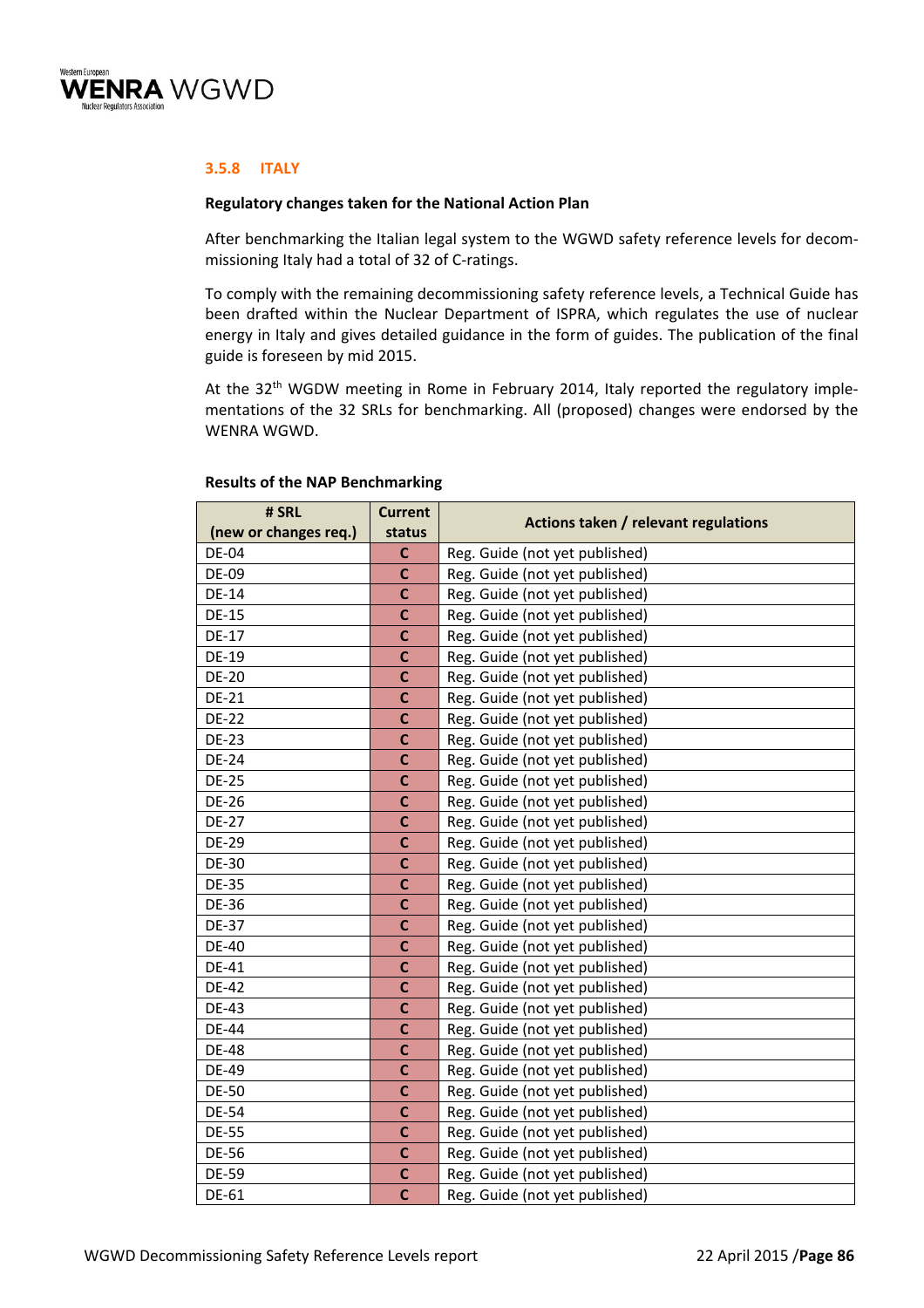

## **3.5.9 LITHUANIA**

## **Regulatory changes taken for the National Action Plan**

After benchmarking Lithuanian legal system to the WGWD safety reference levels for de‐ commissioning Lithuania had 4 of C-ratings (DE-15, DE-25, DE-46, DE-50). Two remaining issues of this benchmarking are related with the planning of decommissioning and the two others with the safety case for decommissioning.

In 2013 the Requirements for decommissioning of nuclear facilities P‐2009‐02 had been re‐ vised, and a new version of nuclear safety requirements for decommissioning of nuclear facili‐ ties has been prepared in 2014 (BSR-1.5.1-2014 Regulation on the Decommissioning of nuclear facilities) in order to meet the requirements of WENRA safety reference levels for the de‐ commissioning of nuclear facilities. At this moment a draft version of these new requirements (BSR‐1.5.1‐2014) is in the process of harmonisation with organisations, which are involved in the process of decommissioning of nuclear facilities in Lithuania. We are planning that the new requirements for decommissioning of nuclear facilities (BSR‐1.5.1‐2014) will come into force on  $1<sup>st</sup>$  May 2015.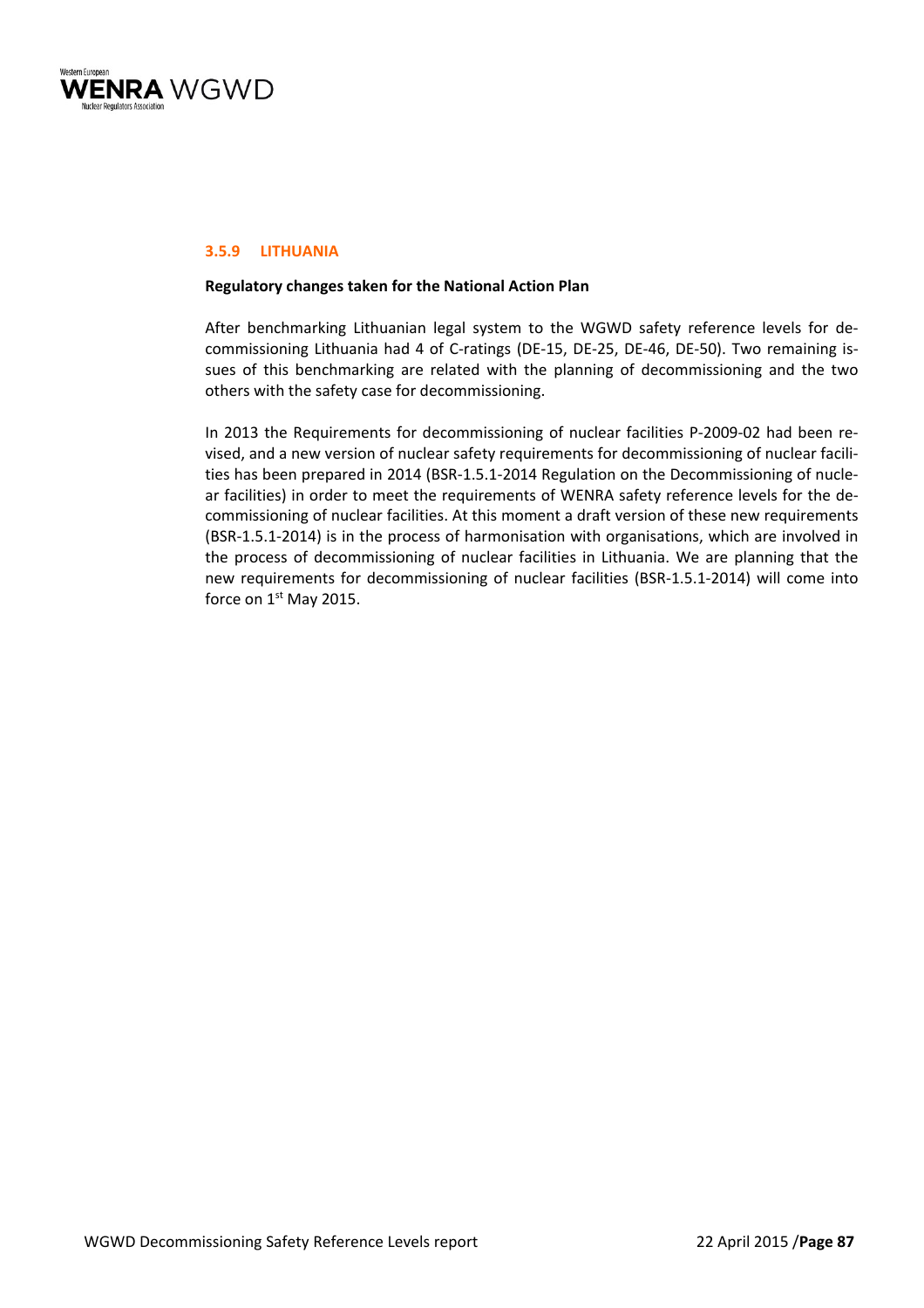

| # SRL<br>(new or changes req.) | <b>Current</b><br>status  | Actions taken / relevant regulations                                                                                                                                                                                                                                                                                                                                                                                                              |
|--------------------------------|---------------------------|---------------------------------------------------------------------------------------------------------------------------------------------------------------------------------------------------------------------------------------------------------------------------------------------------------------------------------------------------------------------------------------------------------------------------------------------------|
| DE-01                          | A                         | The Law on Nuclear Safety of the Republic of Lithua-<br>nia, 2011, Art. 3, 16, 17; The Law on Nuclear Energy                                                                                                                                                                                                                                                                                                                                      |
|                                |                           | of the Republic of Lithuania, 2011, Art. 30, 32                                                                                                                                                                                                                                                                                                                                                                                                   |
| DE-04                          | $\mathbf{A}$              | The Law on Nuclear Energy of the Republic of Lithua-<br>nia, 2011, Art. 32, 47, 48                                                                                                                                                                                                                                                                                                                                                                |
| <b>DE-15</b>                   | C                         |                                                                                                                                                                                                                                                                                                                                                                                                                                                   |
| <b>DE-17</b>                   | A                         | Requirements for decommissioning of nuclear facili-<br>ties P-2009-02, VATESI, 2009, Art. 7, 9                                                                                                                                                                                                                                                                                                                                                    |
| <b>DE-18</b>                   | A                         | Requirements for decommissioning of nuclear facili-<br>ties P-2009-02, VATESI, 2009, Art. 10, 11                                                                                                                                                                                                                                                                                                                                                  |
| DE-19                          | A                         | Requirements for decommissioning of nuclear facili-<br>ties P-2009-02, VATESI, 2009, Art. 7, 17, 19, 25, 25.1                                                                                                                                                                                                                                                                                                                                     |
| <b>DE-22</b>                   | A                         | Requirements for decommissioning of nuclear facili-<br>ties P-2009-02, VATESI, 2009, Art. 8                                                                                                                                                                                                                                                                                                                                                       |
| DE-24                          | $\boldsymbol{\mathsf{A}}$ | Requirements for decommissioning of nuclear facili-<br>ties P-2009-02, VATESI, 2009, Art. 20, 50, 51                                                                                                                                                                                                                                                                                                                                              |
| <b>DE-25</b>                   | $\mathbf c$               |                                                                                                                                                                                                                                                                                                                                                                                                                                                   |
| DE-31                          | A                         | General regulations for ensuring the safety of the<br>RBMK-1500 NPPs, BSR-2.1.2-2010, VATESI, 2010, Art.<br>191; The Law on Nuclear Safety of the Republic of<br>Lithuania, 2011, Art. 38                                                                                                                                                                                                                                                         |
| <b>DE-32</b>                   | A                         | General regulations for ensuring the safety of the<br>RBMK-1500 NPPs, BSR-2.1.2-2010, VATESI, 2010, Art.<br>187, 189, 190; Emergency preparedness and re-<br>sponse requirements for the operators of nuclear<br>facilities, VATESI, 2008, Art. 5, 23.2.3, 24.2, 24.2.1-5,<br>24.5, 24.5.3, 26; Requirements for decommissioning<br>of nuclear facilities P-2009-02; VATESI, 2009, Art. 85,<br>86, 87                                             |
| DE-34                          | A                         | The Law on Nuclear Safety of the Republic of Lithua-<br>nia, 2011, Art. 38; Emergency preparedness and re-<br>sponse requirements for the operators of nuclear<br>facilities, VATESI, 2008, Art. 24.6, 24.6.1-4, 26; Rules<br>for training of civil protection, 2010 m. September 8<br>d. Nr. 1295, Art. 9.1, 9.3.1, 9.3.2; General regulations<br>for ensuring the safety of the RBMK-1500 NPPs, BSR-<br>2.1.2-2010, VATESI, 2010, Art. 194, 195 |
| DE-37                          | A                         | The Law on Nuclear Safety of the Republic of Lithua-<br>nia, 2011, Art. 37; Requirements on operational expe-<br>rience feedback in the field of nuclear energy P-2009-<br>04, VATESI, 2009, Art. 35, 37; Requirements for de-<br>commissioning of nuclear facilities<br>P-2009-02;<br>VATESI, 2009, Art. 55, 59                                                                                                                                  |
| <b>DE-40</b>                   | A                         | BSR-3.1.2-2010 Regulation on the Pre-disposal Man-<br>agement of Radioactive Waste at the Nuclear Facili-<br>ties, VATESI, 2010, Art. 112, 112.19; Requirements for<br>decommissioning of nuclear facilities P-2009-02;<br>VATESI, 2009, Art. 65, 132                                                                                                                                                                                             |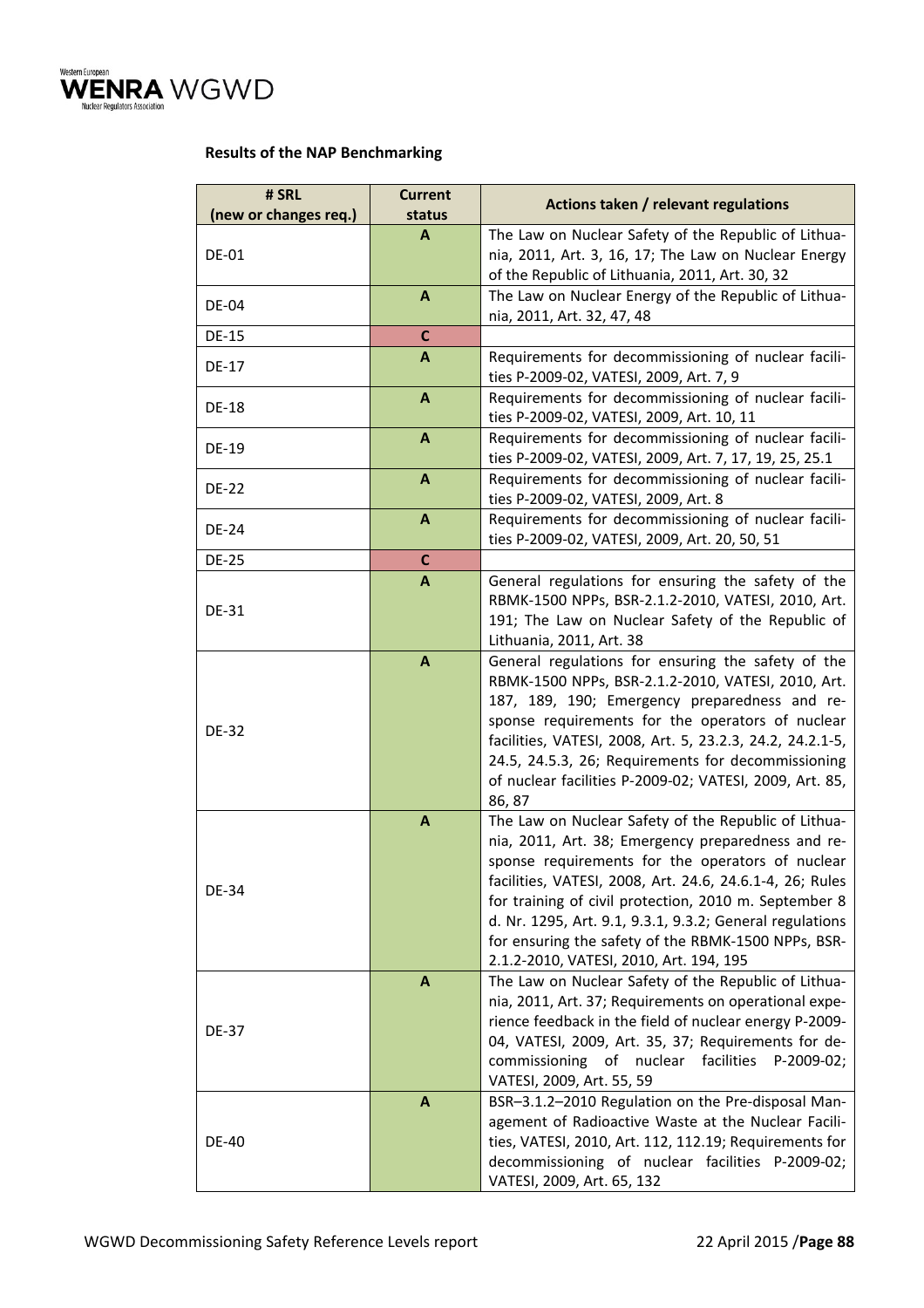

| # SRL<br>(new or changes req.) | <b>Current</b><br>status | Actions taken / relevant regulations                                                                                 |
|--------------------------------|--------------------------|----------------------------------------------------------------------------------------------------------------------|
| <b>DE-46</b>                   | C                        |                                                                                                                      |
| <b>DF-48</b>                   | $\mathbf{A}$             | Requirements for decommissioning of nuclear facili-<br>ties P-2009-02; VATESI, 2009, Art. 119                        |
| <b>DE-49</b>                   | $\mathbf{A}$             | Requirements for decommissioning of nuclear facili-<br>ties P-2009-02; VATESI, 2009, Art. 120, 120.1-10              |
| <b>DE-50</b>                   | $\mathbf{C}$             |                                                                                                                      |
| <b>DE-54</b>                   | $\mathbf{A}$             | Requirements for decommissioning of nuclear facili-<br>ties P-2009-02; VATESI, 2009, Art. 32, 32.9, 34, 51, 52       |
| <b>DE-56</b>                   | $\mathbf{A}$             | Requirements for decommissioning of nuclear facili-<br>ties P-2009-02; VATESI, 2009, Art. 95, 96, 97, 98,<br>98.1-16 |
| <b>DE-58</b>                   | $\mathbf{A}$             | Requirements for decommissioning of nuclear facili-<br>ties P-2009-02; VATESI, 2009, Art. 129, 130, 130.1-16         |
| <b>DE-59</b>                   | $\mathbf{A}$             | Requirements for decommissioning of nuclear facili-<br>ties P-2009-02; VATESI, 2009, Art. 43, 44, 45, 132            |
| DE-62                          | $\mathbf{A}$             | Requirements for decommissioning of nuclear facili-<br>ties P-2009-02; VATESI, 2009, Art. 134                        |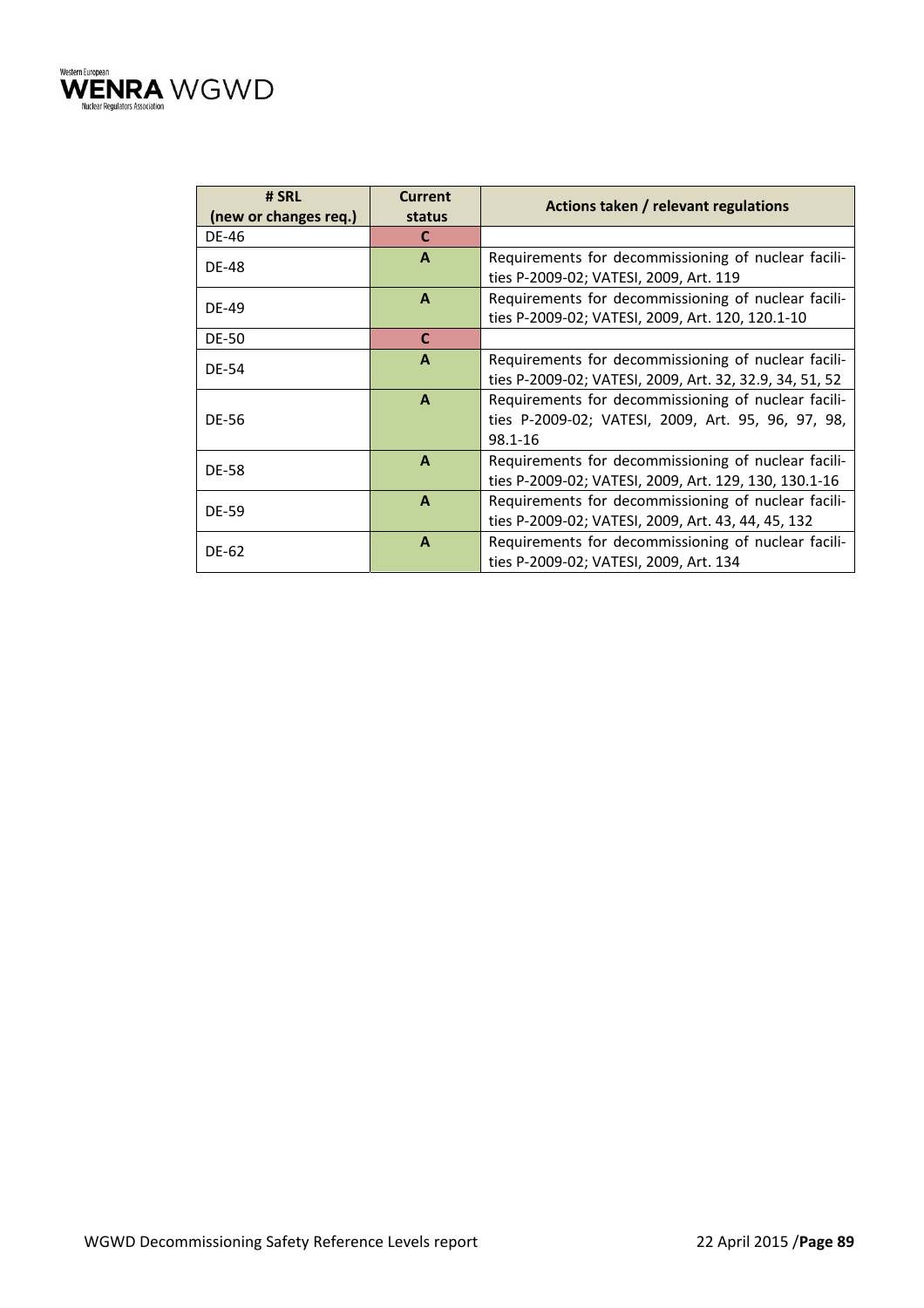

## **3.5.10 ROMANIA**

## **Regulatory changes taken for the National Action Plan**

Nuclear safety legislation in Romania was subject to a continuous development process both due to the planning of new nuclear facilities and due to implementation of European legislation. Romania committed itself to implement the WGWD safety reference levels on decom‐ missioning in its legal system.

The most relevant Romanian legislation is given by Law 111/1996 on the safe deployment, regulation, licensing and control of nuclear activities as well as by CNCAN Order 14/2000 approving the Radiological Safety Fundamental Regulation and CNCAN Order 56/2005 on the safe management of radioactive waste and spent nuclear fuel. Specific safety requirements for decommissioning are foreseen in the CNCAN Order 181/2001 approving the safety requirement for decommissioning as well as in the set of CNCAN orders on management sys‐ tem. Both of them establish also the licensing requirements.

Romania has in progress the revision of the entire regulatory framework on the safety of pre‐ disposal and disposal of radioactive waste and on the safety of decommissioning of nuclear facilities. The finalisation process is foreseen at the end of 2015.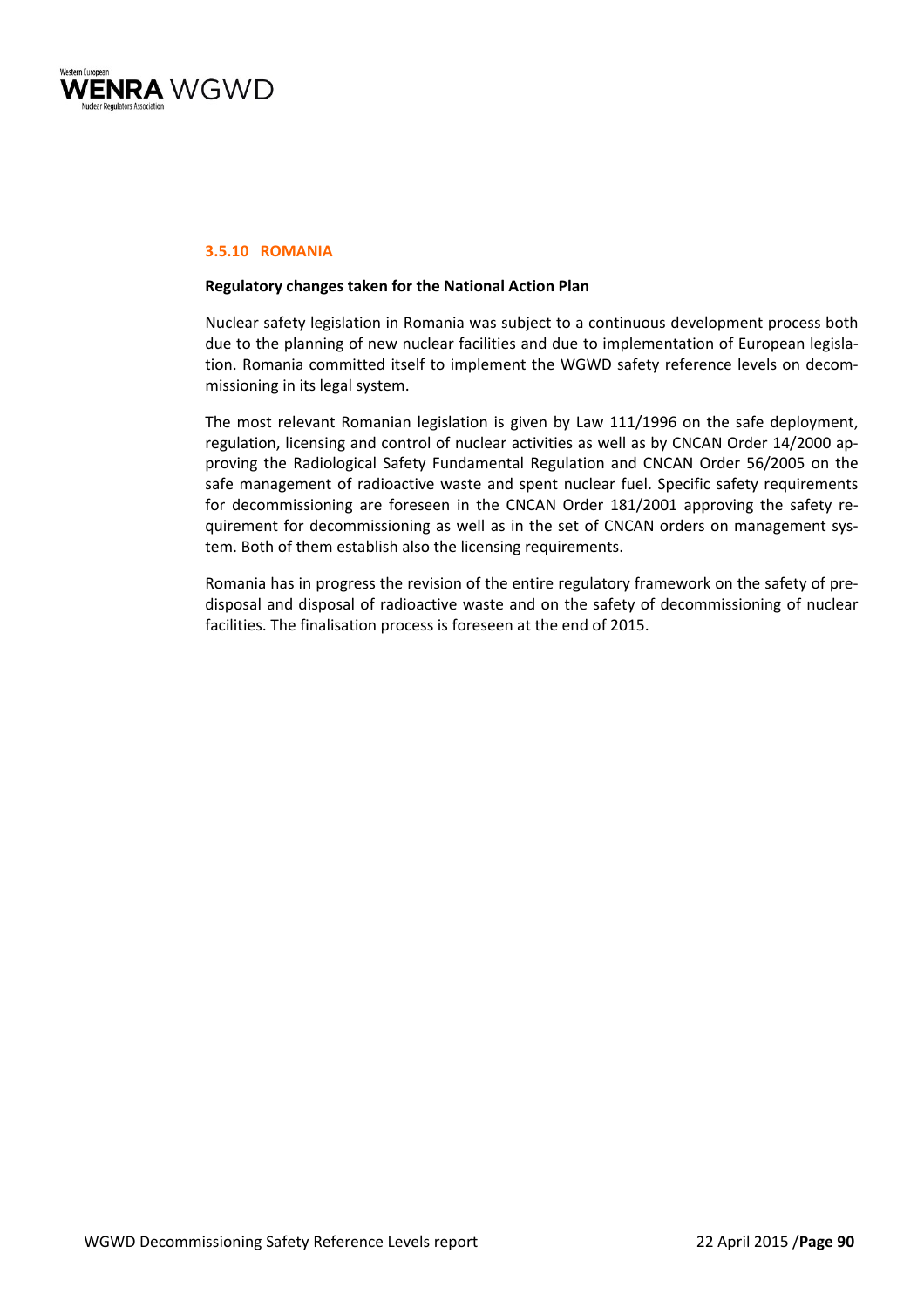

| # SRL<br>(new or changes<br>req.) | <b>Current</b><br>status | Actions taken / relevant regulations                                                                                                          |
|-----------------------------------|--------------------------|-----------------------------------------------------------------------------------------------------------------------------------------------|
| <b>DE-02</b>                      | $\mathbf{C}$             | CNCAN Order 75/2003, Art. 11, CNCAN Order approving the regu-<br>lation on the safety requirements for decommissioning (not yet<br>published) |
| <b>DE-05</b>                      | $\mathbf{C}$             | CNCAN Order approving the regulation on the safety requirements<br>for decommissioning (not yet published)                                    |
| <b>DE-06</b>                      | $\mathbf c$              | CNCAN Order approving the regulation on the safety requirements<br>for decommissioning (not yet published)                                    |
| <b>DE-07</b>                      | $\mathbf c$              | CNCAN Order approving the regulation on the safety requirements<br>for decommissioning (not yet published)                                    |
| <b>DE-08</b>                      | $\mathbf c$              | CNCAN Order approving the regulation on the safety requirements<br>for decommissioning (not yet published)                                    |
| <b>DE-09</b>                      | $\mathbf c$              | CNCAN Order approving the regulation on the safety requirements<br>for decommissioning (not yet published)                                    |
| DE-10                             | $\mathbf c$              | CNCAN Order approving the regulation on the safety requirements<br>for decommissioning (not yet published)                                    |
| DE-11                             | $\mathbf c$              | CNCAN Order approving the regulation on the safety requirements<br>for decommissioning (not yet published)                                    |
| DE-12                             | $\mathbf C$              | CNCAN Order 75/2003, Art. 6, CNCAN Order approving the regula-<br>tion on the safety requirements for decommissioning (not yet<br>published)  |
| DE-13                             | $\mathbf c$              | CNCAN Order approving the regulation on the safety requirements<br>for decommissioning (not yet published)                                    |
| DE-14                             | $\mathbf c$              | CNCAN Order approving the regulation on the safety requirements<br>for decommissioning (not yet published)                                    |
| <b>DE-15</b>                      | $\mathbf c$              | CNCAN Order approving the regulation on the safety requirements<br>for decommissioning (not yet published)                                    |
| DE-16                             | $\mathbf{C}$             | CNCAN Order approving the regulation on the safety requirements<br>for decommissioning (not yet published)                                    |
| <b>DE-17</b>                      | $\mathbf c$              | CNCAN Order approving the regulation on the safety requirements<br>for decommissioning (not yet published)                                    |
| <b>DE-18</b>                      | $\mathbf c$              | CNCAN Order approving the regulation on the safety requirements<br>for decommissioning (not yet published)                                    |
| DE-19                             | C                        | CNCAN Order approving the regulation on the safety requirements<br>for decommissioning (not yet published)                                    |
| <b>DE-20</b>                      | $\mathbf c$              | CNCAN Order approving the regulation on the safety requirements<br>for decommissioning (not yet published)                                    |
| DE-21                             | $\mathbf c$              | CNCAN Order approving the regulation on the safety requirements<br>for decommissioning (not yet published)                                    |
| <b>DE-22</b>                      | $\mathbf c$              | CNCAN Order approving the regulation on the safety requirements<br>for decommissioning (not yet published)                                    |
| DE-23                             | $\mathbf c$              | CNCAN Order approving the regulation on the safety requirements<br>for decommissioning (not yet published)                                    |
| <b>DE-24</b>                      | $\mathbf c$              | CNCAN Order approving the regulation on the safety requirements<br>for decommissioning (not yet published)                                    |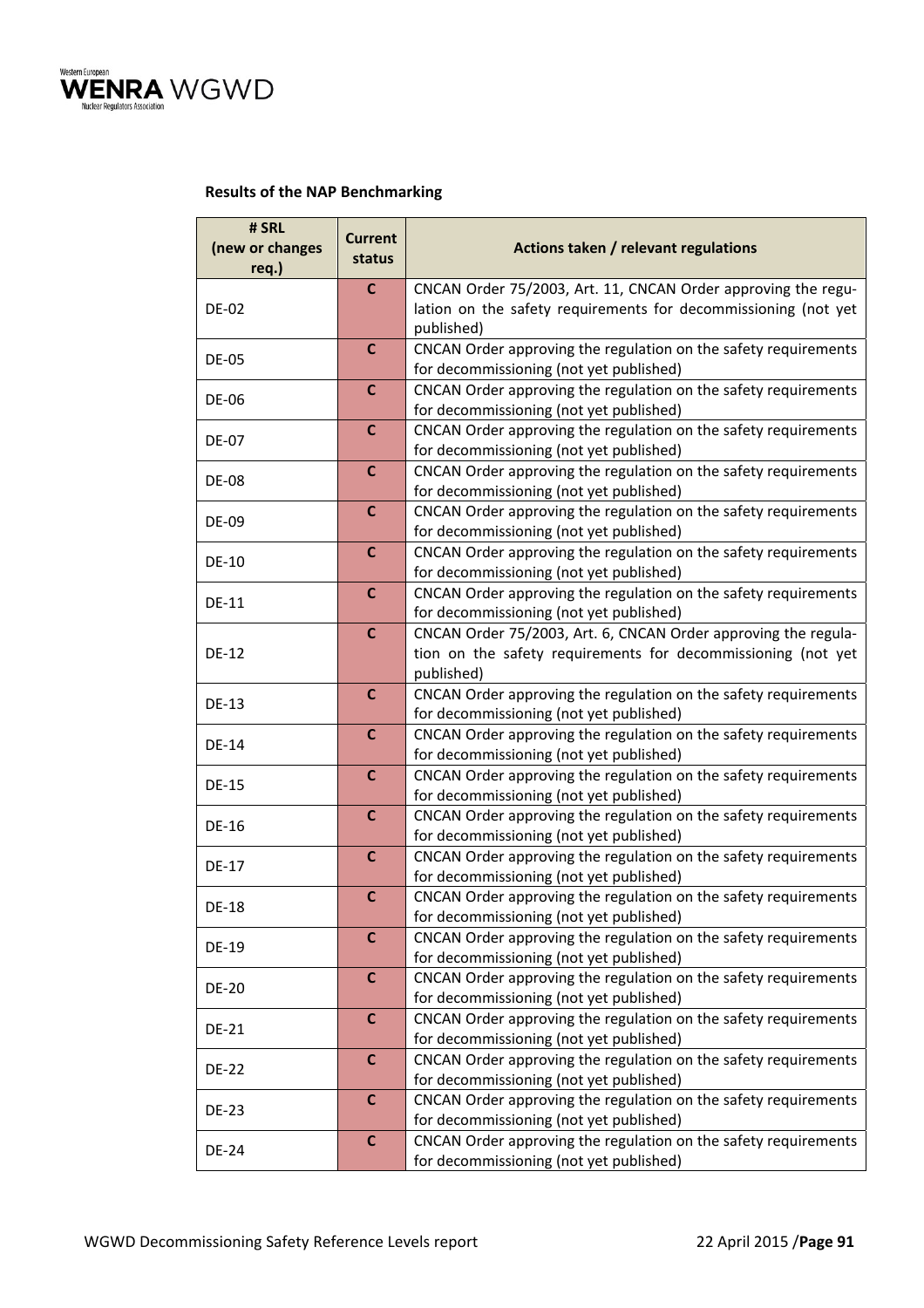

| # SRL<br>(new or changes<br>req.) | <b>Current</b><br>status | Actions taken / relevant regulations                                                                       |
|-----------------------------------|--------------------------|------------------------------------------------------------------------------------------------------------|
| <b>DE-25</b>                      | $\mathbf c$              | CNCAN Order approving the regulation on the safety requirements<br>for decommissioning (not yet published) |
| <b>DE-26</b>                      | C                        | CNCAN Order approving the regulation on the safety requirements<br>for decommissioning (not yet published) |
| <b>DE-27</b>                      | $\mathbf c$              | CNCAN Order approving the regulation on the safety requirements                                            |
| <b>DE-28</b>                      | $\mathbf c$              | for decommissioning (not yet published)<br>CNCAN Order approving the regulation on the safety requirements |
| DE-29                             | $\mathbf c$              | for decommissioning (not yet published)<br>CNCAN Order approving the regulation on the safety requirements |
| <b>DE-30</b>                      | $\mathbf c$              | for decommissioning (not yet published)<br>CNCAN Order approving the regulation on the safety requirements |
|                                   | $\mathbf c$              | for decommissioning (not yet published)<br>CNCAN Order approving the regulation on the safety requirements |
| DE-31                             | $\mathbf c$              | for decommissioning (not yet published)<br>CNCAN Order approving the regulation on the safety requirements |
| DE-32                             |                          | for decommissioning (not yet published)                                                                    |
| <b>DE-33</b>                      | C                        | CNCAN Order approving the regulation on the safety requirements<br>for decommissioning (not yet published) |
| <b>DE-35</b>                      | $\mathbf c$              | CNCAN Order approving the regulation on the safety requirements<br>for decommissioning (not yet published) |
| DE-36                             | $\mathbf c$              | CNCAN Order approving the regulation on the safety requirements<br>for decommissioning (not yet published) |
| DE-37                             | $\mathbf c$              | CNCAN Order approving the regulation on the safety requirements<br>for decommissioning (not yet published) |
| <b>DE-38</b>                      | $\mathbf c$              | CNCAN Order approving the regulation on the safety requirements<br>for decommissioning (not yet published) |
| DE-39                             | $\mathbf c$              | CNCAN Order approving the regulation on the safety requirements<br>for decommissioning (not yet published) |
| <b>DE-40</b>                      | $\mathbf c$              | CNCAN Order approving the regulation on the safety requirements                                            |
| <b>DE-41</b>                      | $\mathbf c$              | for decommissioning (not yet published)<br>CNCAN Order approving the regulation on the safety requirements |
| <b>DE-42</b>                      | $\mathbf c$              | for decommissioning (not yet published)<br>CNCAN Order approving the regulation on the safety requirements |
|                                   | $\mathbf c$              | for decommissioning (not yet published)<br>CNCAN Order approving the regulation on the safety requirements |
| DE-43                             | $\mathbf c$              | for decommissioning (not yet published)<br>CNCAN Order approving the regulation on the safety requirements |
| <b>DE-44</b>                      | $\mathbf c$              | for decommissioning (not yet published)                                                                    |
| <b>DE-46</b>                      |                          | CNCAN Order approving the regulation on the safety requirements<br>for decommissioning (not yet published) |
| <b>DE-47</b>                      | $\mathbf c$              | CNCAN Order approving the regulation on the safety requirements<br>for decommissioning (not yet published) |
| <b>DE-48</b>                      | $\mathbf c$              | CNCAN Order approving the regulation on the safety requirements<br>for decommissioning (not yet published) |
| DE-49                             | $\mathbf c$              | CNCAN Order approving the regulation on the safety requirements<br>for decommissioning (not yet published) |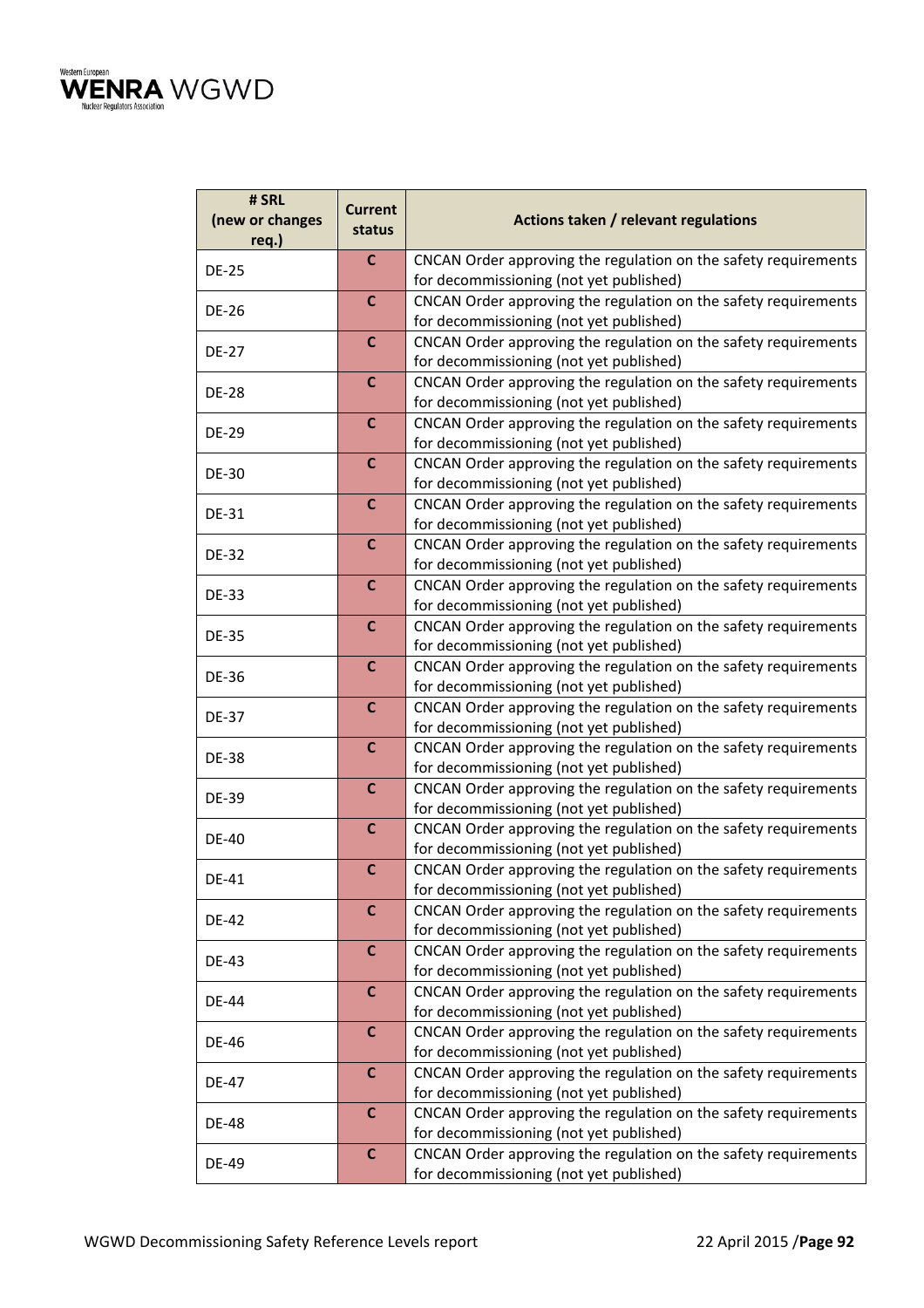

| # SRL<br>(new or changes<br>req.) | <b>Current</b><br>status | Actions taken / relevant regulations                            |
|-----------------------------------|--------------------------|-----------------------------------------------------------------|
| <b>DE-50</b>                      | $\mathbf{C}$             | CNCAN Order approving the regulation on the safety requirements |
|                                   |                          | for decommissioning (not yet published)                         |
| <b>DE-51</b>                      | $\mathbf c$              | CNCAN Order approving the regulation on the safety requirements |
|                                   |                          | for decommissioning (not yet published)                         |
| <b>DE-52</b>                      | $\mathbf{C}$             | CNCAN Order approving the regulation on the safety requirements |
|                                   |                          | for decommissioning (not yet published)                         |
| <b>DE-53</b>                      | $\mathbf c$              | CNCAN Order approving the regulation on the safety requirements |
|                                   |                          | for decommissioning (not yet published)                         |
| <b>DE-54</b>                      | $\mathbf c$              | CNCAN Order approving the regulation on the safety requirements |
|                                   |                          | for decommissioning (not yet published)                         |
| <b>DE-55</b>                      | $\mathbf c$              | CNCAN Order approving the regulation on the safety requirements |
|                                   |                          | for decommissioning (not yet published)                         |
| <b>DE-56</b>                      | $\mathbf{C}$             | CNCAN Order approving the regulation on the safety requirements |
|                                   |                          | for decommissioning (not yet published)                         |
| <b>DE-57</b>                      | $\mathbf c$              | CNCAN Order approving the regulation on the safety requirements |
|                                   |                          | for decommissioning (not yet published)                         |
| <b>DE-58</b>                      | $\mathbf C$              | CNCAN Order approving the regulation on the safety requirements |
|                                   |                          | for decommissioning (not yet published)                         |
|                                   | $\mathbf c$              | CNCAN Order approving the regulation on the safety requirements |
| <b>DE-59</b>                      |                          | for decommissioning (not yet published)                         |
|                                   | $\mathbf c$              | CNCAN Order approving the regulation on the safety requirements |
| DE-60                             |                          | for decommissioning (not yet published)                         |
|                                   | $\mathbf c$              | CNCAN Order approving the regulation on the safety requirements |
| DE-61                             |                          | for decommissioning (not yet published)                         |
|                                   | $\mathbf c$              | CNCAN Order approving the regulation on the safety requirements |
| DE-62                             |                          | for decommissioning (not yet published)                         |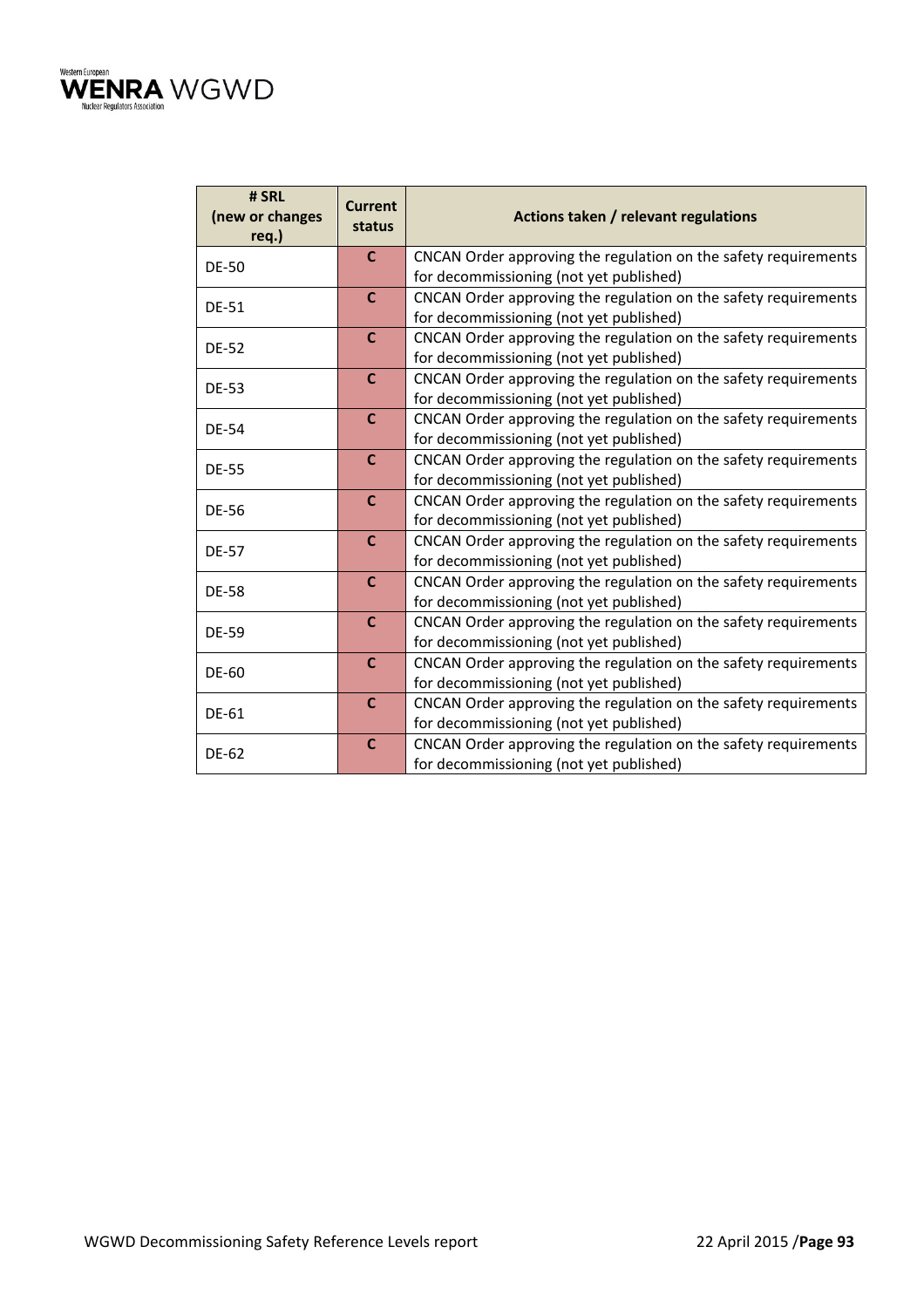

## **3.5.11 SLOVAKIA**

## **Regulatory changes taken for the National Action Plan**

Slovakia started up legal benchmarking of decommissioning SRLs at the 19<sup>th</sup> meeting in Den Haag in the end of November 2007 and ended up this legal benchmarking at the  $22^{nd}$  meeting in Brussels in April 2009. During this legal benchmarking 5 SRLs were evaluated with rating C and Slovakia consequently prepared NAP to address these differences.

During first plenary benchmarking of NAPs for decommissioning, which took place in Prague on 26 ‐ 28 February 2013, Slovakia submitted its NAP.

Since Slovakia has already an extensive decommissioning programme in place, only 5 SRLs were identified to be addressed in its NAP.

All differences were harmonised by the update of Atomic Act No. 541/2001 as amended in 2013 (amendment No. 143/2013) and update of respective regulations:

- Regulation No. 58/2006 on details concerning the scope, content and method of preparation of nuclear installation documentation needed for certain decisions, which came into force in March 2012 (No. 31/2012) and
- Regulation No. 430/2011 on details on nuclear safety requirements for nuclear facilities, which valid from  $1<sup>st</sup>$  January 2012.

| # SRL<br>(new or changes req.) | <b>Current</b><br>status | Actions taken / relevant regulations                                                                                                                           |
|--------------------------------|--------------------------|----------------------------------------------------------------------------------------------------------------------------------------------------------------|
| <b>DE-01</b>                   | A                        | Amendment of Atomic Act No. 541/2004, § 10 (2), § 20<br>(1), 623(1)                                                                                            |
| <b>DE-19</b>                   | A                        | Amendment of Atomic Act No. 541/2004, § 2 u), § 3<br>(4); Amendment of Regulation No. 58/2006, § 3; Regu-<br>lation No. 430/2011 Coll. Annex 4, C (3)          |
| DF-24                          | A                        | Amendment of Atomic Act No. 541/2004, § 2 u), § 3<br>(4); § 20 (3); Amendment of Regulation No. 58/2006, §<br>26; Regulation No. 430/2011 Coll. Annex 4, C (3) |
| <b>DE-50</b>                   | A                        | Amendment of Atomic Act No. 541/2004, § 20 (3);<br>Amendment of Regulation No. 58/2006, §§ 26, 28                                                              |
| <b>DE-62</b>                   | A                        | Amendment of Atomic Act No. 541/2004, § 20 (5),<br>Annex 1                                                                                                     |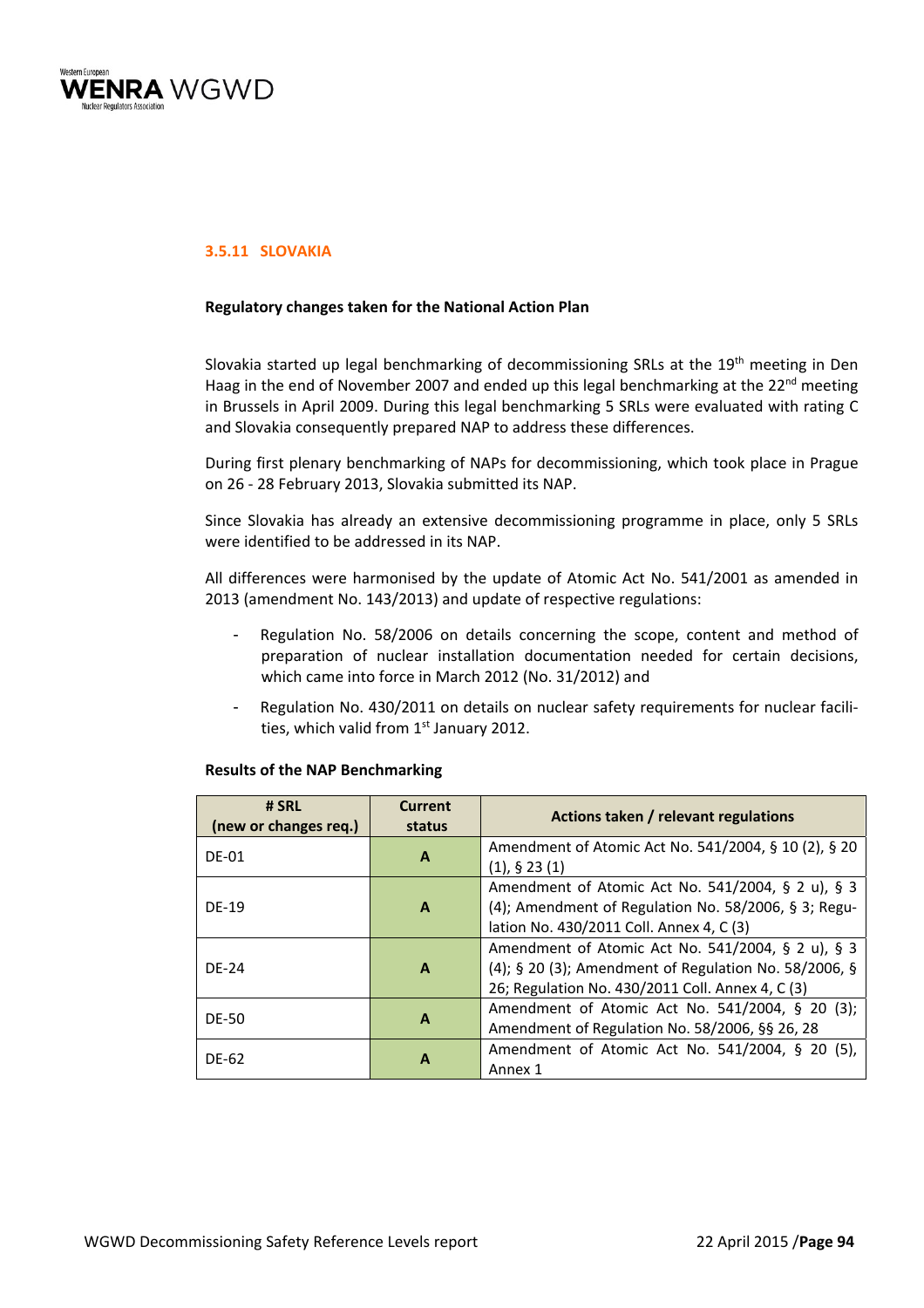

## **3.5.12 SLOVENIA**

## **Regulatory changes taken for the National Action Plan**

Slovenian Nuclear Safety Administration (SNSA) as the competent authority in the field of radioactive waste and spent fuel storage continuously takes all necessary actions for imple‐ mentation of changes in obligations into the national regulatory requirements. Slovenian regulatory framework in the pertinent field consists mainly of the Ionizing Radiation Protec‐ tion and Nuclear Safety Act, Resolution on the 2006‐2015 National Programme for Managing Radioactive Waste and Spent Nuclear Fuel and a list of rules, which regulate specific areas of waste and spent fuel management in detail. Slovenia made the main step forward to the full consistency of its regulatory framework with the new international standards and recom‐ mendations when in 2009 published two new regulations namely Rules on radiation and nuclear safety factors (JV5) and the Rules on operational safety of radiation and nuclear facilities (JV9). The rules set detail requirements for design bases, contents of applications and main safety documentation, management system, modification management, periodic safety reviews and others.

At the  $31<sup>th</sup>$  WGWD meeting in Trnava, Slovenia reported on the implementation of decommissioning SRLs and its action plan. The majority of the SRLs were implemented through new rules JV5 and JV9. Therefore all changes were approved except for two SRLs, where better reference was required. The DE‐22 refers to decommissioning plan in case several facilities are located at the same site. The requirement will be implemented with modifications of Article 47 of JV5. A new paragraph will be added. It is expected that this amendments will be published in 2015.

The DE‐33 refers to updates of the emergency plan. The amendment of the Art. 107 of the Law was proposed. During the finalization of the new text of the Law, it was found out that the requirement is implemented through the Decree on the contents and elaboration of pro‐ tection and rescue (Official Gazette of RS, No. 24/2012 – in Slovene language). Therefore the amendments of the Law were not necessary anymore.

Beside the above identified deficiency the Slovenian regulations were found to be in full agreement with the requirements mandated by the WGWD SRLs.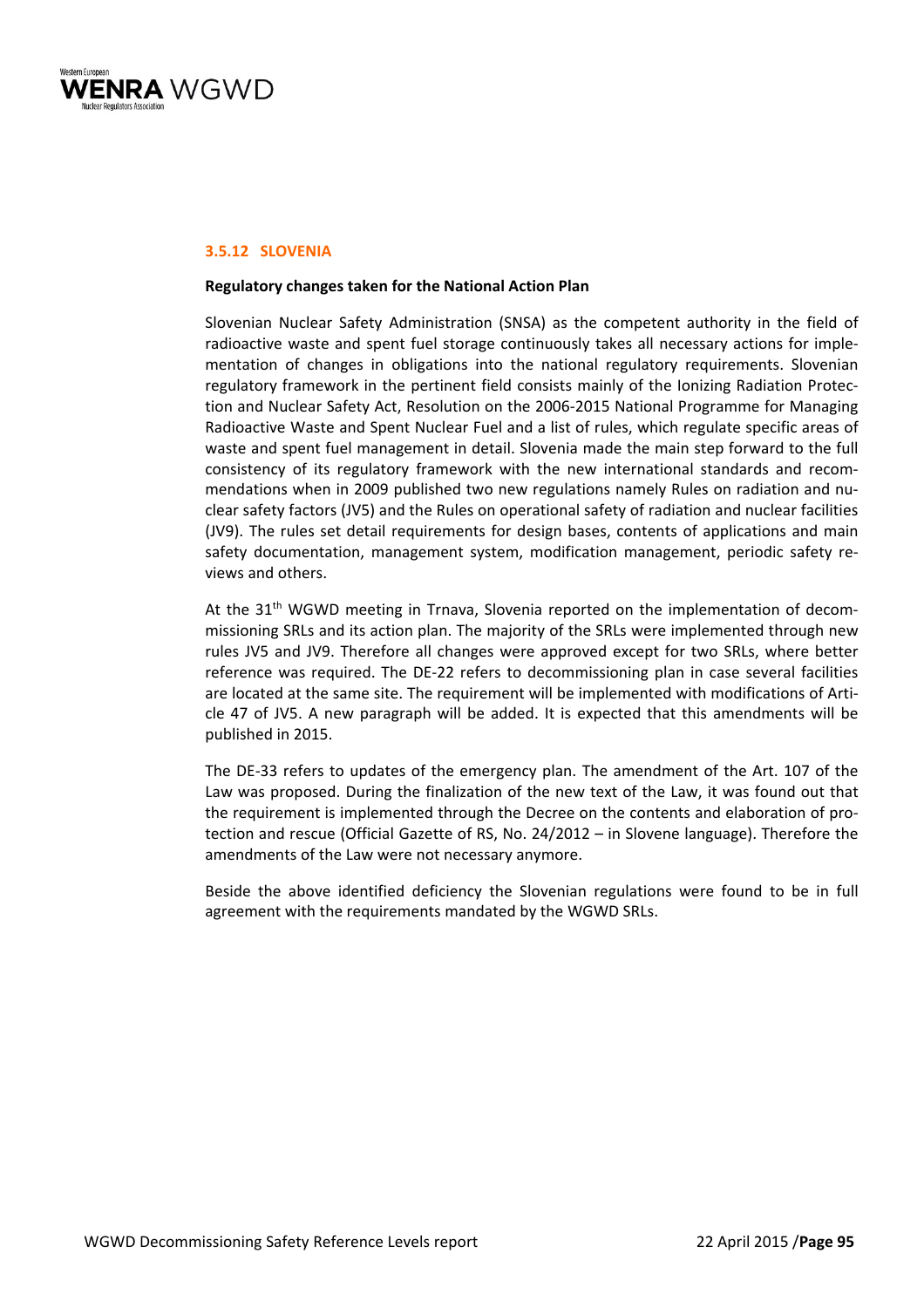

| # SRL<br>(new or changes req.) | <b>Current</b><br>status | Actions taken / relevant regulations                                                                                           |
|--------------------------------|--------------------------|--------------------------------------------------------------------------------------------------------------------------------|
| <b>DE-01</b>                   | A                        | ZVISJV, Art. 3, It. 72, Art. 4, Para. 6, Art. 79, Para. 1, It. 5                                                               |
| <b>DE-07</b>                   | A                        | JV5, Art. 51, Para. 2                                                                                                          |
| <b>DE-08</b>                   | A                        | ZVISJ, Art. 62, Para. 1; JV4, Art. 3; JV5, Art. 52, Para. 1                                                                    |
| <b>DE-09</b>                   | Α                        | JV5, Art. 46                                                                                                                   |
| <b>DE-18</b>                   | $\pmb B$                 | JV5, Art. 48, Para. 1; It. 2                                                                                                   |
| <b>DE-19</b>                   | A                        | JV5; Art. 47                                                                                                                   |
| <b>DE-21</b>                   | B                        | JV5, Art. 11, Art. 47, Para. 1, Art. 48                                                                                        |
| <b>DE-22</b>                   | $\mathbf c$              | JV5, Art. 47, Para. 4 (not yet published)                                                                                      |
| <b>DE-23</b>                   | A                        | JV5, Art. 47; Para. 4                                                                                                          |
| <b>DE-24</b>                   | A                        | JV5, Art. 47, Para. 1, 2                                                                                                       |
| <b>DE-25</b>                   | B                        | JV5, Art. 4, Para. 2, Art. 11, 16, 48                                                                                          |
| <b>DE-29</b>                   | A                        | JV5, Art. 47, Para. 4                                                                                                          |
| <b>DE-30</b>                   | A                        | JV5, Art. 7, Art. 39, Para. 5, Art. 40, Para. 1, It. 5                                                                         |
| DE-31                          | A                        | JV9, Art. 59, Para. 2                                                                                                          |
| <b>DE-32</b>                   | A                        | ZVISJV, Art. 104                                                                                                               |
| <b>DE-33</b>                   | A                        | JV9, Art. 64, Para. 6; Decree on the contents and elabo-<br>ration of protection and rescue, Para.5/Art. 14                    |
| <b>DE-36</b>                   | A                        | Art. 6, Para. 3                                                                                                                |
| <b>DE-42</b>                   | A                        | JV9, Art. 18, Para. 1, 2                                                                                                       |
| DE-43                          | A                        | JV9, Art. 15, Para. 1, 2                                                                                                       |
| <b>DE-44</b>                   | A                        | JV9, Art. 18, Para. 5, 6                                                                                                       |
| <b>DE-45</b>                   | A                        | ZVISJV, Art. 47, Para. 3, Art. 80a, Para. 1, It. 2, JV5, Art.<br>49, Para. 6; JV9, Art. 5, Art. 31., Para. 1, Art. 33, Para. 4 |
| <b>DE-48</b>                   | A                        | JV5, Art. 47, Para. 6, 7                                                                                                       |
| <b>DE-49</b>                   | A                        | JV5, Art. 47, Para. 7                                                                                                          |
| <b>DE-50</b>                   | A                        | JV5, Art. 40                                                                                                                   |
| <b>DE-53</b>                   | A                        | JV5, Art. 11, 29, Para. 1, lt. 7, Art. 46                                                                                      |
| <b>DE-56</b>                   | A                        | ZVISJV, Art. 83, Para. 1, 2, 3, 4; JV5, Art. 31, Para. 1, 2,<br>Art. 39, Para. 4, 5                                            |
| <b>DE-59</b>                   | A                        | ZVISJV, Art. 79, Para. 1, lt. 5, 6; JV5, Art. 30, Para. 1                                                                      |
| <b>DE-60</b>                   | A                        | ZVISJV, Art. 56, 79, Para 1, lt. 5, 6; JV5, Art. 30, Para. 1,<br>It. $2$                                                       |
| DE-62                          | A                        | ZVISJV, Art. 127, Para. 1                                                                                                      |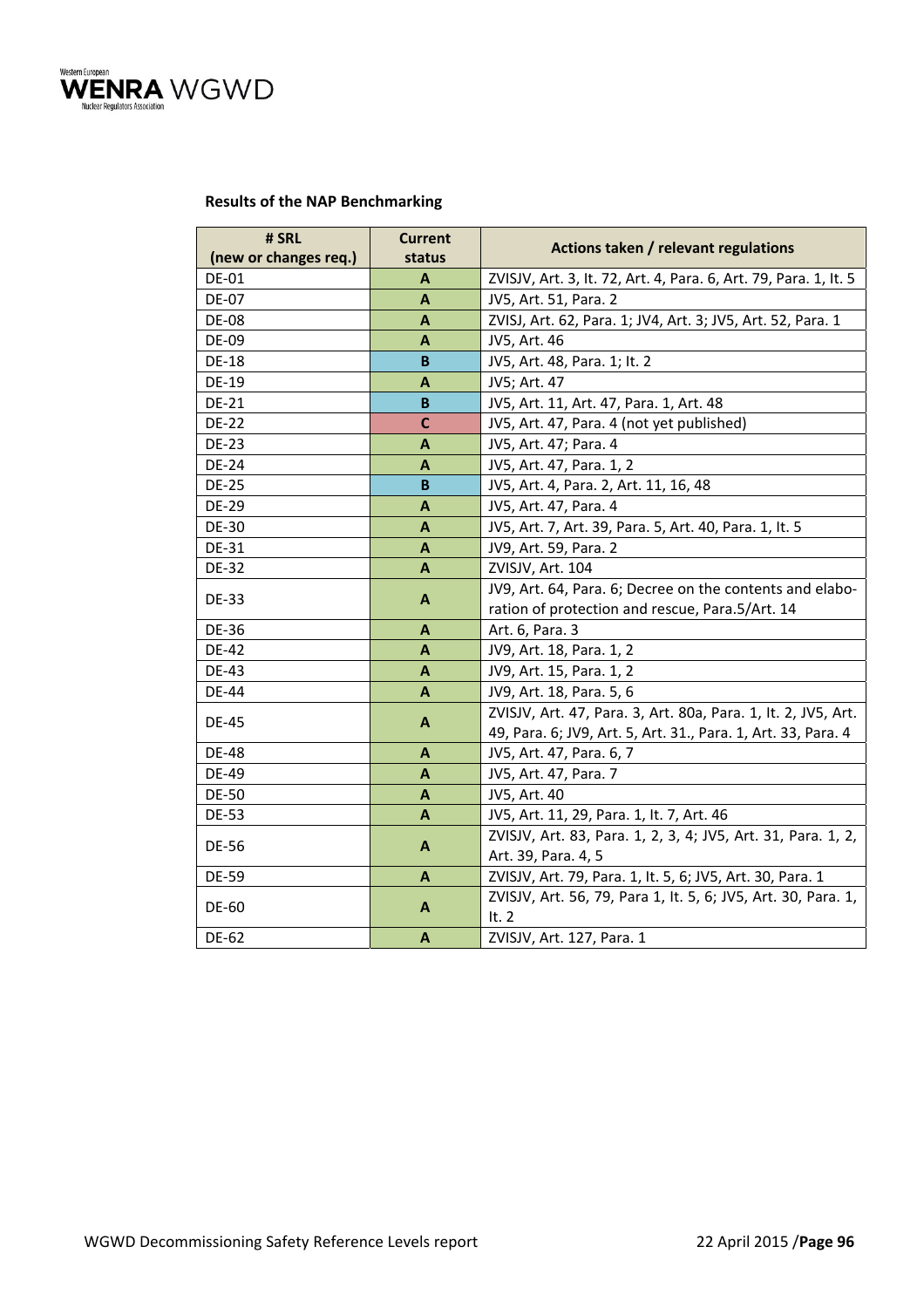

## **3.5.13 SPAIN**

## **Regulatory changes taken for the National Action Plan**

The new benchmarking exercise of version 2.1 WGWD Decommissioning Safety Reference Levels Report resulted with 22 decommissioning SRL's already harmonised in Spain, covered by generic requirements of regulations applicable to all nuclear installations, which includes installations under decommissioning. In total 40 SRLs were rated as C, and need to be harmonised in the field of decommissioning.

The Spanish National Action Plan to comply with these 40 remaining SRLs is focused mainly in two new CSN (Nuclear Safety Council) Safety Instructions. Spain reported at the 32<sup>nd</sup> WGWD meeting in Rome 2014 the requirements wording for implementing 34 SRL in the Safety Instruction IS‐XX "On the Safe Decommissioning of Nuclear Facilities and Nuclear Fuel Cycle Radioactive Facilities" that will cover all decommissioning SRLs to be implemented during decommissioning activities. All but one (DE‐22) of the proposed wording were endorsed by the WGWD.

The draft of this IS‐XX Safety Instruction is now in a consultation period in CSN and external stakeholders before being into force. It is supposed that the instruction will be in force next year.

The remaining six SRL that were rated as C, and the rejected DE‐22, have to be implemented during the operating period in order to facilitate the future safe decommissioning of these facilities. These SRLs will be implemented in another Safety Instruction addressed to opera‐ tors and is also in a draft condition.

The Spanish regulations will be in full agreement with WGWD safety reference levels for de‐ commissioning, once these two Safety Instructions are finally approved.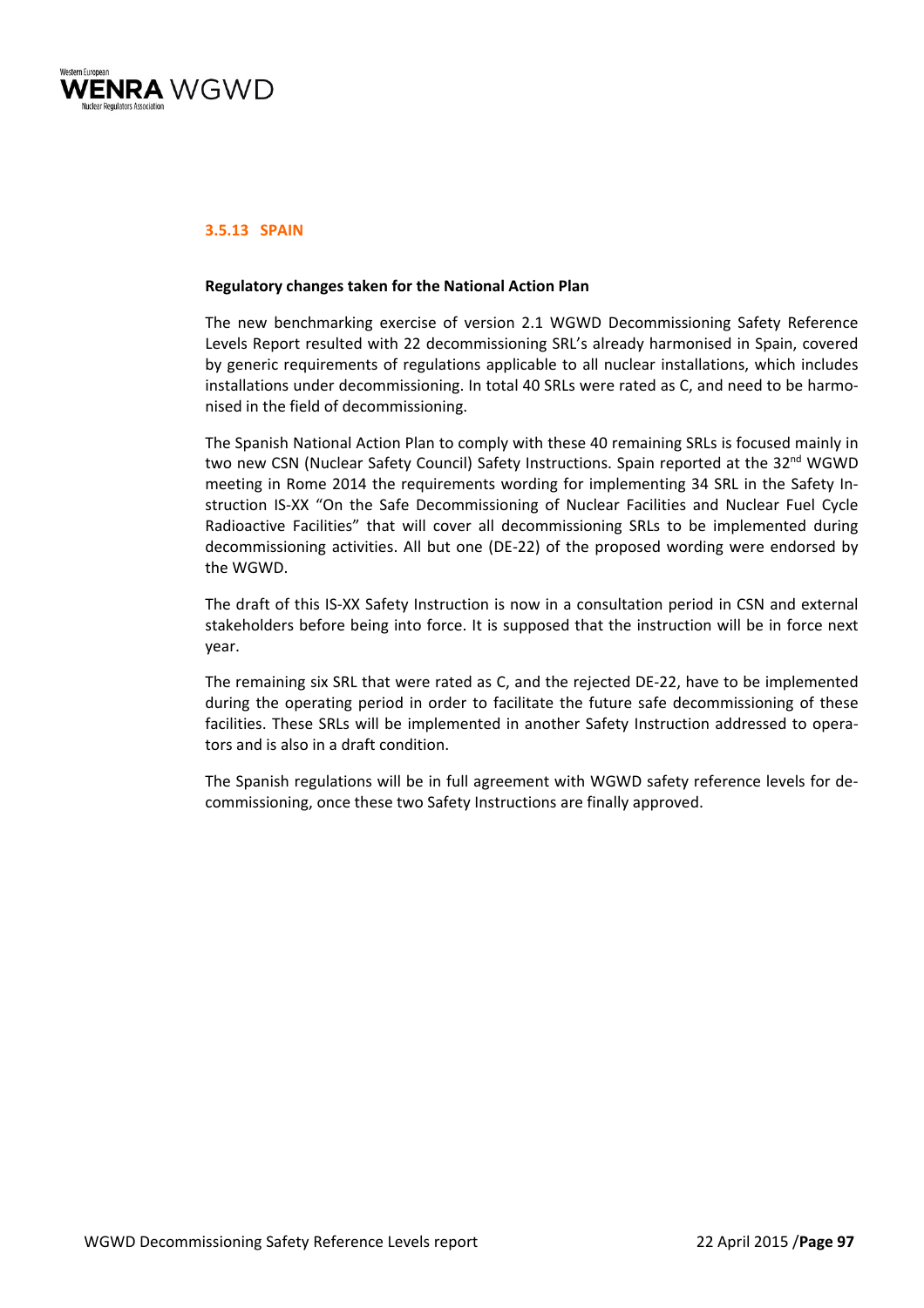

| # SRL                 | <b>Current</b>            | Actions taken / relevant regulations |
|-----------------------|---------------------------|--------------------------------------|
| (new or changes req.) | status                    |                                      |
| DE-01                 | $\mathbf c$               | IS-XX, 3.1.1 (not yet published)     |
| <b>DE-02</b>          | A                         | IS-19, 4.1.2                         |
| <b>DE-09</b>          | $\mathbf c$               | IS-for-Operators (not yet published) |
| <b>DE-10</b>          | $\mathbf c$               | IS-XX, 5.4.1 (not yet published)     |
| DE-11                 | A                         | IS-19, 4.1.1                         |
| <b>DE-13</b>          | A                         | IS-19, 7.1.1; IS-19, 7.2.4           |
| <b>DE-14</b>          | $\boldsymbol{\mathsf{A}}$ | IS-19, 4.4.2                         |
| <b>DE-17</b>          | $\mathbf c$               | IS-XX, 4.1.1 (not yet published)     |
| <b>DE-18</b>          | $\mathbf c$               | IS-XX, 4.1.2 (not yet published)     |
| <b>DE-19</b>          | $\mathbf c$               | IS-for-Operators (not yet published) |
| <b>DE-20</b>          | $\mathbf c$               | IS-for-Operators (not yet published) |
| <b>DE-21</b>          | $\mathbf c$               | IS-for-Operators (not yet published) |
| <b>DE-22</b>          | C                         | IS-for-Operators (not yet Published) |
| <b>DE-23</b>          | C                         | IS-for-Operators (not yet published) |
| <b>DE-25</b>          | $\mathbf c$               | IS-for-Operators (not yet published) |
| <b>DE-28</b>          | $\mathbf c$               | IS-XX, 4.2.1 (not yet published)     |
| <b>DE-29</b>          | $\mathbf c$               | IS-XX, 4.2.2 (not yet published)     |
| <b>DE-30</b>          | $\mathbf c$               | IS-XX, 5.2.1 (not yet published)     |
| DE-31                 | $\mathbf c$               | IS-XX, 5.8.1 (not yet published)     |
| <b>DE-32</b>          | $\mathbf c$               | IS-XX, 5.8.2 (not yet published)     |
| <b>DE-33</b>          | $\mathbf c$               | IS-XX, 5.8.3 (not yet published)     |
| <b>DE-34</b>          | $\mathbf c$               | IS-XX, 5.8.4 (not yet published)     |
| <b>DE-35</b>          | C                         | IS-XX, 5.3.1 (not yet published)     |
| <b>DE-36</b>          | $\mathbf c$               | IS-XX, 5.3.2 (not yet published)     |
| <b>DE-37</b>          | $\mathbf c$               | IS-XX, 5.3.3 (not yet published)     |
| <b>DE-39</b>          | $\mathbf c$               | IS-XX, 5.4.3 (not yet published)     |
| <b>DE-40</b>          | $\mathbf c$               | IS-XX, 5.4.4 (not yet published)     |
| <b>DE-42</b>          | C                         | IS-XX, 5.6.1 (not yet published)     |
| <b>DE-43</b>          | $\mathbf c$               | IS-XX, 5.6.2 (not yet published)     |
| <b>DE-44</b>          | $\mathbf c$               | IS-XX, 5.6.3 (not yet published)     |
| <b>DE-45</b>          | $\mathbf c$               | IS-XX, 5.1.2 (not yet published)     |
| <b>DE-46</b>          | $\mathbf c$               | IS-XX, 5.1.3 (not yet published)     |
| <b>DE-47</b>          | C                         | IS-XX, 5.1.4 (not yet published)     |
| <b>DE-48</b>          | $\mathbf c$               | IS-XX, 5.7.1 (not yet published)     |
| <b>DE-50</b>          | $\mathbf c$               | IS-XX, 6.1.1 (not yet published)     |
| <b>DE-51</b>          | $\mathbf c$               | IS-XX, 6.1.3 (not yet published)     |
| <b>DE-52</b>          | $\mathbf c$               | IS-XX, 6.2.4 (not yet published)     |
| <b>DE-54</b>          | $\mathbf c$               | IS-XX, 6.2.2 (not yet published)     |
| <b>DE-55</b>          | $\mathbf c$               | IS-XX, 6.2.2 (not yet published)     |
| <b>DE-56</b>          | $\mathbf c$               | IS-XX, 6.2.3 (not yet published)     |
| <b>DE-57</b>          | C                         | IS-XX, 6.2.1 (not yet published)     |
| <b>DE-58</b>          | $\mathbf c$               | IS-XX, 7.1.2 (not yet published)     |
| <b>DE-59</b>          | $\mathbf c$               | IS-XX, 7.1.3 (not yet published)     |
| DE-62                 | $\mathbf c$               | IS-XX, 7.1.2 (not yet published)     |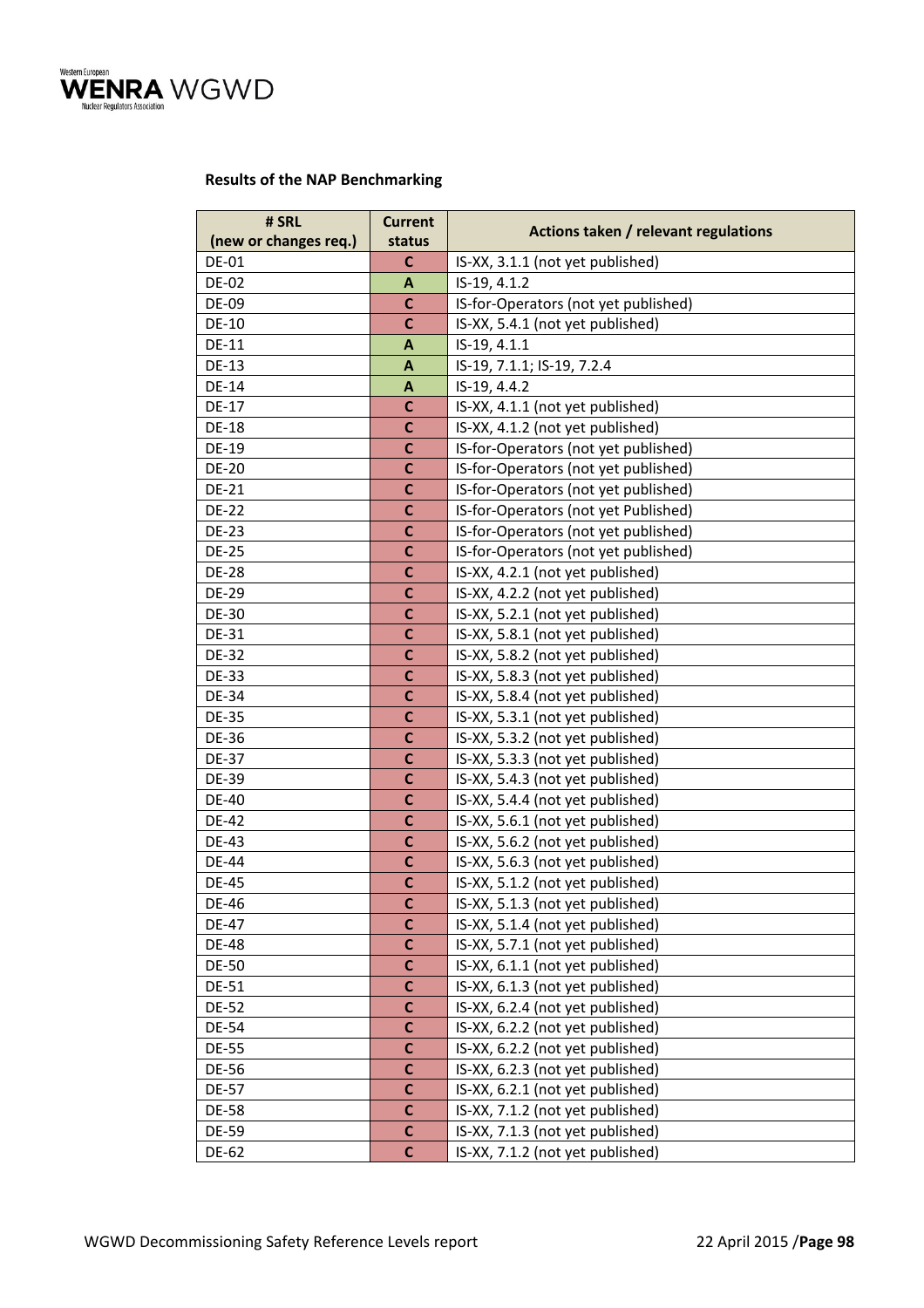

## **3.5.14 SWEDEN**

#### **Regulatory changes taken for the National Action Plan**

When the WENRA Decommissioning Reference Levels Report revision 1.0 was issued in November 2007 there were 16 safety reference levels which the Swedish regulations on nuclear decommissioning did not fully cover (i.e. they were rated C). Subsequently one additional SRL was proposed to be rated as C by the Swedish Radiation Safety Authority. When the WENRA Decommissioning Safety Reference Levels Report was reviewed and updated to version 2.1 in December 2012, three of the 17 C-rated SRLs were deleted as part of the revision.

New Swedish regulations on decommissioning came into force on the  $1<sup>st</sup>$  November 2012 whereby nine of the remaining C-rated SRLs were addressed and covered. Also, new Swedish regulations on clearance came into force in January 2012, whereby one of the remaining SRLs was addressed and covered. Benchmarking of the 14 SRLs against the WENRA Decommissioning Safety References Report version 2.1, took place at the 33<sup>rd</sup> WGWD meeting in Vilnius in September 2014. This resulted in eleven of the SRLs agreed as A, and three C‐rated SRLs re‐ maining.

The Swedish Radiation Safety Authority is currently (2015) working on major changes to its regulations, both with regard to content and structure. The WENRA SRLs are considered in this work which will continue at least until 2018. The three remaining C‐rated SRLs concerning decommissioning will be considered and included in the review and update of the revised Swedish regulations.

| # SRL                 | <b>Current</b> | Actions taken / relevant regulations                     |
|-----------------------|----------------|----------------------------------------------------------|
| (new or changes req.) | status         |                                                          |
| <b>DE-15</b>          | $\mathbf{A}$   | SSMFS 2008:1 (rev. 2011:3)                               |
| DE-16                 | С              | The outstanding issue will be covered in new regula-     |
|                       |                | tions under development.                                 |
| <b>DE-25</b>          | A              | SSMFS 2008:1 (rev. 2011:3), Ch. 9, Sec. 5, Appendix 5    |
| <b>DE-29</b>          | A              | SSMFS 2008:1 (rev. 2011:3), Ch. 9, Sec. 7, Appendix 5    |
| <b>DE-39</b>          | $\mathbf{A}$   | SSMFS 2008:1 (rev. 2011:3), Ch. 6, Sec. 1, 3             |
| <b>DE-40</b>          | A              | SSMFS 2008:1 (rev. 2011:3), Ch. 6, Sec. 10, Ch. 9, § 9   |
|                       |                | This SRL will be covered in the new regulations cover-   |
| DE-41                 | C              | ing all activities with ionising radiation, scheduled to |
|                       |                | come into force in 2016/2017.                            |
| <b>DE-45</b>          | C              | The outstanding issue will be covered in new regula-     |
|                       |                | tions under development.                                 |
| <b>DE-48</b>          | A              | SSMFS 2008:1 (rev. 2011:3), Ch. 9, Sec. 5                |
| <b>DE-49</b>          | A              | SSMFS 2008:1 (rev. 2011:3), Ch. 9, Sec. 5                |
| <b>DE-57</b>          | $\mathbf{A}$   | SSMFS 2008:1 (rev. 2011:3), Ch. 9, Sec. 8, 9             |
| <b>DE-58</b>          | $\mathbf{A}$   | SSMFS 2008:1 (rev. 2011:3), Ch. 9, Sec. 10               |
| <b>DE-60</b>          | A              | SSMFS 2011:2, Sec. 7, 8, 16                              |
| DE-62                 | $\mathbf{A}$   | Environmental Act, Sec. 15, 16, 17                       |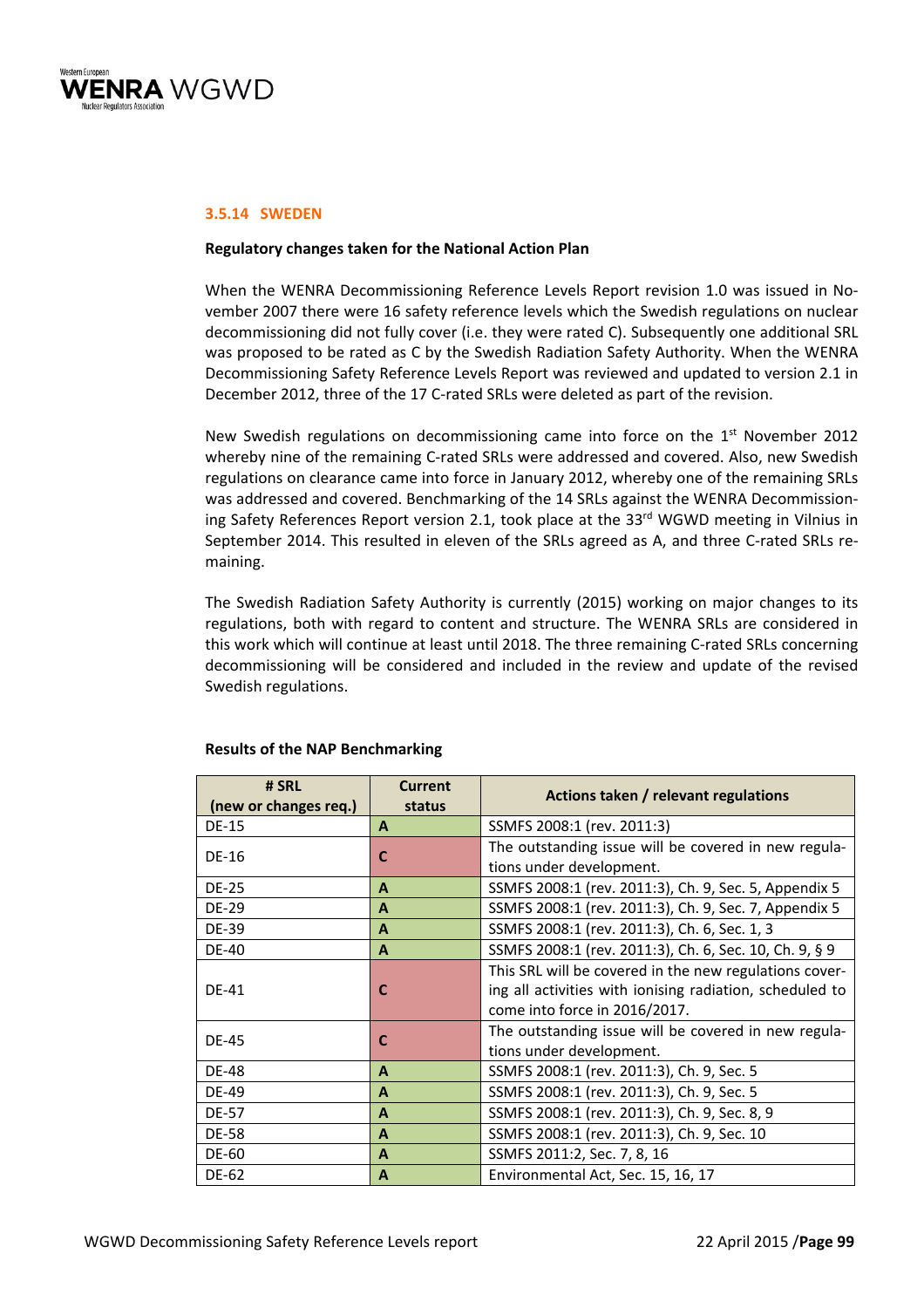

### **3.5.15 SWITZERLAND**

## **Regulatory changes taken for the National Action Plan**

The basis for the Swiss benchmarking exercise was the updated nuclear legislation as of Feb‐ ruary 2005. In this legislation quite elaborated requirements for decommissioning projects had already been implemented, especially regarding the planning for decommissioning during design, construction and operation. Detailed requirements on the conduct of decommission‐ ing activities ( $3<sup>rd</sup>$  safety area), however, led to a number of C-ratings, as well as those on the safety verification (4<sup>th</sup> safety area) during ongoing decommissioning. ENSI decided to cover most of the C-ratings in a new regulatory guide (ENSI G17: "Decommissioning of Nuclear Facilities") which was finally published in April 2014. A smaller number of C-ratings had already been covered by an update of the regulatory guide ENSI G07: "Organization of Nuclear Facilities" in July 2013.

According to ENSI procedures the draft of ENSI G17 had been published for stakeholder in‐ volvement before the final editing. Response and subsequent discussions were more exten‐ sive than with any previous guideline project, the reason for this being a consequence of a change in Swiss energy policy. This change caused the decision of one of the NPP operators to declare the final shutdown of their plant by 2019. As this will be the first commercial NPP decommissioning project and the first application of the newly implemented WENRA SRLs on decommissioning in Switzerland, the draft of ENSI G17 was biased against the most up to date planning of this decommissioning project by a great number of utility personnel. The process of stakeholder involvement added about one year to the total project duration.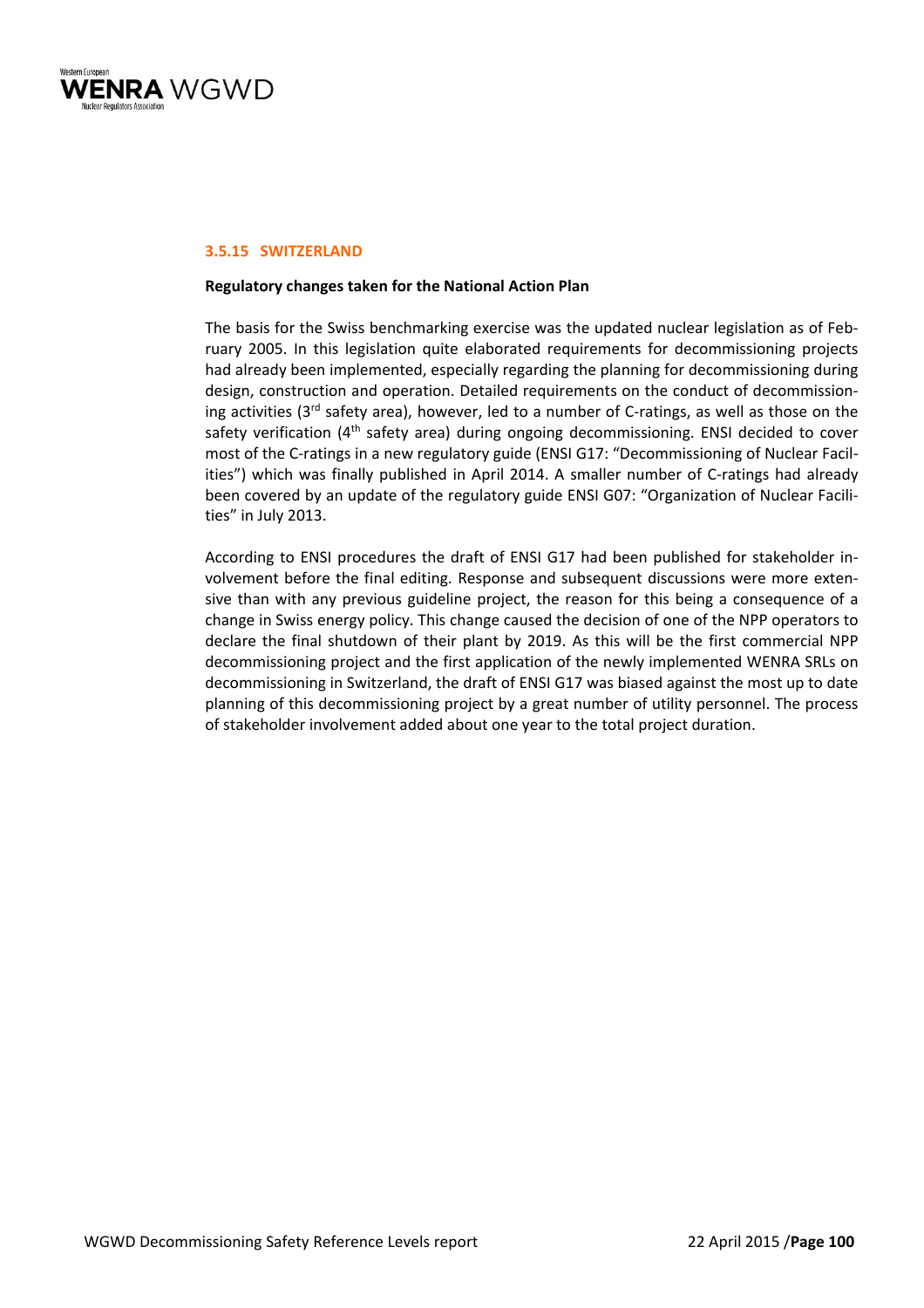

| # SRL                 | <b>Current</b> | Actions taken / relevant regulations               |
|-----------------------|----------------|----------------------------------------------------|
| (new or changes req.) | status         |                                                    |
| <b>DE-02</b>          | A              | ENSI G-07, Art. 4.1, 4.2                           |
| <b>DE-06</b>          | A              | ENSI G-07, Art. 4.1, 4.2; ENSI G-17, Art. 4.9      |
| <b>DE-07</b>          | $\mathbf{A}$   | ENSI G-07, Art. 5.2                                |
| <b>DE-09</b>          | $\mathbf{A}$   | <b>NEO, Art. 41</b>                                |
| <b>DE-11</b>          | A              | ENSI G-07, Art. 4.1, 4.2                           |
| <b>DE-13</b>          | A              | ENSI G-07, Art. 4.1, 4.2                           |
| <b>DE-14</b>          | A              | ENSI G-07, Art. 4.1, 4.2, 5.2; ENSI G-17, Art. 4.9 |
| <b>DE-16</b>          | B              | RPO, Art. 81.4                                     |
| <b>DE-17</b>          | A              | ENSI G-17, Art. 6.1                                |
| <b>DE-22</b>          | A              | ENSI G-17, Art. 6.1                                |
| <b>DE-24</b>          | A              | ENSI G-17, Art. 6.2                                |
| <b>DE-26</b>          | A              | ENSI G-17, Art. 4.2                                |
| <b>DE-28</b>          | $\mathbf{A}$   | ENSI G-17, Ch. 6.4                                 |
| <b>DE-30</b>          | $\mathbf{A}$   | ENSI G-17, Ch. 6.5                                 |
| <b>DE-31</b>          | $\mathsf{A}$   | ENSI G-17, Ch. 6.4.6                               |
| <b>DE-32</b>          | A              | ENSI G-17, Ch. 6.4.6                               |
| <b>DE-33</b>          | A              | ENSI G-17, Art. 6.5                                |
| <b>DE-34</b>          | $\mathbf{A}$   | ENSI G-17, Art. 4.9; ENSI B-11; ENSI B-12          |
| <b>DE-40</b>          | A              | ENSI B-02, Ch. 6                                   |
| <b>DE-41</b>          | $\mathsf{A}$   | ENSI G-17, Art. 6.5                                |
| <b>DE-42</b>          | A              | ENSI G-17                                          |
| <b>DE-43</b>          | A              | NEO, App. 3; ENSI G-17, Ch. 5                      |
| <b>DE-44</b>          | $\mathbf{A}$   | ENSI G-17, Ch. 4.11                                |
| <b>DE-45</b>          | A              | ENSI G-07, Art. 4.1, 4.2                           |
| <b>DE-48</b>          | A              | ENSI G-17, Ch. 5                                   |
| <b>DE-49</b>          | $\mathbf{A}$   | ENSI G-17, Ch. 4.11, 5                             |
| <b>DE-50</b>          | $\mathbf{A}$   | ENSI G-17, Ch. 6.4, App. 3                         |
| <b>DE-51</b>          | A              | ENSI G-17                                          |
| <b>DE-52</b>          | A              | ENSI G-17, Ch. 4.1                                 |
| <b>DE-53</b>          | A              | ENSI G-17, Ch. 4.4                                 |
| <b>DE-55</b>          | A              | ENSI G-17, Ch. 5                                   |
| <b>DE-56</b>          | $\mathbf{A}$   | <b>ENSI G-04; ENSI G-17</b>                        |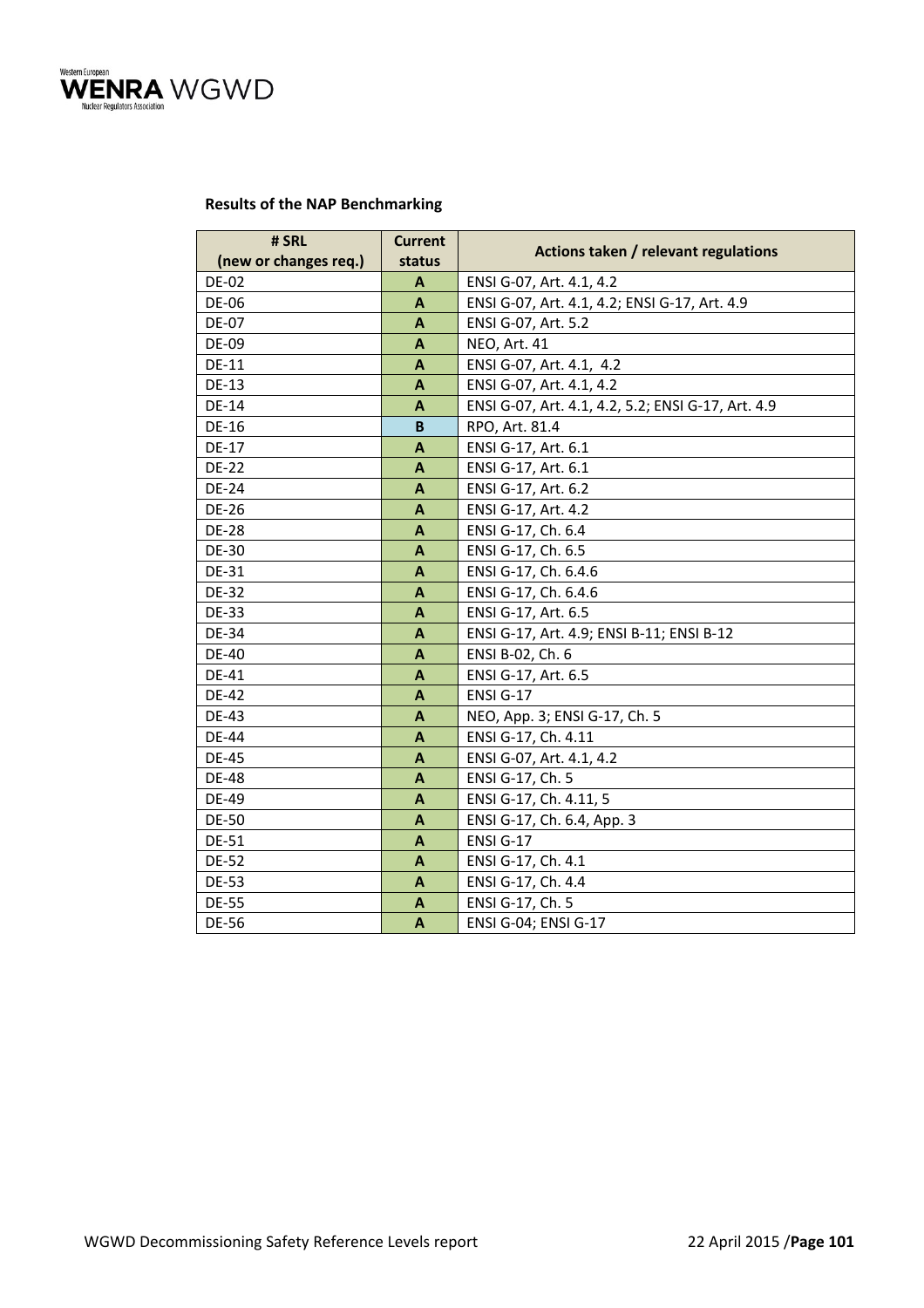

## **3.5.16 THE NETHERLANDS**

## **Regulatory changes taken for the National Action Plan**

The Netherlands committed itself in 2011 to implement the WGWD safety reference levels on decommissioning in its legal system.

The most relevant elements of the Dutch legal system are given by the Nuclear Energy Act, together with the Radiation Protection Decree, the Nuclear Installations, Fissionable Materi‐ als and Ores Decree, the ordinance on implementation of the Nuclear Safety Directive and the ordinance on decommissioning. This legislation provides for a system of mainly general goal oriented rules and regulations. It also establishes a licensing system.

The implementation of the SRLs into the Dutch legal system was benchmarked for the first time at the 21<sup>st</sup> WGWD meeting.

At the 29<sup>th</sup> WGWD meeting in Stockholm in September 2012, the Netherlands reported its progress in the legal implementations for re-benchmarking. In total, 26 SRLs were rated as C. The majority of these SRLs will be implemented upon the establishment of the ordinance on Management & Organisation planned in 2015. The remaining SRLs (if any) will be implement‐ ed by means of licence conditions in individual decommissioning licenses.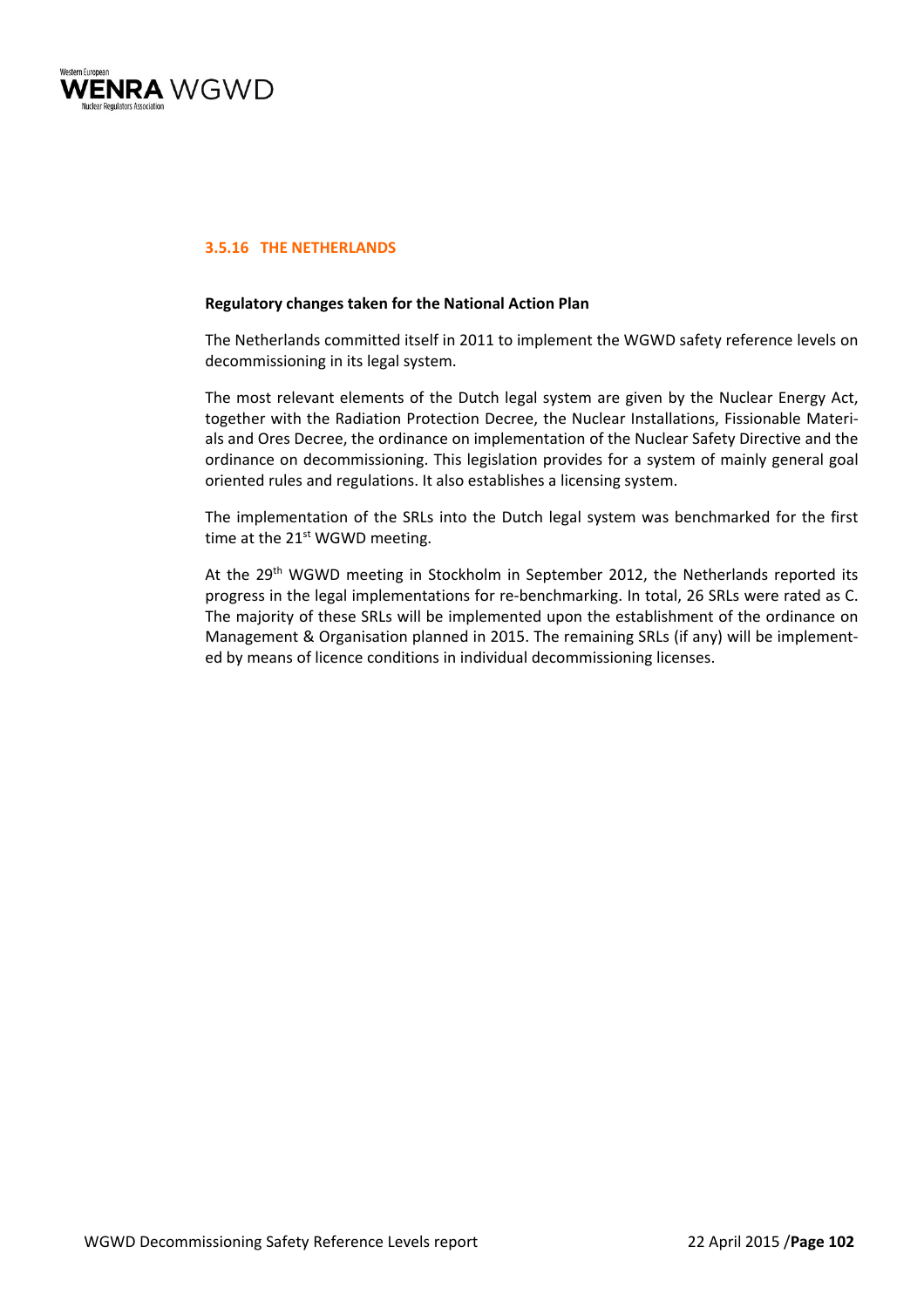

| # SRL<br>(new or changes req.) | <b>Current</b><br>status | Actions taken / relevant regulations                                                                                                                                        |
|--------------------------------|--------------------------|-----------------------------------------------------------------------------------------------------------------------------------------------------------------------------|
| DE-01                          | C                        |                                                                                                                                                                             |
| <b>DE-02</b>                   | A                        | Ordinance on the implementation of the Nuclear Safety<br>Directive, Art. 5                                                                                                  |
| DE-03                          | C                        |                                                                                                                                                                             |
| DE-04                          | A                        | Nuclear Energy Act, Art. 15f; Bkse-decree, Art. 44b; De-<br>commissionig ordinance, Art. 3.1                                                                                |
| <b>DE-05</b>                   | A                        | Decommissioning Ordinance, Art. 4, 9; Bkse-decree, Art.<br>27.1, Art. 29.1                                                                                                  |
| <b>DE-06</b>                   | A                        | Decommissioning Ordinance, Art. 4; Bkse-decree, Art. 27.1,<br>Art. 29.1                                                                                                     |
| <b>DE-07</b>                   | A                        | Decommissioning Ordinance, Art. 4                                                                                                                                           |
| <b>DE-08</b>                   | A                        | Ordinance on the implementation of the Nuclear Safety<br>Directive, Art. 6; Decommissioning Ordinance, Art. 4                                                               |
| DE-09                          | A                        | Ordinance on the implementation of the Nuclear Safety<br>Directive, Art. 6; Decommissioning Ordinance, Art. 3, 5;<br>Bkse-decree, Art. 26                                   |
| <b>DE-10</b>                   | A                        | Ordinance on the implementation of the Nuclear Safety<br>Directive, Art. 6; Decommissioning Ordinance, Art. 4, Art. 3,<br>sub 1, Art. 5, sub 2; Bkse-decree, Art. 26, sub 1 |
| <b>DE-11</b>                   | C                        |                                                                                                                                                                             |
| <b>DE-12</b>                   | A                        | Ordinance on the implementation of the Nuclear Safety<br>Directive, Art. 5                                                                                                  |
| <b>DE-13</b>                   | C                        |                                                                                                                                                                             |
| DE-14                          | $\mathbf C$              |                                                                                                                                                                             |
| <b>DE-15</b>                   | A                        | Decommissioning Ordinance, Art. 2, sub 2; Bkse-decree, Art.<br>25                                                                                                           |
| <b>DE-16</b>                   | A                        | Decommissioning Ordinance, Art. 2                                                                                                                                           |
| <b>DE-17</b>                   | A                        | Bkse-decree, Art. 25, 26, 30                                                                                                                                                |
| <b>DE-19</b>                   | $\mathbf C$              | Bkse-decree, Art. 27, 29                                                                                                                                                    |
| <b>DE-20</b>                   | A                        | Bkse-decree, Art. 25, 27                                                                                                                                                    |
| DE-21                          | A                        | Decommissioning Ordinance, Art. 3; Bkse-decree, Art. 26,<br>44                                                                                                              |
| <b>DE-22</b>                   | C                        |                                                                                                                                                                             |
| <b>DE-23</b>                   | A                        | Bkse-decree, Art. 27, 29                                                                                                                                                    |
| <b>DE-25</b>                   | A                        | Bkse-decree, Art. 6, 10, 26                                                                                                                                                 |
| <b>DE-28</b>                   | A                        | Decommissioning Ordinance, Art. 3, 4, 6, 9; Bkse-decree,<br>Art. 26, sub 1                                                                                                  |
| <b>DE-30</b>                   | $\mathbf{C}$             |                                                                                                                                                                             |
| DE-31                          | $\mathbf{C}$             |                                                                                                                                                                             |
| <b>DE-32</b>                   | C                        |                                                                                                                                                                             |
| <b>DE-33</b>                   | C                        |                                                                                                                                                                             |
| <b>DE-34</b>                   | $\mathsf{C}$             |                                                                                                                                                                             |
| <b>DE-35</b>                   | A                        | Ordinance on the implementation of the Nuclear Safety<br>Directive, Art. 2                                                                                                  |
| <b>DE-36</b>                   | $\mathsf{C}$             |                                                                                                                                                                             |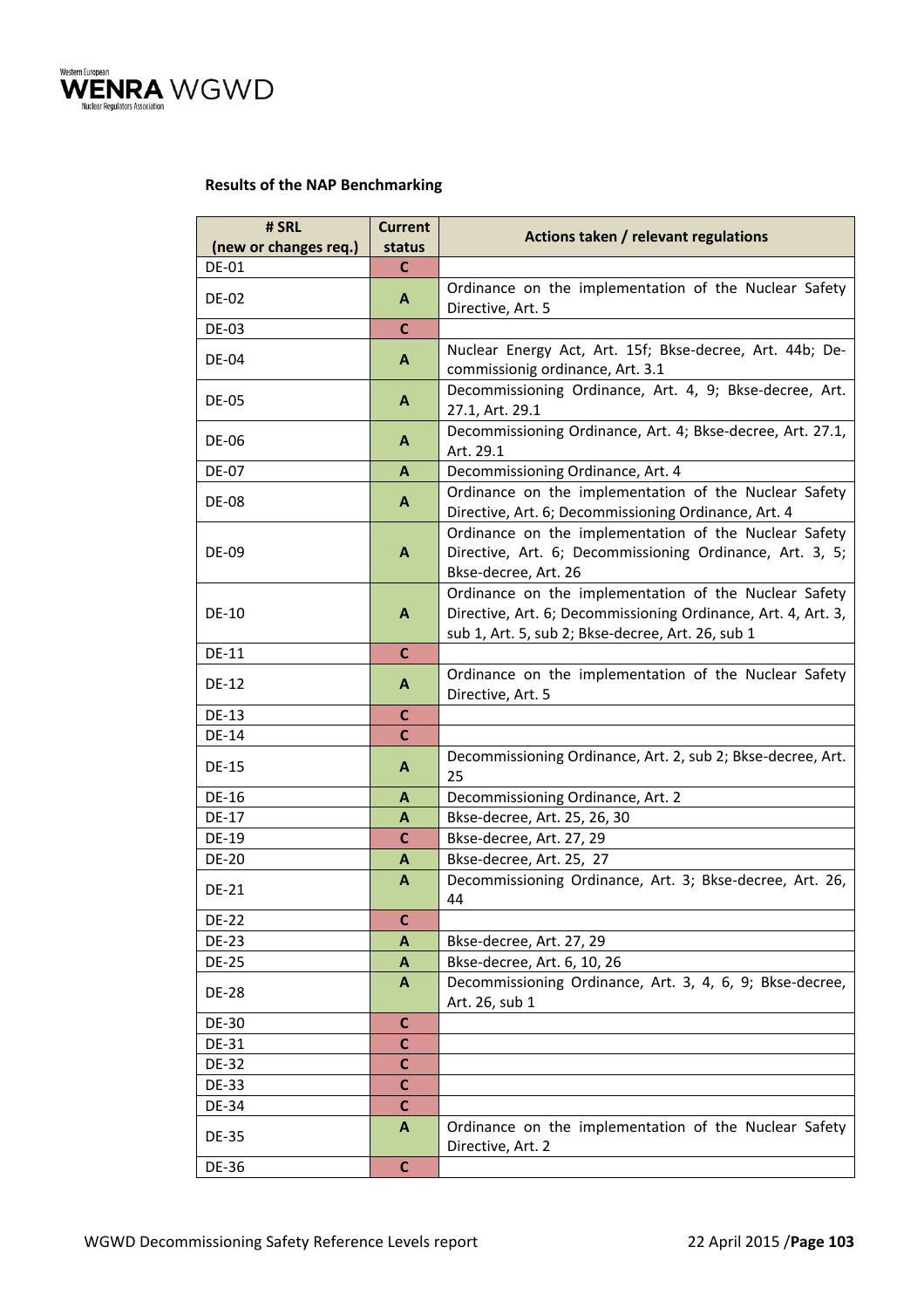

| # SRL                 | <b>Current</b> | Actions taken / relevant regulations                    |
|-----------------------|----------------|---------------------------------------------------------|
| (new or changes req.) | status         |                                                         |
| <b>DE-37</b>          | $\mathbf C$    |                                                         |
| <b>DE-38</b>          | $\mathbf{A}$   | Radiation Protection decree, Art. 36; Decommissioning   |
|                       |                | Ordinance, Art. 3                                       |
| DE-39                 | $\mathbf{A}$   | Radiation Protection decree, Art. 36; Decommissioning   |
|                       |                | Ordinance, Art. 3                                       |
| <b>DE-40</b>          | A              | Decommissioning Ordinance, Art. 4, 5                    |
| DE-41                 | $\mathbf c$    |                                                         |
| <b>DE-42</b>          | C              |                                                         |
| DE-43                 | $\mathbf C$    |                                                         |
| <b>DE-44</b>          | C              |                                                         |
| <b>DE-45</b>          | A              | Decommissioning Ordinance, Art. 4, 9; Bkse-decree, Art. |
|                       |                | 27.1                                                    |
| <b>DE-46</b>          | $\mathbf C$    |                                                         |
| <b>DE-47</b>          | C              |                                                         |
| <b>DE-48</b>          | B              | Bkse decree, Art. 30                                    |
| DE-49                 | $\mathbf B$    | Bkse decree, Art. 30                                    |
| <b>DE-50</b>          | $\mathbf c$    |                                                         |
| <b>DE-51</b>          | $\mathbf C$    |                                                         |
| <b>DE-52</b>          | C              |                                                         |
| <b>DE-53</b>          | $\mathsf{C}$   |                                                         |
| <b>DE-54</b>          | $\mathbf c$    |                                                         |
|                       | A              | Ordinance on the implementation of the Nuclear Safety   |
| <b>DE-55</b>          |                | Directive, Art. 2                                       |
| <b>DE-56</b>          | $\mathbf C$    |                                                         |
| <b>DE-57</b>          | A              | Decommissioning Ordinance, Art. 8                       |
| <b>DE-58</b>          | A              | Decommissioning Ordinance, Art. 10                      |
| <b>DE-60</b>          | A              | Decommissioning Ordinance, Art. 10                      |
| DE-61                 | A              | Nuclear Energy Act, Art. 20a                            |
| DE-62                 | B              |                                                         |